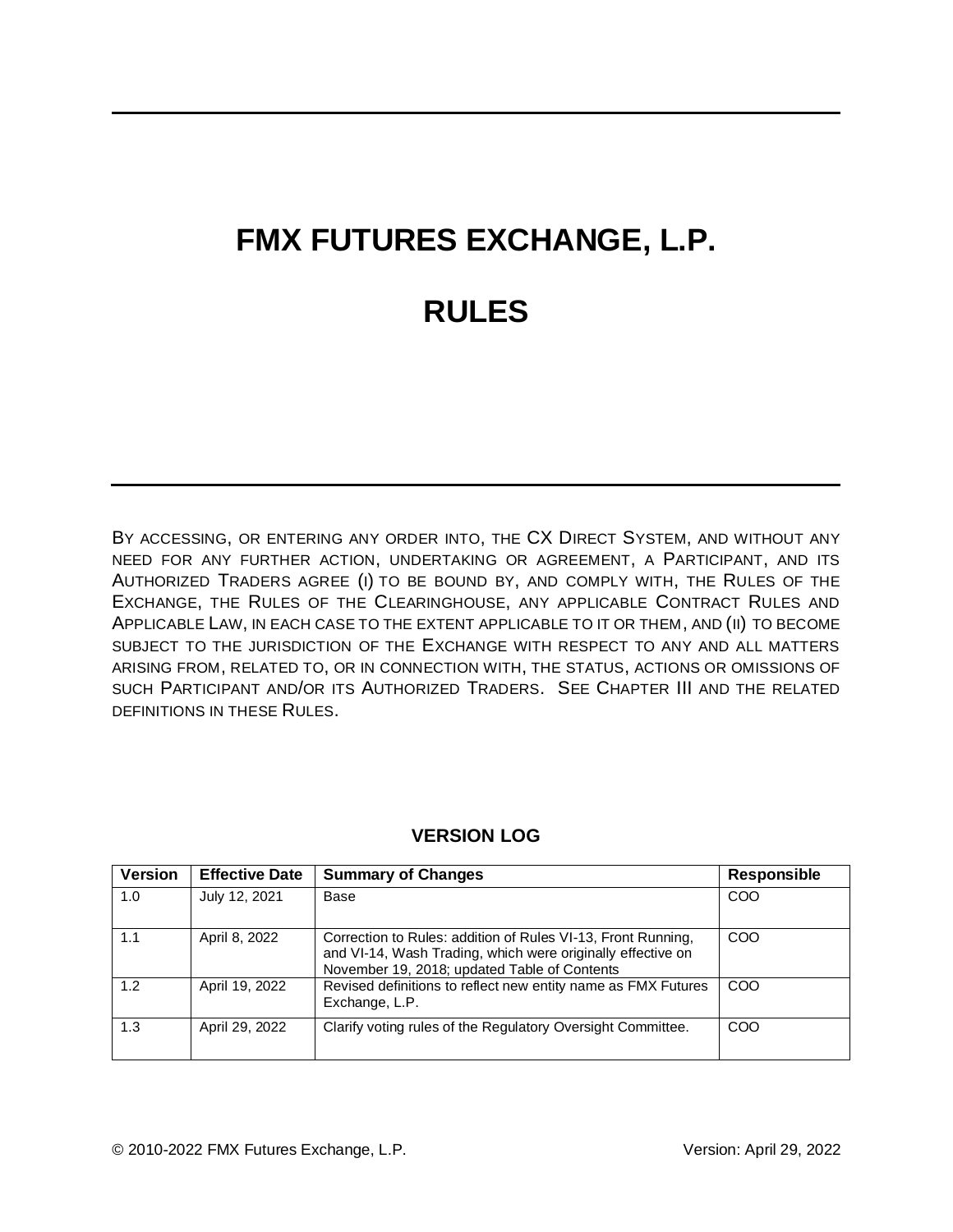# **TABLE OF CONTENTS**

Page

|           | CHAPTER I DEFINITIONS; INTERPRETATION; AMENDMENTS  1             |  |
|-----------|------------------------------------------------------------------|--|
| $I-1.$    |                                                                  |  |
| $-2.$     |                                                                  |  |
| $-3.$     |                                                                  |  |
| $I-4.$    |                                                                  |  |
| $-5.$     |                                                                  |  |
|           |                                                                  |  |
|           |                                                                  |  |
| $II-1.$   |                                                                  |  |
| $II-2.$   |                                                                  |  |
| $II-3.$   |                                                                  |  |
| $II-4.$   |                                                                  |  |
| $II-5.$   |                                                                  |  |
| $II-6.$   |                                                                  |  |
| $II-7.$   |                                                                  |  |
| $II-8.$   | Restrictions on Certain Persons Who Possess Material, Non-Public |  |
|           |                                                                  |  |
| $II-9.$   |                                                                  |  |
| $II-10.$  |                                                                  |  |
| $II-11.$  |                                                                  |  |
|           |                                                                  |  |
|           |                                                                  |  |
| $III-1.$  |                                                                  |  |
| $III-2.$  |                                                                  |  |
| $III-3.$  |                                                                  |  |
| $III-4.$  |                                                                  |  |
| $III-5.$  |                                                                  |  |
| $III-6.$  |                                                                  |  |
| $III-7.$  | Application of Rules and Jurisdiction Following Termination 30   |  |
| $III-8.$  |                                                                  |  |
| $III-9.$  |                                                                  |  |
| $III-10.$ | Communications between the Exchange and Participants 31          |  |
|           |                                                                  |  |
|           |                                                                  |  |
|           |                                                                  |  |
| $IV-1.$   |                                                                  |  |
| $IV-2.$   |                                                                  |  |
| $IV-3.$   |                                                                  |  |
| $IV-4.$   |                                                                  |  |
|           | Financial Requirements for Order Entry and Executions  36        |  |
| $IV-5.$   |                                                                  |  |
| $IV-6.$   |                                                                  |  |
| $IV-7.$   |                                                                  |  |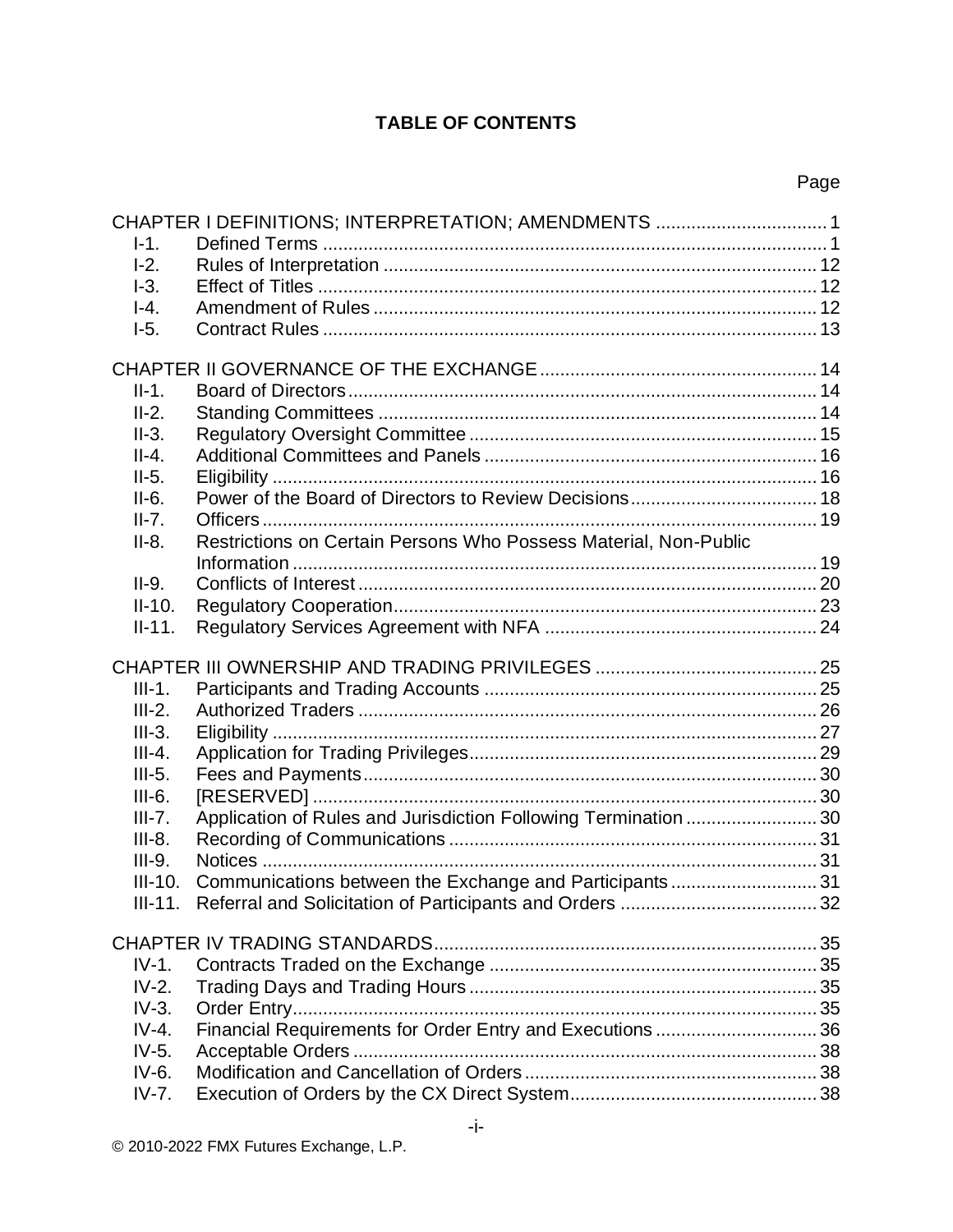| IV-8.    |                                                                     |  |
|----------|---------------------------------------------------------------------|--|
| IV-9.    |                                                                     |  |
| $IV-10.$ |                                                                     |  |
| $IV-11.$ |                                                                     |  |
|          |                                                                     |  |
| $IV-13.$ |                                                                     |  |
| $IV-14.$ |                                                                     |  |
| $IV-15.$ |                                                                     |  |
| $IV-16.$ |                                                                     |  |
| $IV-17.$ | Exchange of Futures for, or in connection with, Swap Transaction 49 |  |
| $IV-18.$ |                                                                     |  |
| $IV-19.$ |                                                                     |  |
| $IV-20.$ |                                                                     |  |
| $IV-21.$ |                                                                     |  |
|          |                                                                     |  |
|          |                                                                     |  |
|          |                                                                     |  |
| $V-1.$   |                                                                     |  |
| $V-2.$   | Minimum Financial Reporting Requirements and Reports 58             |  |
| $V-3.$   |                                                                     |  |
| $V-4.$   |                                                                     |  |
| $V-5.$   |                                                                     |  |
| $V-6.$   |                                                                     |  |
| $V-7.$   |                                                                     |  |
| $V-8.$   |                                                                     |  |
| $V-9.$   |                                                                     |  |
| $V-10.$  |                                                                     |  |
|          |                                                                     |  |
| $V-11.$  |                                                                     |  |
| DPMs 62  |                                                                     |  |
| $V-12.$  |                                                                     |  |
| $V-13.$  |                                                                     |  |
|          |                                                                     |  |
|          |                                                                     |  |
| $VI-1.$  |                                                                     |  |
| $VI-2.$  |                                                                     |  |
| $VI-3.$  |                                                                     |  |
| $VI-4.$  |                                                                     |  |
| $VI-5.$  |                                                                     |  |
| $VI-6.$  |                                                                     |  |
| $VI-7.$  |                                                                     |  |
| $VI-8.$  |                                                                     |  |
| $VI-9.$  |                                                                     |  |
|          |                                                                     |  |
|          |                                                                     |  |
|          |                                                                     |  |
|          |                                                                     |  |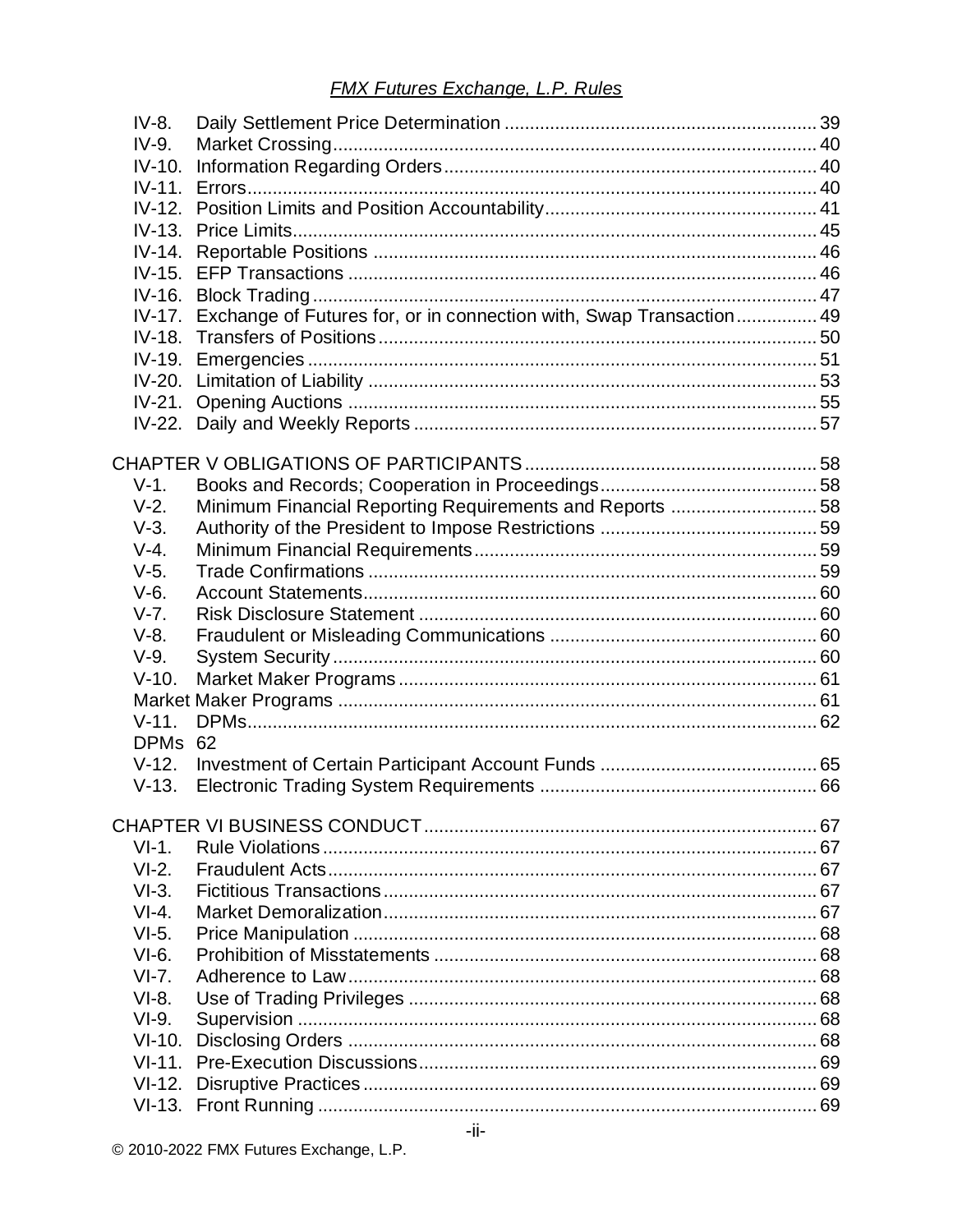| $VII-1.$ |                                                                         |  |  |  |
|----------|-------------------------------------------------------------------------|--|--|--|
| $VII-2.$ |                                                                         |  |  |  |
| $VII-3.$ |                                                                         |  |  |  |
| $VII-4.$ |                                                                         |  |  |  |
| $VII-5.$ |                                                                         |  |  |  |
| $VII-6.$ |                                                                         |  |  |  |
| $VII-7.$ |                                                                         |  |  |  |
| $VII-8.$ |                                                                         |  |  |  |
| $VII-9.$ |                                                                         |  |  |  |
|          |                                                                         |  |  |  |
|          |                                                                         |  |  |  |
|          |                                                                         |  |  |  |
|          |                                                                         |  |  |  |
|          |                                                                         |  |  |  |
|          |                                                                         |  |  |  |
|          | VII-16. Appeal from Disciplinary Panel Decision, Summary Impositions of |  |  |  |
|          |                                                                         |  |  |  |
|          |                                                                         |  |  |  |
|          | VII-19. Rights and Responsibilities after Suspension or Termination  88 |  |  |  |
|          | VII-20. Notice to the Respondent, the Commission and the Public 89      |  |  |  |
|          |                                                                         |  |  |  |
|          |                                                                         |  |  |  |
|          |                                                                         |  |  |  |
|          |                                                                         |  |  |  |
|          |                                                                         |  |  |  |
|          |                                                                         |  |  |  |
|          |                                                                         |  |  |  |
|          |                                                                         |  |  |  |
| $IX-2.$  |                                                                         |  |  |  |
|          |                                                                         |  |  |  |
|          |                                                                         |  |  |  |
| $X-1$ .  |                                                                         |  |  |  |
|          |                                                                         |  |  |  |
|          |                                                                         |  |  |  |
| $XI-1.$  |                                                                         |  |  |  |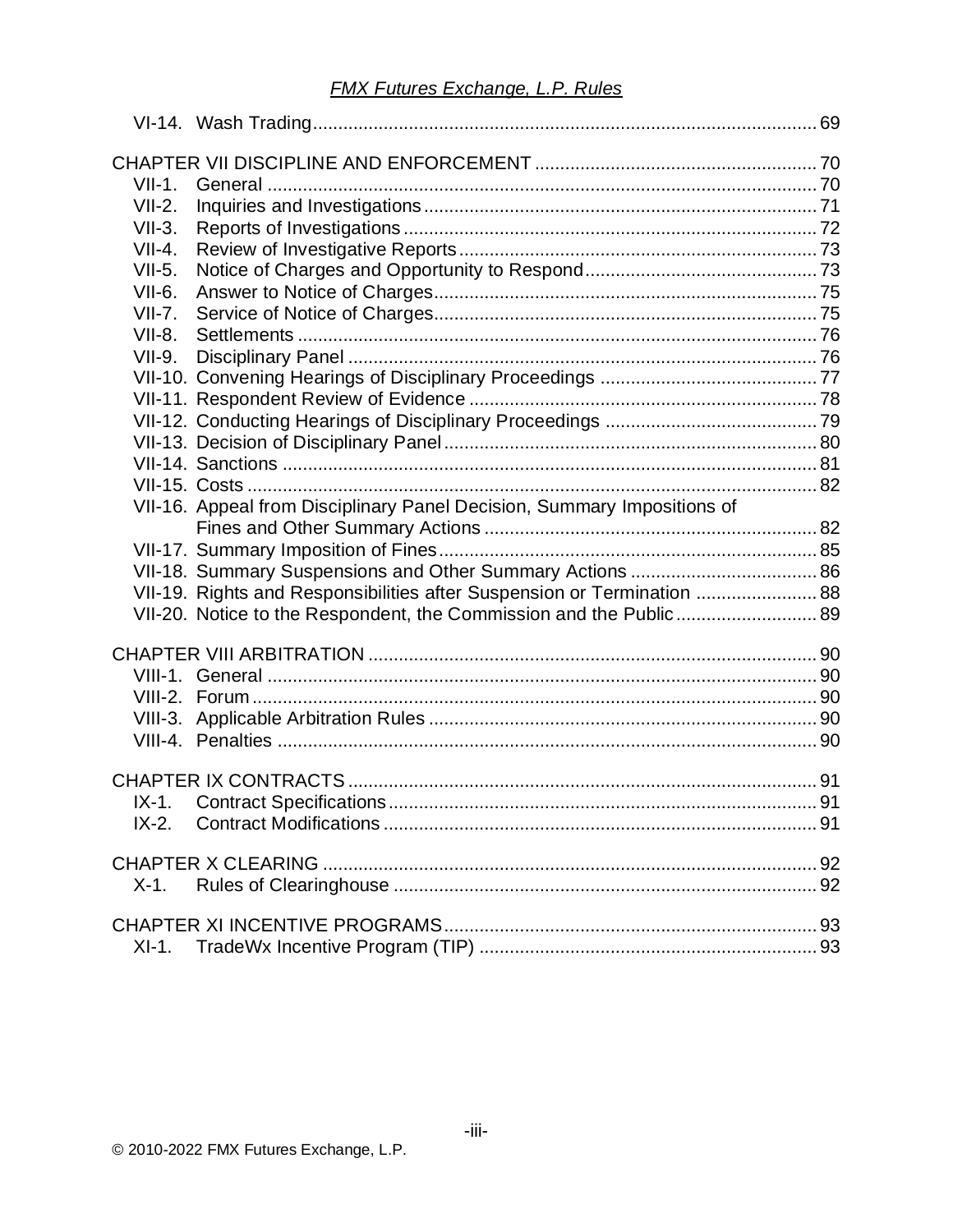## **CHAPTER I DEFINITIONS; INTERPRETATION; AMENDMENTS**

#### **I-1. Defined Terms**

Unless otherwise specifically provided in the Rules of the Exchange or the context otherwise requires, the terms defined in this Section I-1 shall for all purposes of the Rules of the Exchange have the meanings specified herein.

#### **Affiliate**

An "Affiliate" of, or a Person "Affiliated" with, another Person is a Person who, directly or indirectly, Controls, is Controlled by, or is under common Control with, such other Person.

## **Appeals Panel**

The term "Appeals Panel" means a panel comprised of 3 individuals from the Regulatory Oversight Committee, with one individual acting as chairman, which will consider appeals in accordance with Chapter VII. If less than 3 individuals from the Regulatory Oversight Committee are eligible to serve on the Appeals Panel pursuant to Rule VII-16, the Appeals Panel shall be a panel solely comprised of those individuals from the Regulatory Oversight Committee that are eligible to serve on the Appeals Panel and such additional individuals meeting the requirements of Public Director who are appointed by the Compliance Director pursuant to Rule VII-16. Members of the Compliance Department of the Exchange shall not be eligible to serve on the Appeals Panel. Members of a Disciplinary Panel may not serve on an Appeals Panel for the same matter.

## **Applicable Law**

The term "Applicable Law" means, with respect to any Person, any statute, law, regulation, Rule or ordinance of any governmental authority applicable to such Person, including the CEA, CFTC Regulations, NFA Rules, and margin rules adopted by the Board of Governors of the Federal Reserve System.

## **Assistant Secretary**

The term "Assistant Secretary" means any individual appointed by the Board of Directors from time to time to serve as an assistant secretary of the Exchange.

## **Available Funds**

The term "Available Funds" shall have the meaning assigned to such term in the Rules of the Clearinghouse.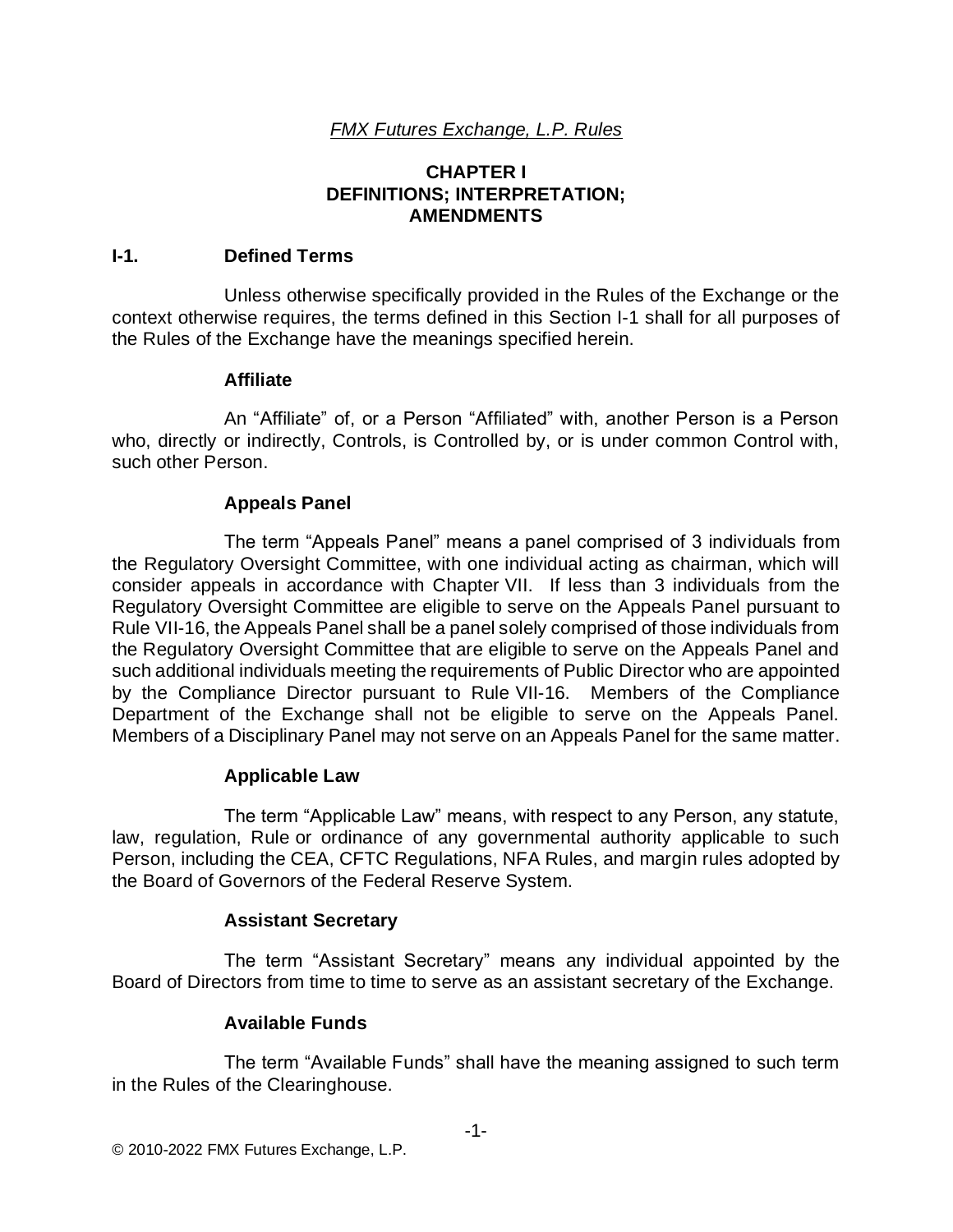# **Authorized Trader**

The term "Authorized Trader" means any natural person who is authorized by a Participant to place Orders on the CX Direct System.

## **Block Trade**

The term "Block Trade" has the meaning set forth in Rule IV-16.

# **Block Trade Contract**

The term "Block Trade Contract" has the meaning set forth in Rule IV-16.

# **Block Trader ID**

The term "Block Trader ID" shall have the meaning ascribed to it in Rule IV-

16.

## **Board of Directors**

The term "Board of Directors" means the Board of Directors of the Exchange constituted from time to time in accordance with the Operating Agreement and the Limited Liability Company Agreement.

## **Business Day**

The term "Business Day" means any day other than a Saturday, Sunday or any other day on which banking institutions in The City of New York are authorized or required by law, regulation or executive order to be closed.

# **Cancel Order**

The term "Cancel Order" means an Order that cancels fully an existing buy or sell order.

## **Cancel Replace Order**

The term "Cancel Replace Order" means an order to cancel fully an existing buy or sell Order and replace it with a new Order for a different quantity or price.

# **CX Direct System**

The term "CX Direct System" means the proprietary order entry and execution system used by the Exchange for the placement and execution of Orders or the collection and transmission of information relating to Contracts. Participants (and their Authorized Traders) will access the CX Direct System directly via the Internet.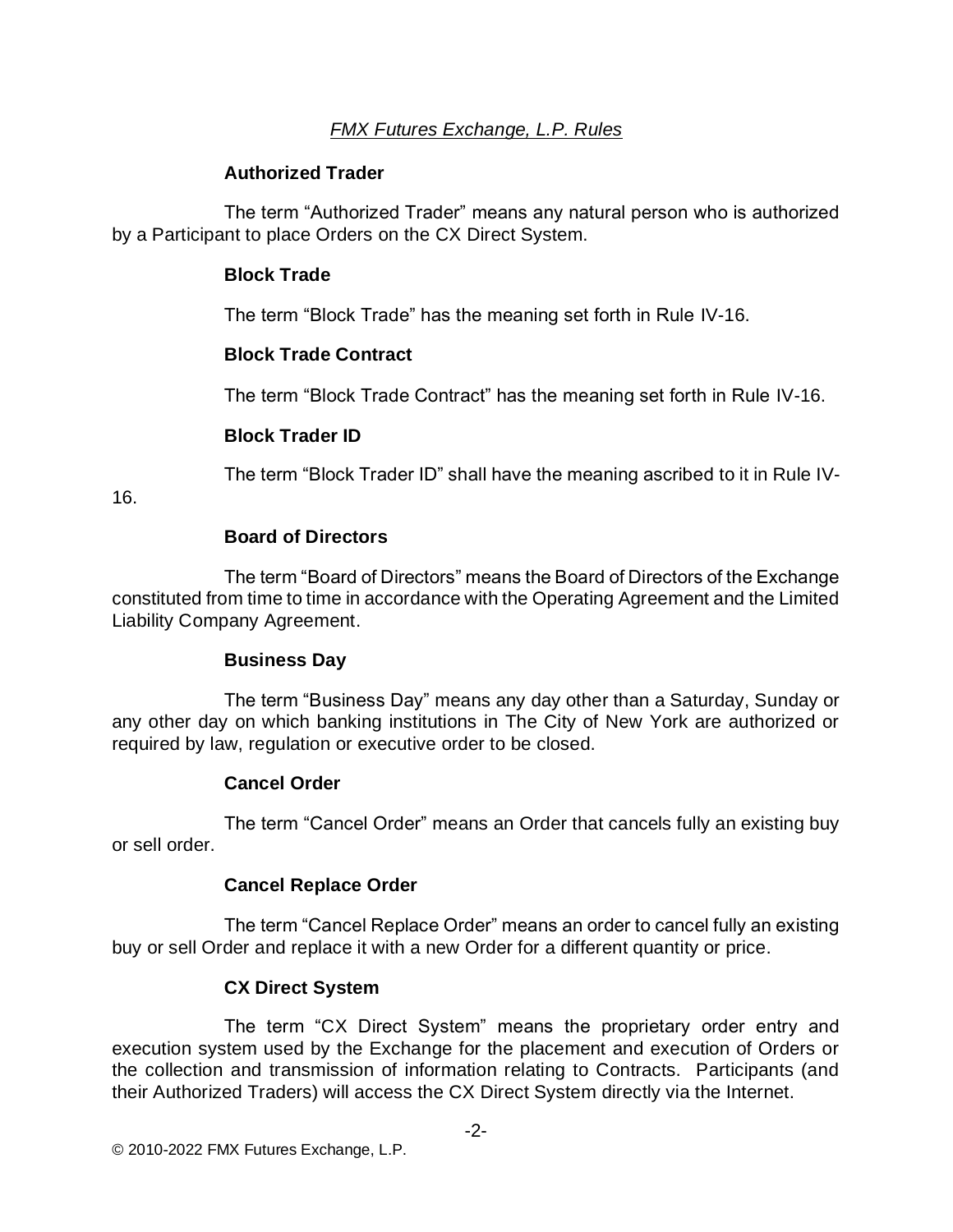# **CEA**

to time.

The term "CEA" means the Commodity Exchange Act as in effect from time

# **CFTC**

The term "CFTC" means the Commodity Futures Trading Commission, and includes any successor agency or authority.

# **CFTC Regulation**

The term "CFTC Regulation" means any rule, regulation, order or directive and any interpretation thereof adopted from time to time by the CFTC.

# **Clearinghouse**

The term "Clearinghouse" means CX Clearinghouse, L.P. (including its successors), a limited partnership organized under the laws of the State of Delaware, or such other third-party clearing organization as the Exchange may designate in the future to provide clearing services with respect to any or all of its Contracts.

# **Closed Contract Positions**

The term "Closed Contract Positions" shall have the meaning assigned to such term in the Rules of the Clearinghouse.

# **Compliance Department**

The term "Compliance Department" has the meaning set forth in Rule VII-

 $1(c)$ .

# **Compliance Director**

The term "Compliance Director" means an individual appointed by the Exchange who (i) does not have a relationship with the Exchange or any parent or subsidiary thereof of a type described in Rule II-6(b), (ii) is knowledgeable about futures trading and futures market operations as well as CFTC Regulations, and (iii) reports directly to the Regulatory Oversight Committee.

# **Contract**

The term "Contract" means any forward, swap, Future or option (including an Option on Futures), and any other agreement, contract or transaction, which has been approved by the Exchange as generally eligible for trading on the Exchange pursuant to these Rules.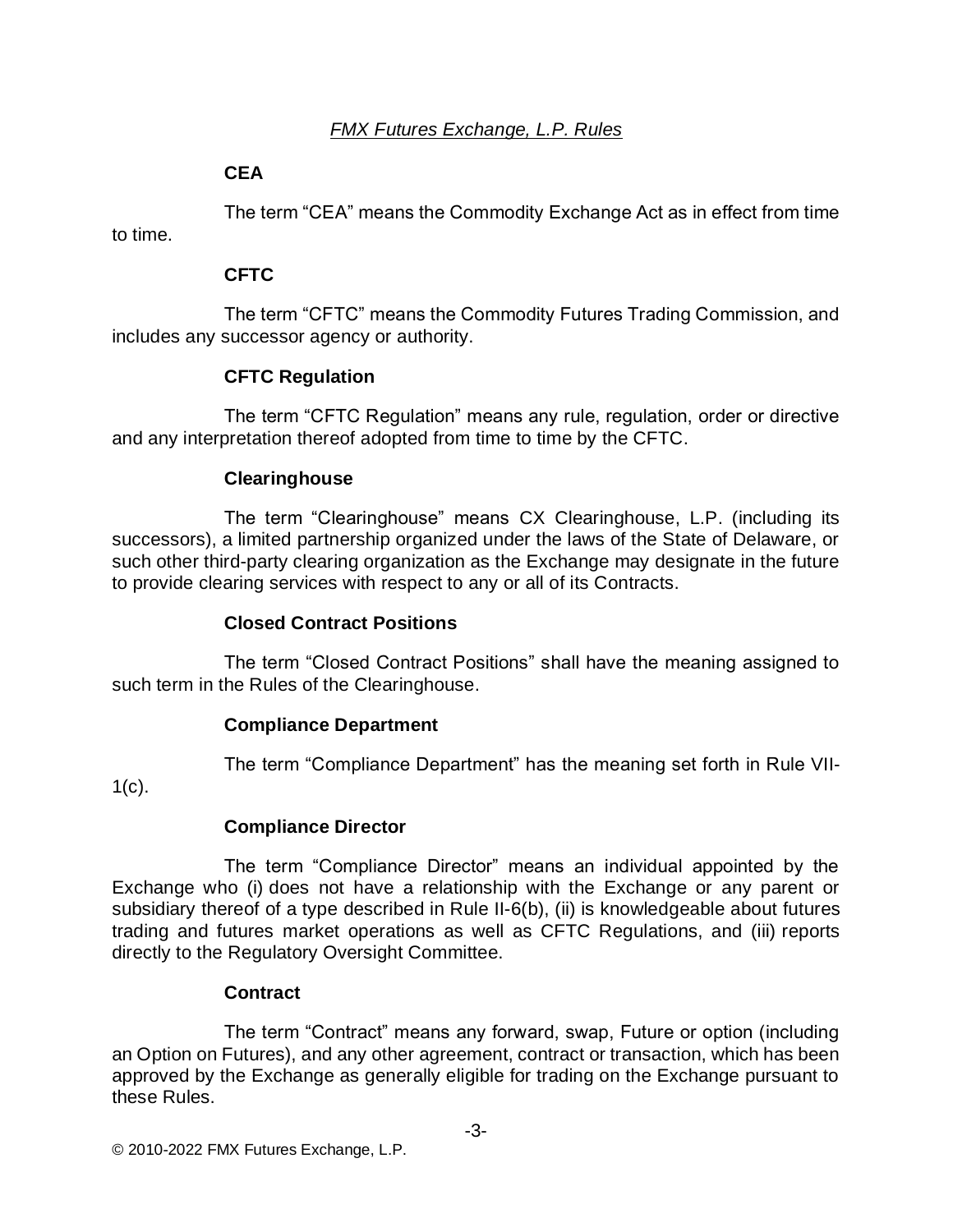#### **Contract Profit or Loss Amounts**

The term "Contract Profit or Loss Amounts" shall have the meaning assigned to such term in the Rules of the Clearinghouse.

#### **Contract Rules**

The term "Contract Rules" means, with respect to any Contract, the rules or other trading protocols containing specifications for such Contract, as adopted, amended, supplemented or otherwise modified from time to time by the Exchange.

#### **Control**

The term "Control" means the power to exercise a controlling influence over the management or policies of a Person, unless such power is solely the result of an official position with such Person. Any Person who owns beneficially, directly or indirectly, more than 20% of the voting power in the election of directors of a corporation, or more than 25% of the voting power in the election of directors of any other corporation which directly or through one or more Affiliates owns beneficially more than 25% of the voting power in the election of directors of such corporation, shall be presumed to control such corporation. The terms "controlling" or "controlled" shall have meanings correlative to the foregoing.

## **Director of Hearings**

The term "Director of Hearings" means the individual appointed by the NFA on behalf of the Exchange from time to time to act as its director of hearings.

## **Disciplinary Panel**

The term "Disciplinary Panel" has the meaning set forth in Rule VII-9.

#### **DPM**

The term "DPM" means any designated primary market maker approved by the Exchange from time to time in accordance with, and with the duties and responsibilities set forth in, Rule V-11.

## **Equilibrium Price**

The term "Equilibrium Price" means the price of a Contract determined in accordance with the application of the Exchange's proprietary pricing algorithm, as described in Rule IV-23.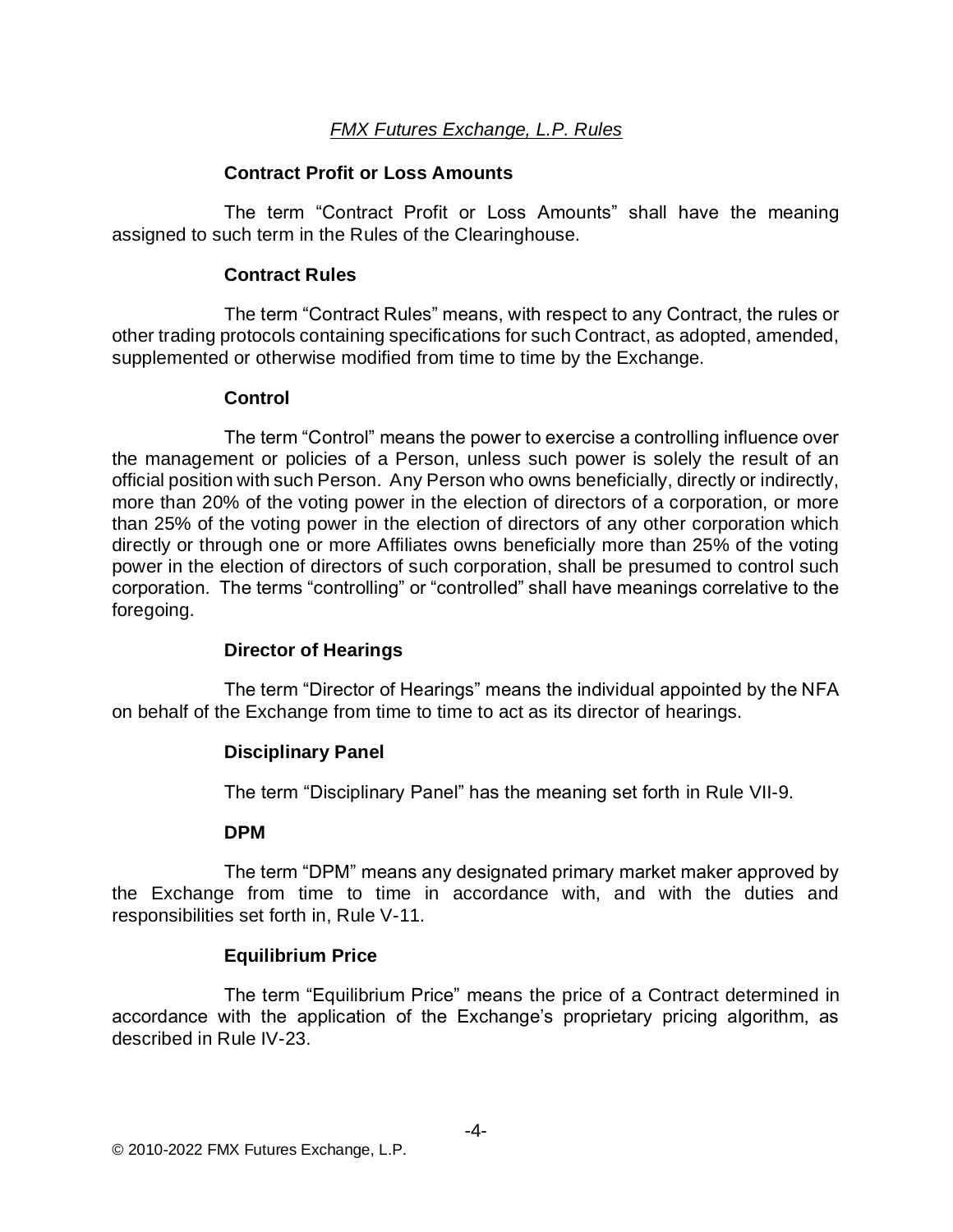#### **EFP**

The term "EFP" means any exchange for physical transaction entered into in accordance with Rule IV-15, a component of which is not executed on the Exchange and a component or all of which involves a Contract.

#### **EFS**

The term "EFS" has the meaning set forth in Rule IV-17(a).

#### **Emergency**

The term "Emergency" means any occurrence or circumstance that, in the opinion of the Board of Directors, requires immediate action and threatens or may threaten the fair and orderly trading in, or the liquidation of or delivery pursuant to, any Contract. An Emergency may include, without limitation, any of the following:

> $(a)$ Any manipulative activity or attempted manipulative activity;

> Any actual, attempted or threatened corner,  $(b)$ squeeze, congestion or undue concentration of positions;

> $(c)$ Any circumstance that may materially adversely affect the performance of Contracts, including any failure of the payment system;

> $(d)$ Any action taken by the Federal or any foreign government, any other governmental body, or any other exchange or trading facility (foreign or domestic), in each case that may have a direct adverse effect on trading on the Exchange;

> Any circumstance that may have a severe, adverse (e) effect upon the physical functions of the Exchange, including fire or other casualty, bomb threats, terrorist acts, substantial inclement weather, power failures, communications breakdowns, computer system breakdowns, malfunctions of plumbing, heating, ventilation and air conditioning systems and transportation breakdowns;

> The bankruptcy or insolvency of any Participant or  $(f)$ the imposition of any injunction or other restraint by any government agency, court or arbitrator upon a Participant, that may affect the ability of such Participant to perform on its Contracts;

> Any circumstance in which it appears that any  $(g)$ Participant or any other Person has failed to perform its Contracts, is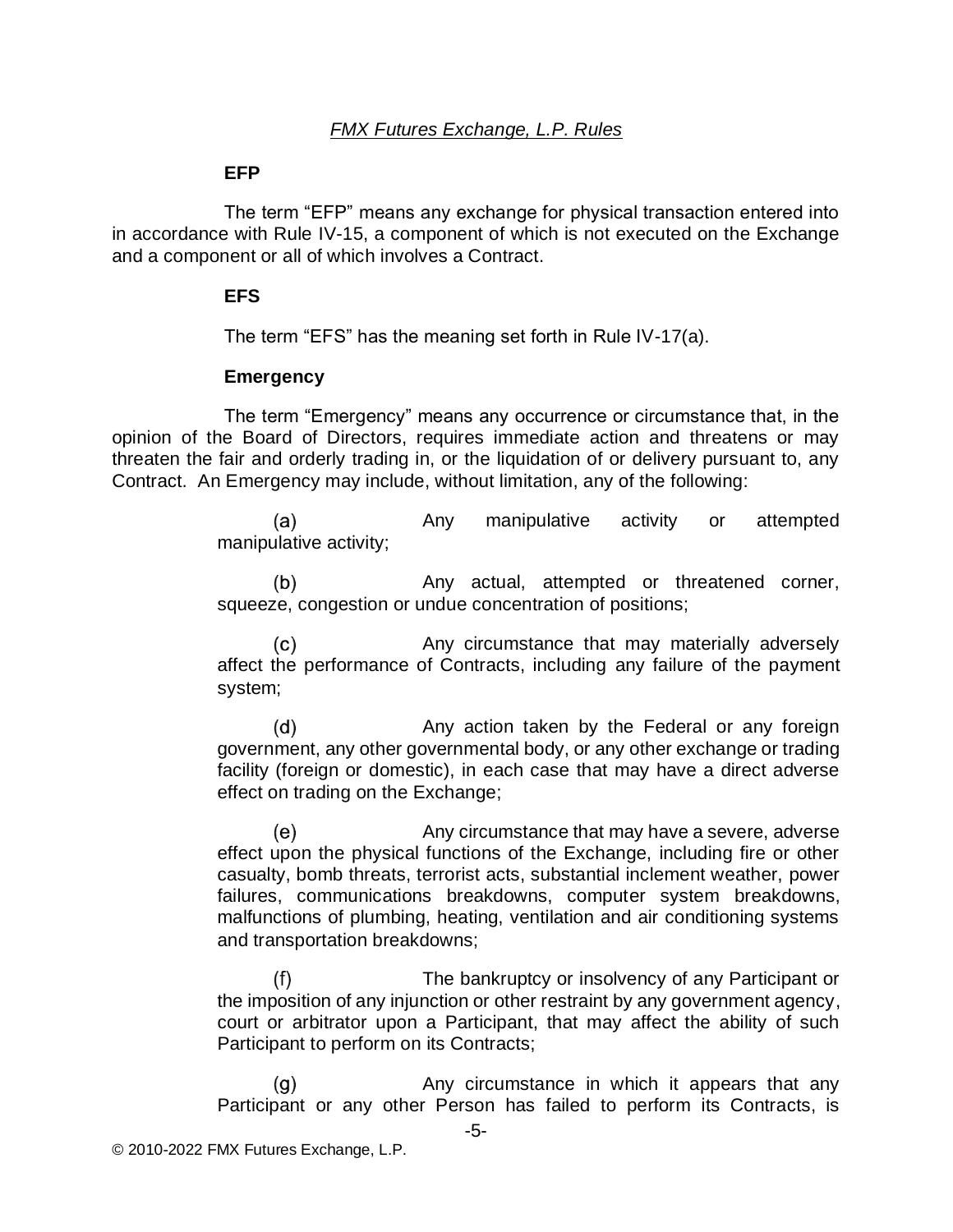insolvent, or is in such financial or operational condition or is conducting business in such a manner that such Person cannot be permitted to continue in business without jeopardizing the safety of other Participants, the Exchange or the Clearinghouse; and

 $(h)$ Any other unusual, unforeseeable and adverse circumstance with respect to which it is impracticable for the Exchange to submit in a timely fashion a reviewable Rule to the CFTC.

## **End of Trading**

The term "End of Trading" means 5:00 P.M. on each Trading Day or such other time as the Exchange may from time to time prescribe. The End of Trading is the time as of which such actions as are specified in these Rules or the relevant Contract Rules as taking place at the end of a Trading Day, such as determination Settlement Prices, will occur.

## **Entity**

The term "Entity" means any Person other than a natural person (e.g., a corporation, partnership, sole proprietorship or trust).

## **Exchange**

The term "Exchange" means FMX Futures Exchange, L.P. (including its successors), a limited partnership organized under the laws of the State of Delaware, and when used with reference to the administration of any Rule of the Exchange, means either the Board of Directors or the Officer, employee, agent, committee or delegee to whom appropriate authority to administer such provision has been delegated by the Board of Directors.

# **Exchange Official**

The term "Exchange Official" means any Officer of, or individual employed directly by, the Exchange.

# **First Trading Day**

The term "First Trading Day" means the first Trading Day on which the relevant Contract trades on the Exchange, as described in the applicable Contract Rules.

# **Floor Trader Participant**

The term "Floor Trader Participant" means any Participant who (i) is registered as a floor trader under the CEA, or (ii) has a pending application for such registration.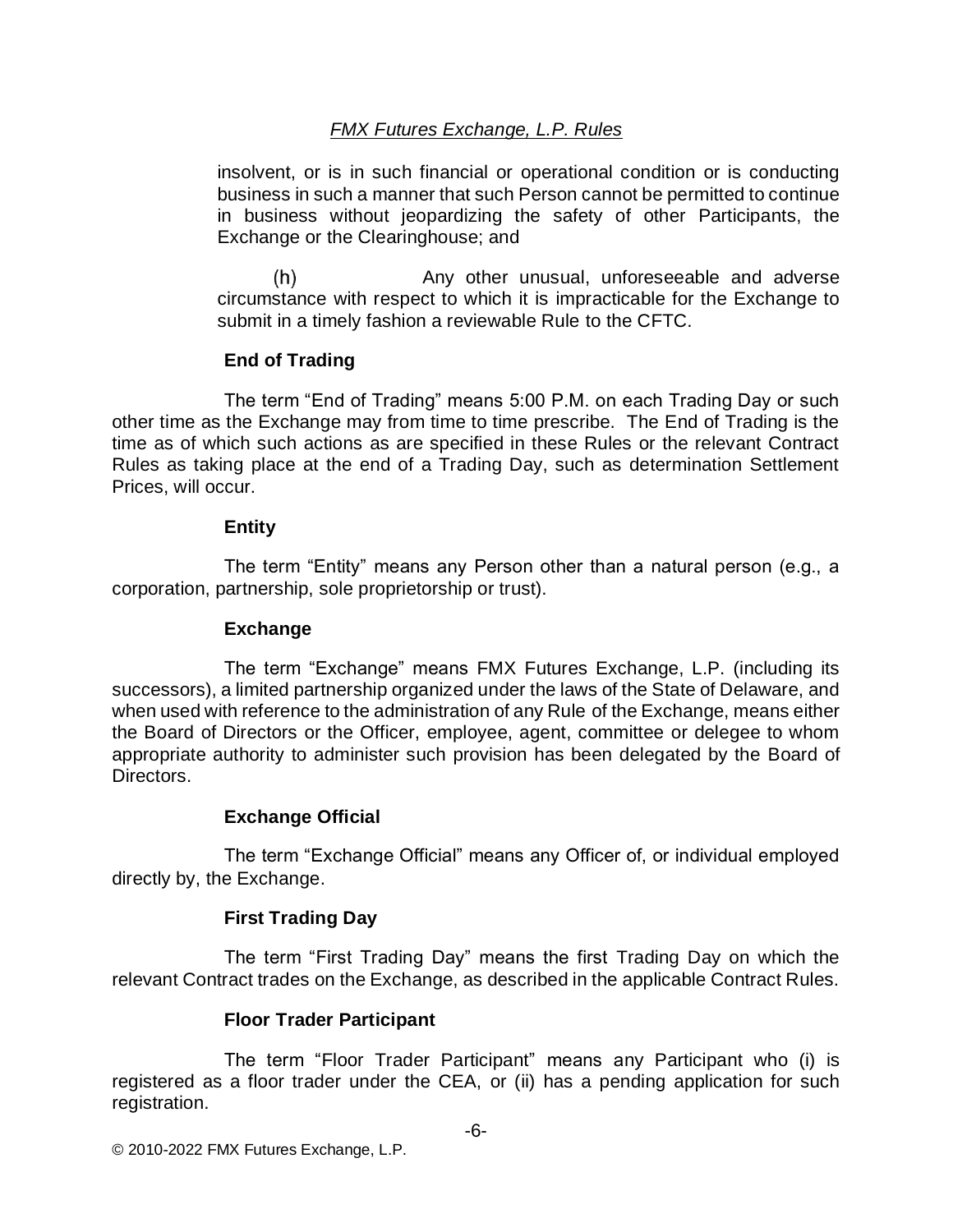#### **Funds Deposit Request**

The term "Funds Deposit Request" means a Participant's written or electronic authorization to withdraw and transmit funds from such Participant's bank account including all information required to give effect to such withdrawal and transmission.

#### **Future**

The term "Future" means any contract for the purchase or sale of any commodity or financial instrument for future delivery or settlement, as the case may be.

#### **General Partner**

The term "General Partner" means the general partner of the Exchange.

#### **Hearing Panel Committee**

The term "Hearing Panel Committee" means the Exchange committee whose members are drawn from the NFA's Hearing Committee.

## **Last Trading Day**

The term "Last Trading Day" means the last Trading Day on which the relevant Contract trades on the Exchange, as described in the applicable Contract Rules.

#### **Limit Order**

The term "Limit Order" has the meaning set forth in Rule IV-5(i).

## **Limited Liability Company Agreement**

The term "Limited Liability Company Agreement" means the then current Limited Liability Company Agreement of FMX Futures Exchange Holdings GP, LLC, as amended, restated, supplemented or otherwise modified from time to time.

#### **Market Maker**

The term "Market Maker" means any Participant that has been appointed by the Exchange to perform certain market-making functions with respect to one or more specified Contracts pursuant to an agreement between such Participant and the Exchange.

#### **Market Order**

The term "Market Order" has the meaning set forth in Rule IV-5(ii).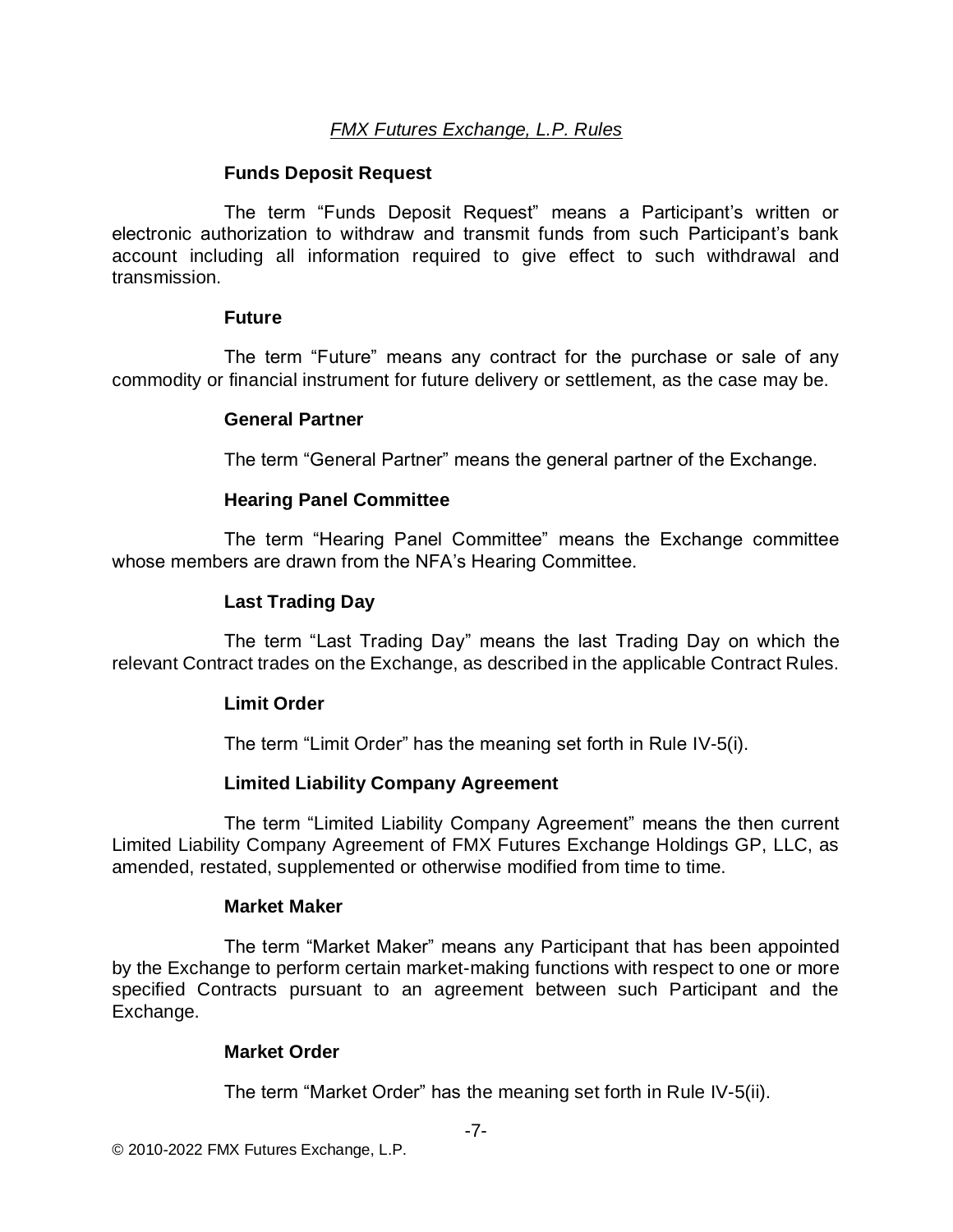## **Matched Trade**

The term "Matched Trade" has the meaning set forth in Rule IV-4(h).

## **Master Order Book**

The term "Master Order Book" means the book maintained by the Exchange containing all bids and offers on Contracts entered in an Opening Auction for such Contracts or in continuous trading market with respect to such Contract.

## **NFA**

The term "NFA" means the National Futures Association, and includes any successor organization.

## **Officer**

The term "Officer" shall have the meaning ascribed to it in Rule II-8.

## **Open Contract Positions**

The term "Open Contract Positions" shall have the meaning assigned to such term in the Rules of the Clearinghouse.

# **Opening Auction**

The term "Opening Auction" means a two-sided, single price auction conducted by the Exchange on the First Trading Day with respect to any Contract at the times specified in the applicable Contract Rules for the purpose of determining the Equilibrium Price with respect to the applicable Contract.

# **Operating Agreement**

The term "Operating Agreement" means the then current Limited Partnership Agreement of the Exchange as amended, restated, supplemented or otherwise modified from time to time.

# **Option on Futures**

The term "Option on Futures" means any option to buy or sell any Future traded subject to the Rules of the Exchange.

## **Order**

The term "Order" means any order to buy or sell a Contract on or subject to the Rules of the Exchange.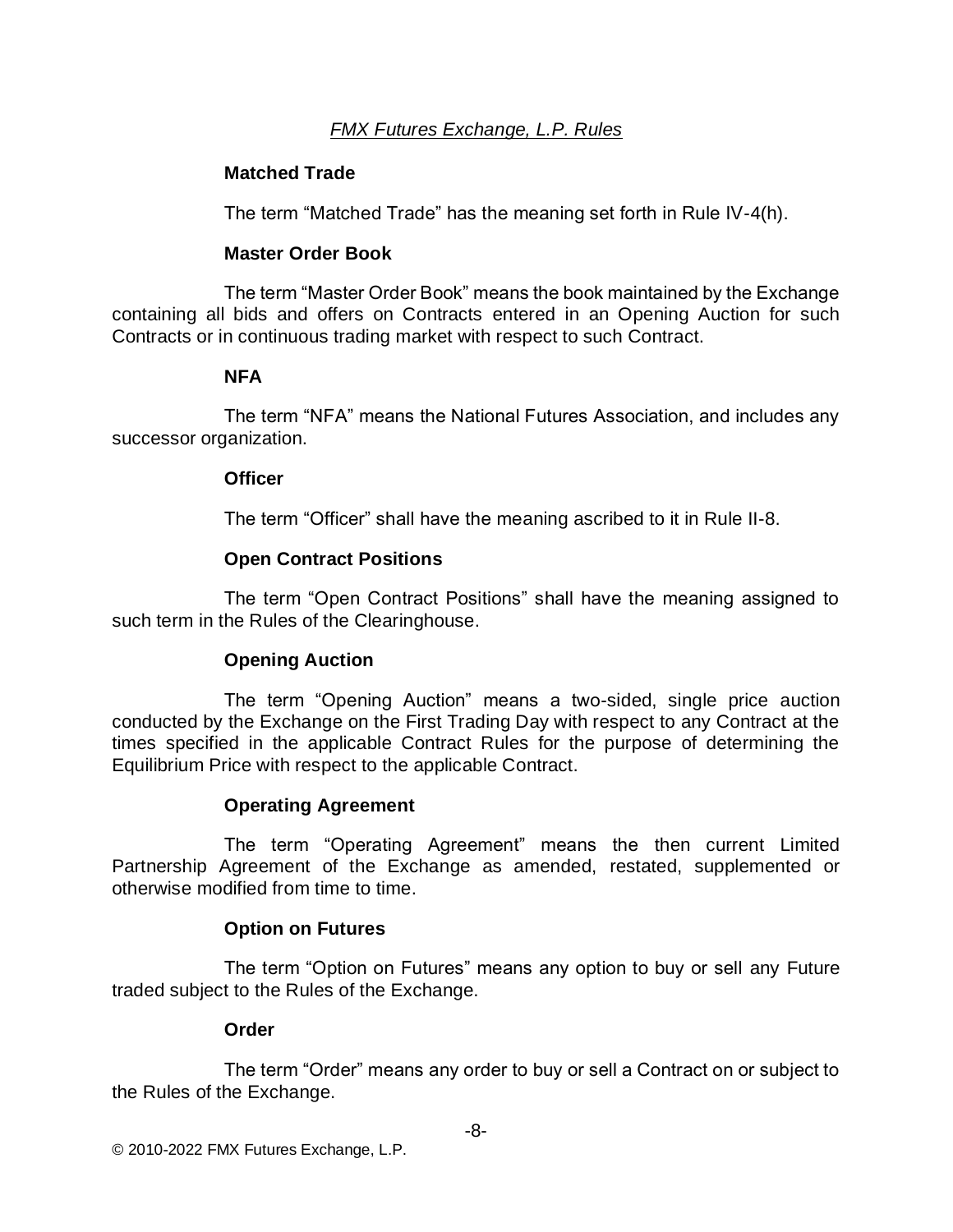## **Original Margin**

The term "Original Margin" shall have the meaning assigned to such term in the Rules of the Clearinghouse.

#### **Participant**

The term "Participant" means any Person that has been granted, and continues to have, Trading Privileges, or otherwise remains subject to the jurisdiction of the Exchange under these Rules.

## **Participant Clearing Account**

The term "Participant Clearing Account" means, with respect to each Participant, the account established and maintained by such Participant at the Clearinghouse through which the Participant will hold, and the Clearinghouse will maintain and monitor, Available Funds, Open Contract Positions, Closed Contract Positions, Contract Profit or Loss Amounts and the corresponding margin requirements, if any, in connection with Open Contract Positions entered into through the Participant's Trading Account.

#### **Passwords**

The term "Passwords" has the meaning set forth in Rule V-9(b).

#### **Person**

The term "Person" means any natural person, association, partnership, limited liability company, joint venture, trust or corporation.

## **President**

The term "President" means the individual appointed by the Board of Directors from time to time to serve as president of the Exchange.

## **Public Director**

The term "Public Director" has the meaning ascribed to it in Rule II-6(b), provided that such definition shall be amended from time to time as may be necessary to conform to any amendments or modifications to the term "Public Director" set forth in the CFTC Regulations as the CFTC may adopt from time to time.

## **Referred Participant**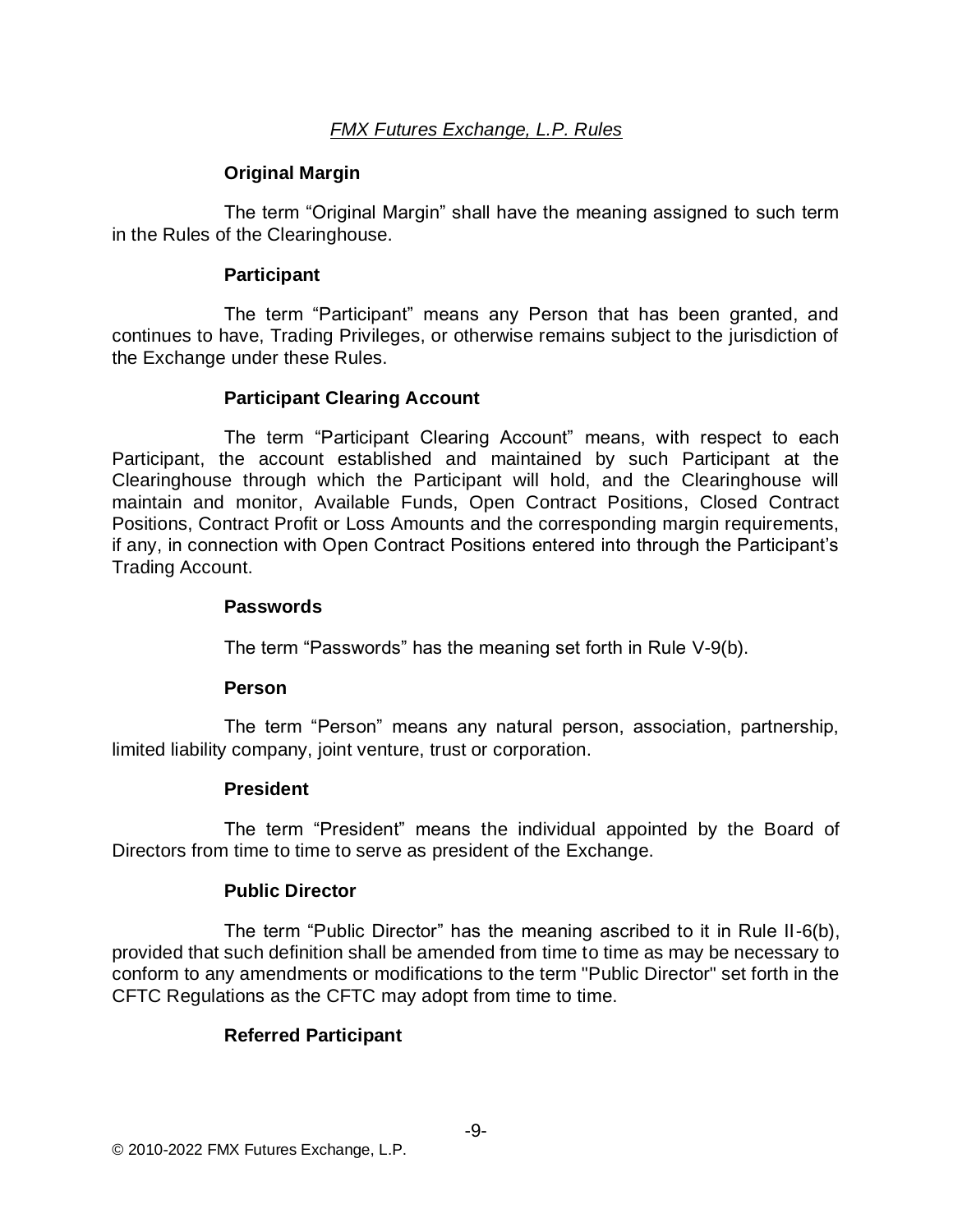The term "Referred Participant" means a Person that has been referred or solicited by a Referring Participant to become a Participant of the Exchange or whose Orders have been solicited by a Referring Participant.

## **Referring Participant**

The term "Referring Participant" means a Participant that has been approved by the Exchange to solicit or refer another Person to become a Participant (the Referred Participant) or to solicit a Referred Participant's Orders, but not to enter such Referred Participant's Orders into the Trading System on behalf of that Referred Participant.

## **Regulatory Services Agreement**

The term "Regulatory Services Agreement" shall have the meaning ascribed to it in Rule II-12.

## **Regulatory Oversight Committee**

The term "Regulatory Oversight Committee" means the committee of the Board of Directors constituted in accordance with Rule II-4.

## **Responsible Agent**

The term "Responsible Agent" shall have the meaning ascribed to it in Rule

V-9(a).

# **Rules of the Clearinghouse**

The term "Rules of the Clearinghouse" means the constitutive documents and any rules, regulations, interpretations, stated policies or instruments corresponding to any of the foregoing, in each case as adopted or amended from time to time by the Clearinghouse relating to the Exchange or any or all of the Contracts for which such Clearinghouse has been designated by the Exchange.

# **Rules of the Exchange**

The term "Rules of the Exchange" means any Rule adopted or amended, from time to time, by the Exchange.

# **Secretary**

The term "Secretary" means the individual appointed by the Board of Directors from time to time to serve as secretary of the Exchange.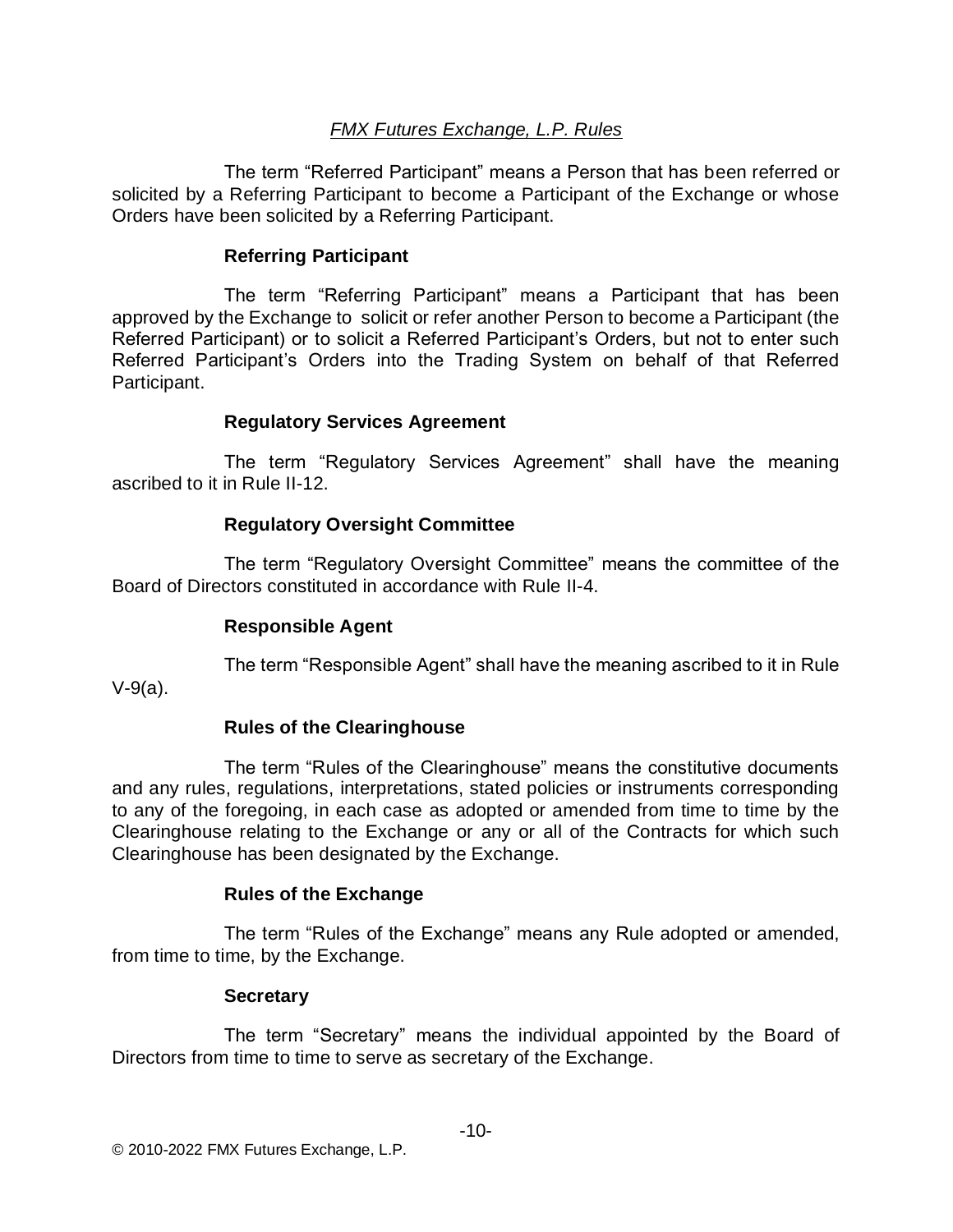#### **Settlement Price**

The term "Settlement Price" means, with respect to any Contract, the price established at the end of each Trading Day, in accordance with procedures from time to time specified by the Exchange.

#### **Supervised Persons**

The term "Supervised Persons" shall mean any directors, officers or employees or Authorized Traders of any Participant.

## **Trading Account**

The term "Trading Account" shall mean, with respect to each Participant, each account established and maintained by such Participant at the Exchange through which the Participant's Authorized Traders will trade Contracts and through which the Exchange will monitor the Open Contract Positions and Closed Contract Positions of such Participant.

## **Trading Day**

The term "Trading Day" means any day on which the Exchange is open and available for the trading of Contracts and the Clearinghouse is open and available for the clearing of Contracts.

## **Trading Hours**

The term "Trading Hours" means, with respect to any Contract, the hours during which the Exchange is regularly open for the trading of such Contract, as set forth in the relevant Contract Rules.

## **Trading Privileges**

The term "Trading Privileges" means, with respect to Participants and their respective Authorized Traders, the right (a) to transmit Orders for certain or all Contracts in electronic form directly to the CX Direct System and (b) to enter into the CX Direct System EFPs and Block Trades involving certain or all Contracts, subject to the specific requirements and conditions applicable thereto.

#### **Treasurer**

The term "Treasurer" means the individual appointed by the Board of Directors from time to time to serve as treasurer of the Exchange.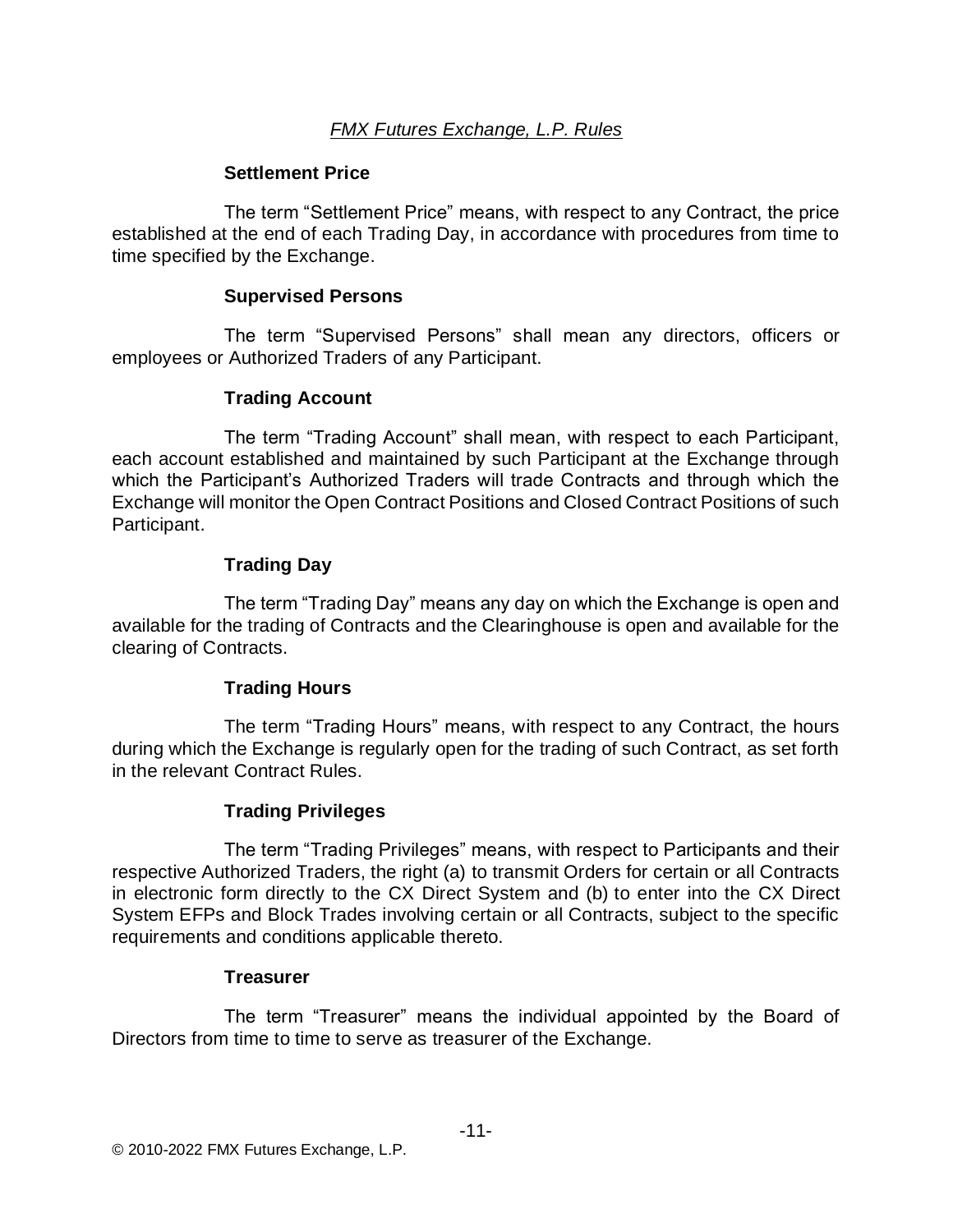## **Vice President**

The term "Vice President" means any individual appointed by the Board of Directors from time to time to serve as a vice president of the Exchange.

## **I-2. Rules of Interpretation**

For all purposes of these Rules, except as otherwise expressly provided herein or unless the context otherwise requires:

> $(a)$ the terms defined in these Rules include the plural as well as the singular and *vice versa*;

 $(b)$ words importing gender include all genders;

 $(c)$ any reference to a Chapter, Rule or Appendix refers to a Chapter or Rule of, or Appendix to, these Rules;

 $(d)$ any reference to these Rules refers to these Rules, including all Appendices hereto, and the words herein, hereof, thereto, hereto and hereunder and words of similar import refer to these Rules and their appendices as a whole and not to any particular Chapter, Rule, appendix or any other subdivision;

(e) references to days, months and years refer to calendar days, months and years, respectively;

all references herein to "including" shall be deemed  $(f)$ to be followed by the words "without limitation";

 $(g)$ any term used herein that is defined in the CEA or CFTC Regulations shall have the meaning assigned to it therein; and

 $(h)$ all references herein to a time of day refer to local time in The City of New York.

## **I-3. Effect of Titles**

The titles of these Rules have been inserted for convenience of reference only and shall not affect the meaning of these Rules.

## **I-4. Amendment of Rules**

New Rules of the Exchange may be adopted, and existing Rules of the Exchange may be amended or repealed, by the Board of Directors. All such new Rules of the Exchange, amendments or repeals shall become effective on such date (after any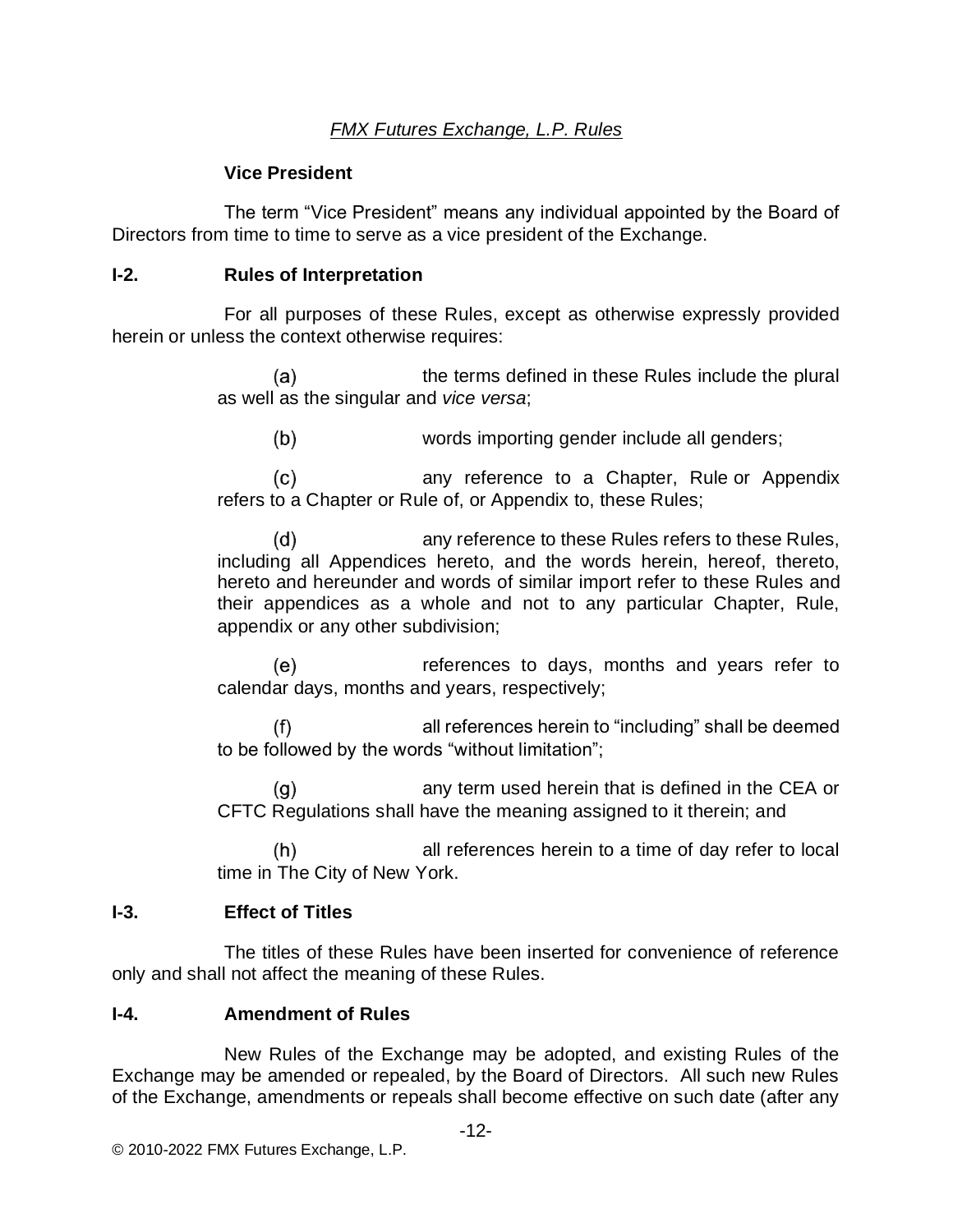required filing with, or approval thereof by, the CFTC) as may be determined by the Exchange.

#### **I-5. Contract Rules**

 $(a)$ Notwithstanding any provision of these Rules to the contrary, the Contract Rules with respect to a particular Contract shall govern the applicability of these Rules to trading in such Contract and, in the event of any conflict between these Rules and the Contract Rules, the Contract Rules shall govern with respect to trading in the relevant Contract.

 $(b)$ Notwithstanding the generality of Rule I-5(a) or anything to the contrary in Rule III-3, the Contract Rules for each individual Contract may specify:

(i) different classes of Participants eligible to trade such Contracts. Each such class of Participants shall have the rights and obligations specified by the Contract Rules for each such Contract; and

(ii) whether such Contract may be settled via cash settlement, physical delivery of the underlying commodity, or by any other means, as applicable.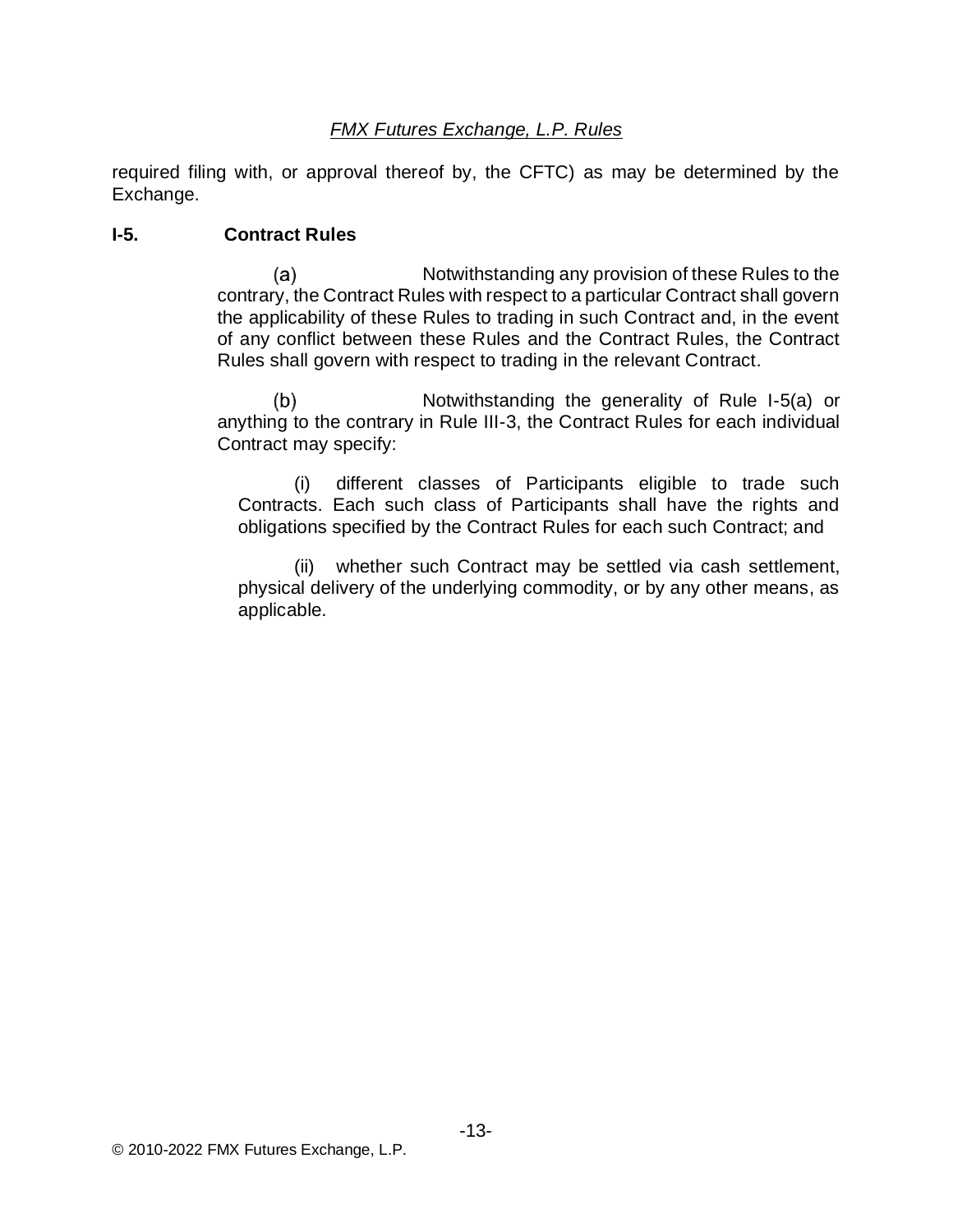#### **CHAPTER II GOVERNANCE OF THE EXCHANGE**

#### **II-1. Board of Directors**

(a) The business and affairs of the Exchange shall be managed by the Board of Directors in accordance with the Operating Agreement and Applicable Law.

 $(b)$ The number of directors on the Board of Directors shall be seven, at least three of whom shall be Public Directors (or such other percentage of the Board of Directors as may be required by the CFTC Regulations, as amended from time to time, *provided* that the number of Public Directors shall at all times equal no less than 35% of the entire Board of Directors). Any vote made by the Board of Directors that results in a tie will require that the Board of Directors reconvene to reconsider the matter until such tie is broken.

 $(c)$ The appointment of the members of the Board of Directors will be made by the General Partner. The sole member of the General Partner shall make such appointments on behalf of the General Partner.

#### **II-2. Standing Committees**

Unless otherwise determined by the Board of (a) Directors, the Board of Directors shall initially have one standing committee: the "Regulatory Oversight Committee".

 $(b)$ Except as otherwise specifically provided in these Rules, the members of standing committees shall be appointed by the chairperson of the Board of Directors, subject to approval by the Board of Directors, as promptly as possible after each annual meeting of the Exchange. Each appointee shall serve for one year or until the due appointment of his or her successor or his or her resignation or removal, with or without cause, by a majority vote of the Board of Directors. Subject to approval by the Board of Directors, the chairperson of the Board of Directors shall designate the chairperson of each standing committee.

 $(c)$ Each standing committee shall assist in the supervision, management and control of the affairs of the Exchange within its particular area of responsibility.

Subject to the authority of the Board of Directors,  $(d)$ each standing committee shall determine the manner and form in which its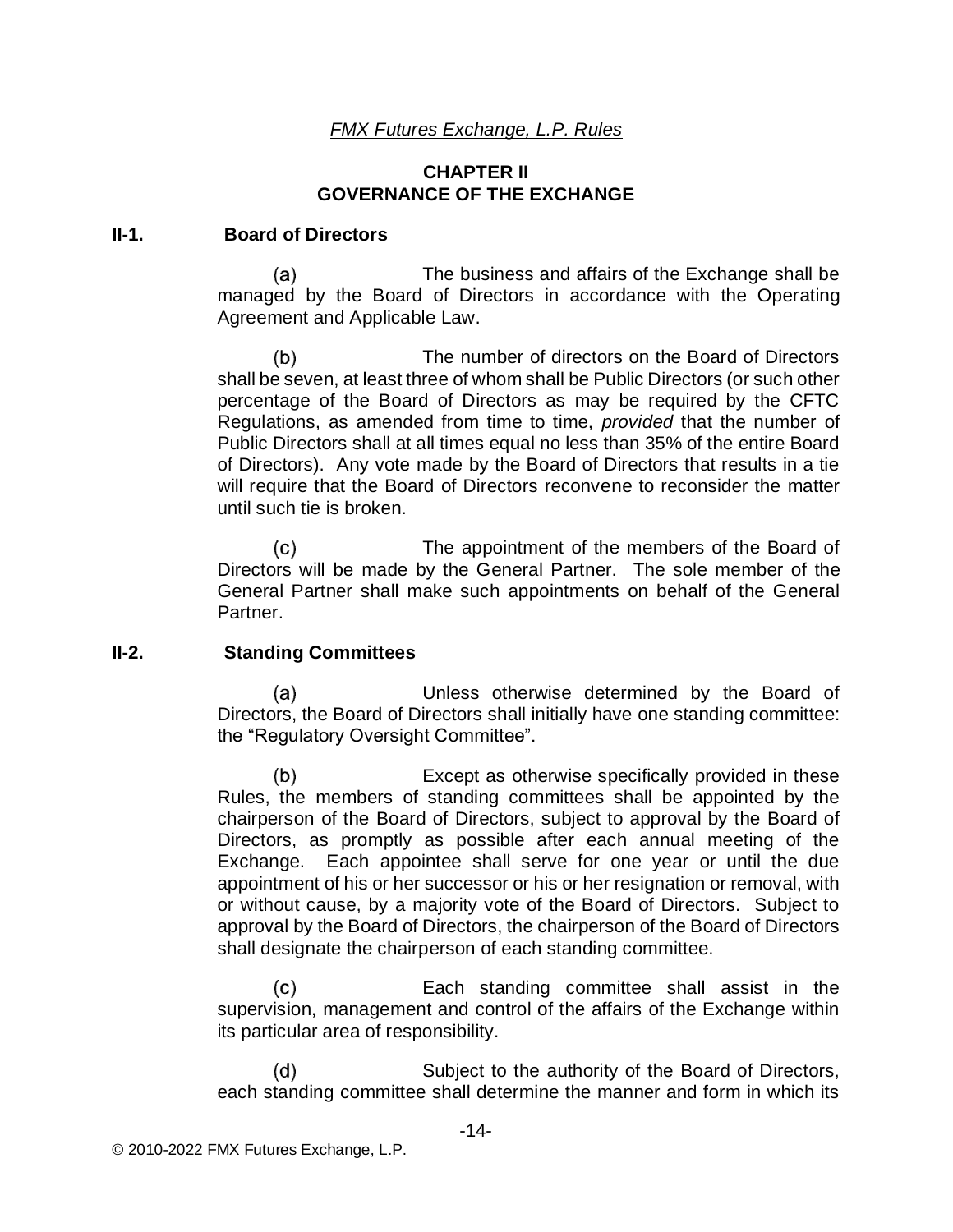proceedings shall be conducted, and may act at a meeting or without a meeting, and through a quorum composed of a majority of all its members then in office, inclusive of *ex officio* members. Except as otherwise specifically provided in these Rules, the decision of a majority of those present at a meeting at which a quorum is present, or the decision of a majority of those participating when at least a quorum participates, shall be the decision of the standing committee. Any or all members of any standing committee may participate in any meeting thereof by telephone conference or similar communications equipment by means of which all members participating in such meeting can hear each other.

In the event of the absence or disqualification of (e) any member of a standing committee from any meeting thereof, each of the following individuals, in the order of their availability, may appoint another qualified individual to act at the relevant meeting in the place of any such absent or disqualified member: (i) the chairperson of the Board of Directors, (ii) the President or (iii) the chairperson of the standing committee in question.

#### **II-3. Regulatory Oversight Committee**

The Regulatory Oversight Committee of the Board of Directors shall consist only of Public Directors, who shall be members of the Board of Directors, and shall be appointed from time to time by the chairperson of, and approved by, the Board of Directors. The Regulatory Oversight Committee shall oversee the Exchange's regulatory program on behalf of the Board of Directors. It shall make such recommendations to the Board of Directors as will, in its judgment, best promote the interests of the Exchange, *provided* that, for the avoidance of doubt, any dissenting opinions from one or more members of the Regulatory Oversight Committee shall be reported to the Board of Directors along with any such recommendation. The Regulatory Oversight Committee shall also have such other powers and perform such other duties as the Board of Directors may delegate to it from time to time.

The Board of Directors shall confirm one member of the Regulatory Oversight Committee as the committee's chairperson. The Chairperson of the Regulatory Oversight Committee shall determine the agenda for the committee and shall cast the tiebreaking vote on any matter where the voting members of the committee are equally divided; provided, however, that if the Regulatory Oversight Committee has only two members all decisions of the Regulatory Oversight Committee must be unanimous.

Without limiting the generality of the foregoing, the Regulatory Oversight Committee shall have authority to: (a) monitor the Exchange's regulatory program for sufficiency, effectiveness and independence, (b) oversee all facets of the Exchange's regulatory program, including trade practice and market surveillance; audits, examinations, and other regulatory responsibilities with respect to Participants (including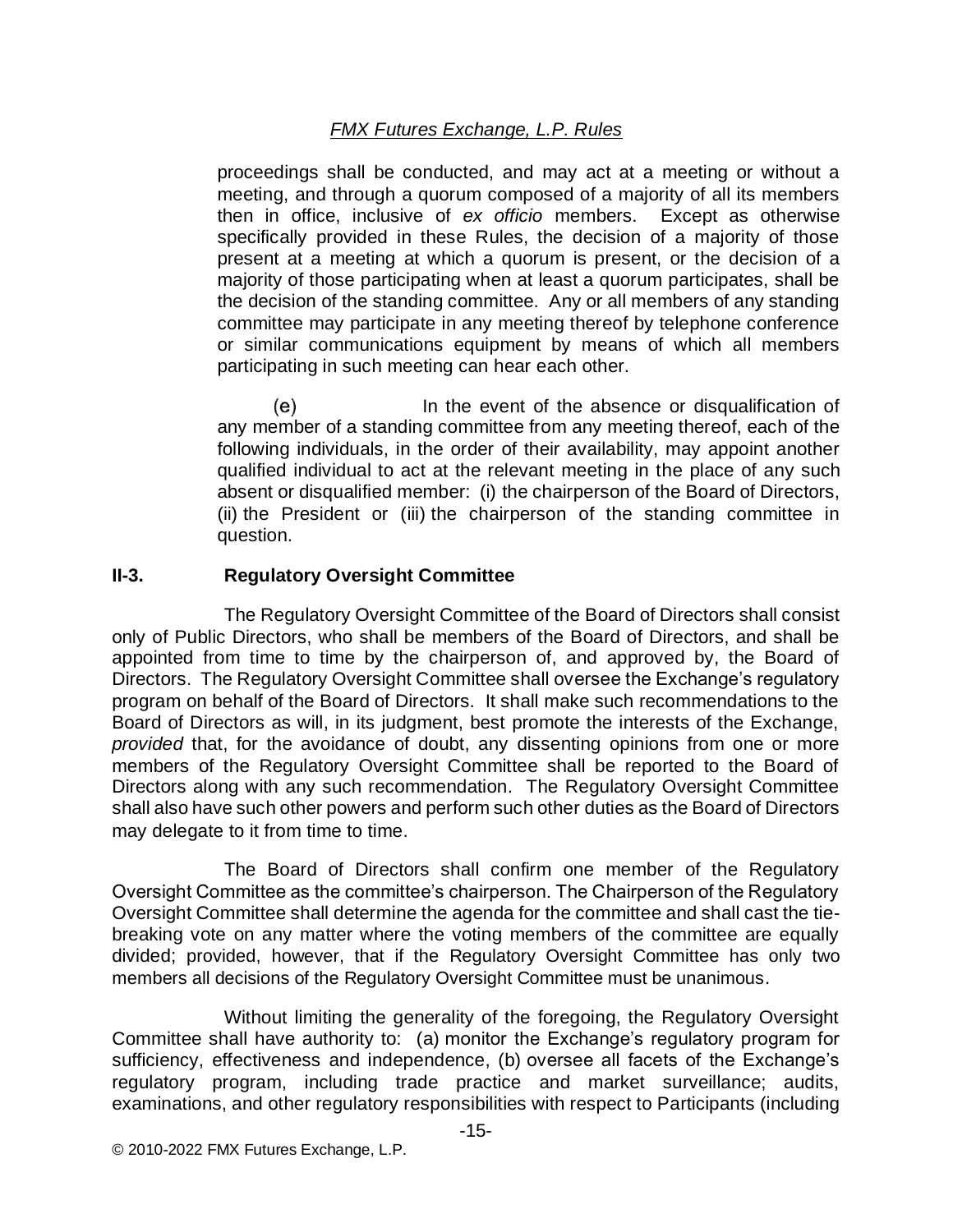ensuring compliance with financial integrity, financial reporting, sales practice, recordkeeping, and other requirements); and the conduct of investigations, (c) review the size and allocation of the regulatory budget and resources; and the number, hiring and termination, and compensation of regulatory personnel, (d) supervise the Exchange's Compliance Director, who will report directly to the Regulatory Oversight Committee, (e) prepare an annual report assessing the Exchange's self-regulatory program for the Board of Directors and the CFTC, which sets forth the regulatory program's expenses, describes its staffing and structure, catalogues disciplinary actions taken during the year, and reviews the performance of disciplinary committees and panels, (f) recommend changes that would ensure fair, vigorous, and effective regulation, (g) review regulatory proposals and advise the Board of Directors as to whether and how such changes may impact regulation, and (h) exercise any other functions expressly assigned to it in these Rules.

#### **II-4. Additional Committees and Panels**

The Board of Directors may create such additional (a) standing committees of the Board of Directors as it may from time to time deem necessary or advisable. Members of such committees must be members of the Board of Directors, *provided* that the President may be a voting *ex officio* member of any such standing committee.

 $(b)$ In addition to the standing committees, the Board of Directors may from time to time constitute and appoint, by Rule or resolution, special committees of the Board of Directors and designate their composition, responsibilities and powers. The provisions regarding standing committees in Rule II-2 shall apply *mutatis mutandis* to any such special committees. At least 35% of the members of each special committee designated by the Board of Directors shall be Public Directors.

 $(c)$ The Exchange may create additional committees of the Exchange, or panels, for such purposes as may from time to time be necessary or advisable. Members of each such committee may be members of the Board of Directors, Participants, Authorized Traders or such other individuals as may be qualified to serve on such committee. At least 35% of the members of each such committee designated by the Board of Directors shall be Public Directors (or individuals that would qualify as Public Directors if they were directors of the Exchange).

## **II-5. Eligibility**

No Person may serve as an Officer of the  $(a)$ Exchange, or a member of the Board of Directors, or any disciplinary committee, arbitration panel or oversight panel of the Exchange or as Compliance Director if such Person: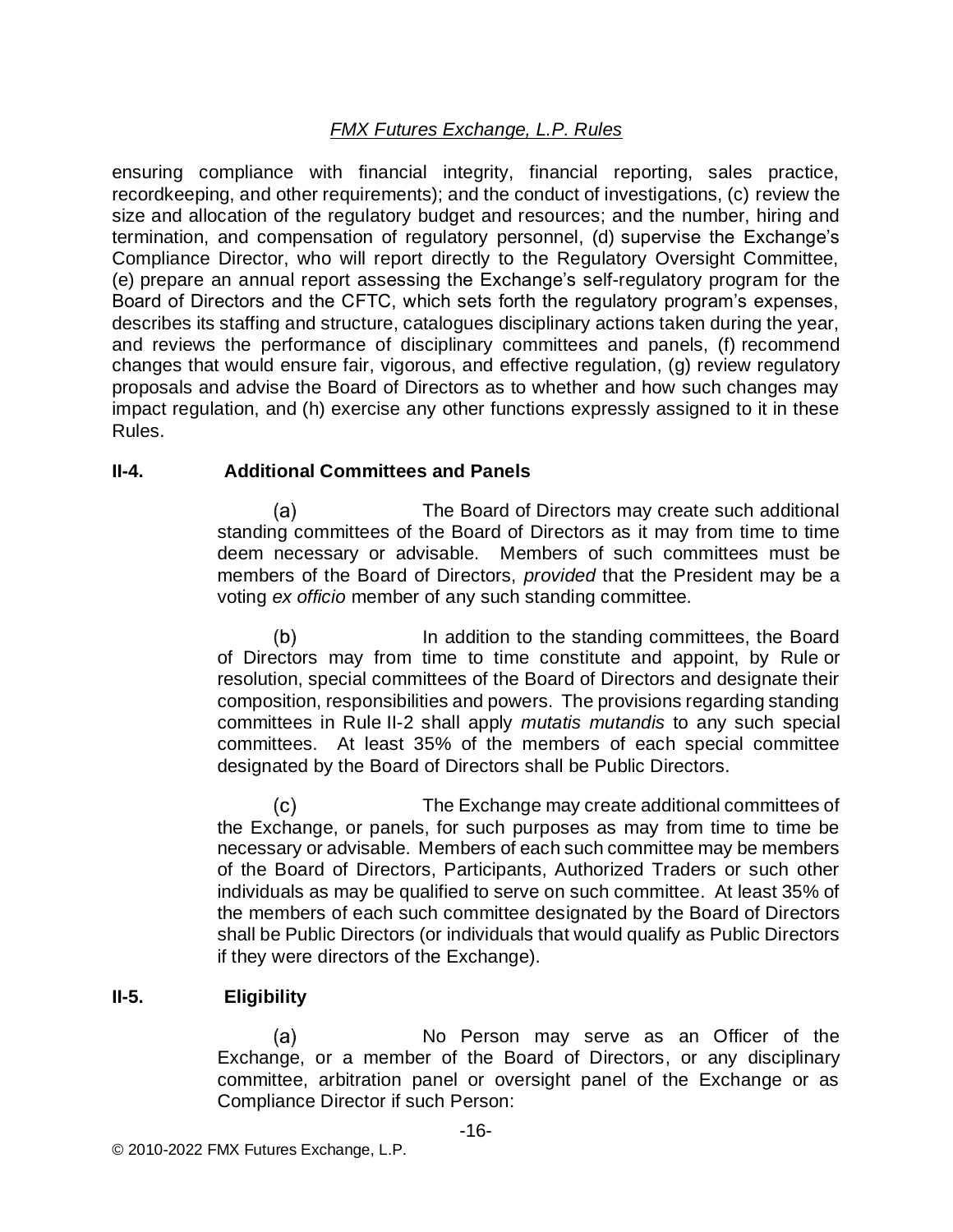(i) was found within the past three years by a final decision of a self-regulatory organization, an administrative law judge, a court of competent jurisdiction or the CFTC to have committed a disciplinary offense;

(ii) entered into a settlement agreement within the past three years in which any of the findings or, in absence of such findings, any of the acts charged included a disciplinary offense;

(iii) is currently suspended from trading on any contract market, is suspended or expelled from membership from any self-regulatory organization, is serving any sentence of probation or owes any portion of a fine imposed pursuant to either:

(A) a finding by a final decision of a self-regulatory organization, an administrative law judge, a court of competent jurisdiction or the CFTC that such person committed a disciplinary offense; or

(B) a settlement agreement in which any of the findings or, in absence of such findings, any of the acts charged included a disciplinary offense;

(iv) is currently subject to an agreement with the CFTC or any selfregulatory organization not to apply for registration with the CFTC or membership in any self-regulatory organization;

(v) is currently subject to or has had imposed on him or her within the past three years a CFTC registration revocation or suspension in any capacity for any reason, or has been convicted within the past three years of any of the felonies listed in section 8a(2)(D)(ii) through (iv) of the CEA; or

(vi) is currently subject to a denial, suspension or disqualification from serving on the disciplinary committee, arbitration panel or governing board of any self-regulatory organization as that term is defined in Section 3(a)(26) of the Securities Exchange Act of 1934.

 $(b)$ To qualify as a Public Director, an individual must be found, by action of the Board of Directors, to have no relationship with the Exchange that reasonably could affect the independent judgment or decision making of the Director. In addition, a Director shall automatically be deemed to have such a relationship and shall not be considered a "Public Director" if any of the following circumstances exist: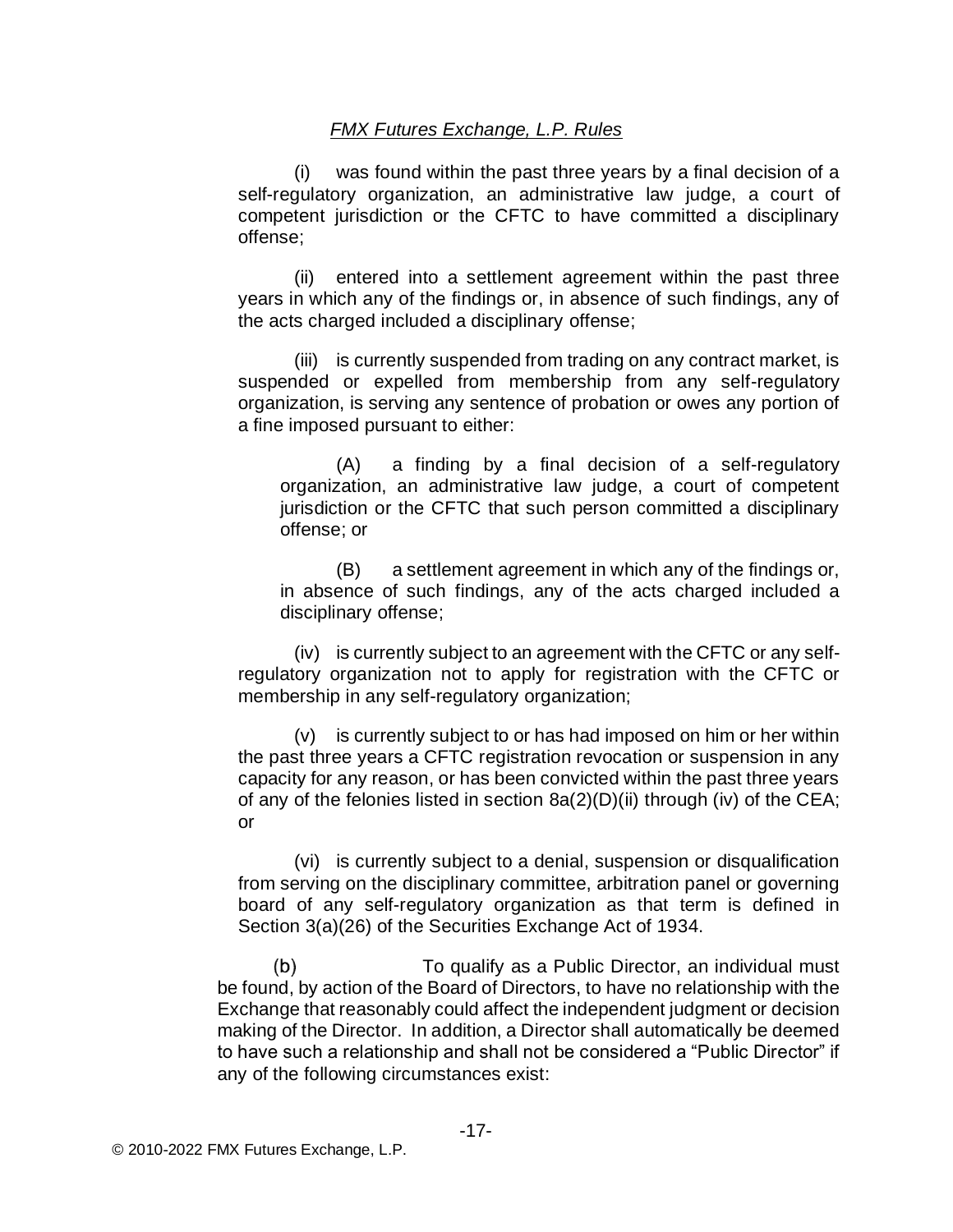(i) within the last year, the individual or any member of his or her immediate family has been an officer or employee of the Exchange or any of its affiliates. Solely for purposes of this Rule II-6, the term "affiliate" shall mean parents or subsidiaries of the Exchange or entities that share a common parent with the Exchange. For the avoidance of doubt, an individual may still qualify as a Public Director if such individual (x) has, within the last year, served as a director of an affiliate of the Exchange, but (y) otherwise meets the eligibility criteria under this Rule II-6(b).

(ii) within the last year, the individual or any member of his or her immediate family has been a member of the Exchange, or a person employed by or affiliated with a member. Solely for purposes of this Rule II-6, the term "member" is defined according to Section 1a(24) of the CEA and Regulation 1.3(q) promulgated by the CFTC thereunder. Therefore, any Participant would be considered a "member" of the Exchange. In this context, a person is "affiliated" with a member if he or she is an officer or director of the member, or if he or she has any other relationship with the member such that his or her impartiality could be called into question in matters concerning the member.

(iii) within the last year, the individual or any immediate family member of the individual, or a firm with which such individual or his or her immediate family member is affiliated**,** as described in Rule II-6(b)(ii) above, received more than \$100,000 in combined annual payments from the Exchange or its affiliates, or from a member or any person or entity affiliated with a member of the Exchange, in each case for legal, accounting or consulting services. Compensation for services as a Director shall not count towards the \$100,000 payment limit, nor shall deferred compensation for services prior to becoming a Director, so long as such compensation is in no way contingent, conditioned or revocable.

 $(c)$ Public Directors may also serve as directors of any parent company of the Exchange if the Public Directors otherwise meet the definition of "Public Director" in this Rule II-6.

(d) For purposes of this Rule II-6, the terms "selfregulatory organization", "disciplinary committee", "arbitration panel", "oversight panel", "final decision", "disciplinary offense", and "settlement agreement" have the meanings set forth in CFTC Regulation 1.63(a).

## **II-6. Power of the Board of Directors to Review Decisions**

The Board of Directors has the power and authority to call for review, and to affirm, modify, suspend or overrule, any and all decisions and actions of standing committees, special committees of the Board of Directors formed pursuant to Rule II-5(b)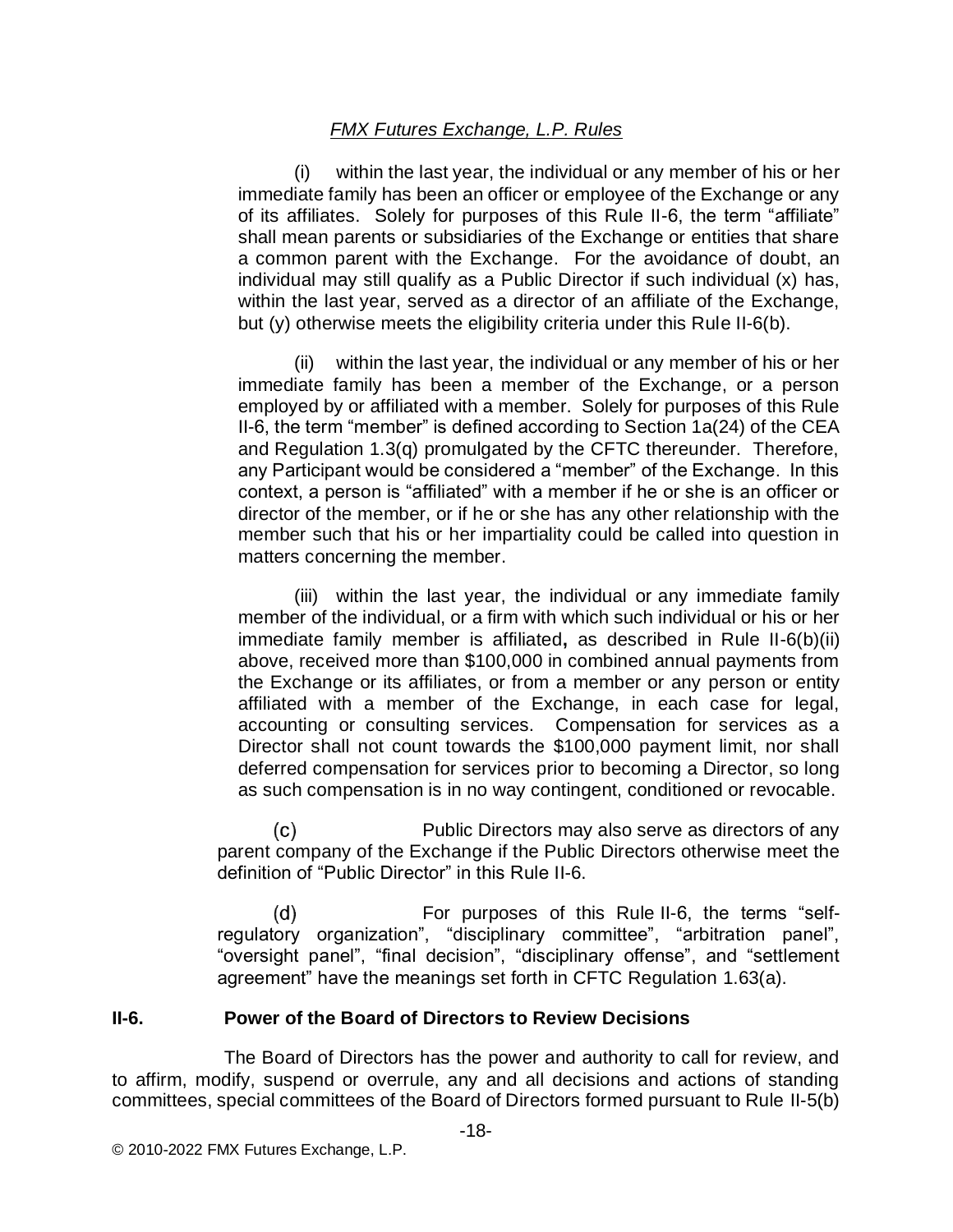and officers of the Exchange appointed pursuant to Rule II-8 (other than the Regulatory Oversight Committee).

#### **II-7. Officers**

The Board of Directors shall appoint a President, one or more Vice Presidents, a Secretary, a Treasurer, one or more Assistant Secretaries, one or more Assistant Treasurers and such other officers (each such person, an "Officer") as it may deem necessary or appropriate from time to time, in each case for such term and on such other conditions as it sees fit. Any officer of the Exchange may also be a director, officer, partner or employee of the sole member of the General Partner or any of its affiliates.

#### **II-8. Restrictions on Certain Persons Who Possess Material, Non-Public Information**

(a) None of (i) any Officer of the Exchange, (ii) any member of the Board of Directors or any committee established by the Board of Directors or the Exchange (including but not limited to the Disciplinary Panel and the Appeals Panel), (iii) the Compliance Director or any other employee or agent of the Exchange shall use or disclose any material, nonpublic information obtained in connection with the performance of his or her official duties, for any purpose other than the performance of his or her official duties.

No Officer, employee or agent of the Exchange,  $(b)$ and no member of the Board of Directors or any committee established by the Board of Directors of the Exchange, shall (i) trade in any Contract, or any underlying or related commodity interest, if such Person is in possession of material non-public information concerning such Contract or any underlying or related commodity interest or (ii) disclose to any other Person material, non-public information, however obtained (including, without limitation, material non-public information obtained by an employee or agent of the Exchange in connection with such employee or agent's employment or agency, as the case may be), if such Person could reasonably expect that such information might assist another Person in trading any Contract or underlying or related commodity interest.

 $(c)$ Any Officer, Director, Compliance Director or employee or agent of the Exchange who violates any provision of this Rule II-9 shall indemnify the Exchange for, and hold the Exchange harmless against, any losses, damages or costs that the Exchange may incur as a result of such violation.

 $(d)$ Notwithstanding anything to the contrary in this Rule II-9, the applicable Contract Rules for each Contract traded on the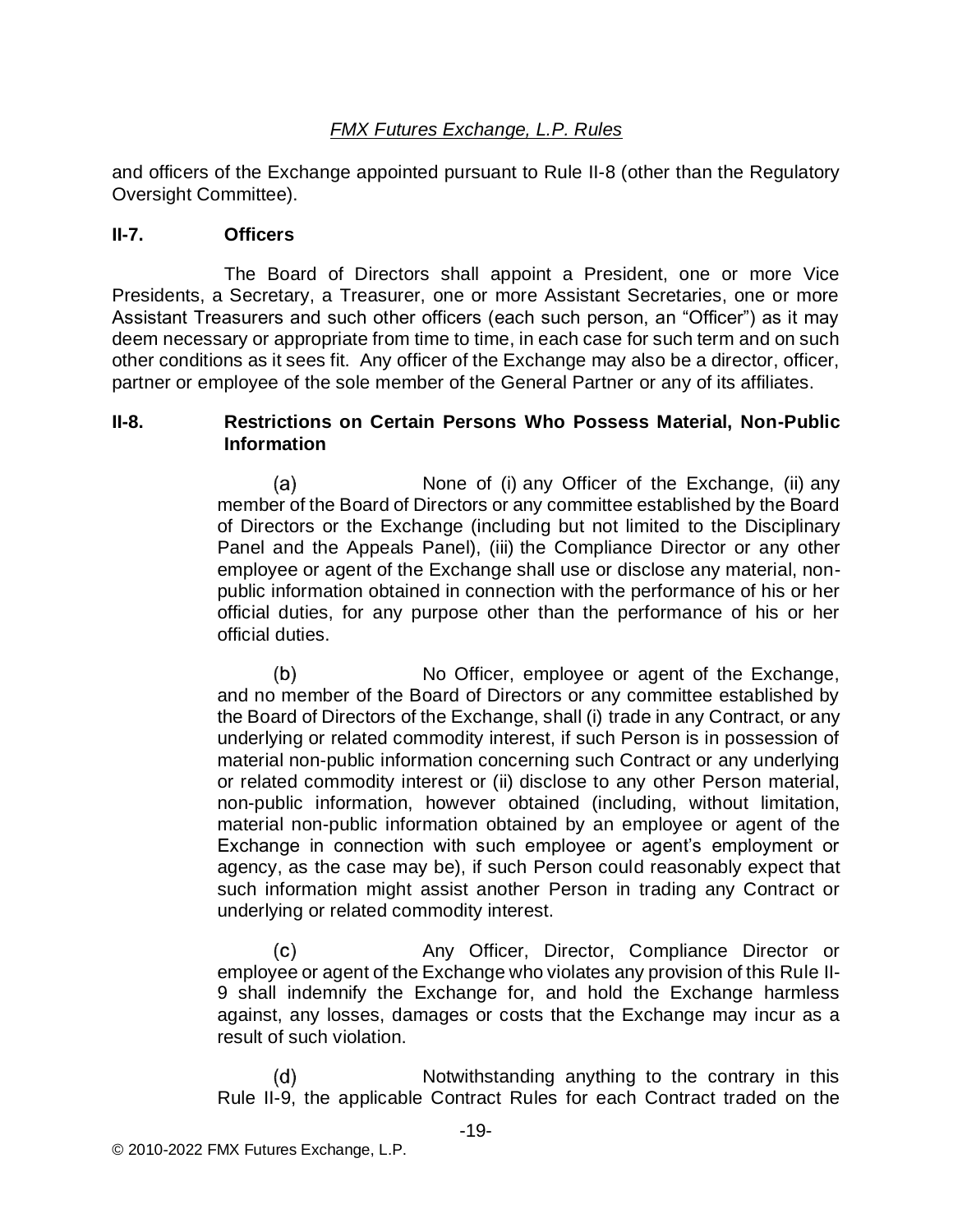Exchange may impose additional prohibitions on the use of or trading on material non-public information by any Person.

(e) For purposes of this Rule II-9, the terms "material information," "non-public information" and "commodity interest" shall have the meanings ascribed to them in CFTC Regulation 1.59 or in the applicable Contract Rules, as the case may be.

#### **II-9. Conflicts of Interest**

*Definitions*. For purposes of this Rule II-10, the (a) following definitions shall apply:

(i) The term "family relationship of a Person" shall mean such Person's spouse, former spouse, parent, stepparent, child, stepchild, sibling, stepbrother, stepsister, grandparent, grandchild, uncle, aunt, nephew, niece or in-law.

(ii) The term "Board" shall mean the Board of Directors, and any committee thereof duly authorized to take action or to recommend the taking of action on behalf of the Exchange.

(iii) The term "member's affiliated firm" shall mean a firm in which a member of the relevant deliberating body is an employee or a "principal", as defined in CFTC Regulation 3.1(a).

(iv) The term "named party in interest" shall mean a Person or entity that is identified by name as a subject of any matter being considered by the Board, a disciplinary committee or oversight panel.

(v) The term "significant action" shall mean any of the following types of actions or Rule changes that are implemented without the CFTC's prior approval:

(A) Any actions or Rule changes which address an "Emergency", as defined in Chapter I of these Rules; and

(B) Any changes in margin levels that are designed to respond to extraordinary market conditions or otherwise likely to have a substantial effect on prices in any Contract.

 $(b)$ *Named Party in Interest Conflict.*

(i) *Prohibition.* No Officer of the Exchange, Compliance Director or member of the Board of Directors or any standing committee, "disciplinary committee" or "oversight panel" (both as defined in CFTC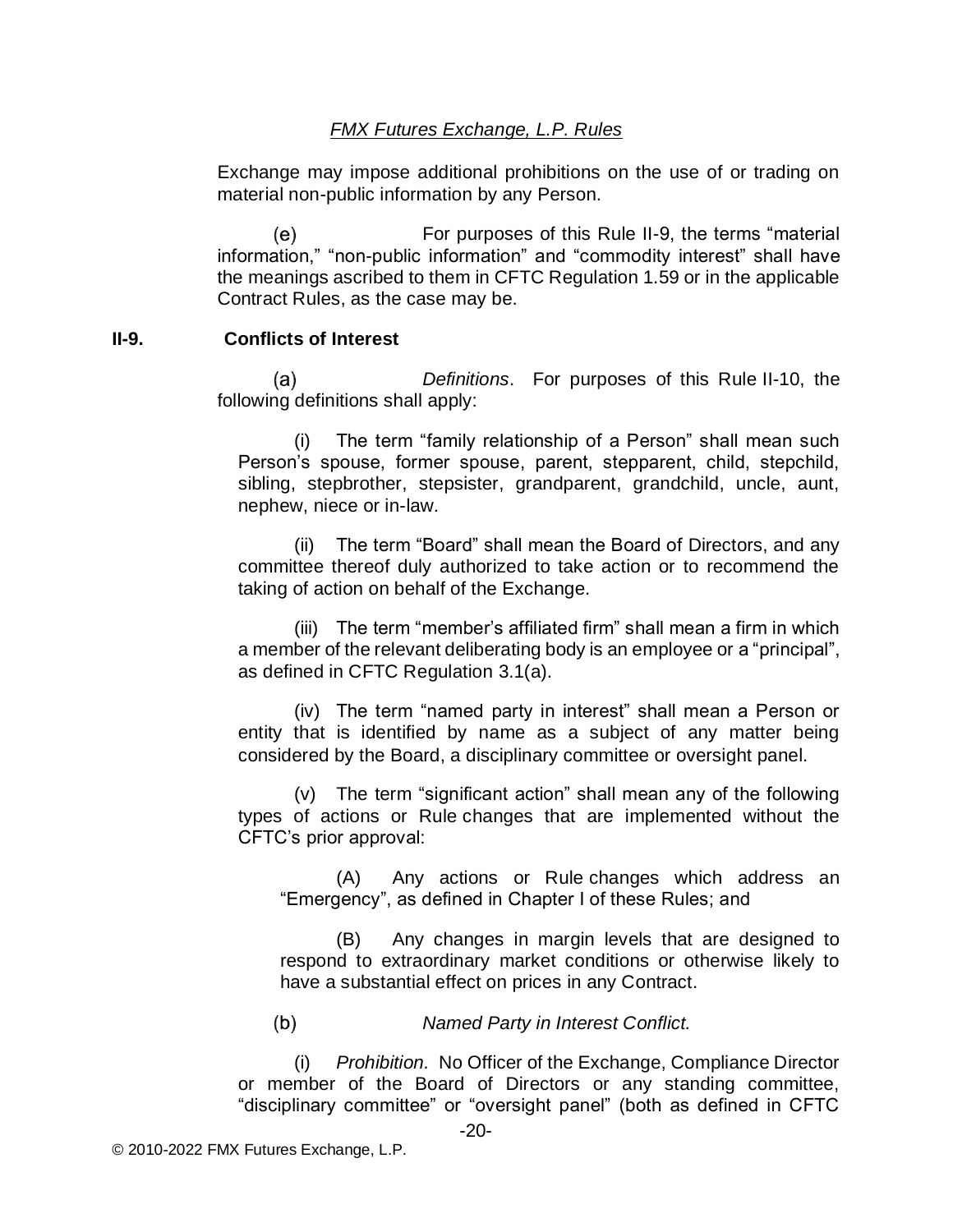Regulation 1.69) shall knowingly participate in such body's deliberations or voting in any matter involving a named party in interest where such member (A) is a named party in interest, (B) is an employer, employee or fellow employee of a named party in interest, (C) is associated with a named party in interest through a broker association, (D) has a family relationship with a named party in interest or (E) has any other significant, ongoing business relationship with a named party in interest, excluding relationships limited to executing Contracts opposite each other.

(ii) *Recusal*. Where the Compliance Director has or may have one of the relationships listed in paragraph (b)(i) of this Rule II-10 with a named party in interest, the Compliance Director shall recuse himself or herself from the matter giving rise to the conflict and the Board of Directors shall appoint an individual meeting all the requirements of a Compliance Director to serve as Compliance Director for the specific matter giving rise to the conflict.

(iii) *Disclosure.* Prior to consideration of any matter involving a named party in interest, each member of the deliberating body (other than the Compliance Director whose recusal is required pursuant to clause (ii) above) shall disclose to the President, or his or her designee, whether such member has or may have one of the relationships listed in paragraph (b)(i) of this Rule II-10 with a named party in interest.

(iv) *Procedure and Determination.* The President, or his or her designee, shall determine whether any member of the relevant deliberating body is subject to a conflicts restriction under this paragraph (b). Such determination shall be based upon a review of the following information:

(A) information provided by such member pursuant to clause (ii) above; and

(B) any other source of information that is held by or reasonably available to the Exchange.

 $(c)$ *Financial Interest in a Significant Action Conflict.*

(i) *Prohibition*. No Officer of the Exchange, Compliance Director or member of the Board of Directors or any standing committee, "disciplinary committee" or "oversight panel" (both as defined in CFTC Regulation 1.69) shall participate in such body's deliberations and voting on any significant action if such member knowingly has a direct and substantial financial interest in the result of the vote based upon either Exchange or non-Exchange positions that could reasonably be expected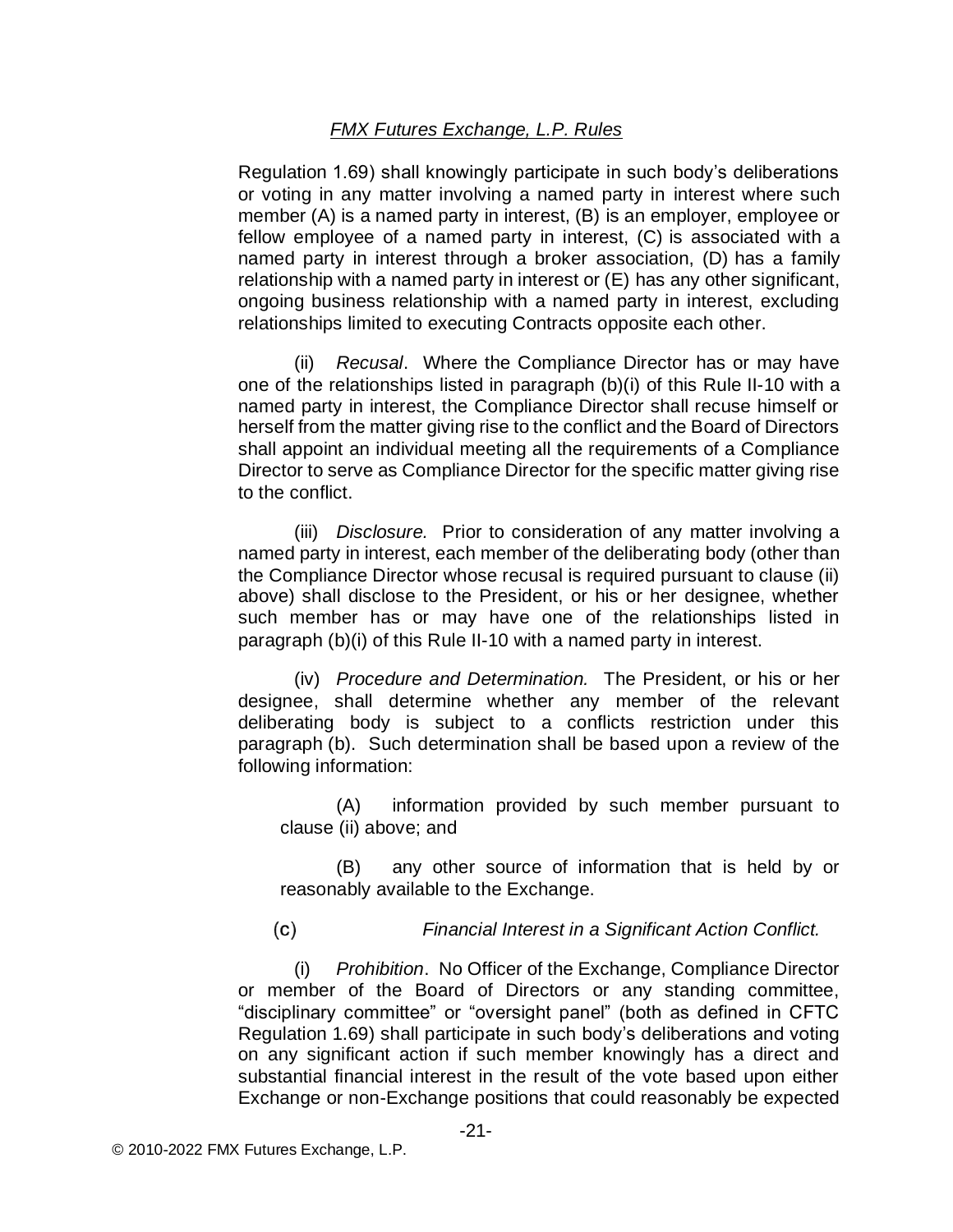to be affected by the significant action under consideration, as determined pursuant to this paragraph (c).

(ii) *Recusal*. Where the Compliance Director has or may have a direct and substantial financial interest in the result of the vote on any significant action based upon either Exchange or non-Exchange positions that could reasonably be expected to be affected by the significant action under consideration, the Compliance Director shall recuse himself or herself from the matter giving rise to the conflict and the Board of Directors shall appoint an individual meeting all the requirements of a Compliance Director to serve as Compliance Director for the specific matter giving rise to the conflict.

(iii) *Disclosure*. Prior to consideration of any significant action, each member of the deliberating body (other than the Compliance Director whose recusal is required pursuant to clause (ii) above) who does not choose to abstain from deliberations and voting shall disclose to the President, or his or her designee, position information known to such member with respect to any particular Contracts that are under consideration, and any other positions which the deliberating body reasonably expects could be affected by the significant action, as follows:

(A) gross positions held at the Exchange in such member's personal accounts or "controlled accounts", as defined in CFTC Regulation 1.3(j);

(B) gross positions held at the Exchange in accounts in which such member is a "principal", as defined in CFTC Regulation 3.1(a); and

(C) any other types of positions, whether maintained at the Exchange or elsewhere, held in such member's personal accounts or the proprietary accounts of such member's affiliated firm, that the Exchange reasonably expects could be affected by the significant action.

(iv) *Procedure and Determination*. The President, or his or her designee, shall determine whether any member of the relevant deliberating body is subject to a conflicts restriction under this paragraph (c) based upon a review of the most recent large trader reports and clearing records available to the Exchange, information provided by such member with respect to positions pursuant to clause (ii) above and any other source of information that is held by and reasonably available to the Exchange, taking into consideration the exigency of the significant action being contemplated. A member of a deliberating body shall be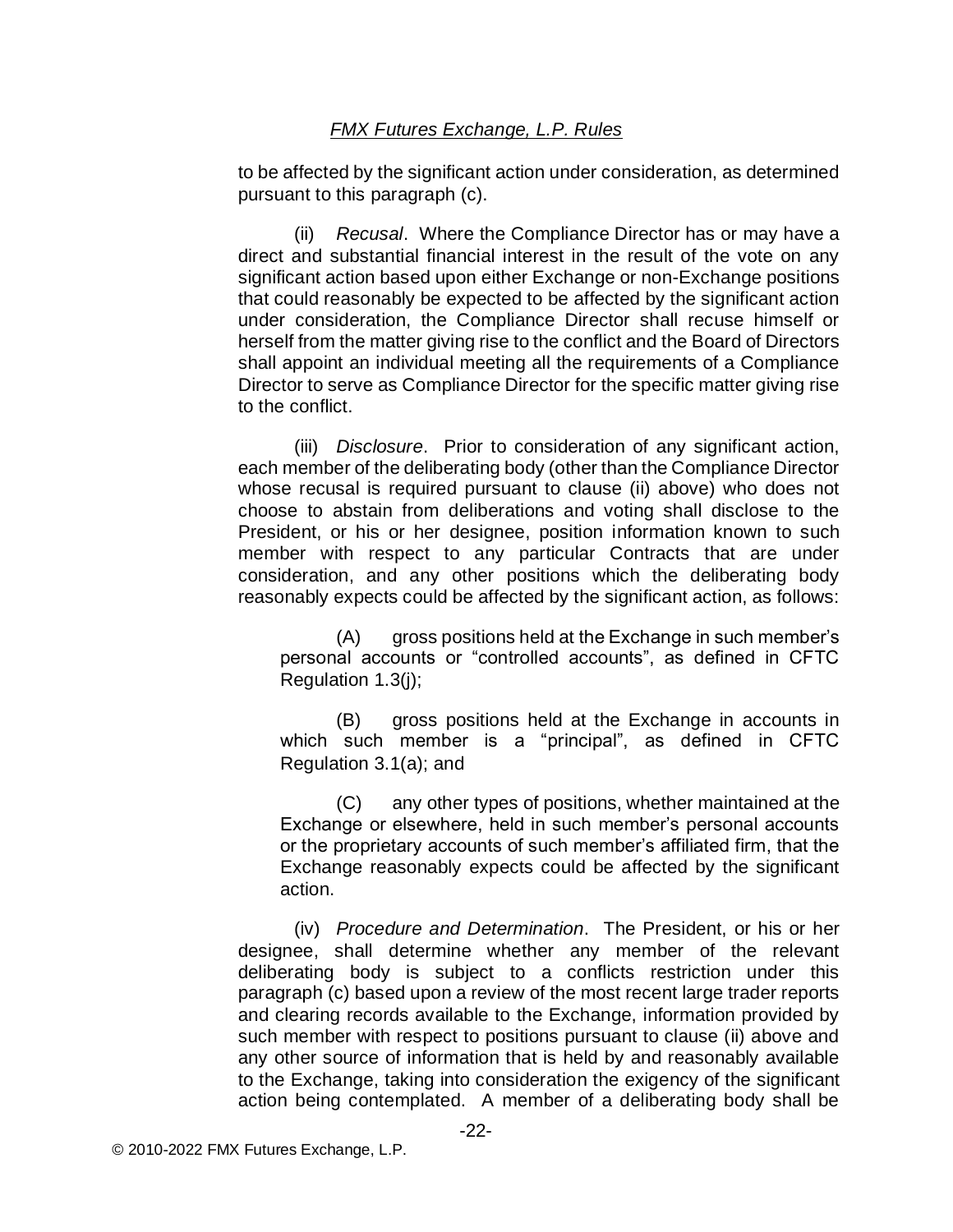subject to the conflicts restriction in clause (i) above if the review by the President, or his or her designee, identifies a position in such member's personal or controlled accounts or accounts in which such member is a principal as specified in subclauses (iii)(A), (B) and (C) above.

(v) *Deliberation Exemption*. Any Officer of the Exchange, member of the Board, a "disciplinary committee" or "oversight panel" (both as defined in Commission Regulation 1.69) who would otherwise be required to abstain from deliberations and voting pursuant to this paragraph (c) (excluding the Compliance Director) may participate in deliberations, but not voting, if the deliberating body, after considering the factors specified below, determines that such participation would be consistent with the public interest, *provided, however,* that before reaching any such determination, the deliberating body shall fully consider the position information specified in clause (ii) above which is the basis for such member's substantial financial interest in the significant action that is being contemplated. In making its determination, the deliberating body shall consider:

(A) whether such member's participation in deliberations is necessary to achieve a quorum; and

(B) whether such member has unique or special expertise, knowledge or experience in the matter being considered.

*Documentation*. The minutes of any meeting to  $(d)$ which the conflicts determination procedures set forth in this Rule II-10 apply shall reflect the following information:

(i) the names of all members of the relevant deliberating body who attended such meeting in person or who otherwise were present by electronic means;

(ii) the name of any member of the relevant deliberating body who voluntarily recused himself or herself or was required to abstain from deliberations or voting on a matter and the reason for the recusal or abstention, if stated; and

(iii) information on the position information that was reviewed for each member of the relevant deliberating body.

## **II-10. Regulatory Cooperation**

The Exchange may from time to time enter into such agreements  $(a)$ with domestic or foreign self-regulatory organizations, associations, boards of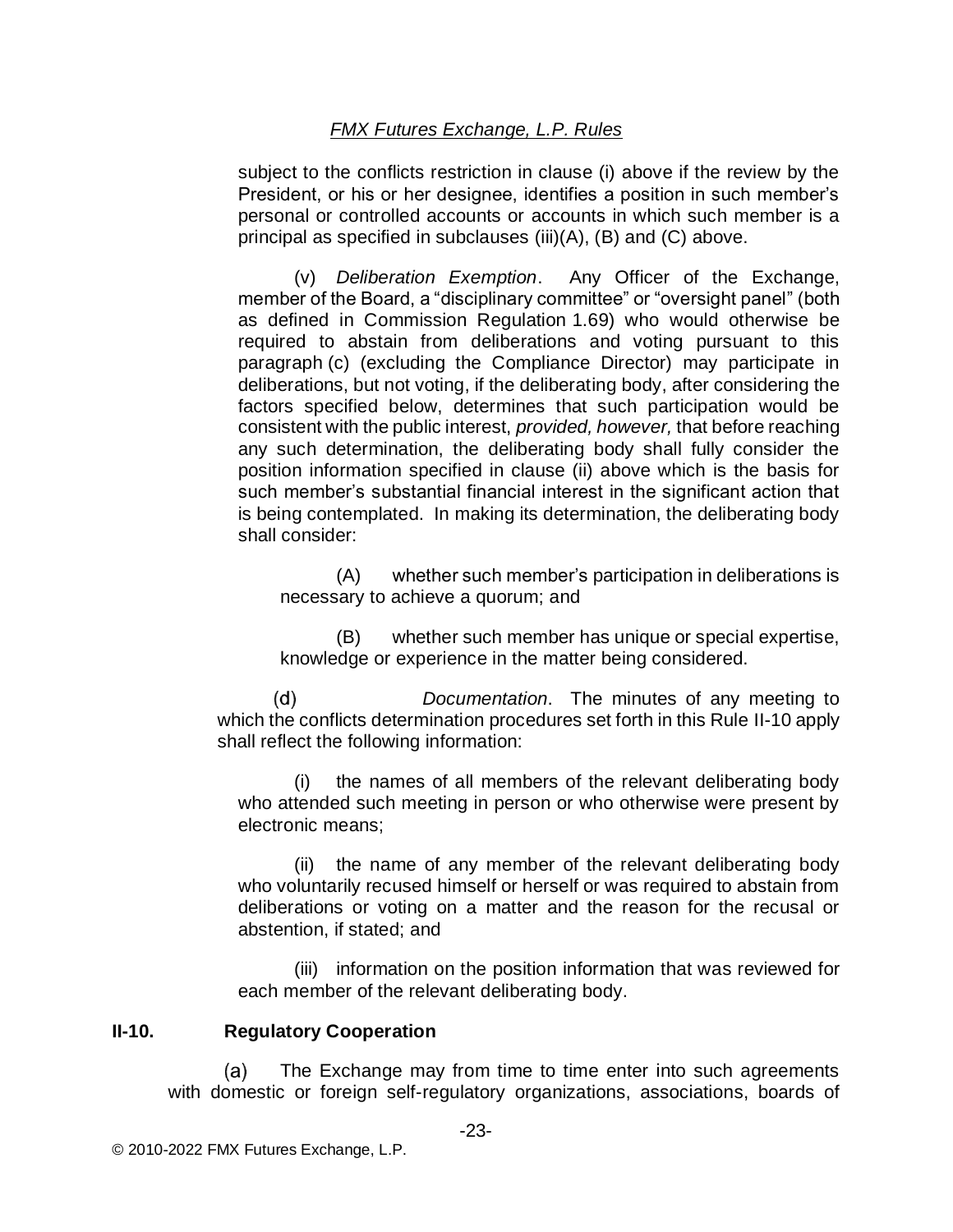trade and their respective regulators providing for the exchange of information and other forms of mutual assistance for financial surveillance, routine audits, market surveillance, investigative, enforcement and other regulatory purposes as the Exchange may consider necessary or appropriate or as the CFTC may require.

The Chief Executive Officer or the President, or their delegates, are  $(b)$ authorized to provide information to an exchange or clearing organization that is a party to an information sharing agreement with the Exchange, in accordance with the terms and conditions of such agreement.

 $(c)$ All information received by the Exchange with respect to any information sharing agreement, shall be held in confidence by the Exchange and shall not be provided to any of its nonregulatory departments or divisions or any other person (including to any affiliate of the Exchange), except as follows:

> (i) to the governmental authority(ies) responsible for regulating financial instruments in the home jurisdiction of the requesting information sharing agreement member,

(ii) pursuant to an order of a court or other lawful process, or

(iii) as it may be necessary for conducting any investigation or disciplinary proceeding.

## **II-11. Regulatory Services Agreement with NFA**

The Exchange has contracted with NFA to provide certain regulatory services to the Exchange pursuant to a regulatory services agreement (the "Regulatory Services Agreement"). In accordance with the Regulatory Services Agreement, NFA may perform certain surveillance, investigative, and regulatory functions under the Rules of the Exchange and the Exchange may provide information to NFA in connection with the performance by NFA of those functions. Without limitation of the foregoing, any of the powers or functions of the Exchange under these Rules may be delegated to the NFA pursuant to the Regulatory Services Agreement in such manner and on such terms as the Exchange and the NFA may mutually agree.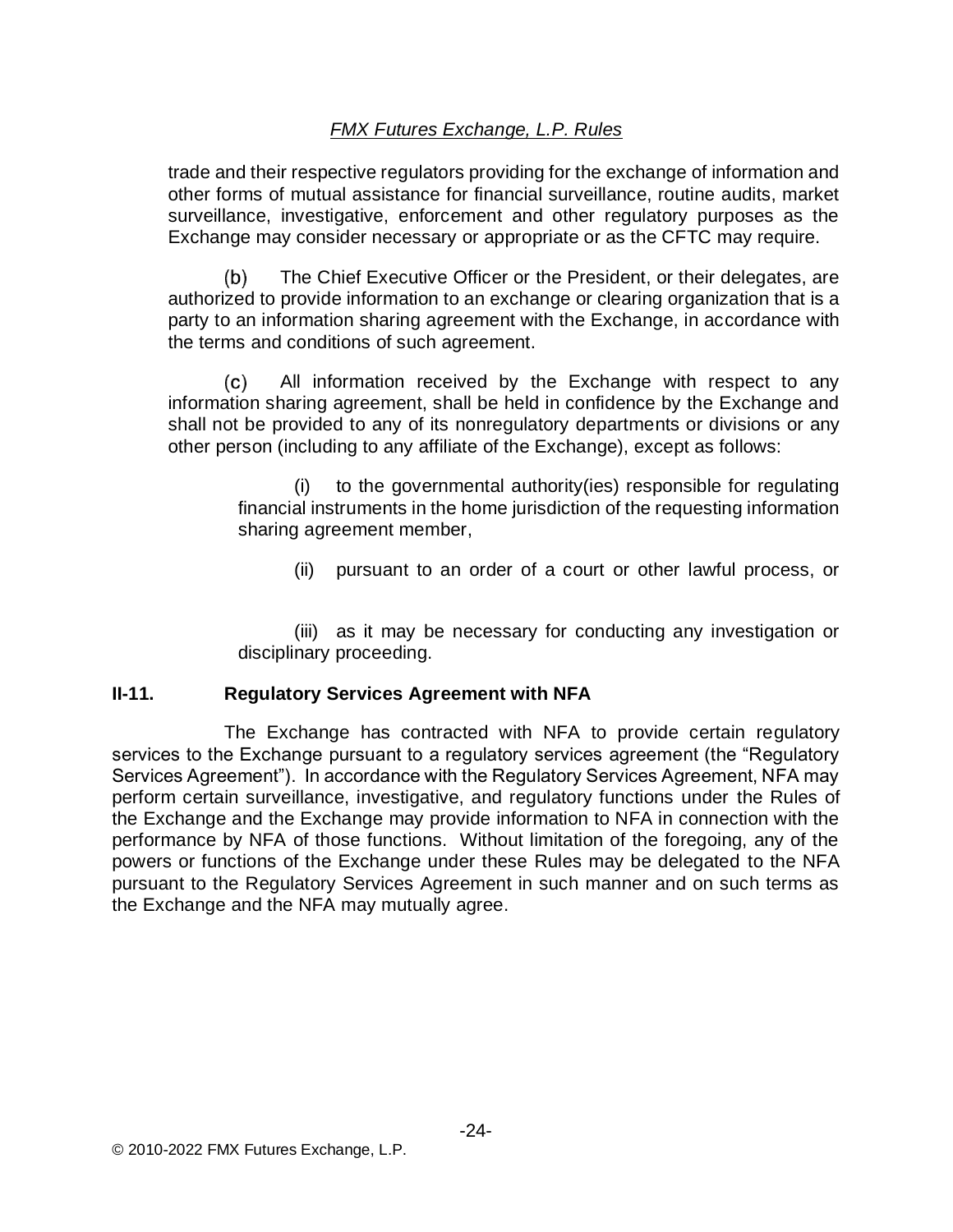#### **CHAPTER III OWNERSHIP AND TRADING PRIVILEGES**

#### **III-1. Participants and Trading Accounts**

(a) Upon application to the Exchange and an explanation of the reasons and uses therefore, the Exchange in its discretion may permit a Participant to maintain more than one Trading Account.

 $(b)$ Each Participant and its Authorized Traders shall have the right to access the CX Direct System, including the right to place Orders for each of such Participant's Trading Account(s).

 $(c)$ In the event that the Exchange determines that Participants may be permitted to maintain more than one Trading Account, as described in Rule III-1(a), each Participant shall designate each of its Authorized Trader to trade any or all of its Trading Accounts, provided that a Participant shall at all times be responsible for all of its Trading Accounts as set forth under these Rules.

 $(d)$ Subject to the requirements and procedures set forth in this Chapter III, Trading Privileges shall be offered to all applicants eligible to be Participants as determined by the Exchange from time to time, subject to any limitations or restrictions from time to time imposed by the Exchange. Trading Privileges are non-transferable, non-assignable and may not be sold or leased.

(e) By virtue of obtaining Trading Privileges, a Participant shall not obtain any equity or other interest in the Exchange, including voting rights or rights to receive any dividends or other distributions, whether arising from a dissolution, merger, consolidation involving the Exchange or otherwise.

 $(f)$ For the avoidance of doubt, and notwithstanding anything to the contrary in these Rules, under no circumstances shall any employees, officers, directors or agents of the Exchange.

(i) trade directly or indirectly in any commodity interest traded on the Exchange or cleared by its clearinghouse, or in a related commodity interest; or

(ii) trade directly or indirectly in a commodity interest traded on a designated contract market or swap execution facility other than the Exchange or cleared by a derivatives clearing organization other than the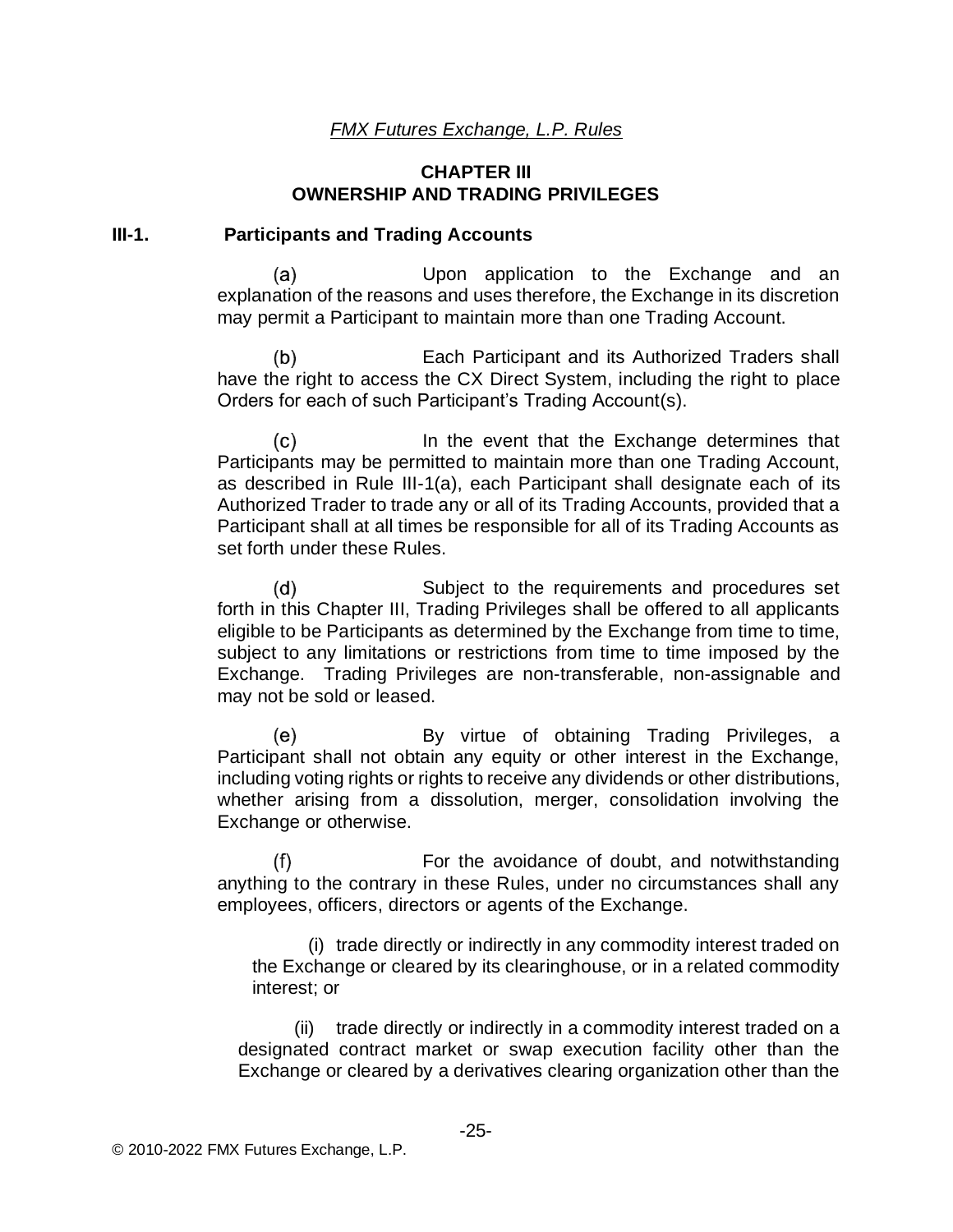Exchange's clearinghouse, if the employee, officer or director has access to material non-public information concerning such commodity interest.

#### **III-2. Authorized Traders**

 $(a)$ Each Participant that is an Entity shall be required to appoint one or more individuals to act as its Authorized Trader or Authorized Traders, as applicable.

 $(b)$ Participants that are natural persons may act as their own Authorized Trader or may appoint a third party as his or her Authorized Trader, pursuant to a power of attorney or other instrument, in a form prescribed or approved by the Exchange, providing such third party with discretionary trading authority with respect to the Participant's Trading Account.

 $(c)$ Participants that are Entities may appoint an employee to act as their Authorized Trader or may appoint a third party as its Authorized Trader pursuant to a power of attorney or other instrument, in a form prescribed or approved by the Exchange, providing such third party with discretionary trading authority with respect to the Participant's Trading Account. A Participant that authorizes a third party to trade for its Trading Account on a discretionary basis pursuant to a power of attorney or other instrument must identify a specific natural person as its Authorized Trader with respect to such Trading Account.

 $(d)$ Each Authorized Trader that is an employee of a Participant that is an Entity, and any Participant that is a natural person acting as his or her own Authorized Trader pursuant to Rule III-2(b) above, (i) must be a natural person, (ii) may have Trading Privileges with respect to the Trading Account or Trading Accounts, as the case may be, of one and only one Participant, and (iii) must satisfy any other requirements as may be prescribed by the Exchange from time to time.

 $(e)$ Each Authorized Trader that is an employee of a third party with discretionary trading authority with respect to the Participant's Trading Account (i) must be a natural person, (ii) may have Trading Privileges with respect to the Trading Accounts of more than one Participant, and (iii) must allocate contracts executed for such multiple accounts in a fair and equitable manner so that no account or group of accounts consistently receives favorable or unfavorable treatment over time, and (iv) must satisfy any other requirements as may be prescribed by the Exchange from time to time.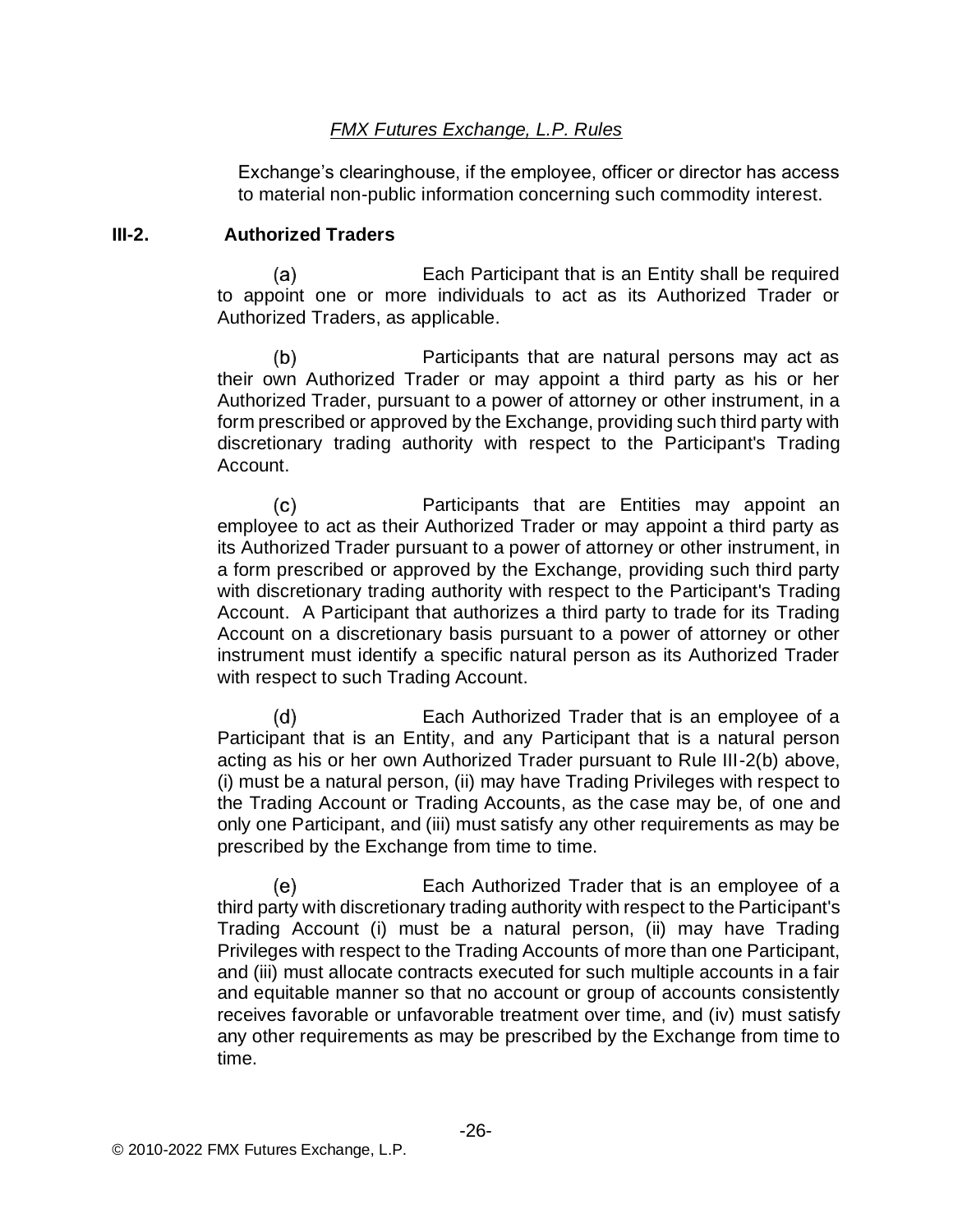$(f)$ Each Participant may at any time revoke an authorization granted by it to any Authorized Trader by disabling such authorization in the CX Direct System.

Without limiting the foregoing, each Authorized (g) Trader will consent, in a form satisfactory to the Exchange, to abide by the Rules of the Exchange and Applicable Law prior to accessing the CX Direct System, and each Participant will ensure on an ongoing basis that (i) none of its Authorized Traders is subject to a disqualification pursuant to any Applicable Law (unless an appropriate exemption has been obtained with respect thereto), (ii) each of its Authorized Traders will be technically proficient, (iii) each of its Authorized Traders will conduct its business in a fair and equitable manner, and (iv) each of its Authorized Traders will conduct its business in accordance with the Rules of the Exchange.

#### **III-3. Eligibility**

 $(a)$ Participants are eligible to hold either long or short positions in Contracts only for their proprietary Trading Accounts.. In addition, Participants must: (i) satisfy all requirements generally applicable to Participants and Authorized Traders under these Rules and any applicable Contract Rules; (ii) satisfy such financial criteria as may be prescribed by the Exchange from time to time; (iii) have sufficient technical and operational capabilities to fulfill any other obligations applicable to Participants or their Authorized Traders as may from time to time be required by the Exchange; and (iv) satisfy such other requirements or criteria as may from time to time be adopted by the Exchange.

 $(b)$ Notwithstanding anything to the contrary in Rule III-3(a), the Exchange shall have the right to establish more than one class of Participants, which shall include Referring Participants as a separate class, in connection with the trading of particular Contracts, and which shall include Floor Traders as a separate class, in connection with the trading of all Contracts, subject to and in accordance with the applicable Exchange Rules.

All Rules that apply to Participants also apply to Referring Participants except where the context requires otherwise. All rules that refer to Referring Participants shall only apply to such Persons.

(ii) All Rules that apply to Participants also apply to Floor Trader Participants. A Floor Trader Participant shall have the same obligations, responsibilities, and rights as a Participant.

Each applicant to become a Participant that is a  $(c)$ natural person must: (A) have a mechanism that is acceptable for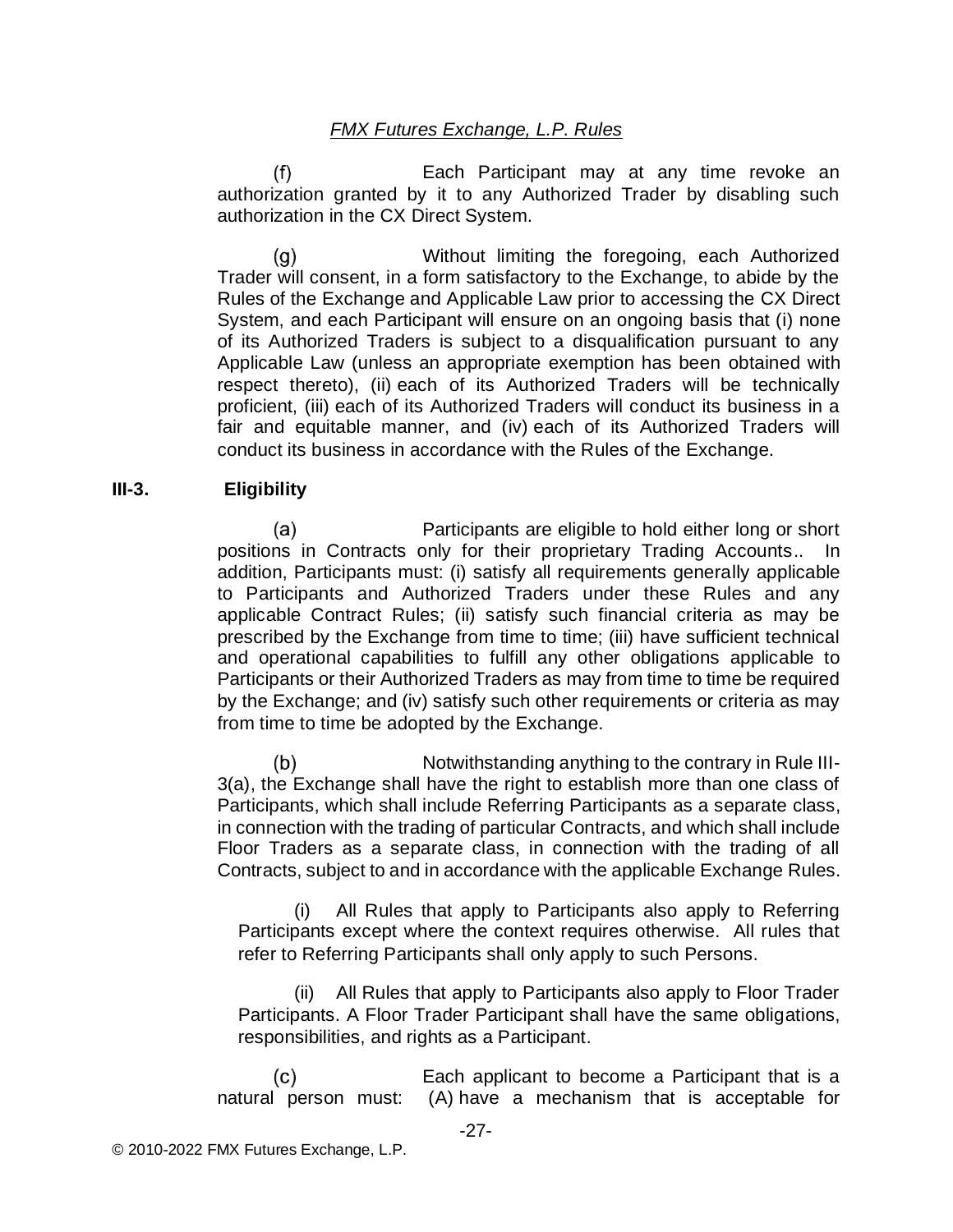transferring funds to and receiving funds from the applicant's Clearing Account, (B) have attained the age of majority in the individual's place of residence, (C) appoint one or more Authorized Traders pursuant to Rule III-2, and (D) satisfy such other requirements or criteria as may from time to time be adopted by the Exchange.

 $(d)$ Each applicant to become a Participant that is an Entity must: (A) be duly organized and in good standing in its jurisdiction of organization, (B) have a mechanism that is acceptable for transferring funds to and receiving funds from the applicant's Clearing Account, (C) have the legal authority and be duly authorized and empowered to become a Participant and to effect transactions on the Exchange, (D) appoint one or more Authorized Traders pursuant to Rule III-2, and (E) satisfy such other requirements or criteria as may from time to time be adopted by the Exchange.

Notwithstanding anything in the foregoing (e) paragraphs (c) or (d) to the contrary:

(i) In considering any applicant for status as a Participant, an Authorized Trader of a Participant, or a Referring Participant, the Exchange may request additional information, or employ such other means that it deems desirable or appropriate, to ascertain relevant facts bearing on the applicant's qualifications; and

(ii) The Exchange may limit trading in particular Contracts to specific Participants based upon financial, regulatory or other criteria established by the Exchange or the Exchange may limit a Referring Participant to acting in the capacity of Referring Participant for specific Contracts based upon regulatory or other criteria established by the Exchange.

The Exchange in its sole discretion may deny (or  $(f)$ may condition) the grant of Trading Privileges of any Participant or any Authorized Trader:

(i) if such Person is unable satisfactorily to demonstrate a capacity to adhere to all applicable Rules of the Exchange, Rules of the Clearinghouse and CFTC Regulations, including, to the extent applicable, those concerning record-keeping, reporting, finance and trading procedures;

(ii) if such Person would bring the Exchange into disrepute; or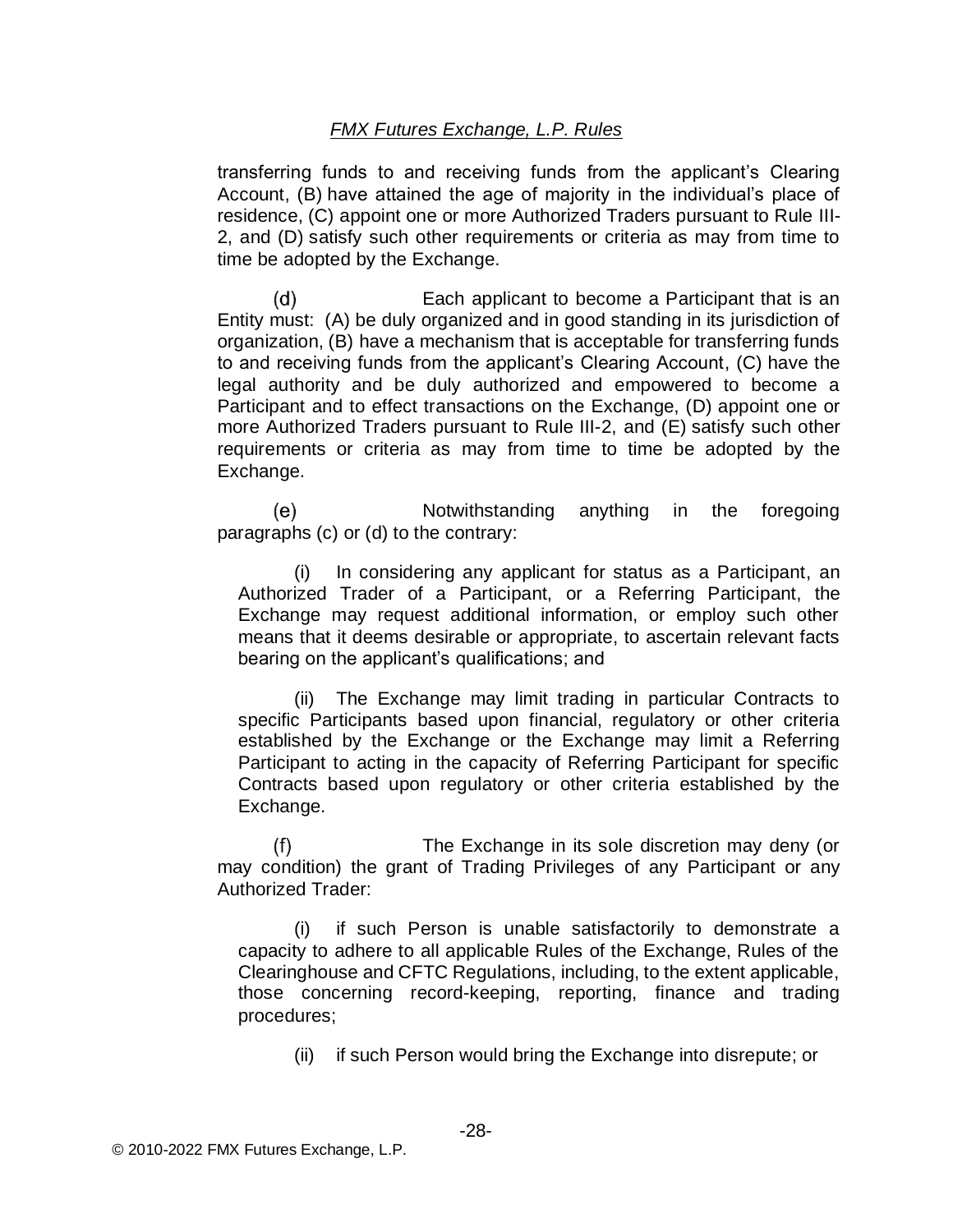(iii) for such other causes as the Exchange may determine from time to time.

(g) The Exchange in its sole discretion may condition or revoke a Participant's Trading Privileges or, in the case of an Authorized Trader condition or revoke its association with a Participant, if any of the circumstances specified in the preceding paragraph (f) exist with respect to such Participant or Authorized Trader, or such Participant or Authorized Trader:

(i) fails to meet any of the qualification requirements for Trading Privileges or association after such Trading Privileges or association have been approved;

(ii) fails to meet any condition placed by the Exchange on such Trading Privileges or association; or

(iii) violates any agreement with or Rule of the Exchange.

 $(h)$ Futures commission merchants or other intermediaries shall not be permitted to submit trades in Contracts for execution on behalf of customers.

No Participant may refer or solicit another Person  $(i)$ to become a Participant of the Exchange or to solicit another Participant to enter an Order on the Exchange, including providing related software, technical or other associated services except in accordance with the provisions of Rule III-11.

## **III-4. Application for Trading Privileges**

Each application to become a Participant shall be  $(a)$ in such form as may from time to time be prescribed by the Exchange. Each applicant to become a Participant shall promptly update the application materials if any of the information provided therein becomes inaccurate or incomplete. The Exchange shall act upon, and approve or disapprove, any such application without unreasonable delay.

 $(b)$ Each applicant to become a Participant shall:

(i) submit to the Exchange executed forms of all application documents;

(ii) pay to the Exchange such initial fee as may be prescribed by the Exchange from time to time; and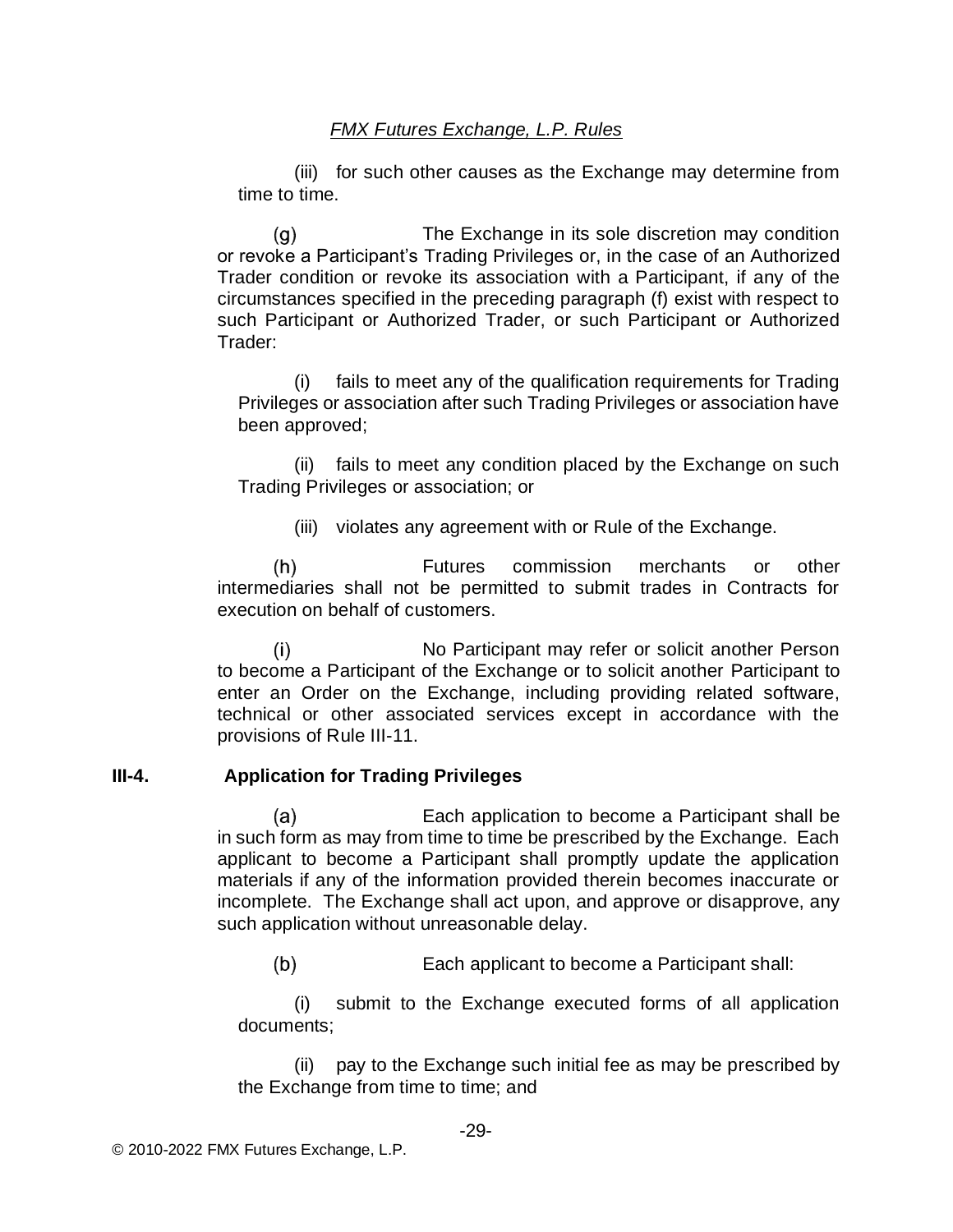(iii) agree in written or electronic form to abide by these Rules and Applicable Law.

Upon the Exchange's approval of an applicant's Participant application and upon the Exchange's confirmation that the initial fee payable by the applicant has been paid to the Exchange, the applicant shall become a Participant and obtain Trading Privileges.

#### **III-5. Fees and Payments**

(a) The Board of Directors shall have the sole authority to set the times and amounts of any fees to be paid by Participants or any payments to be paid by the Exchange to Referring Participants, which fees or payments shall be paid when due. The Exchange shall disclose to Referred Participants whether it makes payments for referrals to Referring Participants.

(b) If a Participant fails to pay when due any Exchange fees or other amounts due on such Participant, and such payment obligation remains unsatisfied for 30 Business Days after its due date, the Exchange as it deems necessary or appropriate may suspend, revoke, limit, condition, restrict or qualify the Trading Privileges of such Participant and its Authorized Traders.

(c) If a Referring Participant fails to pay when due any Exchange fees or other amounts due on such Referring Participant, and such payment obligation remains unsatisfied for 30 Business Days after its due date, the Exchange as it deems necessary or appropriate may suspend, revoke, limit, condition, restrict or qualify the permission of a Referring Participant to act in the capacity of a Referring Participant.

## **III-6. [RESERVED]**

## **III-7. Application of Rules and Jurisdiction Following Termination**

 $(a)$ By accessing, or entering any Order into, the CX Direct System, and without any need for any further action, undertaking or agreement, a Participant and its Authorized Traders agree (i) to be bound by, and comply with, the Rules of the Exchange, the Rules of the Clearinghouse and Applicable Law, in each case to the extent applicable to it, and (ii) to become subject to the jurisdiction of the Exchange with respect to any and all matters arising from, related to, or in connection with, the status, actions or omissions of such Participant and its Authorized Traders.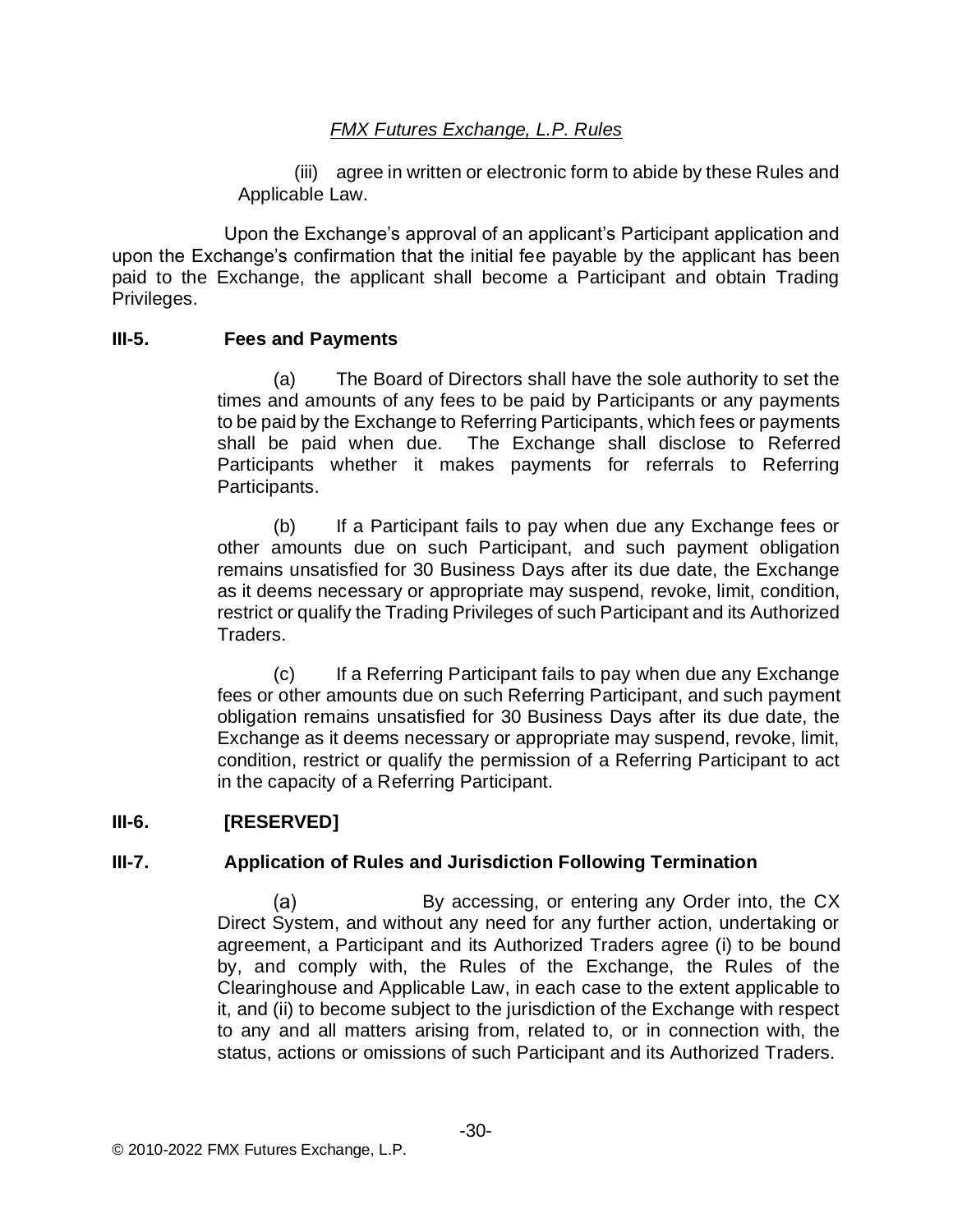Any Participant and its Authorized Traders whose  $(b)$ Trading Privileges are revoked or terminated shall remain bound by the Rules of the Exchange, the Rules of the Clearinghouse and Applicable Law, in each case to the extent applicable to it, and subject to the jurisdiction of the Exchange with respect to any and all matters arising from, related to, or in connection with, the status, actions or omissions of such Participant and its Authorized Traders prior to such revocation or termination.

## **III-8. Recording of Communications**

The Exchange may record conversations and retain copies of electronic communications between officers, employees or agents of the Exchange, on one hand, and Participants or Authorized Traders, on the other hand. Any such recordings may be retained by the Exchange in such manner and for such periods of time as the Exchange may deem necessary or appropriate but in no event less than the retention periods necessary to comply with Commission Rule 1.35. The NFA will have access to such recordings to the extent required to perform certain regulatory services to the Exchange pursuant to the Regulatory Services Agreement.

## **III-9. Notices**

The Exchange shall publish a notice with respect to each addition to, modification of, or clarification of, the Rules of the Exchange or of any action to implement any Rules of the Exchange, in a form and manner that is reasonably designed to enable each Participant and its Authorized Traders to become aware of and familiar with, and to implement any necessary preparatory measures to be taken by it with respect to, such addition or modification, prior to the effective date thereof; *provided* that any failure of the Exchange to so publish a notice shall not affect the effectiveness of the addition or modification in question. For purposes of publication in accordance with the first sentence of this Rule III-9, it shall be sufficient (without limiting the discretion of the Exchange as to any other reasonable means of communication) if a notice is published on the Exchange's website.

# **III-10. Communications between the Exchange and Participants**

Each Participant must provide the Exchange with the current electronic mail address for each of its Authorized Traders and its Responsible Agent and immediately (and in any event within 24 hours) update each such address whenever it changes. All communications between the Exchange and the Participant (and its Authorized Traders and/or Responsible Agent) will be transmitted by electronic mail and/or posted on the Exchange website. Each Participant will be responsible for promptly reviewing and, if necessary, responding to all electronic communications from the Exchange. The NFA will have access to such communications to the extent required to perform certain regulatory services to the Exchange pursuant to the Regulatory Services Agreement.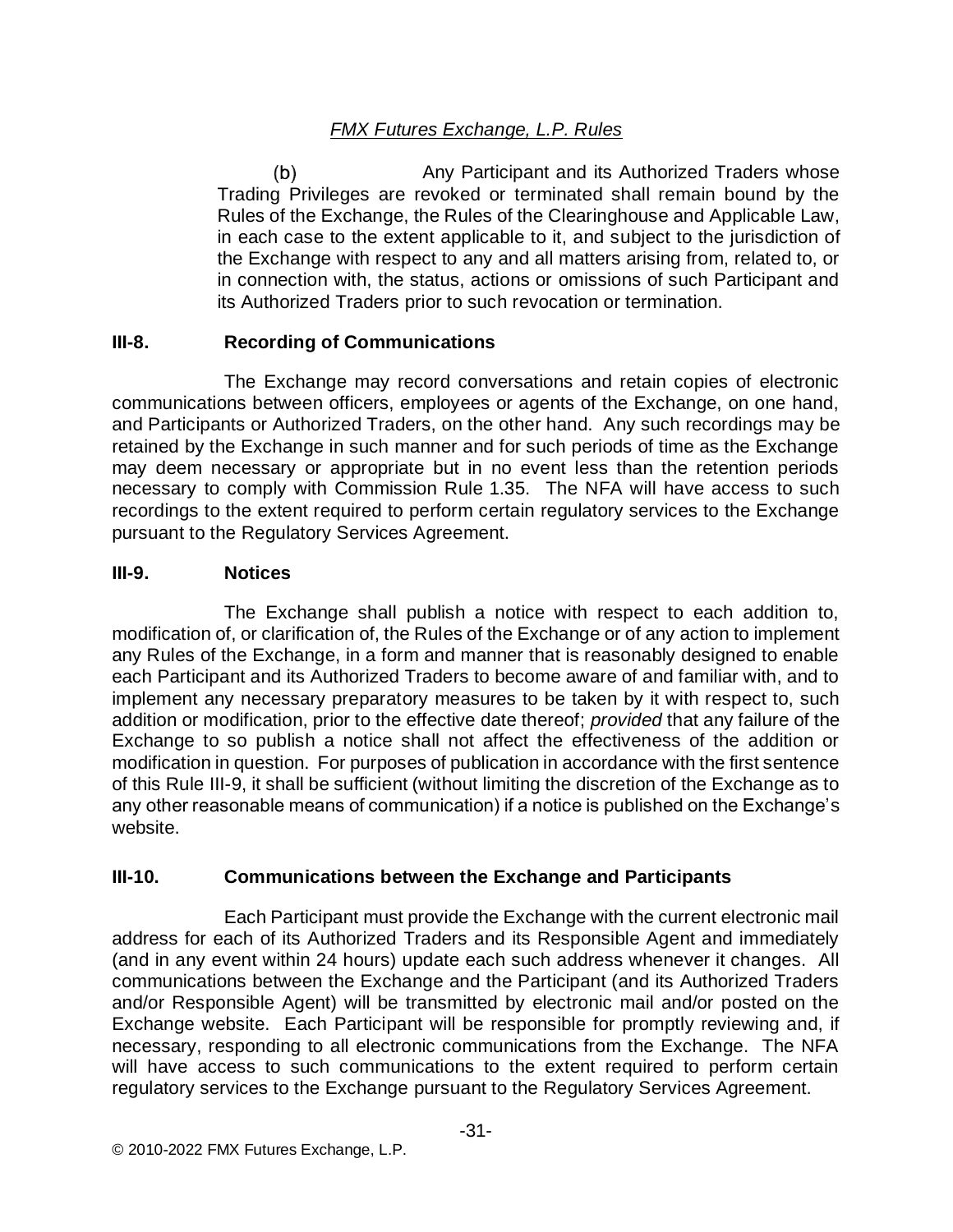#### **III-11. Referral and Solicitation of Participants and Orders**

 $(a)$ Notwithstanding anything to the contrary in these Rules, a Participant may refer or solicit another Person to become a Referred Participant or may solicit a Referred Participant's Orders, and may provide software, technical or other associated services, upon being notified by the Exchange under the procedures specified in paragraph (b) that the Referring Participant satisfies, and remains in compliance with, the following conditions and is being permitted by the Exchange to act in the capacity of Referring Participant. The Referring Participant must:

(i) be a Participant in good standing with the Exchange;

(ii) if applicable, be registered with the National Futures Association in an appropriate registration category, or be exempt from such registration;

(iii) submit to the Exchange such additional forms and agreements as the Exchange shall require and promptly update any information provided therein that becomes inaccurate or incomplete;

(iv) maintain an amount of funds on deposit (the level of such amount(s) to be determined by the Exchange in the Exchange's sole discretion) for as long as the person remains a Referring Participant of the Exchange. Such amount, minus any financial obligations payable to the Exchange, shall be returned to the Referring Participant upon the Referring Participant's withdrawal from the Exchange or revocation of such Person's status as a Referring Participant; provided however, that in establishing the level of such deposits, the Exchange may implement a tiered structure with the level of deposit corresponding to a particular category of Participant;

(v) provide a means acceptable to the Exchange of identifying to the Exchange those Participants which it refers or solicits, and the referred Participant's acknowledgment that it has been referred;

(vi) demonstrate sufficient technical and operational capabilities to meet Exchange technical specifications and requirements as specified by the Exchange from time to time;

(vii) solicit or refer Persons to become a Participant or solicit their Orders to the Exchange via:

(A) electronic media of the Referring Participant approved by the Exchange;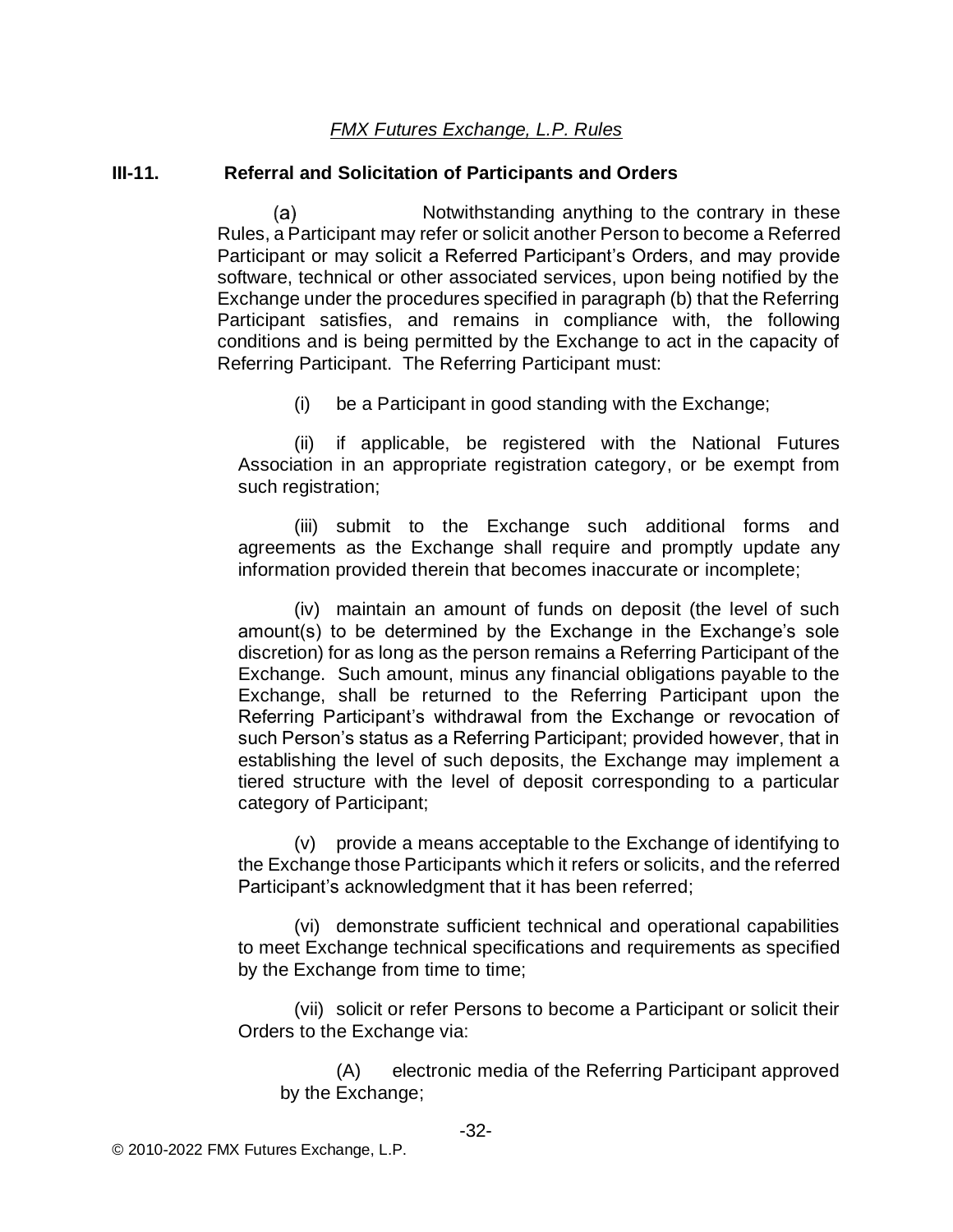(B) electronic media made available to the Referring Participant by the Exchange; or

(C) such other method as the Exchange may accept from time to time;

(viii) satisfy such other requirements or criteria as may from time to time be adopted by the Exchange under these Rules.

(ix) For the avoidance of doubt, a Referring Participant shall not enter Orders into the CX Direct System on behalf of a Referred Participant as the Authorized Trader of a Referred Participant or in any other capacity.

Following a request by a Participant for a  $(b)$ determination by the Exchange that the Participant meets the conditions of paragraph (a) to act as a Referring Participant, the Exchange shall notify such Participant without unreasonable delay whether such Participant is permitted by the Exchange to refer or solicit Participants or their Orders. *Provided, however*, the Exchange may limit its permission to particular Contracts.

 $(c)$ The Exchange in its sole discretion may deny, condition or revoke its permission to a Referring Participant to act as a Referring Participant. Any such action may be appealed by the Referring Participant in accordance with the procedures under the provisions of Chapter VII, *provided, however*, that such sanction shall continue in effect during the appeal. The Exchange may take such action to deny, condition or revoke its permission, if:

(i) upon request, the Referring Participant is unable satisfactorily to demonstrate a capacity to adhere to all applicable Rules of the Exchange, Rules of the Clearinghouse, CFTC Regulations and Applicable Law;

(ii) at any time the Referring Participant fails to meet any of the conditions in paragraph (a);

(iii) the Referring Participant fails to meet any limitation placed by the Exchange on its permission to the Referring Participant under paragraph (b);

(iv) the Referring Participant violates any agreement with the Exchange;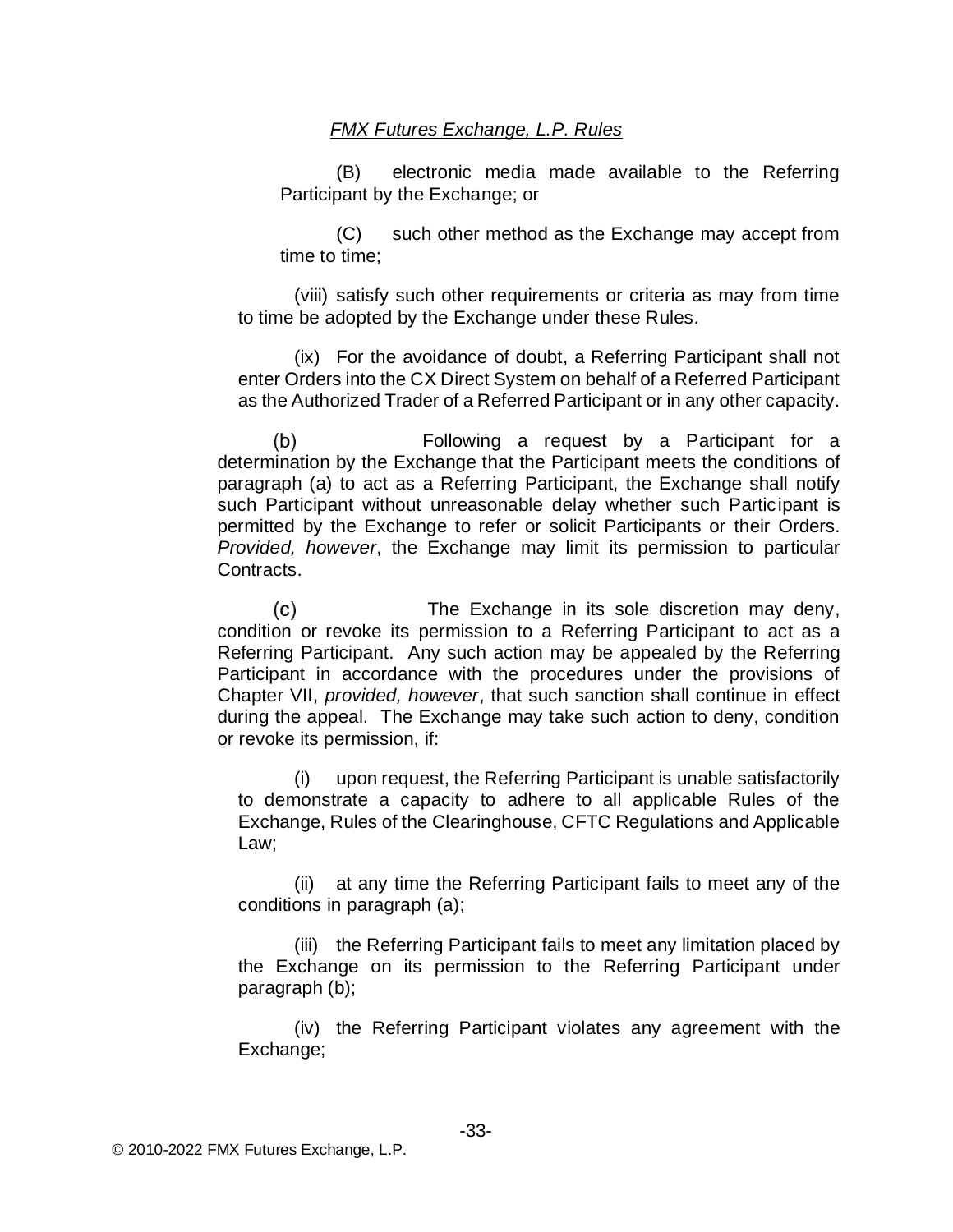(v) the actions or activities of the Referring Participant would bring the Exchange into disrepute;

(vi) in the discretion of the Exchange, such action is in the best interests of the Exchange or for such other causes as the Exchange may determine from time to time.

 $(d)$ Upon granting permission to a Referring Participant to act in that capacity, the Exchange shall record the referral relationship between a Participant and the Referring Participant in its account records and shall make available daily reports and information about the referred account activity in such form and manner as the Exchange shall from time to time determine.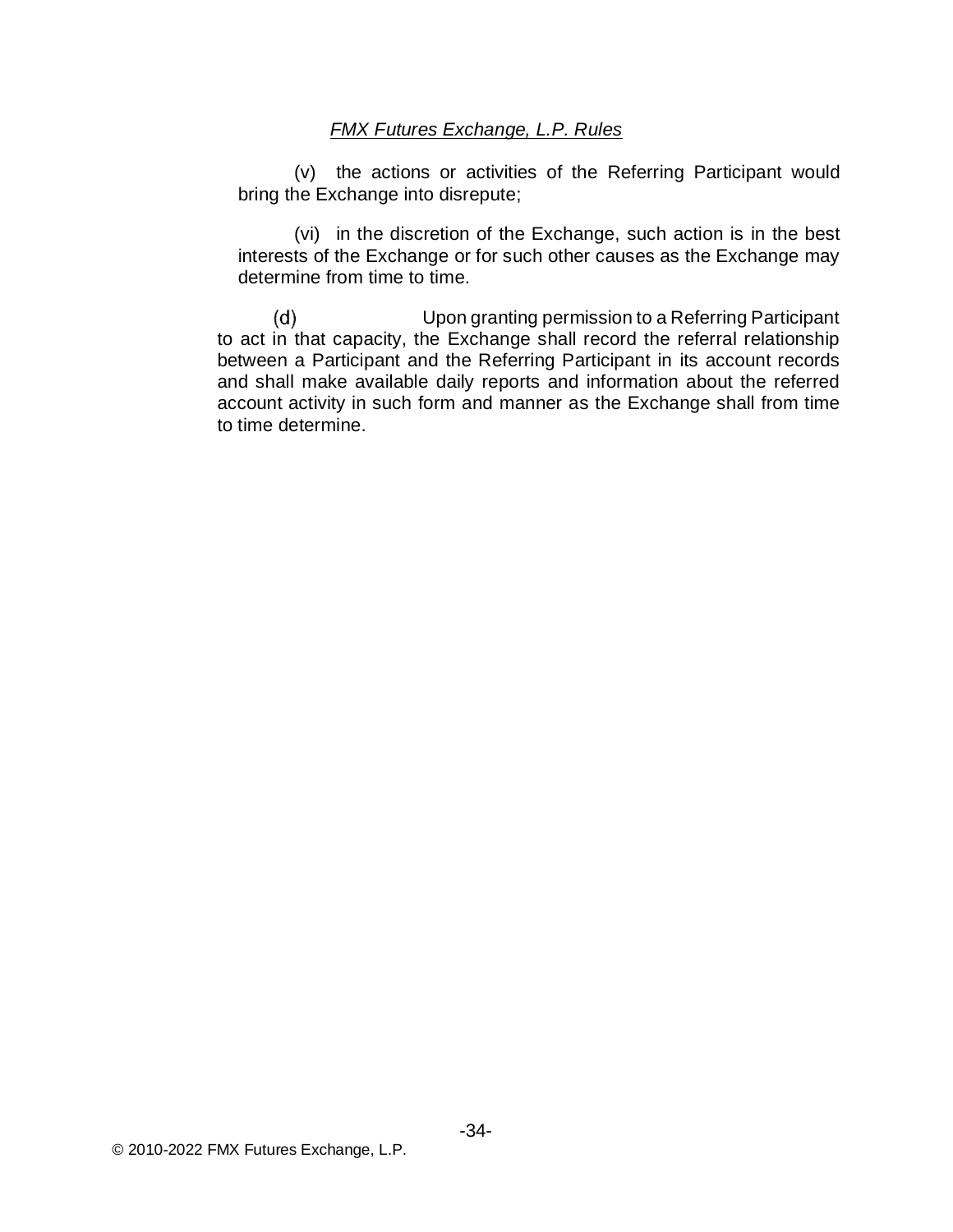### **CHAPTER IV TRADING STANDARDS**

### **IV-1. Contracts Traded on the Exchange**

The Exchange shall determine which Contracts are available for trading subject to the Rules of the Exchange from time to time and, subject to the provisions of Rule IX-1, approve rules containing the specifications for such Contracts, *provided* that certifications or applications with respect to such Contracts shall be submitted to the CFTC as required by the CEA and CFTC Regulations.

### **IV-2. Trading Days and Trading Hours**

The Exchange shall from time to time determine (a) (a) the Trading Days during any particular calendar year and (b) the Trading Hours with respect to any particular Contract. All time references shall be based on local time prevailing in The City of New York, New York, unless otherwise expressly set forth in the relevant Contract Rules. Opening times start on the first second of the minute cited. Closing times end on the first second of the minute cited. Trading Hours may vary among different Contracts. No Participant may make any bid or offer for, or engage in any transaction in, any Contract before or after such hours.

 $(b)$ Trading will be suspended during periods the Exchange schedules for routine maintenance and during any announced periods of non-routine maintenance. In the event that trading is suspended either for routine or non-routine maintenance, notice will be given to Participants as promptly as practicable both by posting of a notice on the Exchange's website and by e-mail directly to each Participant.

 $(c)$ The Exchange may from time to time adopt procedures for the opening or closing of trading in any Contract.

### **IV-3. Order Entry**

The Authorized Traders of each Participant shall enter Orders by electronic transmission to, and shall be required to provide the information required on the order entry page of, the CX Direct System. The Exchange shall maintain an electronic record of those entries. Each Participant shall be responsible for any and all Orders in each of its Trading Accounts to be entered by any of its Authorized Traders.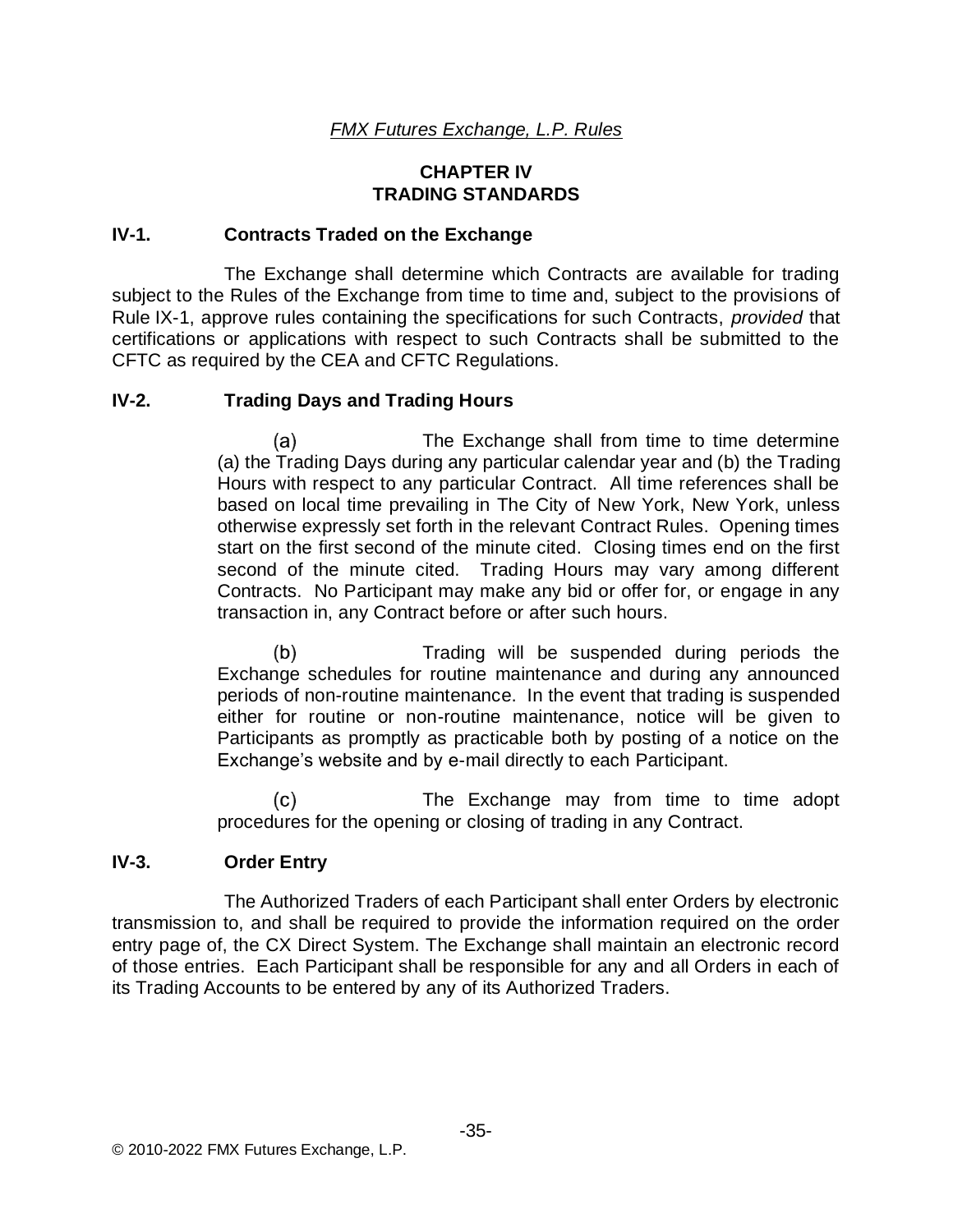#### **IV-4. Financial Requirements for Order Entry and Executions**

 $(a)$ Participants are required to have sufficient funds on deposit with the Clearinghouse such that any executed Orders will "PASS" the credit check as described in Rule IV-4(h).

 $(b)$ To facilitate compliance with Rule IV-4(a), the Exchange shall establish a maximum Order size for each Trading Account of each Participant based upon the Participant's Available Funds, the size of the Participant's Participant Clearing Account, the Participant's trading behavior, and any other factors that the Exchange deems relevant.

 $(c)$ To facilitate compliance with Rule IV-4(a) the Exchange, in its sole discretion and from its own funds, may advance funds for immediate use to a Participant's Clearing Account provided that:

(i) Such Participant has Trading Privileges;

(ii) such Participant has submitted a bona-fide Funds Deposit Request;

(iii) such Funds Deposit Request is being processed in the normal course of banking transactions by the Clearinghouse;

(iv) such amount shall not exceed the lesser of the Funds Deposit Request or \$1,000.

 $(d)$ Notwithstanding the provisions of paragraph (c) of this Rule, in the event that any Funds Deposit Request has not cleared the Participant's issuing bank or are otherwise deemed as non-collectable by the Clearinghouse then such Participant shall be subject to a summary fine not to exceed \$2,500 for each such Funds Deposit Request.

(e) Nothing hereinabove shall be deemed a limitation or waiver of the Clearinghouse's rights to enforce its own rules respecting the collection of Original Margin (as defined in the rules of the Clearinghouse).

 $(f)$ The Exchange shall review the maximum Order size for each Trading Account within 15 days of the end of each calendar quarter and at any other time at which the Participant deposits funds or withdraws funds from the Participant's Participant Clearing Account. The maximum Order size for any Trading Account may be revised by the Exchange at any of the foregoing times, or at any time that the Exchange determines it necessary to make any such revision based on market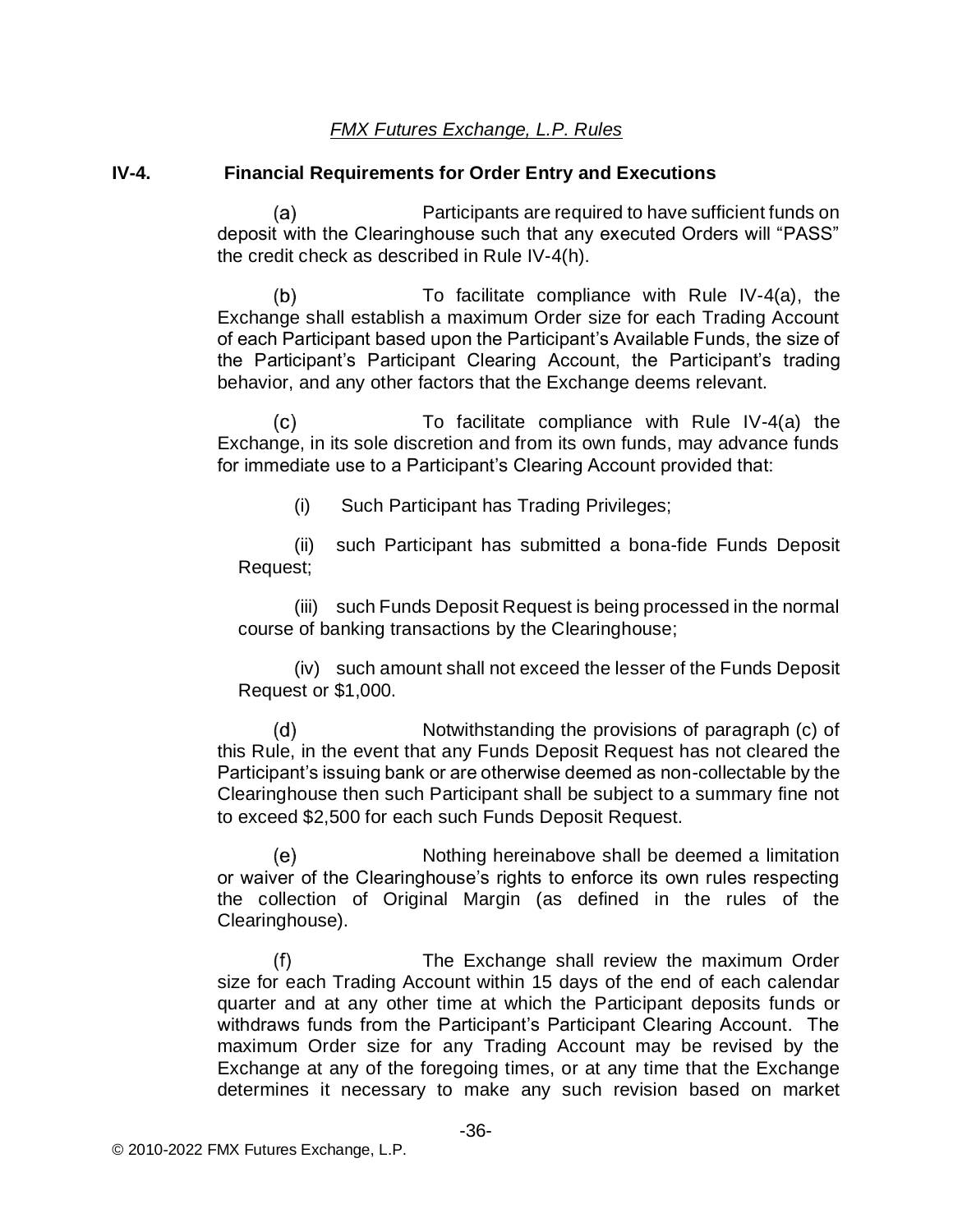conditions, a Participant's trading activity or other reasons as the Exchange deems appropriate.

 $(g)$ Notwithstanding the imposition of the limits described in Rule IV-4(b) and Rule IV-4(c), the Participant shall remain solely responsible for compliance with the Rules of the Exchange and the Rules of the Clearinghouse.

 $(h)$ When a bid and offer for Contracts are matched on the trading facilities of the Exchange (each such occurrence, a "Matched Trade"), the Clearinghouse shall undertake an immediate credit check prior to such matched trade being confirmed to any of the purchaser, the seller or the Clearinghouse. The credit check procedures shall be as follows:

(i) For liquidating Orders, or any portion of a matched trade that represents a liquidating quantity, the credit check shall "PASS".

(ii) For the establishment of new positions or an increase in size of existing positions, or any portion of a liquidating trade that would create a new position or add to an existing position, the credit check shall PASS if and only if the funds immediately available in the applicable Participant Clearing Account are greater than or equal to the Original Margin required to establish the new position or increase an existing position.

(iii) The credit check will "FAIL" if the funds immediately available in the applicable Participant Clearing Account are less than the Original Margin required to establish the new position or increase an existing position. In such case, the size of the matched trade shall be reduced such that the minimum quantity of Contracts that would PASS the credit check, if any, based on the level of Original Margin in the applicable Participant Clearing Account, will be matched. Any remaining portion of the purchaser's or seller's Order that would have passed the credit check had the purchaser or seller's Order originally been limited to such amount shall be restored with its original price and time priority to the Master Order Book and any remaining portion of the purchaser's or seller's Order that failed the credit check shall be cancelled.

If a standing Limit Order "FAILS", as described in  $(i)$ Rule IV-4(h) above, then the Exchange will notify the Participant of such event via email.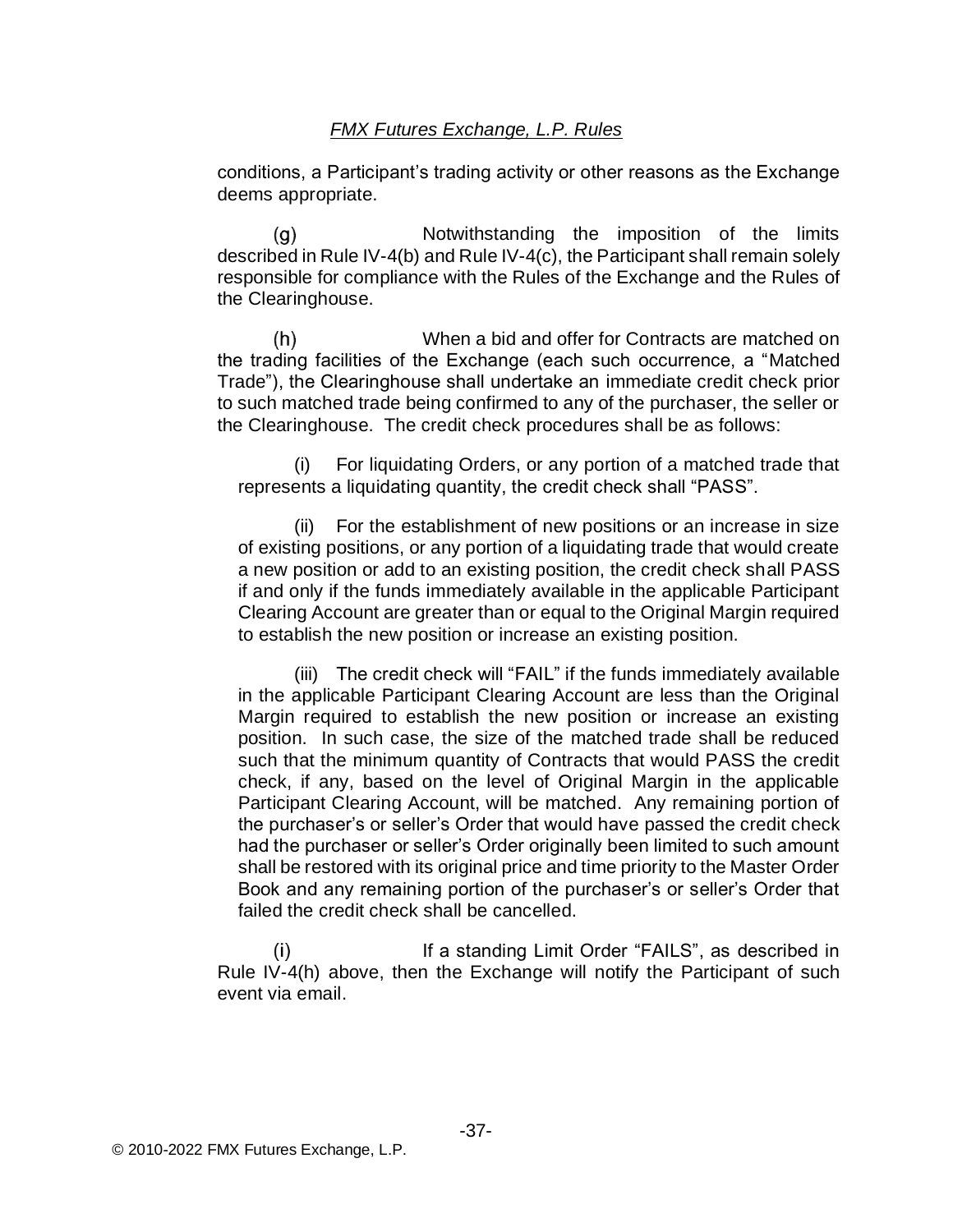### **IV-5. Acceptable Orders**

At the discretion of the Exchange, the following types of Orders, as well as any other types that may be approved from time to time, may be entered into the CX Direct System by Participants (via their Authorized Traders) with respect to a Contract:

> (i) *Limit Orders.* A "Limit Order" is an Order to purchase or sell a Contract at a specified price or better. A Limit Order will be executed when entered to the extent that there are opposite Orders open in the CX Direct System, with any balance to remain as an open Order until it is executed or is cancelled, or until it expires at the End of Trading on the Trading Day designated on such Order.

> (ii) *Market Orders*. A "Market Order" is an Order to purchase or sell a Contract at the best price available in the CX Direct System at the time the Order is entered. A Market Order will be executed when entered to the extent that there are opposite Orders open in the CX Direct System, with any balance cancelled.

## **IV-6. Modification and Cancellation of Orders**

Any Order that has been entered into the CX Direct System may be modified or cancelled unless and until it has been executed or has otherwise expired. Any such modification or cancellation requires that a Cancel Replace Order or Cancel Order, as the case may be, with respect to the original order be entered into the CX Direct System. Such modification or cancellation will become effective upon the issuance of an acknowledgement by the CX Direct System of the Cancel Order or Cancel Replace Order, as the case may be.

## **IV-7. Execution of Orders by the CX Direct System**

Orders to buy or sell any Contract are subject to the minimum trading requirements specified in the relevant Contract Rules and any margin requirements as imposed from time to time in the relevant Contract Rules or by the Clearinghouse. All Orders are matched with each other and executed electronically through the CX Direct System in accordance with an algorithm that gives first priority to Orders at the best price and priority among Orders entered at the same price based on their time of entry into the CX Direct System, with the Order first entered receiving first priority. Without limiting the generality of the foregoing, the algorithm to match Orders entered in the CX Direct System is based upon the following principles:

> $(a)$ An Order at a better price will always have priority over Orders at inferior prices. As among Orders at the same price, an Order with time priority will be executed before Orders that have been entered after the Order with time priority. An Order with time priority will not lose such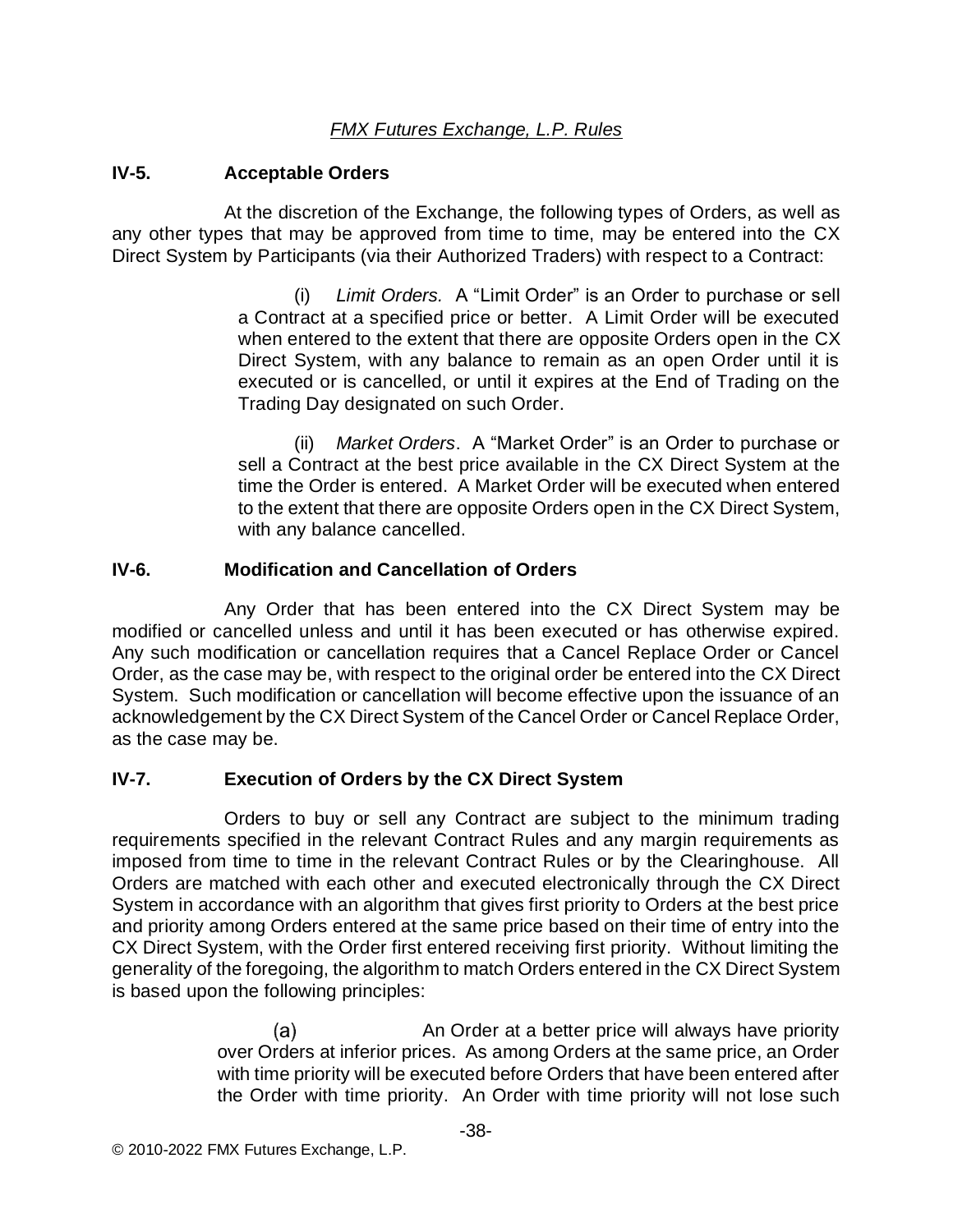priority if the quantity of the Order is subsequently reduced. However, an Order will lose its time priority if the price of the Order is changed.

 $(b)$ After the commencement of Trading Hours on a Trading Day for a particular Contract (or, with respect to any Contract which trades on a 24 hour, continuous basis, after the commencement of trading on the first Trading Day for such Contract), time priority will be assigned to the first Order at a price that betters the best price prevailing when the Order is received. Only one buy Order and one sell Order can have time priority at any given time. Orders with time priority will be matched first regardless of their respective sizes.

 $(c)$ An Order will not lose time priority with respect to Orders at the same price if and when an Order at a better price is entered, but it will lose price priority.

 $(d)$ Once an Order with time priority has been filled, the algorithm described herein will be applied to the remaining Orders at the same price. Thus, the Order received immediately after the Order that initially had time priority will be assigned time priority and be the next Order to be executed at such price.

Notwithstanding anything in these Rules to the contrary, the Exchange may at any time use a different matching algorithm for a particular Contract by giving notice of such algorithm to all Participants at least 10 Trading Days before such algorithm is implemented.

### **IV-8. Daily Settlement Price Determination**

The daily Settlement Price of each Contract, for  $(a)$ purposes of determining any amounts of margin due on Open Contract Positions, will be established by the Exchange as soon as practicable after the End of Trading on each Trading Day.

Subject to the provisions of Rule IV-7(c) and Rule  $(b)$ IV-7(d), the Settlement Price of a Contract shall equal the last reported trading price of such Contract on the applicable Trading Day; *provided, however*, that, as of the End of Trading, if (i) the best bid is above or (ii) the best offer is below the last reported trading price of such Contract on such Trading Day, the Settlement Price shall be equal to such bid or offer price.

 $(c)$ If there were no trades of such Contracts on such Trading Day, then the Settlement Price shall equal the Settlement Price at the End of Trading on the prior Trading Day.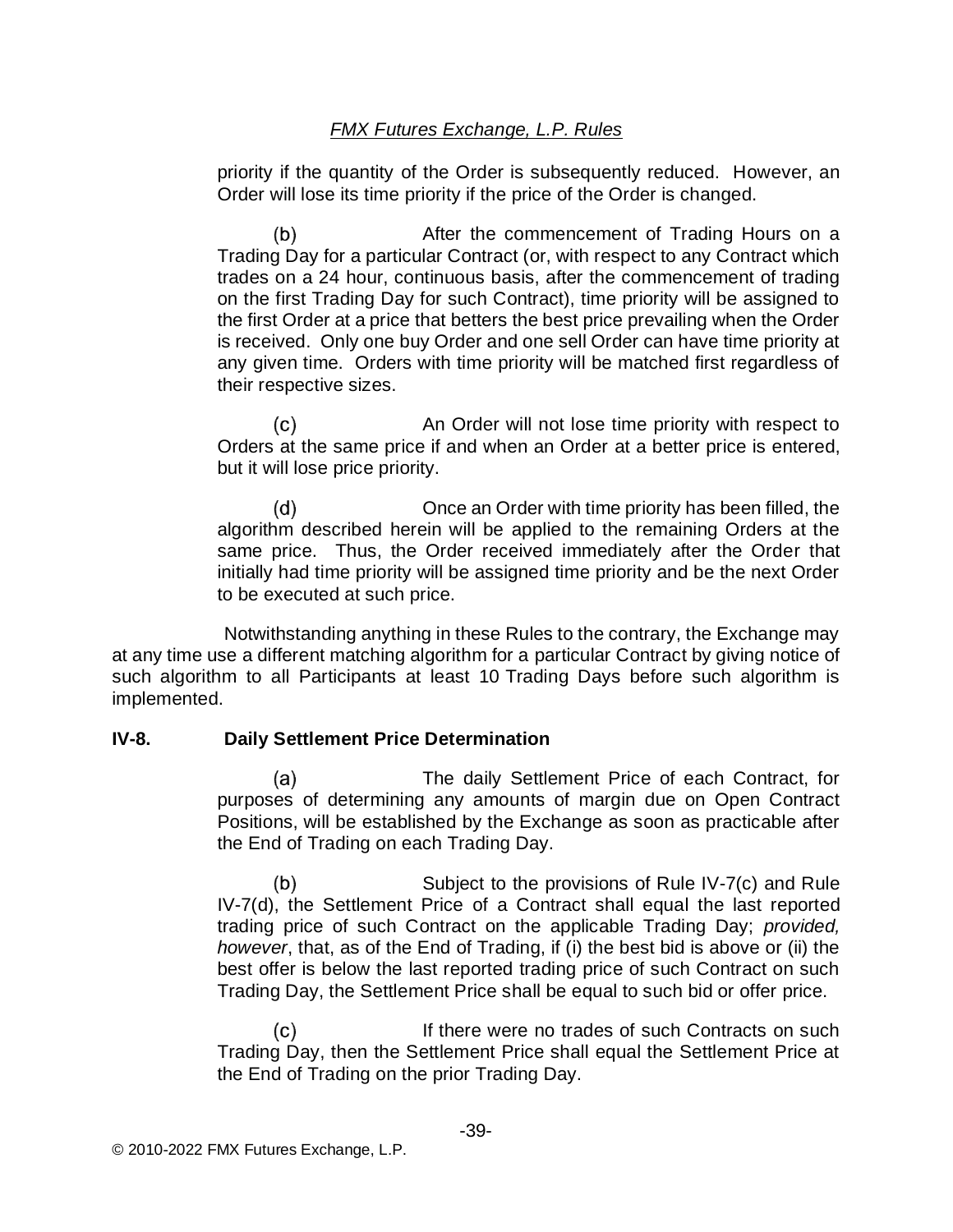In the case of the First Trading Day of any Contract,  $(d)$ the Settlement Price, for the purpose of commencing continuous trading on the Exchange at the conclusion of the Opening Auction, if such an Opening Auction is conducted, shall equal the Equilibrium Price of such Contract.

(e) Pursuant to CFTC Regulation 16.01(b)(3), the Exchange shall make readily available to the public, in printed form at the office of the Exchange and on its website, this Rule IV-8 as the method used by the Exchange in determining nominal prices and Settlement Prices. Discretion may be used by the Exchange in determining the Settlement Prices in those instances when bids, offers, or trades normally used in the calculation of Settlement Prices are deemed by the President as not representative of closing market conditions.

### **IV-9. Market Crossing**

The Exchange may from time to time adopt procedures for facilitating crossing of orders through the CX Direct System.

### **IV-10. Information Regarding Orders**

The Exchange may make information regarding Orders (including prices bid or offered), trades and any other matters it may deem appropriate available to Participants, Authorized Traders and other Persons at such times and in such manner (whether through the CX Direct System, a ticker, financial information services or otherwise) as it may consider necessary or advisable from time to time.

Each Participant, Authorized Trader or other Person receiving any such information through the CX Direct System is expressly prohibited from redistributing such information unless expressly permitted by the Exchange. Employees and agents of the Exchange shall have access to the offices of any Participant and each of its Authorized Traders during regular business hours in order to observe the compliance by such Participant and its Authorized Traders with the immediately preceding sentence.

### **IV-11. Errors**

 $(a)$ If an Order was incorrectly executed or rejected by the CX Direct System, a Participant or its Authorized Trader may, within ten minutes thereafter, request review of the Order by providing the confirmation number for the Order and stating the grounds for the disagreement.

 $(b)$ Upon receipt by the Exchange of a request for review of an Order and the accompanying confirmation number, the Exchange will review its electronic audit trail to determine if the CX Direct System correctly interpreted and executed the Order. Such review will be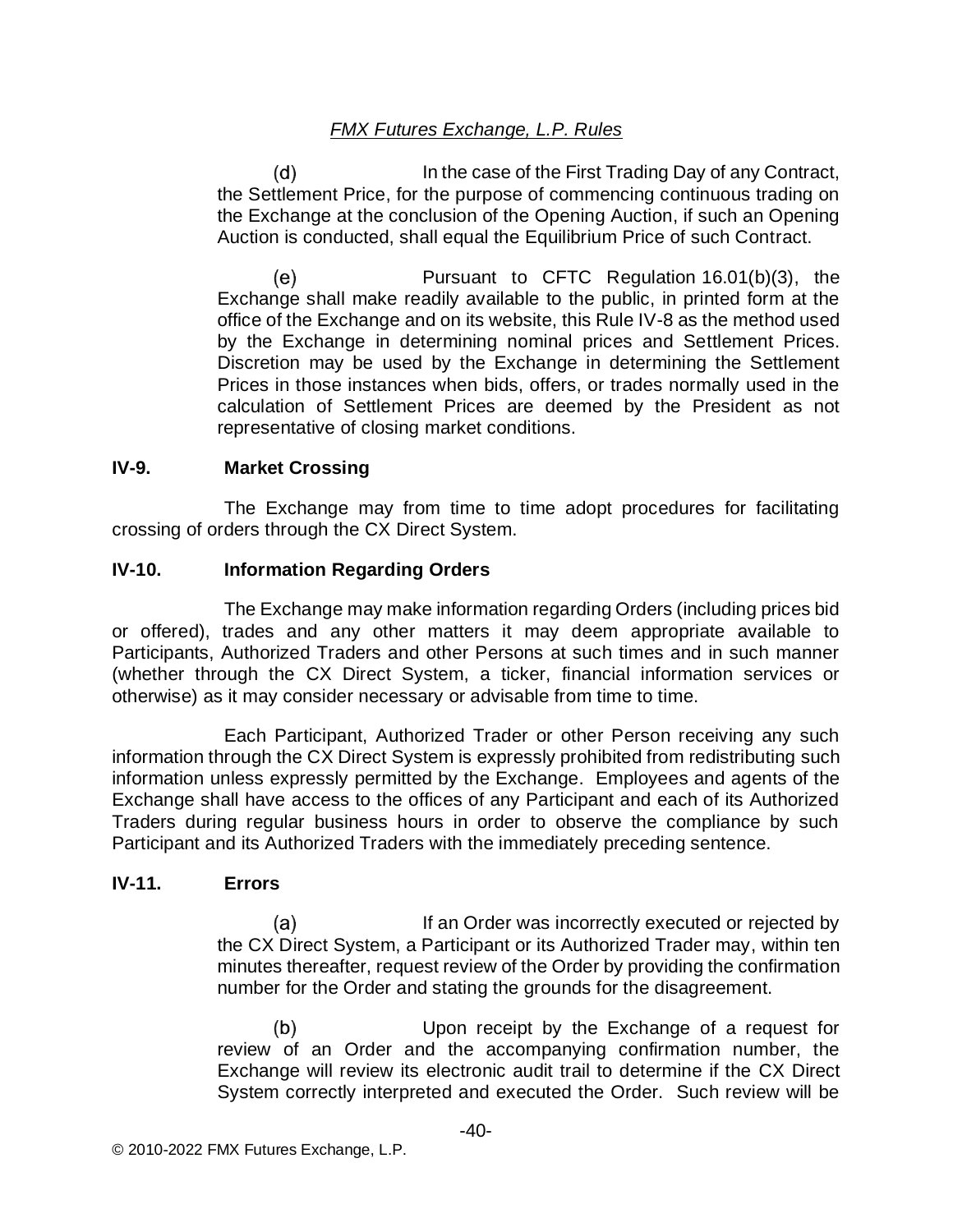completed (i) on the same Business Day if the Exchange received such request for review prior to 12:00 Noon on any Business Day or (ii) by the end of the following Business Day if such request was received (x) on or after 12:00 Noon on any Business Day or (y) on any day that is not a Business Day.

 $(c)$ If the review described in Rule IV-11(b) reveals that the Order was incorrectly handled, then the Order in question shall be cancelled in the Trading Accounts of all affected Participants.

 $(d)$ If the review described in Rule IV-11(b) reveals that the Order was correctly handled, then no adjustment shall be made in the Trading Accounts of any Participants.

(e) Notwithstanding anything to the contrary in this Rule IV-11, if the Exchange determines in its sole discretion that the execution of any trade was the result of Orders being incorrectly processed by the CX Direct System, or any other cause beyond the control of any Participant, then the Exchange may cancel such trade in the Trading Accounts of all affected Participants.

#### **IV-12. Position Limits and Position Accountability**

Position Limits. Position limits shall be established (a) by the Exchange from time to time for all contracts except for those contracts subject to Position Accountability levels under paragraph (b). Such position limits may be specific to a particular Contract, as set forth in the relevant Contract Rules, or delivery month or may be established on an aggregate basis among Contracts. Except as specified in paragraph (b) and (c) below, no Person shall control, or trade in, any number of Contracts that exceeds any position limits so established by the Exchange. Except as specified in paragraph (b) and (c) below, no Person shall be permitted to enter into any transaction on the Exchange that would cause such Person to exceed any position limits.

(i) A Participant may apply to the Exchange, in accordance with paragraph (d) below, for certain qualified hedge transactions to be exempt from the position limits that would otherwise apply. For purposes of this Rule IV-12, the term "qualified hedge transaction" shall include any transaction or position in a particular Contract that represents a substitute for transactions to be made or positions to be taken at a later time in the instrument underlying such Contract or that is otherwise appropriate to the reduction of risks arising in connection with commercial or investment activities related to the instrument underlying such Contract, *provided* that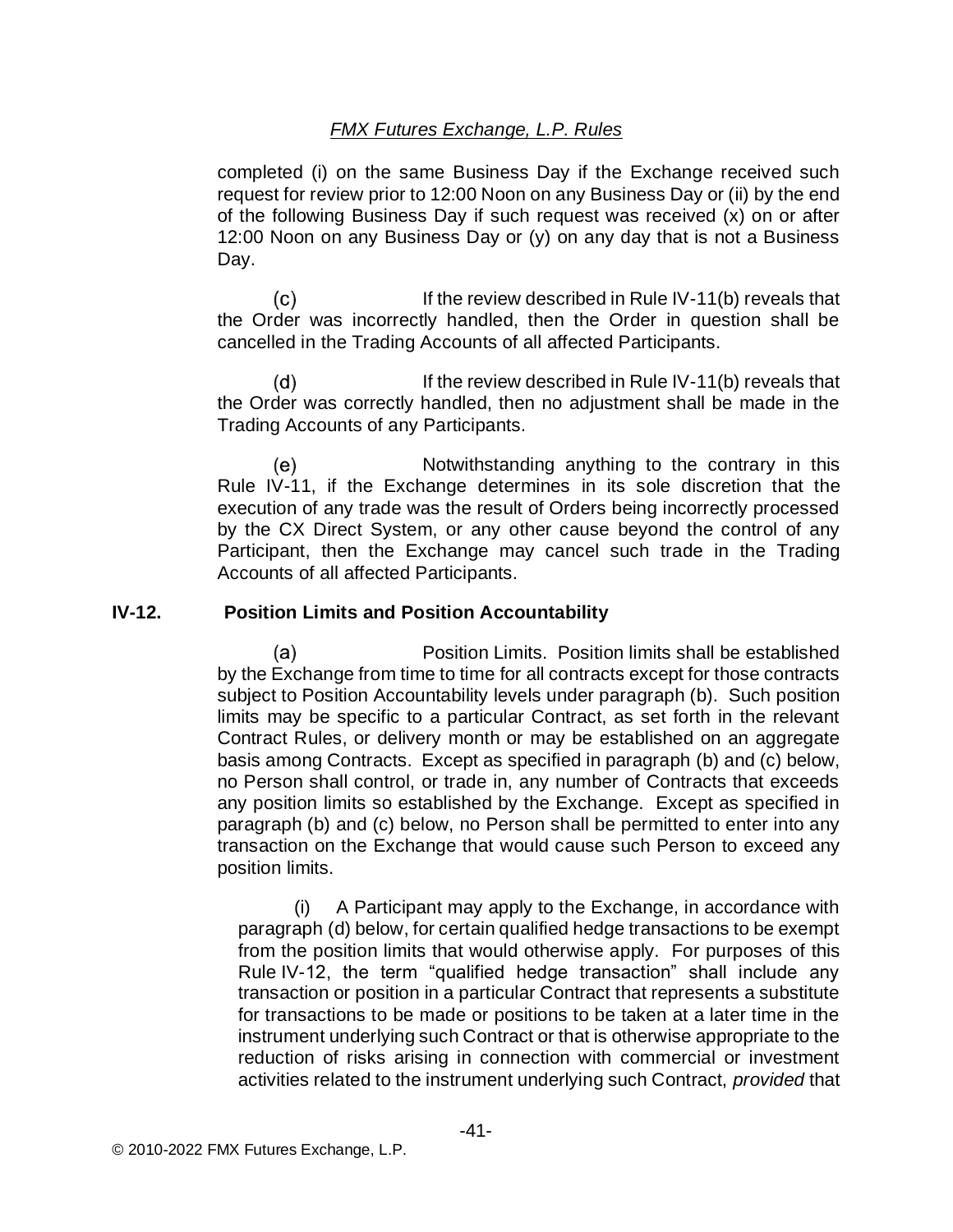the transaction entered into or position taken on the Exchange is economically appropriate to reduce risks arising from:

(A) any potential change in the value of assets that a Participant or one or more of its Affiliates owns, produces, manufacturers, processes or merchandises, or to which such person otherwise has exposure in connection with a commercial or investment activity, or anticipates owning, producing, manufacturing, processing, or merchandising, or to which such person otherwise has exposure in connection with a commercial or investment activity;

(B) any potential change in the value of liabilities that a Participant or one or more of its Affiliates owes or anticipates incurring;

(C) any potential change in the value of services that a Participant or one or more of its Affiliates provides, purchases or anticipates providing or purchasing; or

(D) any other good cause shown, as determined by the Exchange, in its sole discretion.

(ii) On the basis of an application to the Exchange in accordance with paragraph (d) below, and such supplemental information as the Exchange may request, the Exchange will determine whether to approve a particular transaction as an arbitrage or spread transaction. In granting any such approval, the Exchange may impose such limitations as it may deem necessary or appropriate in light of the liquidity of the markets involved and the financial condition and business circumstances of the Participant and one more of its Affiliates. Subject to any such limitations, transactions approved in accordance with the immediately preceding sentence shall be exempt from the position limits that would otherwise apply.

(iii) Any application for an exemption from position limits for a hedging, arbitrage or spread transaction must be made by the relevant Participant wishing to enter into the transaction or wishing to take the position at issue to the Exchange in such form, and within such time limits, as the Exchange may from time to time prescribe. Without limiting the foregoing, any such application must include the following:

(A) If a qualified hedge transaction, an arbitrage transaction or a spread transaction, a representation that such transaction or position constitutes a qualified hedge transaction, an arbitrage transaction or a spread transaction, as the case may be,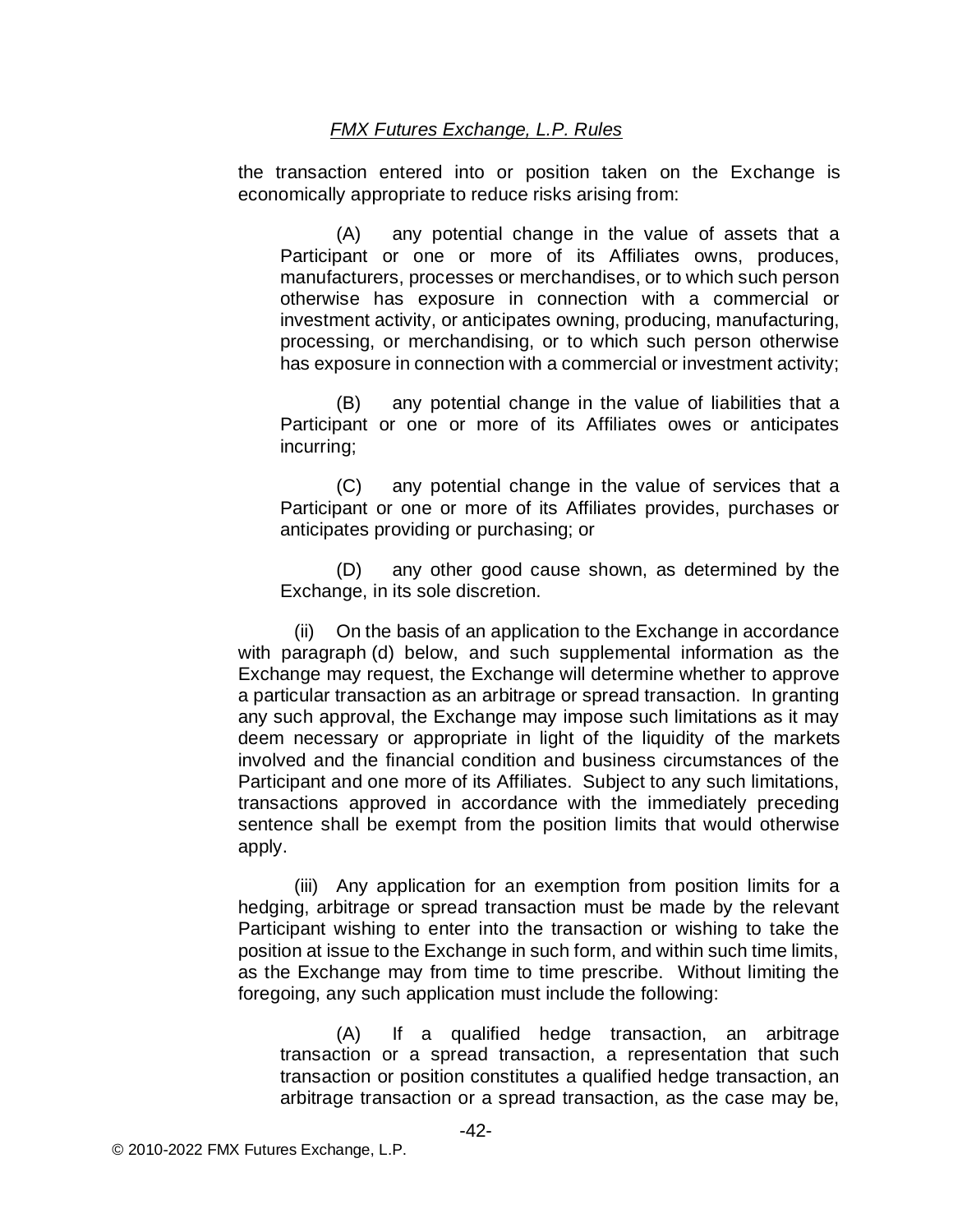and is not used in an attempt to violate or avoid any Rule of the Exchange;

(B) If a qualified hedge transaction, a representation that such transaction or position is necessary or advisable as an integral part of the business of such Participant or one or more of its Affiliates, which representation shall also include a description of such business;

(C) If an arbitrage or spread transaction, an undertaking that the prospective arbitrageur or spreader will specify the extent of the current or planned activity in the cash market underlying the Contract for which such exemption is requested by the Participant or one or more of its Affiliates;

(D) If an arbitrage or spread transaction, a representation that the positions involved are moved in an orderly manner and not initiated or liquidated in a manner calculated to cause unreasonable price fluctuations or unwarranted price changes;

(E) A representation that such Participant or one more of its Affiliates has complied with any applicable federal requirement relating to hedging, arbitrage or spread transactions, as the case may be, and has obtained any and all necessary approvals from the CFTC;

(F) A schedule of the maximum number of Contracts, long and short, that such Participant intends to enter into for hedging, arbitrage or spread transaction purposes, as the case may be;

(G) An agreement that such Participant will comply with any additional limits on its trading as the Exchange may from time to time impose; and

(H) An agreement by such Participant to submit promptly a supplemental statement explaining any change in circumstances that may affect the nature of its positions.

(iv) Any exemption from the speculative position limits for hedging purposes must be renewed annually, by filing a renewal application in accordance with this paragraph (d).

(v) In determining whether any Participant has exceeded the position limits established by the Exchange, all positions in Trading Accounts for which such Participant or any of its Affiliates, by power of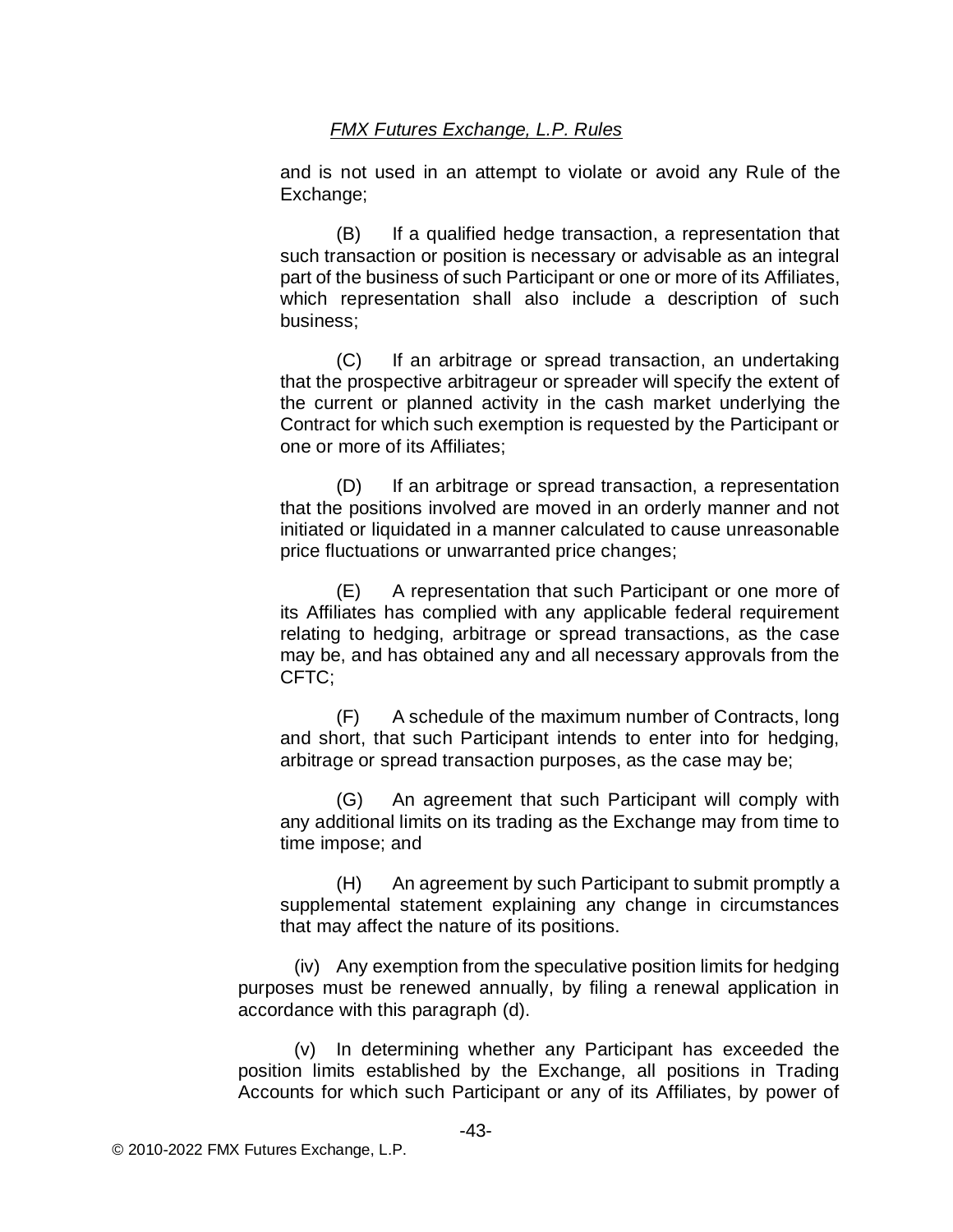attorney or otherwise, directly or indirectly controls trading shall be included. Position limits shall apply to positions held by two or more Persons acting pursuant to an express or implied agreement or understanding in the same manner as if such positions were held by a single Person.

(vi) The Exchange shall have the authority to review and rescind any exemption granted by him or her pursuant to paragraphs (b) and (c) above at any time in its sole discretion.

(vii) For purposes of paragraph (e) above, "control" is presumed to exist when the Person in question makes investment decisions for the Trading Account or Trading Accounts in question or materially influences, directly or indirectly, the actions of any Person who makes such investment decisions. In addition, "control" will be presumed to exist in the following circumstances:

(A) Among all parties to a joint Trading Account who have authority to act on behalf of such Trading Account;

(B) Among all general partners to a partnership Trading Account;

(C) If a Person (A) holds an ownership interest of 10 percent or more in the Person holding the Trading Account or Trading Accounts in question, or (B) shares in 10 percent or more of the profits or losses related to such Trading Account or Trading Accounts;

(D) If the Persons holding the Trading Account or Trading Accounts in question have common directors or management; or

(E) If a Person has the authority to execute transactions in the Trading Account or Trading Accounts in question.

(viii) Any presumption of control on the basis of the foregoing circumstances can be rebutted by proving that such circumstances do not exist or by showing other circumstances which negate the presumption of control. Initial determinations of "control" shall be made by the President or his or her designee.

 $(b)$ Position Accountability

(i) Position Accountability levels shall be established by the Exchange, in its discretion, from time to time, for contracts having a highly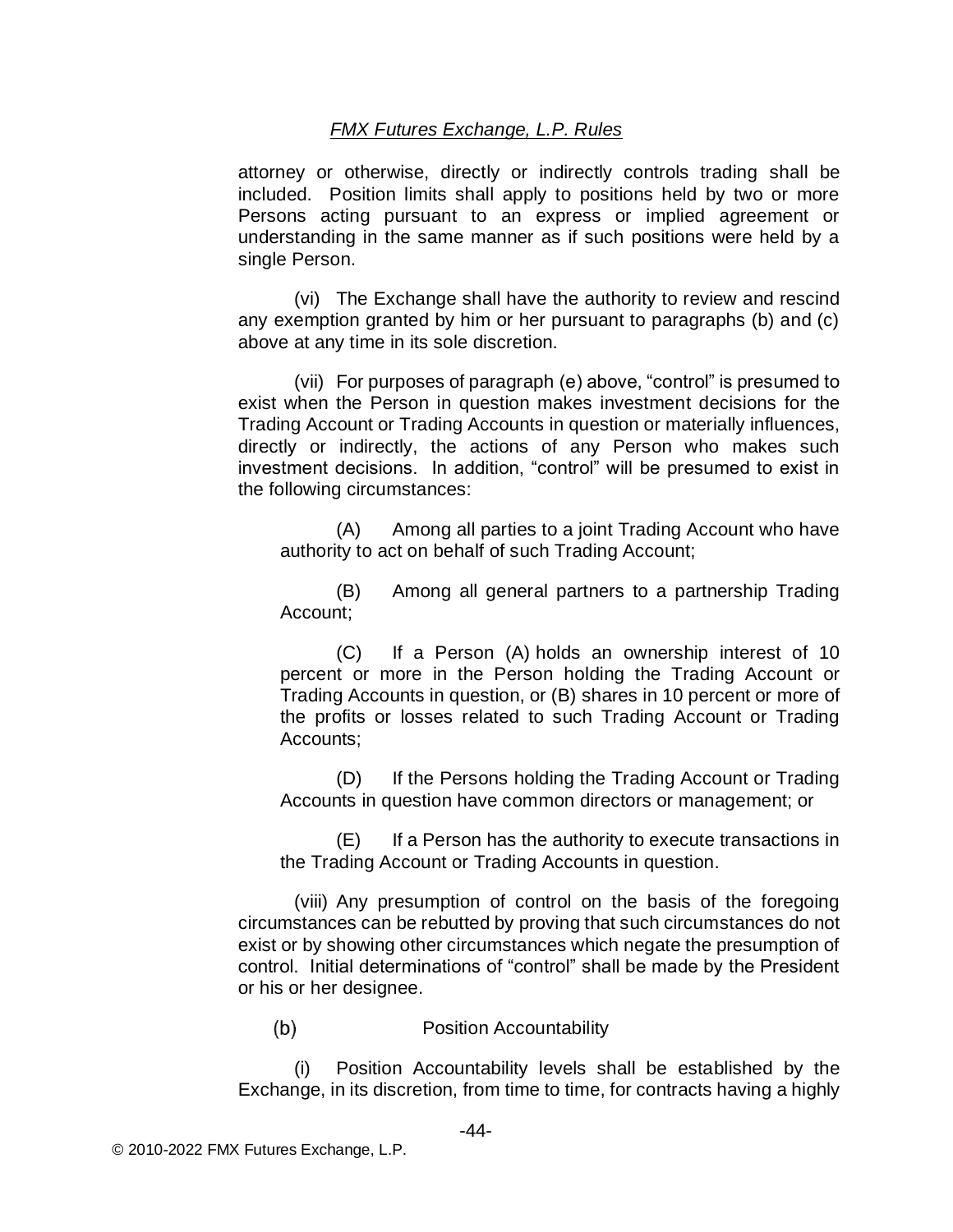liquid and deep cash market. Such Position Accountability levels may be specific to a particular Contract, as set forth in the relevant Contract Rules, or delivery month or may be established on an aggregate basis among Contracts.

(ii) The Compliance Department may, at any time, require a person who owns or controls positions in contracts traded on the Exchange or cleared by the Clearinghouse which exceed a Position Accountability level to which such person is subject to provide information relating to the nature and size of such person's position; the trading strategy employed with respect to the position; as relevant, information supporting a determination of the hedging nature of the position; and such other information as the Compliance Department may request.

(iii) The Compliance Department may order the reduction of such position to the Position Accountability level of any person who fails to provide the information as directed.

(iv) A person who holds or controls aggregate positions in excess of a specified Position Accountability level shall be deemed to have consented not to further increase the size of such person's position, or to reduce any open position which exceeds the Position Accountability level as directed by the head of the Compliance Department, in his or her sole discretion.

(v) For purposes of this section (b), all positions in accounts for which a person, by power of attorney or otherwise, directly or indirectly holds positions or controls trading shall be included with the positions held by such person. Positions held by two or more persons acting pursuant to an expressed or implied agreement or understanding shall be treated the same as if the positions were held by a single person.

### **IV-13. Price Limits**

On each Trading Day, the amount by which the (a) price of a Contract may increase or decrease is limited to an amount specified in the applicable Contract Rules, provided that, in each case, the Exchange shall have the authority, under extraordinary market circumstances, to set daily price limits at different levels if, in the reasonable judgment of the Exchange, such action is warranted for the protection of the market and Participants.

Price limits with respect to any Contract will be  $(b)$ determined as soon as practicable following the End of Trading each Trading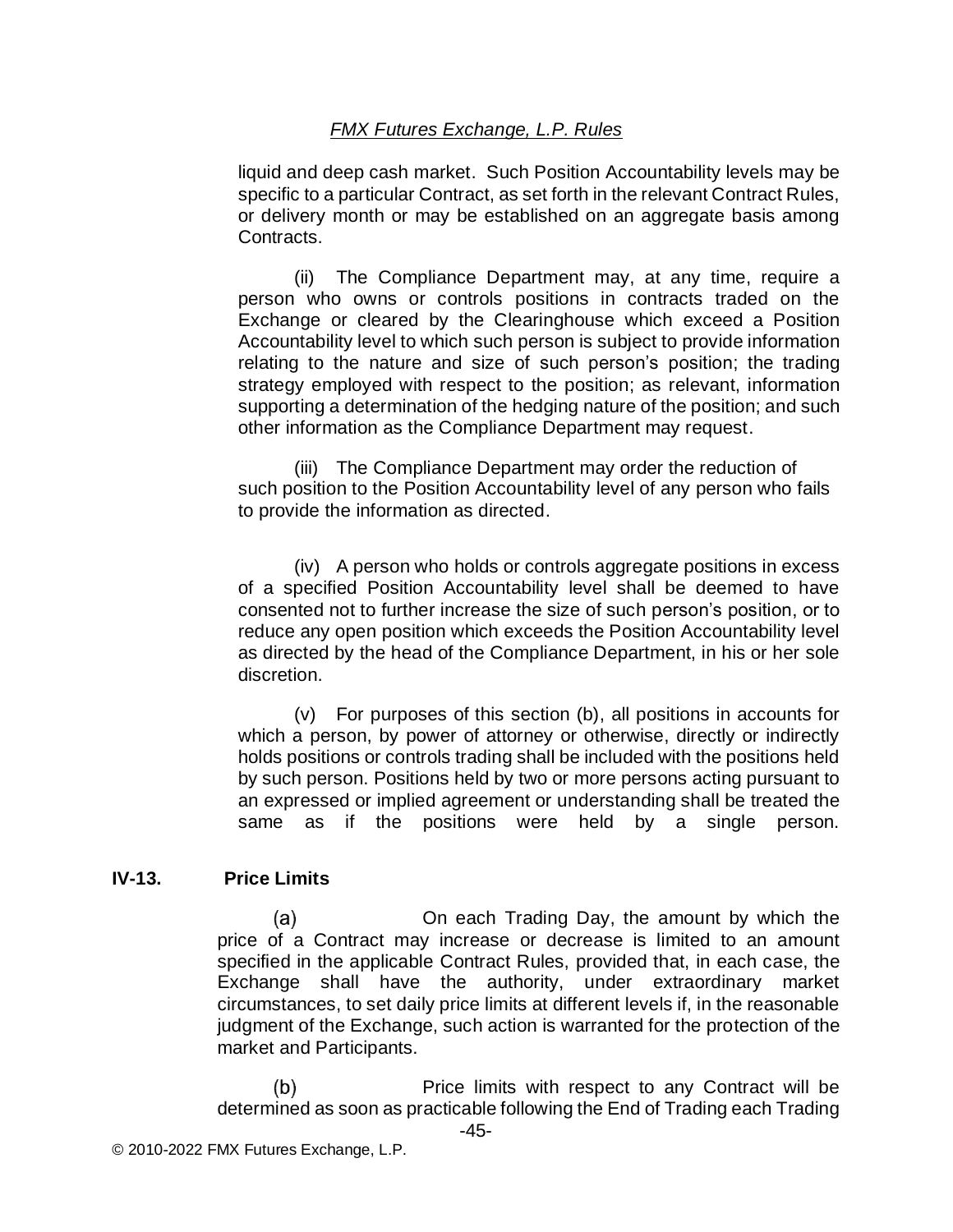Day based on the then-applicable Settlement Price. A Contract will not be allowed to trade beyond the price limit until after new price limits are established following the End of Trading on the next succeeding Trading Day.

#### **IV-14. Reportable Positions**

The Exchange shall meet the requirements of  $(a)$ paragraphs (a) through (h) of CFTC Regulation 17.00 as they apply to trading in any Contracts that qualify as "exclusively self-cleared contracts" within the meaning of CFTC Regulation 15.00.

#### **IV-15. EFP Transactions**

A *bona fide* EFP may, subject to the relevant  $(a)$ Contract Rules, be entered into by an Authorized Trader with respect to any Contract in accordance with the applicable trading increments set forth in the relevant Contract Rules, at a price mutually agreed upon by the parties to such transaction. Contingent EFP transactions are not permitted. Each EFP must contain the following three essential elements:

(i) a Futures transaction and a cash transaction that are integrally related;

(ii) an exchange of Futures for the underlying commodity where the commodity contract provides for the transfer of ownership of the commodity to the cash buyer upon performance of the terms of such contract, with delivery to take place within a reasonable time thereafter, in accordance with prevailing cash market practice; and

(iii) separate Persons, such that the Trading Accounts involved on each side of the EFP have different beneficial ownership or are under separate control.

 $(b)$ In every EFP, one party must be the buyer of the commodity and the seller of the corresponding Futures and the other party must be the seller of the commodity and the buyer of the corresponding Futures. Prices reported of the commodity and the corresponding Futures must correspond to prevailing market levels of each. Further, the quantity of the commodity traded in an EFP must be substantially equivalent to the quantity of the commodity represented by the Futures portion of the transaction.

EFP transactions must be reported to the  $(c)$ Exchange in a manner prescribed from time to time by the Exchange. EFP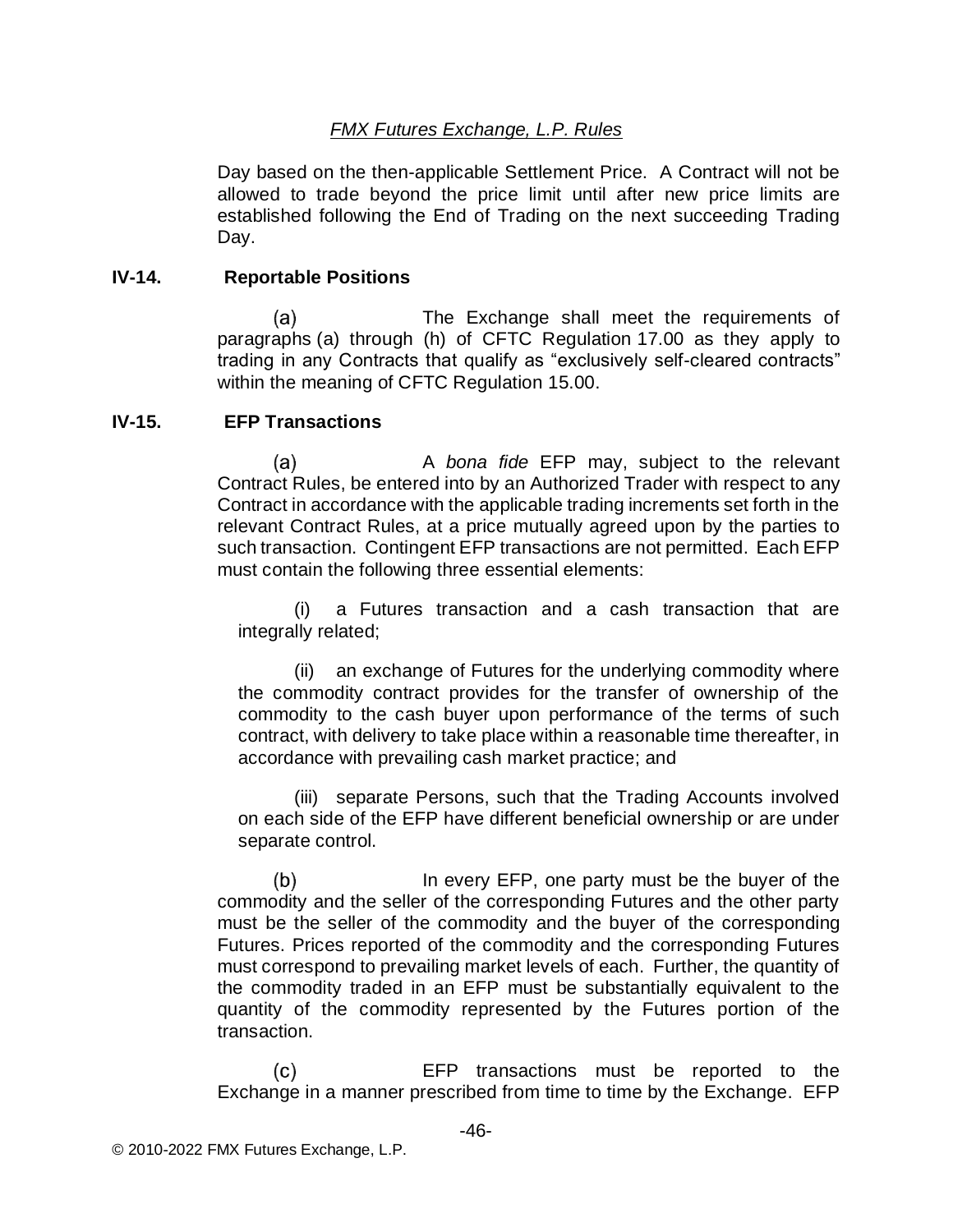transactions executed during Trading Hours must be reported to the Exchange within 30 minutes of agreement by the parties and no later than 15 minutes prior to the End of Trading for such Contract on such Trading Day.

 $(d)$ EFP transactions executed after the End of Trading must be reported within 15 minutes after the opening of the next Trading Day with respect to the underlying Contract.

For EFP transactions between the Authorized  $(e)$ Traders of two Participants, the Exchange requires the Participants granting Trading Privileges to each of the Authorized Traders to report the transaction.

 $(f)$ The Exchange will review the information submitted by the Participants for the EFP transaction and will post the transaction to the CX Direct System if the transaction details are complete and accurate in accordance with this Rule. The Exchange will immediately publicize information identifying the transaction as an EFP trade and identifying the relevant Contract, contract month, quantity and, if applicable, whether the transaction involved a put or a call and the strike price.

Each Participant involved in an EFP shall maintain  $(q)$ records evidencing compliance with the criteria set forth in this Rule IV-15. Upon request, such Participant shall provide documentation evidencing the underlying cash transaction to the Exchange or the NFA.

 $(h)$ EFP transactions are not permitted during the last Trading Day for a Contract delivery month.

 $(i)$ EFP prices will not trigger unexecuted Orders.

 $(i)$ Notwithstanding anything to the contrary in this Rule IV-15, an EFP may only be executed with respect to Contracts for which such transactions are expressly permitted by the applicable Contract Rules.

### **IV-16. Block Trading**

 $(a)$ Participants may, subject to the relevant Contract Rules, enter into transactions outside the CX Direct System, at prices mutually agreed, with respect to Contracts that have been designated by the Exchange for such purpose (each, a "Block Trade Contract"), *provided* that all of the following conditions are satisfied (each such transaction, a "Block Trade"):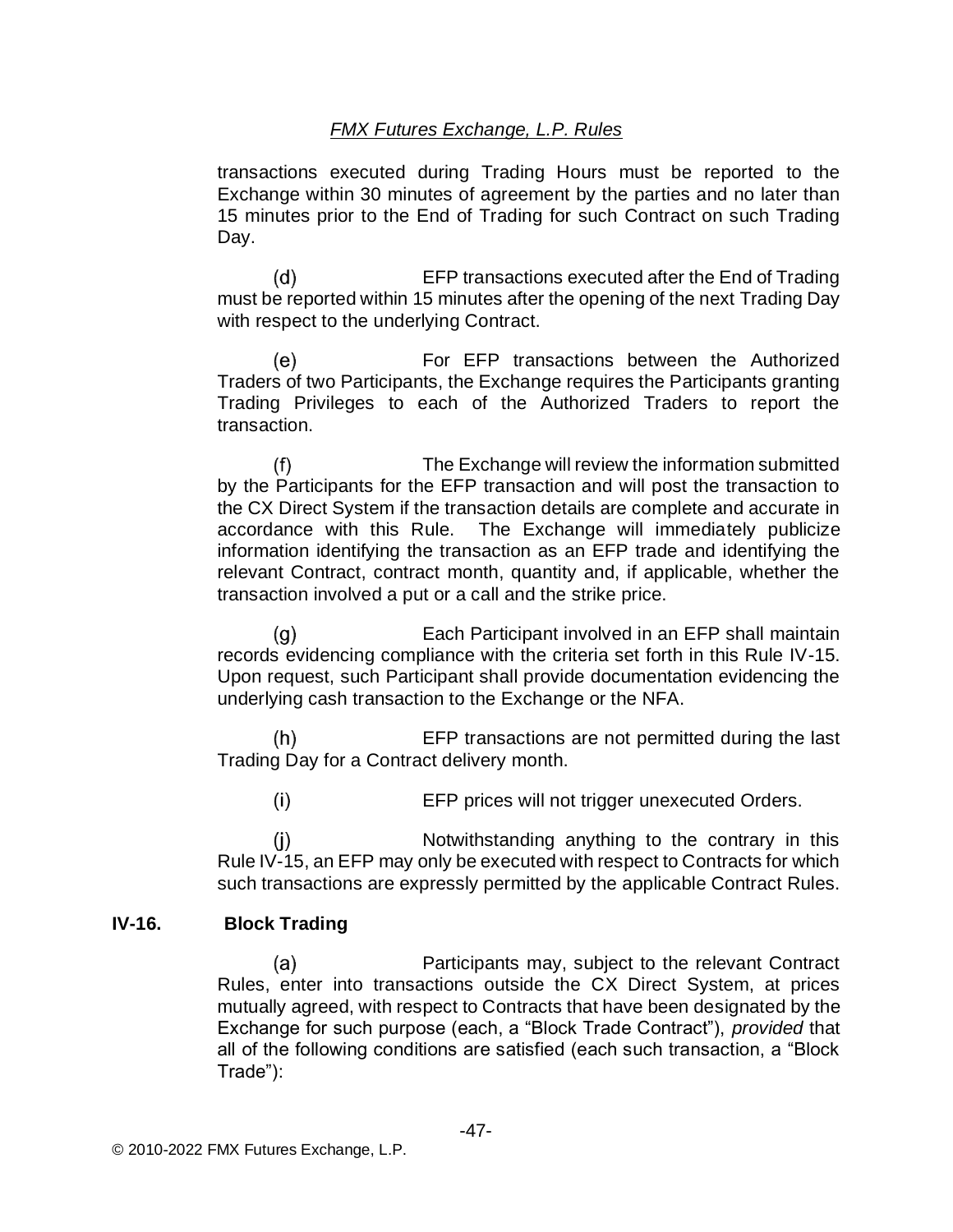(i) Each buy or sell Order underlying a Block Trade must (A) state explicitly that it is to be, or may be, executed by means of a Block Trade, (B) be for at least such minimum number of Contracts as may from time to time be specified by the Exchange, and CFTC Regulations and (C) meet any other applicable CFTC Regulations governing block trades.

 $(b)$ Prior to entering into a Block Trade, an Authorized Trader of one participating Participant must apply for a unique identifying number (a "Block Trader ID") by such means as prescribed by the Exchange from time to time. Once issued, the Block Trader ID number will be valid for a period of 5 minutes only. Block Trades will only be accepted from Authorized Traders accessing the CX Direct System with a valid Block Trader ID.

Each party to a Block Trade shall comply with all (c) applicable Rules of the Exchange other than those which by their terms only apply to trading through the CX Direct System.

When negotiating or executing a Block Trade, an (d) Authorized Trader must ensure that the price quoted for a Block Trade represents a fair price. When determining a fair price, an Authorized Trader should take into account the prevailing bids and offers and volume currently available in the CX Direct System.

(e) Block Trades must be reported to the Exchange in a manner prescribed from time to time by the Exchange. Block Trades must be reported to the Exchange within 5 minutes after the completion of negotiations, but may not be submitted any later than 5 minutes prior to the End of Trading with respect to the underlying Contract.

For Block Trades between two Participants, the  $(f)$ Exchange requires both Participants to report the Block Trade.

 $(g)$ The Exchange will review the information submitted by the Participant(s) for the Block Trade and will post the Block Trade to the CX Direct System if the details are complete and accurate in accordance with this Rule. The Exchange will immediately publicize information identifying the trade as a Block Trade and identifying the relevant Contract, contract month, price or premium, quantity and, if applicable, whether the transaction involved a put or a call and the strike price.

 $(h)$ Block Trades are not permitted during the last Trading Day for a Contract delivery month.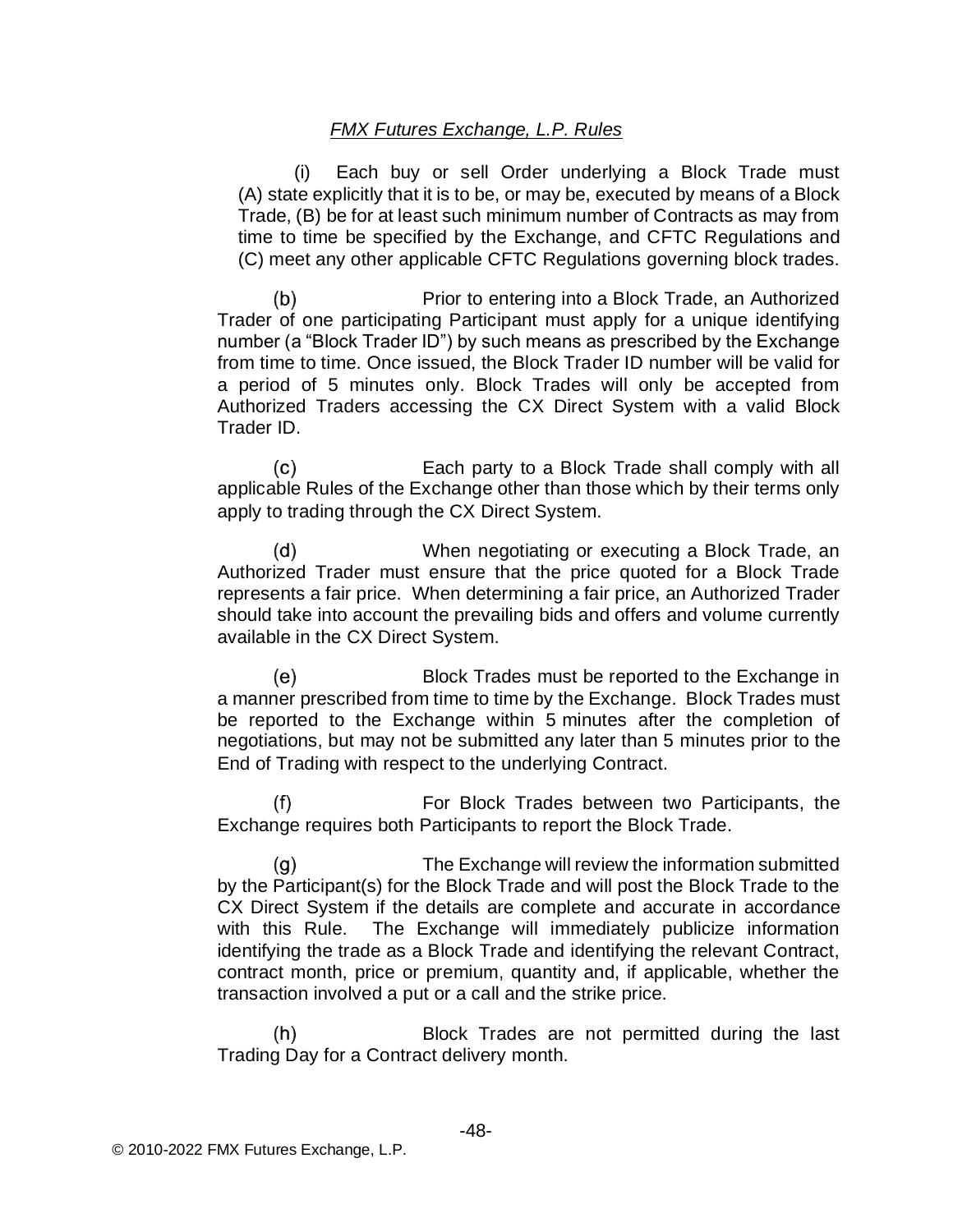Block Trade prices will not trigger unexecuted  $(i)$ Orders.

 $(i)$ Each Participant that is party to a Block Trade shall record the following details on its order ticket: the Contract (including the expiry month) to which such Block Trade relates; the number of Contracts traded; the price of execution or premium; the time of execution; the identity of the counterparty; the underlying instrument, whether the transaction involved a put or a call and the strike price. Upon request by the Exchange, such Participant shall produce satisfactory evidence, including the order ticket referred to in the preceding sentence, that the Block Trade meets the requirements set forth in this Rule IV-16.

 $(k)$ Under no circumstances shall Participants be permitted to aggregate Orders across multiple Trading Accounts or multiple Participants in order to meet any applicable minimum size for a Block Trade.

 $(1)$ Any Block Trade in violation of these requirements shall constitute conduct which is inconsistent with just and equitable principles of trade.

 $(m)$ Notwithstanding anything to the contrary in this Rule IV-16, a Block Trade may only be executed (i) by Participants that are "Eligible Contract Participants," as defined under the CEA and CFTC Regulations, and (ii) with respect to Contracts for which such transactions are expressly permitted by the applicable Contract Rules.

### **IV-17. Exchange of Futures for, or in connection with, Swap Transaction**

 $(a)$ An exchange of futures for, or in connection with, a swap transaction ("EFS") may, subject to the relevant Contract Rules, be entered into by an Authorized Trader. An EFS consists of two bona fide, discrete, but related, transactions: a purchase and sale of Futures and a related swap transaction. At the time an EFS is effected, the buyer and seller of the Futures must be the seller and the buyer, respectively, of the swap. Prices reported of the Futures and the related swap transaction must correspond to prevailing market levels of each. The swap component of an EFS shall involve the commodity underlying the Futures, or a derivative, byproduct or related product of such commodity. The quantity of such commodity covered by the swap must be approximately equivalent to such quantity covered by the Futures. The swap component of an EFS must comply with the requirements of the CEA and CFTC Regulations thereunder. Contingent EFS transactions are not permitted.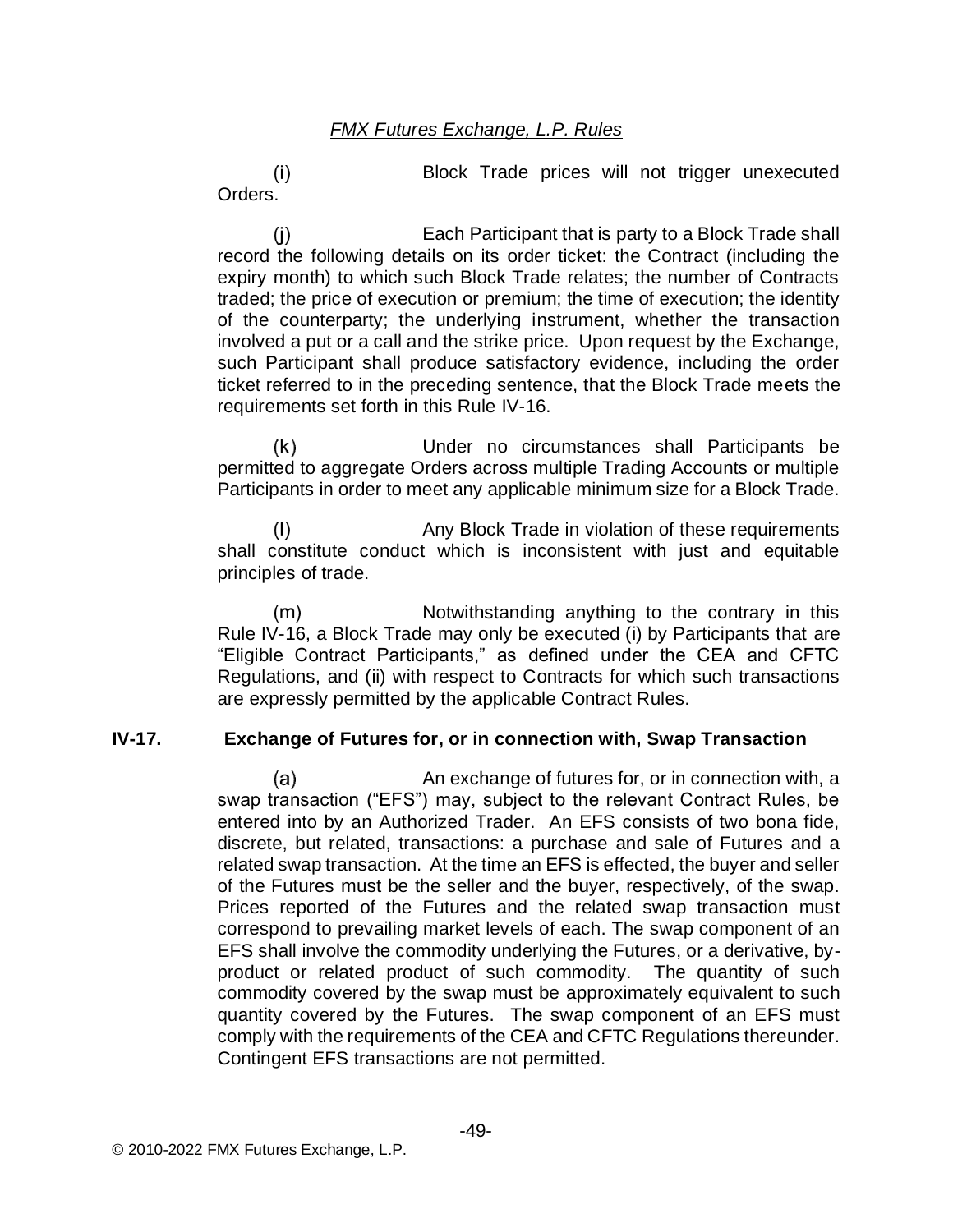$(b)$ Notification of each EFS shall be given to and posted by the Exchange, in the manner from time to time specified by the Exchange, on the Trading Day on which such EFS is effected (or, in the case of an EFS entered into after the end of any Trading Day with respect to a particular Contract, then on the next succeeding Trading Day). Each EFS shall be cleared in accordance with normal procedures, shall be clearly identified and marked in the same manner as an EFP, and shall be recorded by the Exchange and by the Participants involved.

 $(c)$ In addition to the notification required by paragraph (b) above, a report of each EFS shall be submitted to the Exchange by each Participant involved in clearing the Futures component of such EFS. Such report shall identify the EFS as having been effected under this Rule IV-17, and shall contain the following information: a statement that the swap component of the EFS complied with the requirements of the CEA and CFTC Regulations thereunder at the time the EFS was entered into, a statement that the EFS has resulted or will result in a change of payments or other such change, the kind and quantity of the Futures component, the price at which the Futures component is to be cleared, the name of each Participant involved in the EFS, and such other information as the Exchange may require. Such report shall be submitted to the Exchange no later than 12:00 p.m. on the date that is two Trading Days after the date on which the relevant EFS is effected.

 $(d)$ The Exchange has the right to require the parties to an EFS to demonstrate that such EFS is legitimate and satisfies the requirements set forth in paragraph (a) above. Upon request by the Exchange, all documentary evidence relating to an EFS, including a master swap agreement and any schedules and other documents related thereto, shall be obtained by the Participants involved in such EFS from the parties thereto, and made available by such Participants for examination by the Exchange.

Notwithstanding anything to the contrary in this (e) Rule IV-17, an EFS may only be executed with respect to Contracts for which such transactions are expressly permitted by the applicable Contract Rules.

### **IV-18. Transfers of Positions**

 $(a)$ A Participant and its Authorized Traders may transfer positions between their Trading Accounts in order to:

(i) correct errors in an existing Contract, provided that the original trade documentation confirms the error;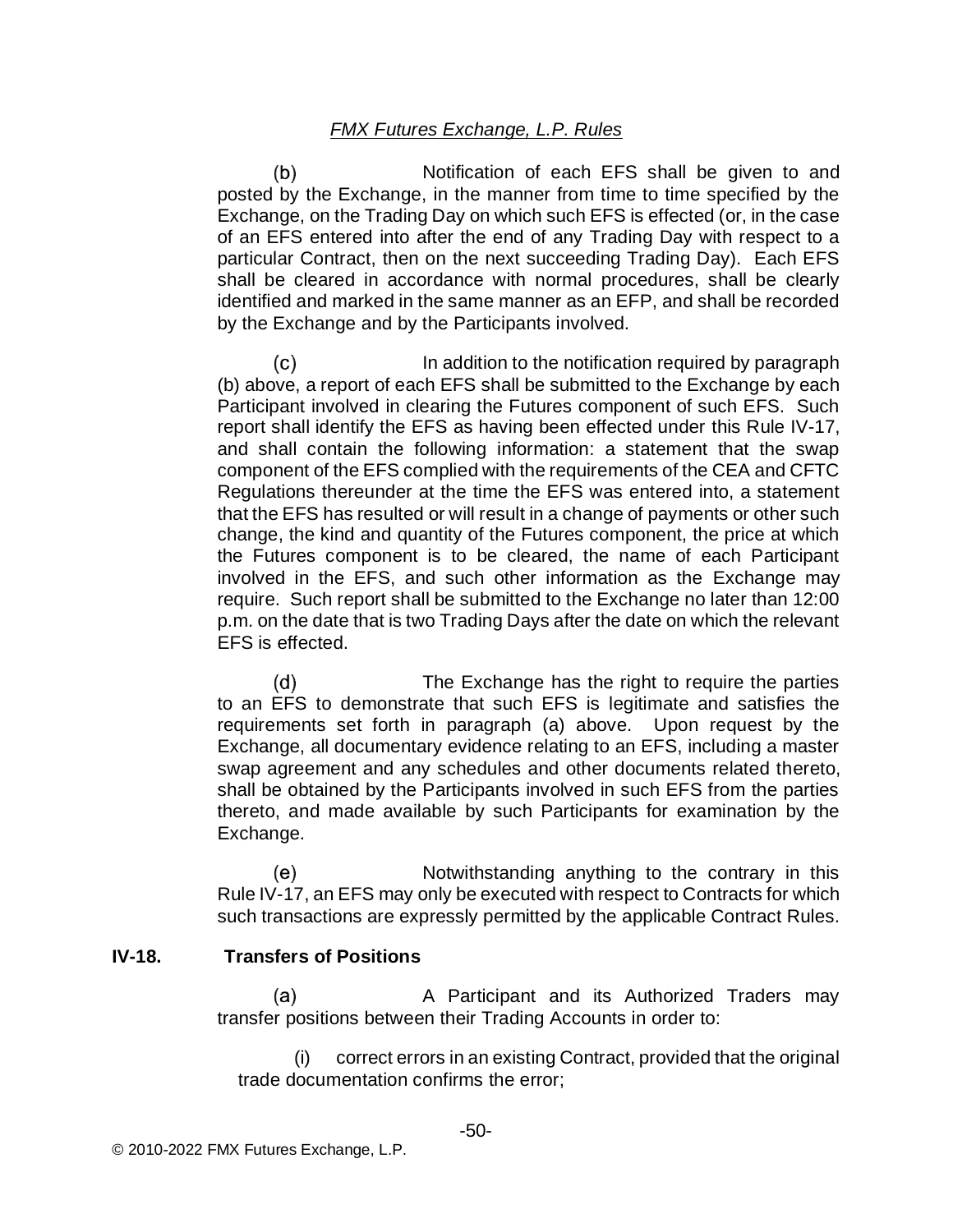(ii) transfer an existing Contract from one Trading Account to another of the same Participant where no change in ownership is involved; or

(iii) transfer an existing Contract through operation of law from death or bankruptcy.

 $(b)$ The provisions of Rule IV-18(a) shall apply to any Trading Account maintained by a Participant with control over one or more Trading Accounts, whether or not such Trading Accounts are controlled by the same Authorized Trader of such Participant.

Upon written request, the Exchange may, in its sole  $(c)$ discretion, allow the transfer of a position as a result of a merger, asset purchase, consolidation, or similar non-recurring transaction for a Person that is an organization.

 $(d)$ The Exchange will transfer positions pursuant to this Rule IV-18 at the same prices that appear on the books of the transferring Participant, and the transfer will indicate the date when the original trade was made.

#### **IV-19. Emergencies**

 $(a)$ *General*. In the event of an Emergency, the President or any individual designated by the President may place into immediate effect a temporary emergency rule, which may remain in effect for up to 30 Trading Days and which may provide for, or may authorize the Board of Directors or any committee thereof to undertake, actions necessary or appropriate to respond to the Emergency, including such actions as:

(i) limiting trading to liquidation only, in whole or in part;

(ii) changing the delivery month or extending or shortening the term of any Contract;

(iii) changing delivery points or the means of delivery provided in any relevant Contract Rules;

(iv) imposing or modifying position or price limits with respect to a particular Contract;

(v) ordering the liquidation of Contracts, the fixing of a Settlement Price or any reduction in positions;

(vi) ordering the exercise of Options on Futures;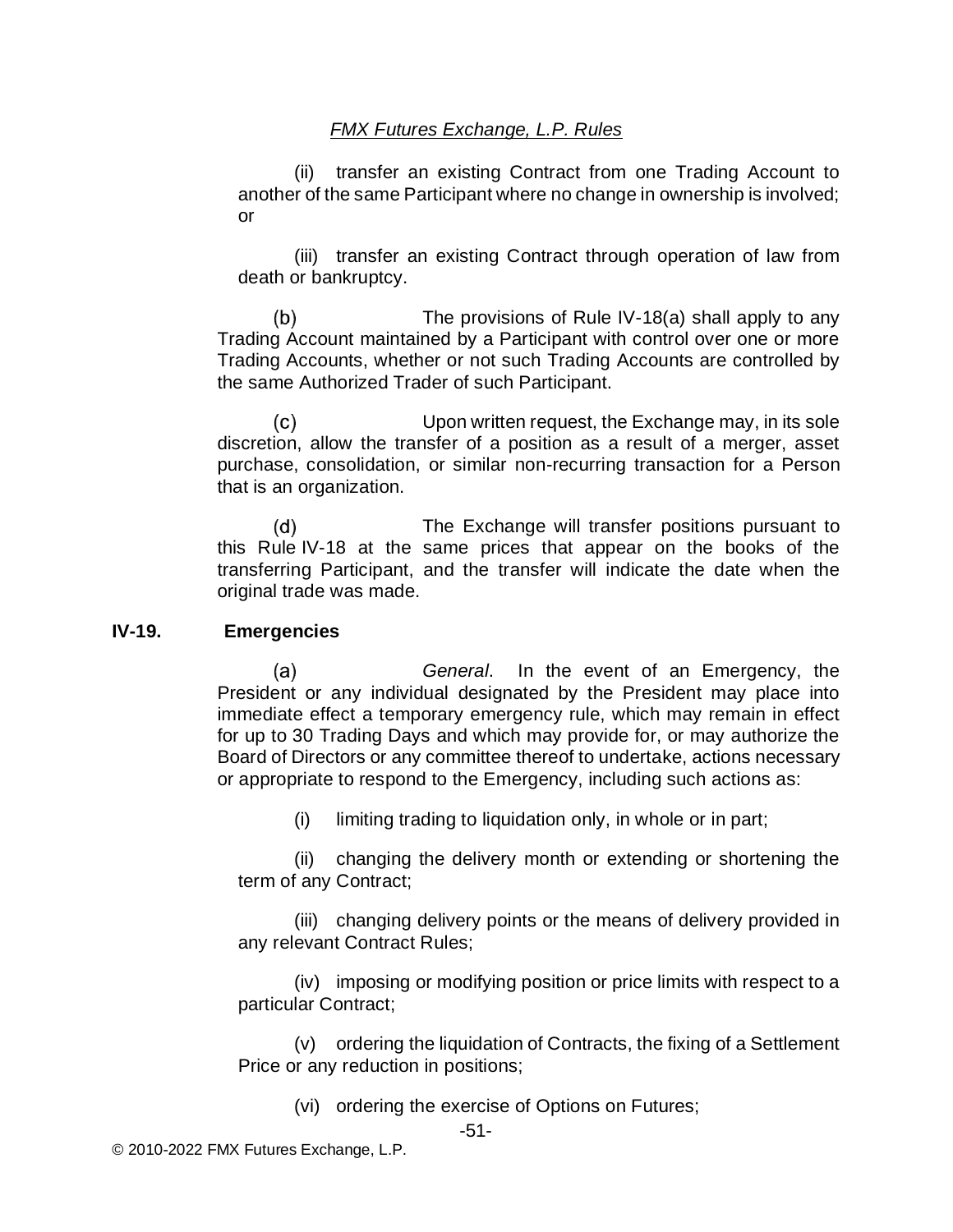(vii) extending, limiting or changing the hours of trading;

(viii) suspending or curtailing trading in any or all Contracts or modifying circuit breakers;

(ix) requiring Participants to meet special margin requirements; or

(x) modifying or suspending any provision of the Rules of the Exchange or the Rules of the Clearinghouse.

Any such action placed into effect in accordance with the preceding sentence shall be reviewed by the Board of Directors as soon as practicable under the circumstances and may be revoked, suspended or modified by the Board of Directors.

> $(b)$ *Physical Emergency*. If, in the judgment of the President, or any individual designated by the President and approved by the Board of Directors, the physical functions of the Exchange are, or are threatened to be, severely and adversely affected by a physical emergency, such Person shall have authority to take such action as he or she may deem necessary or appropriate to respond to such physical emergency, including closing the Exchange, delaying the opening of trading in one or more Contracts or suspending trading in or extending trading hours for one or more Contracts. In the event that any action has been taken pursuant to the immediately preceding sentence, any Person who is authorized to take such action may order the removal of any restriction previously imposed pursuant to such sentence, upon a determination by such Person that the physical emergency that gave rise to such restriction has sufficiently abated to permit the physical functions of the Exchange to continue in an orderly manner. Any order by any Person pursuant to this sentence shall be subject to review, modification or reversal by the Board of Directors. In the event that trading is suspended in any or all Contracts, unexecuted Orders for the suspended Contracts that are currently resting in the CX Direct System will automatically be cancelled and must be resubmitted by the Participants upon resumption of trading in the affected Contracts.

> *Notification and Recording*. The Exchange will  $(c)$ notify the CFTC of any action taken, or proposed to be taken, pursuant to this Rule IV-19 in accordance with CFTC Regulation § 40.6. The decisionmaking process with respect to, and the reasons for, any such action will be recorded in writing.

> $(d)$ *Conflicts of Interest*. The conflict of interest provisions set forth in Rule II-10 and the related documentation requirements set forth in Rule II-10 shall apply, with any such modifications or adaptations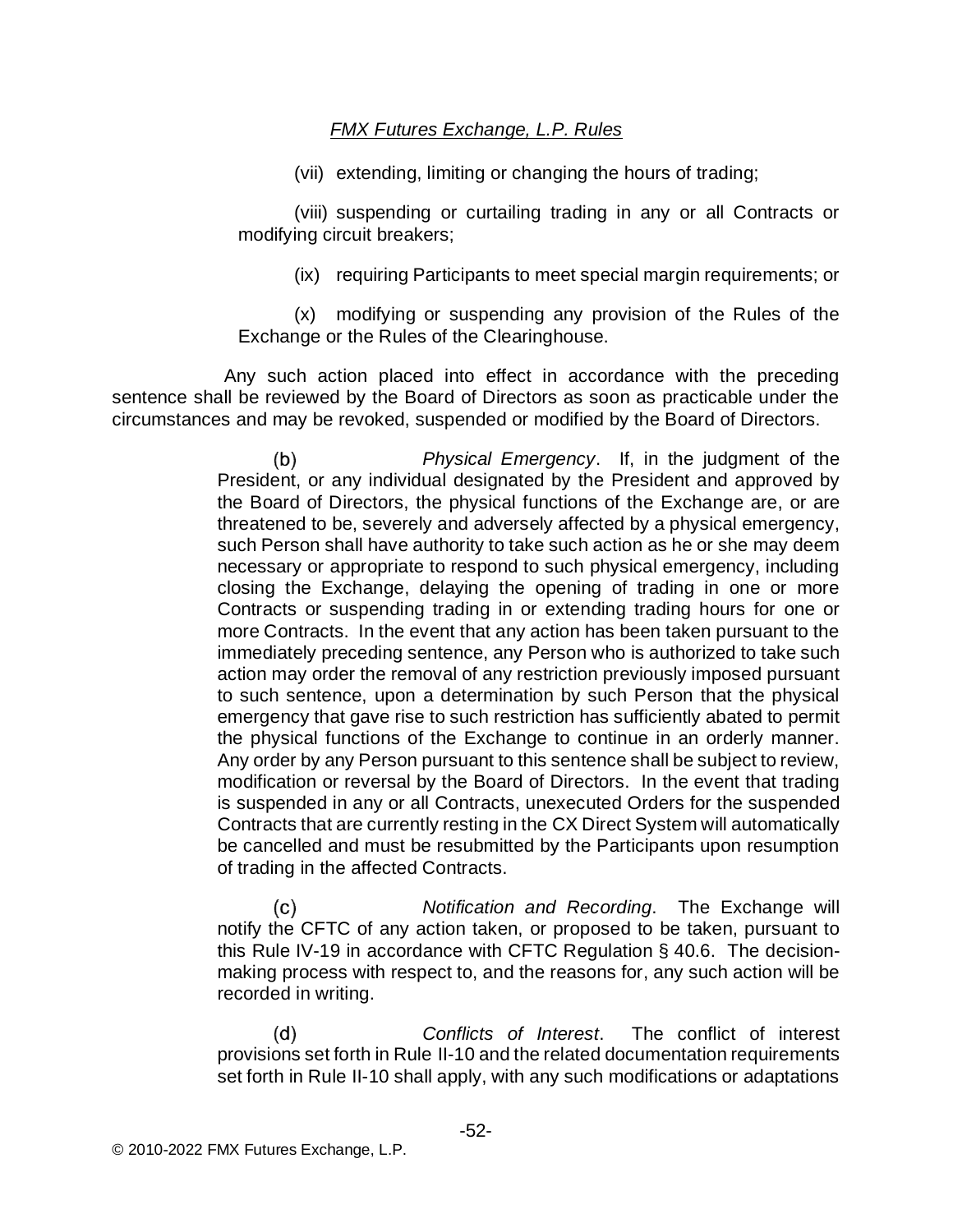as may be necessary or appropriate under the circumstances, to the taking of any action under this Rule IV-19 by the President, or his or her designee.

#### **IV-20. Limitation of Liability**

EXCEPT AS OTHERWISE PROVIDED IN THESE RULES, AND EXCEPT IN INSTANCES WHERE THERE HAS BEEN A FINDING OF WILLFUL MISCONDUCT OR GROSS NEGLIGENCE, IN WHICH CASE THE PARTY FOUND TO HAVE ENGAGED IN SUCH CONDUCT CANNOT AVAIL ITSELF OF THE PROTECTIONS IN THIS RULE IV-20, NEITHER THE EXCHANGE (INCLUDING ITS AFFILIATES AND ANY CONTRACTORS AND SUB-CONTRACTORS PROVIDING SERVICES TO THE EXCHANGE) NOR ANY OF THEIR RESPECTIVE DIRECTORS, OFFICERS, EMPLOYEES OR AGENTS SHALL BE LIABLE TO ANY OTHER PERSON, INCLUDING ANY PARTICIPANT OR PERSON ASSOCIATED WITH A PARTICIPANT (INCLUDING ANY AUTHORIZED TRADER), FOR ANY LOSSES, DAMAGES, COSTS OR EXPENSES (INCLUDING LOSS OF PROFITS, LOSS OF USE, DIRECT, INDIRECT, INCIDENTAL OR CONSEQUENTIAL DAMAGES), ARISING FROM (A) ANY FAILURE OR MALFUNCTION, INCLUDING ANY INABILITY TO ENTER OR CANCEL ORDERS, OF THE CX DIRECT SYSTEM OR ANY EXCHANGE SERVICES OR FACILITIES USED TO SUPPORT THE CX DIRECT SYSTEM, OR (B) ANY FAULT IN DELIVERY, DELAY, OMISSION, SUSPENSION, INACCURACY OR TERMINATION, OR ANY OTHER CAUSE, IN CONNECTION WITH THE FURNISHING, PERFORMANCE, MAINTENANCE, USE OF OR INABILITY TO USE ALL OR ANY PART OF THE CX DIRECT SYSTEM OR ANY EXCHANGE SERVICES OR FACILITIES USED TO SUPPORT THE CX DIRECT SYSTEM. THE FOREGOING SHALL APPLY REGARDLESS OF WHETHER A CLAIM ARISES IN CONTRACT, TORT, NEGLIGENCE, STRICT LIABILITY OR OTHERWISE. FURTHERMORE, THERE SHALL BE NO LIABILITY BASED UPON, OR IN CONNECTION WITH, ANY QUOTE OR OTHER INFORMATION IF NO CORRELATIVE PURCHASE OR SALE OF A CONTRACT IS MADE, AND IF A CORRELATIVE PURCHASE OR SALE OF A CONTRACT IS MADE, ANY LIABILITY SHALL BE LIMITED IN AMOUNT TO THE AGGREGATE PRICE OF THE CONTRACTS PURCHASED OR SOLD.

THERE ARE NO EXPRESS OR IMPLIED WARRANTIES OR REPRESENTATIONS PROVIDED BY THE EXCHANGE (INCLUDING ITS AFFILIATES AND ANY CONTRACTORS AND SUBCONTRACTORS PROVIDING SERVICES TO THE EXCHANGE), RELATING TO THE CX DIRECT SYSTEM OR ANY EXCHANGE SERVICES OR FACILITIES USED TO SUPPORT THE CX DIRECT SYSTEM, INCLUDING WARRANTIES OF MERCHANTABILITY AND WARRANTIES OF FITNESS FOR A PARTICULAR PURPOSE OR USE. THE SERVICES OF THE EXCHANGE ARE BEING PROVIDED ON AN "AS IS" BASIS AT THE SOLE RISK OF THE PARTICIPANT AND ANY PERSON ASSOCIATED WITH THE PARTICIPANT (INCLUDING ANY AUTHORIZED TRADER). NEITHER THE EXCHANGE (INCLUDING ITS AFFILIATES AND ANY CONTRACTORS AND SUBCONTRACTORS PROVIDING SERVICES TO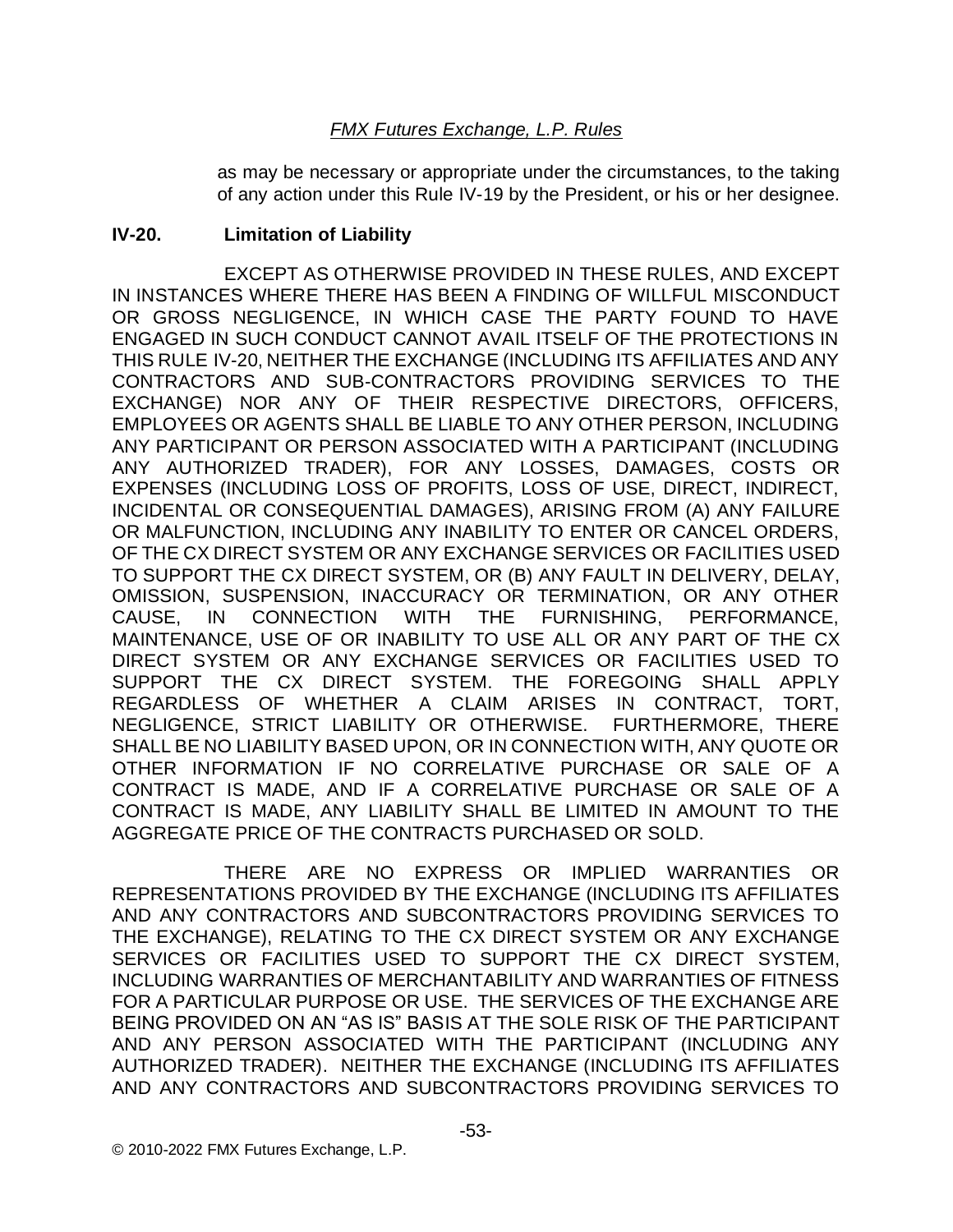THE EXCHANGE) NOR ANY OF THEIR RESPECTIVE DIRECTORS, OFFICERS, EMPLOYEES OR AGENTS MAKE ANY WARRANTY WITH RESPECT TO, AND NO SUCH PARTY SHALL HAVE ANY LIABILITY TO ANY PARTICIPANT OR ANY PERSON ASSOCIATED WITH A PARTICIPANT (INCLUDING ANY AUTHORIZED TRADER) FOR, THE ACCURACY, TIMELINESS, COMPLETENESS, RELIABILITY, PERFORMANCE OR CONTINUED AVAILABILITY OF THE CX DIRECT SYSTEM OR THE EXCHANGE, DELAYS, OMISSIONS OR INTERRUPTIONS IN EXCHANGE SERVICES OR THE CREDITWORTHINESS OF ANY OTHER PARTICIPANT OR ANY PERSON ASSOCIATED WITH A PARTICIPANT (INCLUDING ANY AUTHORIZED TRADER). THE EXCHANGE SHALL HAVE NO DUTY OR OBLIGATION TO VERIFY ANY INFORMATION DISPLAYED ON THE CX DIRECT SYSTEM OR OTHERWISE. EACH PARTICIPANT AND EACH PERSON ASSOCIATED WITH A PARTICIPANT (INCLUDING ANY AUTHORIZED TRADER) ACKNOWLEDGES AND AGREES THAT THE EXCHANGE (INCLUDING ITS AFFILIATES AND ANY CONTRACTORS AND SUBCONTRACTORS PROVIDING SERVICES TO THE EXCHANGE) DOES NOT AND SHALL NOT SERVE AS THE PRIMARY BASIS FOR ANY DECISIONS MADE BY SUCH PARTICIPANT OR PERSON ASSOCIATED WITH A PARTICIPANT (INCLUDING ANY AUTHORIZED TRADER), AS THE CASE MAY BE, AND IS NOT AN ADVISOR OR FIDUCIARY OF SUCH PARTICIPANT OR PERSON ASSOCIATED WITH A PARTICIPANT (INCLUDING ANY AUTHORIZED TRADER), AS THE CASE MAY BE.

EXCEPT AS OTHERWISE PROVIDED IN THESE RULES, ANY LIABILITY OF THE EXCHANGE (OTHER THAN LIABILITY THAT IS EXCLUDED PURSUANT TO THE PRECEDING TWO PARAGRAPHS OF THIS RULE IV-20) WILL BE LIMITED TO DIRECT, OUT-OF-POCKET LOSSES DIRECTLY CAUSED BY THE ACTS OR OMISSIONS OF THE EXCHANGE OR ITS DIRECTORS, OFFICERS, EMPLOYEES OR AGENTS; PROVIDED THAT THE TOTAL COMBINED AGGREGATE LIABILITY OF THE EXCHANGE AND ITS DIRECTORS, OFFICERS, EMPLOYEES OR AGENTS TO ANY ONE PARTICIPANT SHALL NOT, TAKEN TOGETHER WITH ANY LIABILITY OF THE CLEARINGHOUSE TO SUCH PARTICIPANT RESULTING FROM THE ACTS OR OMISSIONS OF THE CLEARINGHOUSE OR ITS DIRECTORS, OFFICERS, EMPLOYEES OR AGENTS, EXCEED \$25,000 FOR ALL LOSSES FROM ALL CAUSES SUFFERED ON A SINGLE CALENDAR DAY; \$50,000 FOR ALL LOSSES SUFFERED FROM ALL CAUSES IN A SINGLE CALENDAR MONTH; AND \$500,000 FOR ALL LOSSES SUFFERED FROM ALL CAUSES IN A SINGLE CALENDAR YEAR.

ANY DISPUTE ARISING OUT OF THE USE OF THE CX DIRECT SYSTEM OR EXCHANGE SERVICES OR FACILITIES USED TO SUPPORT THE CX DIRECT SYSTEM IN WHICH THE EXCHANGE (INCLUDING ITS AFFILIATES AND ANY CONTRACTORS AND SUBCONTRACTORS PROVIDING SERVICES TO THE EXCHANGE) OR ANY OF THEIR RESPECTIVE DIRECTORS, OFFICERS, EMPLOYEES OR AGENTS IS A PARTY SHALL BE CONSTRUED AND ENFORCED IN ACCORDANCE WITH THE LAWS OF THE STATE OF NEW YORK. ANY ACTIONS, SUITS OR PROCEEDINGS AGAINST ANY OF THE FOREGOING MUST BE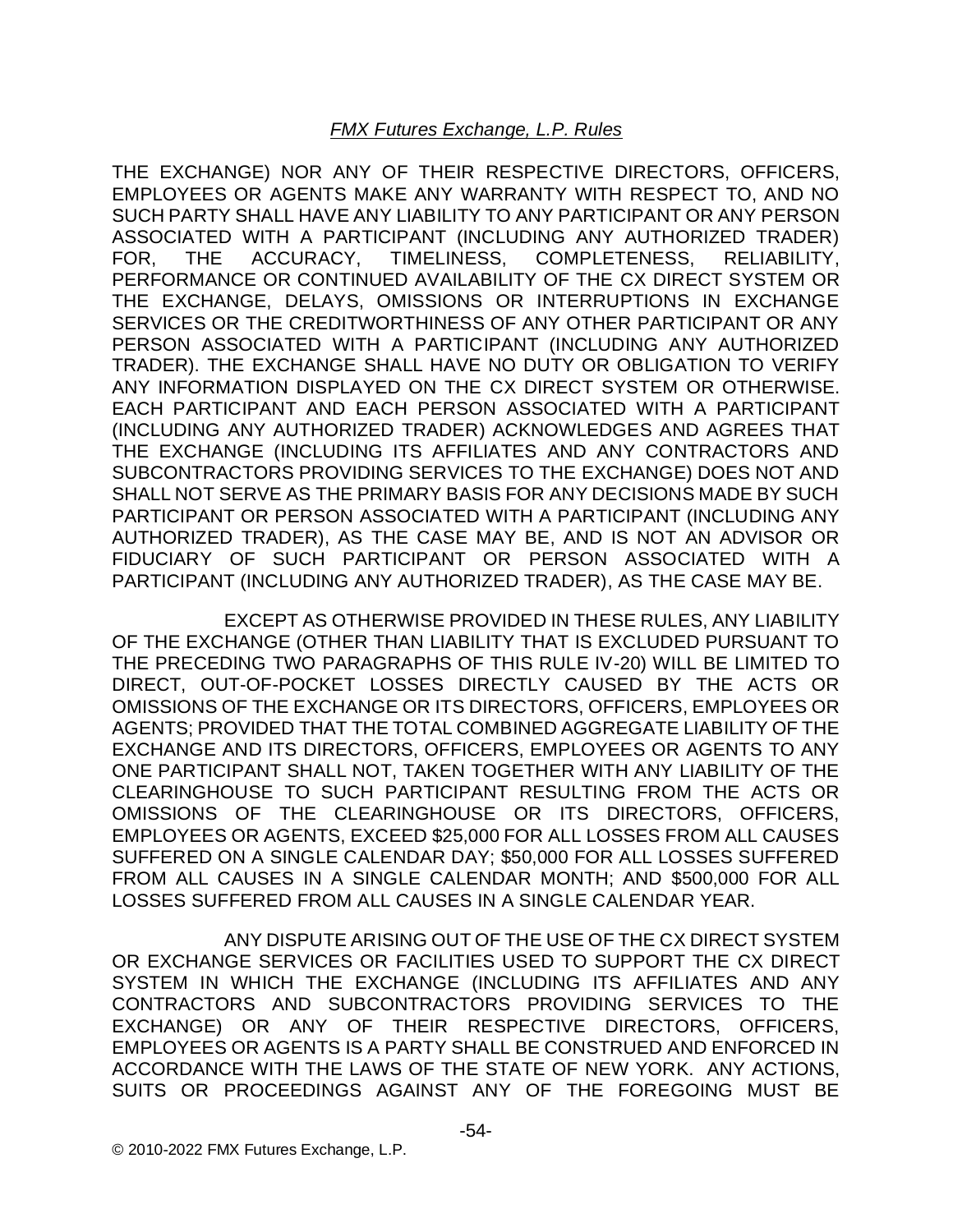BROUGHT WITHIN TWO YEARS FROM THE TIME THEY FIRST ARISE, AND ANY SUCH ACTION, SUIT OR PROCEEDING MAY BE BROUGHT IN ANY FEDERAL OR STATE COURTS LOCATED IN THE BOROUGH OF MANHATTAN, THE CITY OF NEW YORK. THIS PROVISION SHALL IN NO WAY CREATE A CAUSE OF ACTION AND SHALL NOT AUTHORIZE ANY ACTION THAT WOULD OTHERWISE BE PROHIBITED BY RULES OF THE EXCHANGE.

ANY PARTICIPANT OR PERSON ASSOCIATED WITH A PARTICIPANT (INCLUDING ANY AUTHORIZED TRADER) WHO FAILS TO PREVAIL IN A LAWSUIT OR OTHER LEGAL PROCEEDING INSTITUTED BY SUCH PERSON AGAINST THE EXCHANGE (INCLUDING ITS AFFILIATES) OR ANY OF ITS DIRECTORS, COMMITTEE MEMBERS, OFFICERS, EMPLOYEES, AGENTS OR CONTRACTORS, AND RELATED TO THE BUSINESS OF THE EXCHANGE, WILL PAY TO THE EXCHANGE ALL REASONABLE EXPENSES, INCLUDING ATTORNEYS' FEES, INCURRED BY THE EXCHANGE IN THE DEFENSE OF SUCH PROCEEDING TO THE EXTENT THAT SUCH EXPENSES EXCEED FIFTY THOUSAND DOLLARS (\$50,000.00). THIS PROVISION WILL NOT APPLY TO DISCIPLINARY ACTIONS BY THE EXCHANGE, ADMINISTRATIVE APPEALS OF EXCHANGE ACTIONS OR IN ANY SPECIFIC INSTANCE WHERE THE BOARD OF DIRECTORS HAS GRANTED A WAIVER OF THIS PROVISION.

NOTWITHSTANDING ANY OF THE FOREGOING PROVISIONS, THIS RULE IV-20 SHALL IN NO WAY LIMIT THE LIABILITY OF ANY PERSON ARISING FROM ANY VIOLATION OF SUCH PERSON OF THE CEA OR CFTC REGULATIONS THEREUNDER.

### **IV-21. Opening Auctions**

The trading of a particular Contract on the (a) Exchange may be preceded by an Opening Auction. Any such Opening Auction will be conducted in accordance with these Rules and the applicable Contract Rules and will be used to determine the opening price of such Contract on the First Trading Day. The Opening Auction will be a two-sided, single price auction conducted by the Exchange on the First Trading Day at the times specified in the applicable Contract Rules. At the close of the Opening Auction, the Exchange will apply its proprietary pricing algorithm, as described in Rule IV-22(d) below, to the bids and offers submitted during the Opening Auction to determine the Equilibrium Price at which trading in the relevant Contract will commence on the First Trading Day.

 $(b)$ The Opening Auction will be open to all Participants; Participants may submit either offers or bids for Contracts at the times specified in the applicable Contract Rules. All entries must include the intention to bid or offer, quantity, and price limit.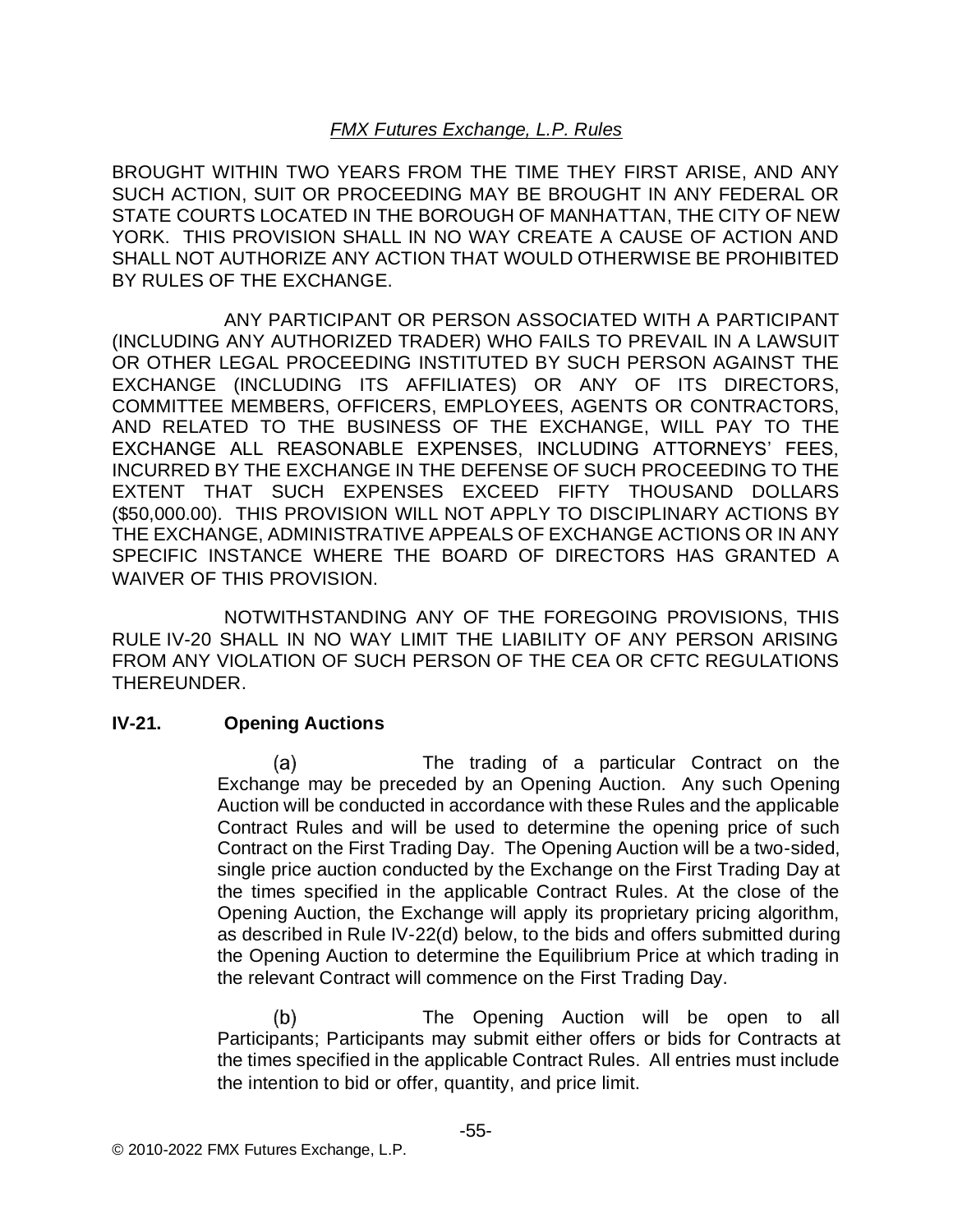(i) The minimum quantity Order in the Opening Auction is one Contract.

(ii) Orders will remain in the Exchange's Master Order Book and will be available for execution after the close of the Opening Auction, subject to their original price/time priority.

(iii) Bids and offers received by the Exchange may be cancelled by Participants prior to the execution of the Opening Auction, which shall be on the First Trading Day at the time specified in the applicable Contract Rules.

 $(c)$ Bids and offers submitted in the Opening Auction will become binding on Participants immediately upon submission. At the time Orders are submitted in the Opening Auction, the Clearinghouse will deduct Original Margin, as if the Participant's Orders were filled in their entirety, from each applicable Participant Clearing Account (as defined in the Rules of the Clearinghouse). Original Margin rates for the Opening Auction will be equal to an amount specified in the applicable Contract Rules. Failure to have sufficient funds on deposit with and available to the Clearinghouse will cause the Exchange to reduce the Order quantity until the required Original Margin is less than or equal to the Participant's Available Funds.

 $(d)$ The pricing of contracts in the Opening Auction shall be determined as follows:

(i) If zero Contracts are matched and no bids and no offers are received during an Opening Auction, there will be no Equilibrium Price. Under such circumstances, the Exchange will, in its reasonable judgment, establish the opening trading price, margin rates, and price limits with respect to such Contract, taking into account such factors and considerations as it deems appropriate.

(ii) If zero Contracts are matched and there are Orders on only one side of the market (bid or offer), then the Equilibrium Price will be equal to the best price on that side (highest bid or lowest offer).

(iii) If zero Contracts are matched and there are Orders on both sides of the market (bid and offer) then the Equilibrium Price will be equal to the midpoint of the best unmatched bid and offer prices.

(iv) If Contracts are matched and the last matching lies between any remaining best unmatched bids and offers, then the Equilibrium Price will be equal to the last matching price at which a Contract was matched.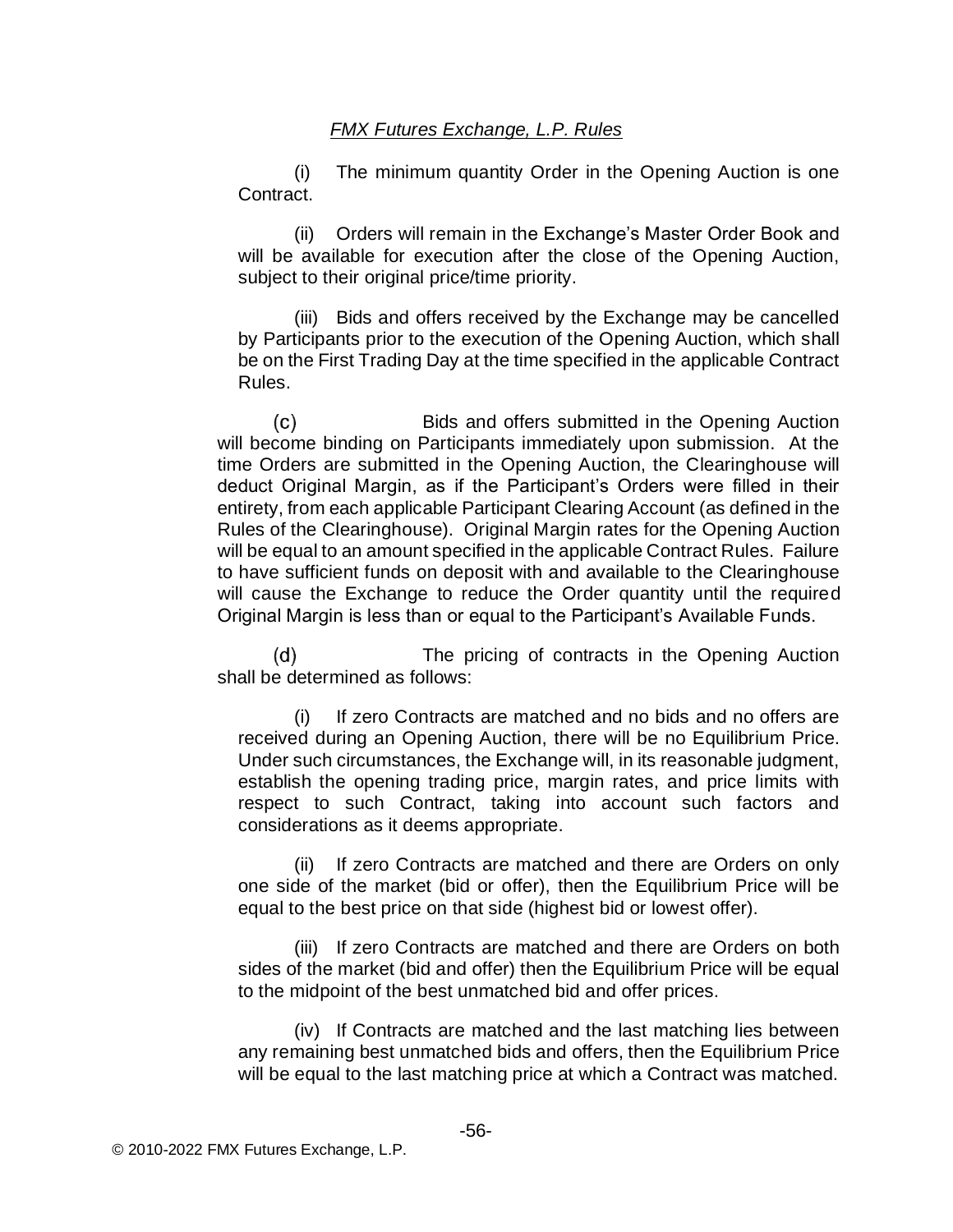(v) If Contracts are matched and the last matching price lies below the remaining best unmatched bid or above the remaining best unmatched offer, then the Equilibrium Price is set equal to the corresponding best unmatched bid or offer.

(e) The following shall apply to post-Opening Auction Contract allocations, cancelled Orders and announcements:

(i) After the completion of the Opening Auction, the Exchange will allocate the matched Contracts among Participants at the Equilibrium Price, irrespective of the bid price or offer price submitted with the Order. Quantities will be allocated to Participants at the Equilibrium Price in accordance with the time priority of their Orders.

(ii) All unmatched bids and offers entered in connection with an Opening Auction will be carried over and applied to regular trading in the applicable Contract following the execution of the Opening Auction.

(iii) After the allocations of Contracts are complete, each Participant who participated in the Opening Auction will be notified of the Equilibrium Price, the volume and open interest of Contracts cleared and the status of their Orders (e.g., "Filled", "Cancelled", "Active").

#### **IV-22. Daily and Weekly Reports**

 $(a)$ The Exchange will post on its website the current volume, open interest, last Settlement Price and Price Limits for all active Contracts on each Trading Day.

 $(b)$ The Exchange will publish additional reports from time to time in accordance with, and as specified in, the applicable Contract Rules.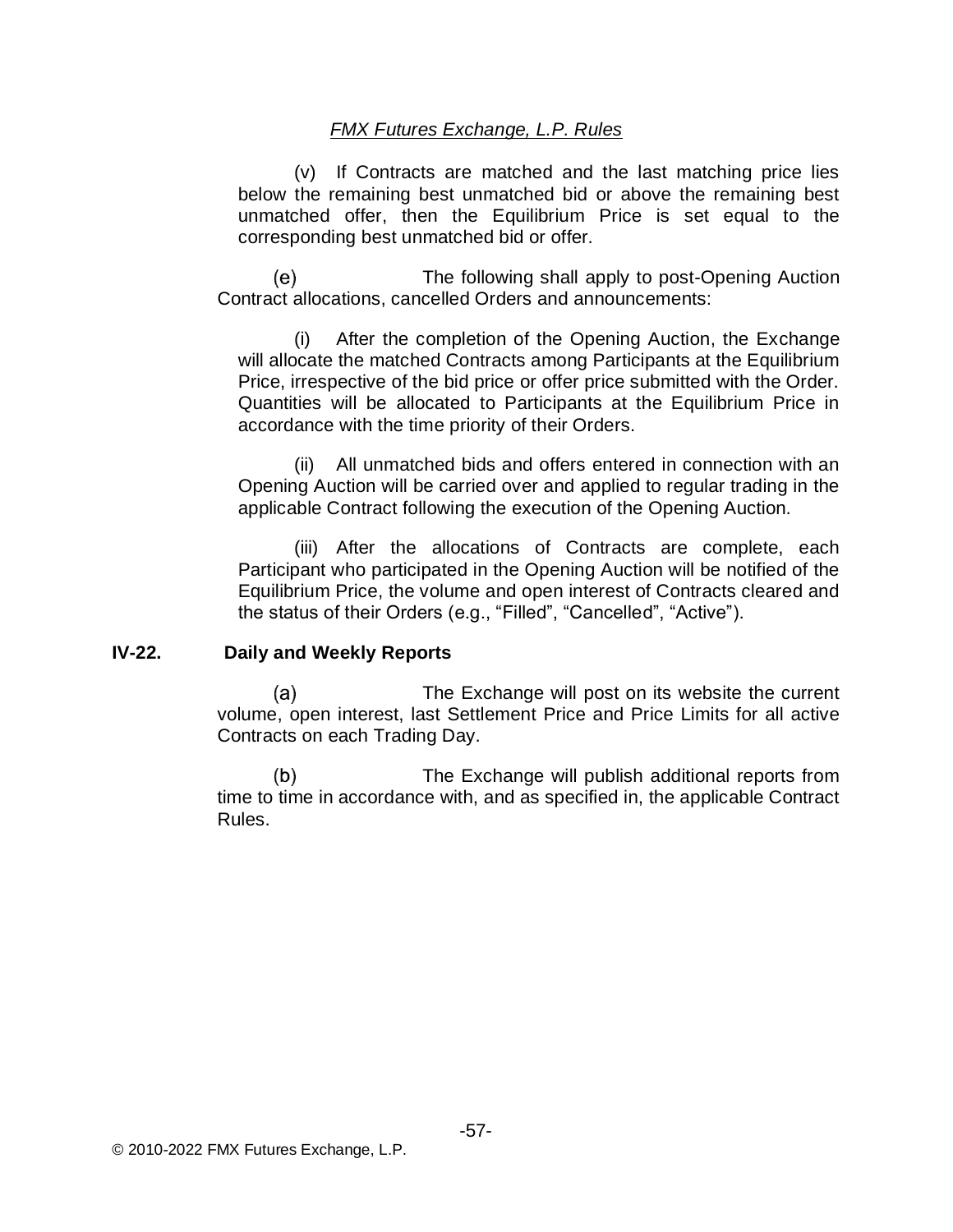### **CHAPTER V OBLIGATIONS OF PARTICIPANTS**

#### **V-1. Books and Records; Cooperation in Proceedings**

 $(a)$ Each Participant that is registered with any selfregulatory association shall prepare and keep current all books, ledgers and other similar records required to be kept by it pursuant to the CEA, CFTC Regulations and the Rules of the Exchange, and shall prepare and keep current such other books and records and adopt such forms as the Exchange may from time to time prescribe. Such books and records shall be made available to the Exchange and its authorized representatives, including but not limited to the NFA as authorized under the Regulatory Services Agreement, the CFTC, the Department of Justice and their respective authorized representatives upon request.

 $(b)$ Each Participant that is registered with any selfregulatory association shall keep all books and records required to be kept by it pursuant to these Rules for a period of five years from the date on which they are first prepared, unless otherwise provided in these Rules or required by law. Such books and records shall be readily accessible during the first two years of such five-year period. During such five-year period, all such books and records shall be made available for inspection by, and copies thereof shall be delivered to, the Exchange and its authorized representatives, including but not limited to the NFA as authorized under the Regulatory Services Agreement, upon request.

 $(c)$ Each Participant that is not registered with the CFTC or any self-regulatory organization shall prepare and keep current all books, ledgers and other similar records in a form and substance as the Exchange may from time to time prescribe. Such books and records shall be made available to the Exchange, the CFTC, the Department of Justice and their respective authorized representatives upon request.

### **V-2. Minimum Financial Reporting Requirements and Reports**

Each Participant that is registered with any self-regulatory association shall comply with the provisions of Applicable Law relating to minimum financial and related reporting and recordkeeping requirements. A copy of any notice or written report that a Participant is required to file with the CFTC pursuant to CFTC Regulation 1.12 shall be concurrently provided to the Exchange. A Participant that violates any of the aforementioned CFTC Regulations shall be deemed to have violated this Rule V-2.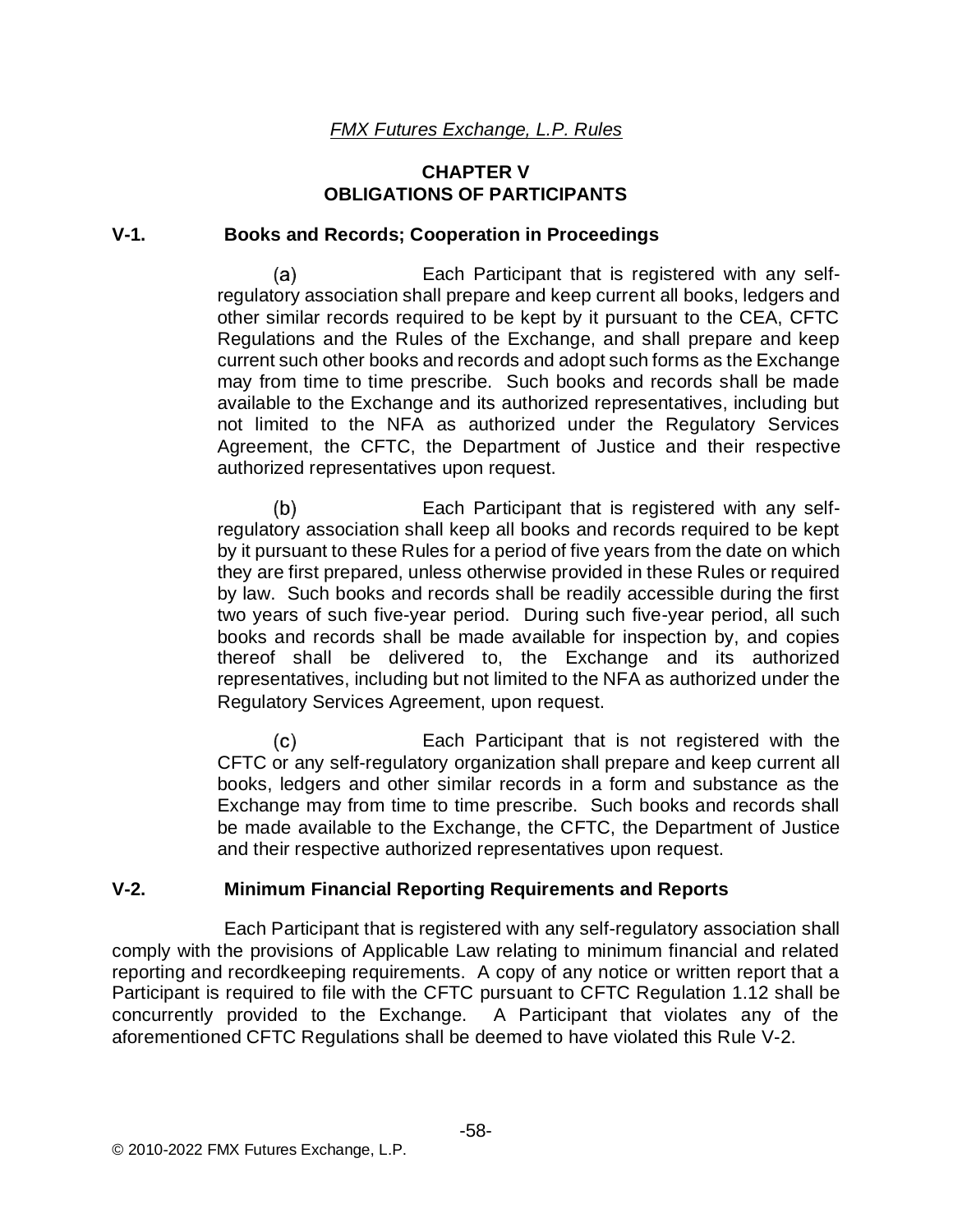#### **V-3. Authority of the President to Impose Restrictions**

Whenever a Participant is subject to the early warning requirements set forth in CFTC Regulation 1.12, the President or his or her designee may impose such conditions or restrictions on the business and operations of such Participant as the President or his or her designee may deem necessary or appropriate for the protection of other Participants or the Exchange.

#### **V-4. Minimum Financial Requirements**

 $(a)$ Each Participant shall be required to satisfy such minimum financial requirements as may be established from time to time by the Exchange or the Clearinghouse.

 $(b)$ Each Participant must notify the President or his or her designee immediately upon becoming aware that it fails to satisfy the minimum financial requirements applicable to it.

 $(c)$ Unless and until a Participant is able to demonstrate to the Board of Directors that it is in compliance with the minimum financial requirements applicable to it, such Participant may not engage in any transactions subject to the Rules of the Exchange, except for the purpose of closing open positions.

### **V-5. Trade Confirmations**

 $(a)$ The Exchange shall furnish, or cause to be furnished, to each Participant that enters into a trade, no later than 12:00 Noon on the Trading Day immediately following the day on which such trade is entered into, an e-mail or downloadable confirmation of such trade in such form as the Exchange may from time to time prescribe, indicating the Contract bought or sold, the price, quantity, time of execution and such other information as the Exchange may require. In the case of an Option on Futures trade, such confirmation shall also indicate: (i) the amount of the premium and all other commissions, costs and fees, separately listed; (ii) the Option on Futures series; and (iii) the expiration date of the Option on Futures.

 $(b)$ Promptly upon the expiration or exercise of any Option on Futures, the Exchange must furnish to each Participant holding such Option on Futures an e-mail confirmation statement, which shall include the date of such occurrence, a description of such Option on Futures, and in the case of exercise, the details of the Future position resulting therefrom.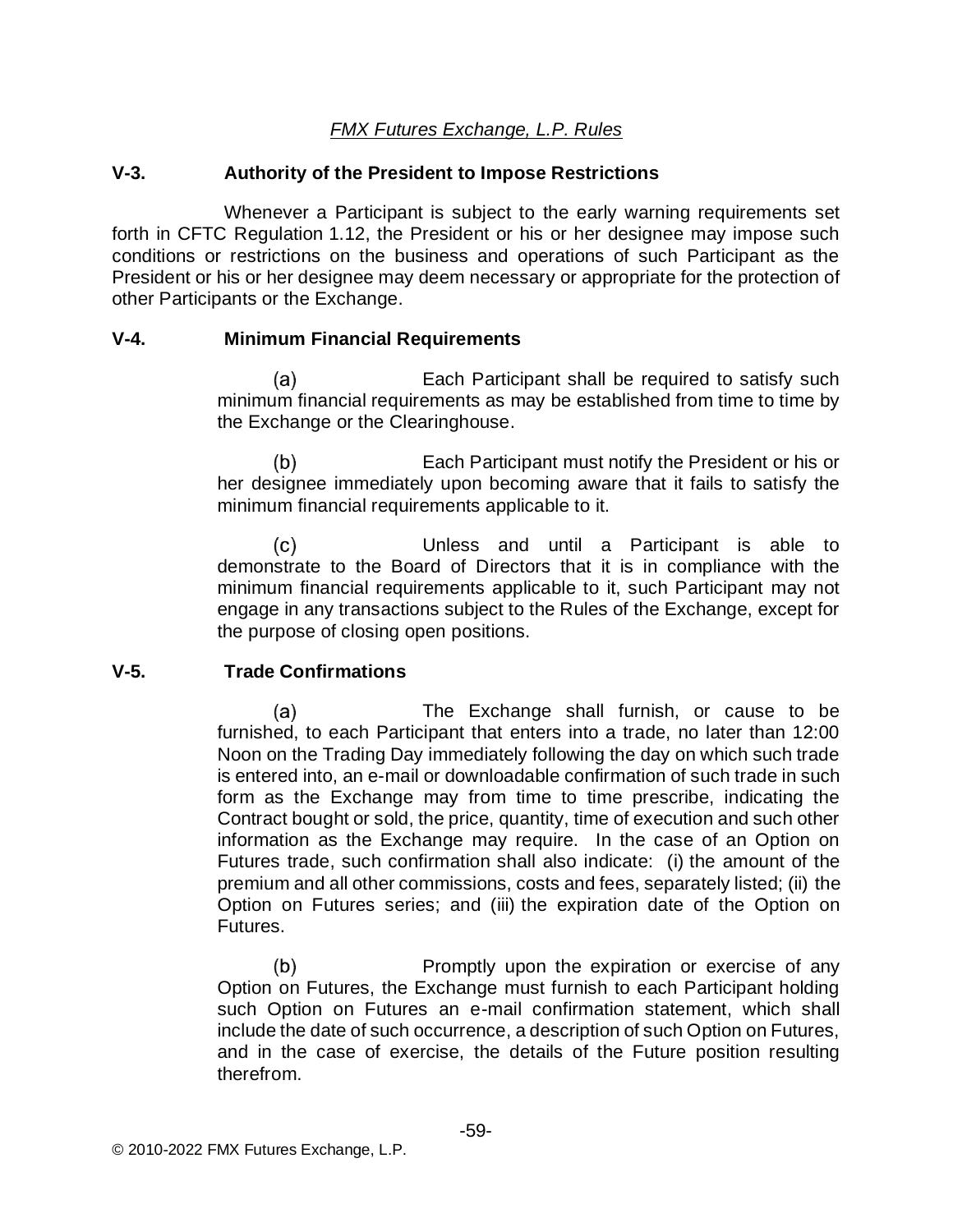Notwithstanding paragraphs (a) and (b) above, a  $(c)$ trade that is executed for a commodity pool needs to be confirmed only to the operator of such pool.

### **V-6. Account Statements**

The Exchange shall furnish or cause to be furnished to each Participant as soon as practicable after the end of each month, a monthly statement of account via email. Each such statement shall indicate, at a minimum, the Participant's initial balance, closing balance, commissions and fees incurred, income received and trades made.

### **V-7. Risk Disclosure Statement**

A risk disclosure statement in the form approved by the Exchange for purposes of CFTC Regulation 1.55 and any other disclosure statement from time to time required by the Exchange is included in the application form to become a Participant and shall be completed by the Participants where required under CFTC Regulations.

### **V-8. Fraudulent or Misleading Communications**

No Participant shall make, or attempt to make, any fraudulent or misleading communications relating to the purchase or sale of any Contract.

## **V-9. System Security**

 $(a)$ Each Participant that is an Entity shall at all times have at least one employee or agent (each, a "Responsible Agent") designated as its administrator with respect to the use of the CX Direct System by the Authorized Traders of such Participant. Each Participant that is a natural person shall serve as its own Responsible Agent. The Exchange may prescribe such qualification standards for Responsible Agents as it may from time to time determine necessary or advisable. Among other things, each Responsible Agent shall (i) have full control over access to the CX Direct System by the Participant (including its Authorized Traders) represented by such Responsible Agent and (ii) be able to access, and, if required, modify and withdraw, any and all Orders placed, or purported to be placed, by the Authorized Traders of such Participant. The Responsible Agent or Responsible Agents of any Participant shall also be solely responsible for any and all communications between the Exchange and such Participant, and any and all notices or other communications sent to such Responsible Agent or Responsible Agents by the Exchange shall be binding on such Participant. Each Participant shall notify the Exchange promptly of any change regarding any of its Responsible Agents.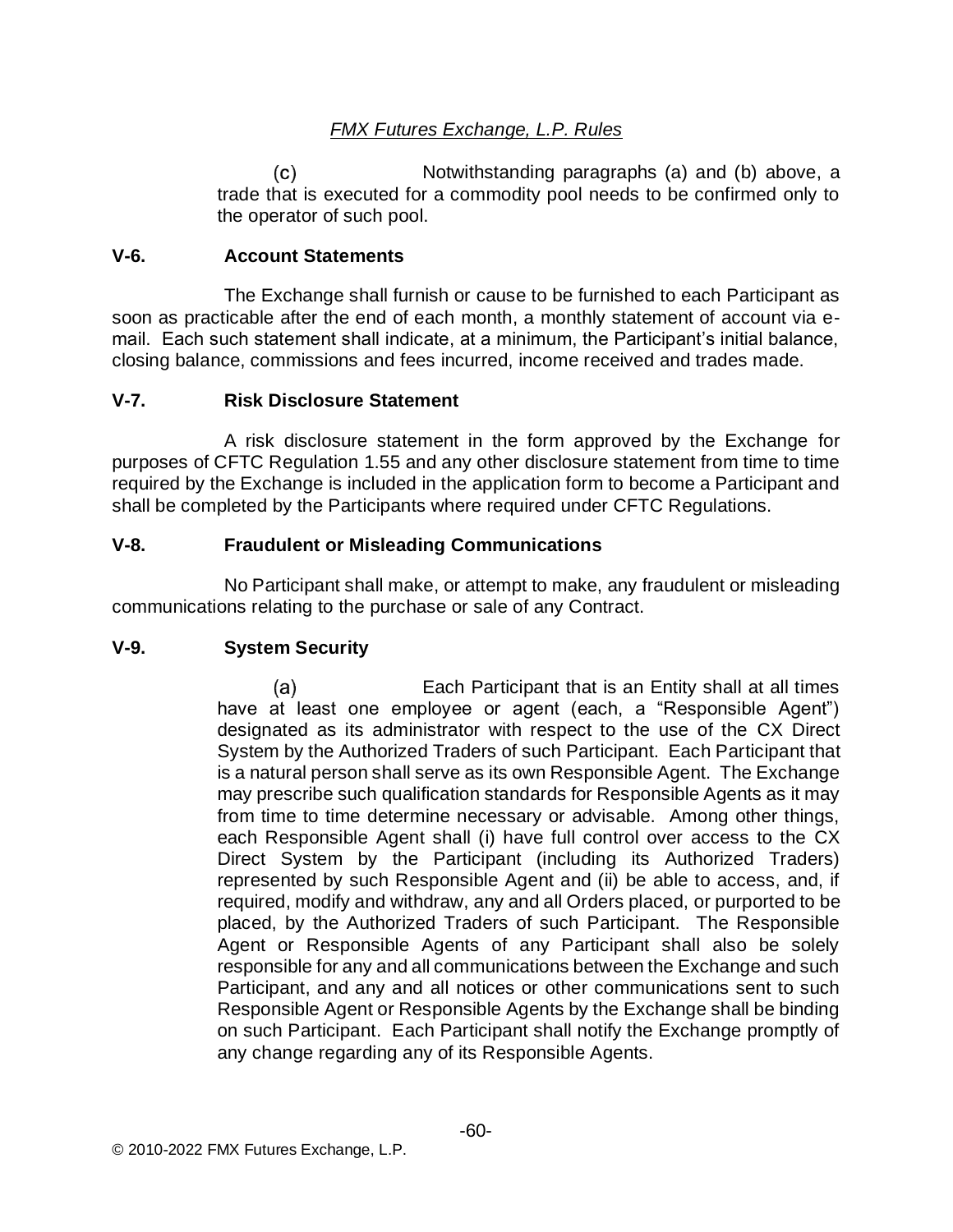$(b)$ Each Participant shall (i) be solely responsible for controlling and monitoring the use of all user identification codes and passwords to access the CX Direct System (collectively, "Passwords") issued to its Authorized Traders and Responsible Agents by the Exchange, (ii) provide such Passwords only to its Authorized Traders and Responsible Agents, and (iii) shall notify the Exchange promptly upon becoming aware of any unauthorized disclosure or use of the Passwords or access to the Exchange or of any other reason for deactivating Passwords. Each Participant, on behalf of itself and its Authorized Traders, shall be bound by any actions taken through the use of its Passwords (other than any such actions resulting from the fault or negligence of the Exchange), including the execution of transactions, whether or not such actions were authorized by such Participant or any of its Supervised Persons or executed by anyone other than an Authorized Trader of such Participant.

Notwithstanding anything to the contrary in Rule V- $(c)$ 9(b), each Authorized Trader shall have his or her own unique Passwords that may be used only by such Authorized Trader and solely for the purpose of submitting Orders in respect of the Trading Account for which the Authorized Trader has Trading Privileges.

#### **V-10. Market Maker Programs**

The Exchange may from time to time adopt one or more programs under which one or more Participants or Authorized Traders may be designated as Market Makers with respect to one or more Contracts, and may be granted certain benefits in return for assuming obligations in order to provide liquidity and orderliness in the market or markets for such Contract or Contracts. Any such program may provide for any or all of the following:

> $(a)$ qualifications, including any minimum net capital requirements, that any such Market Maker must satisfy;

> $(b)$ the procedure by which Participants or Authorized Traders may seek and receive designation as Market Makers;

> (c) the obligations of such Market Makers, including any applicable minimum bid and offer commitments; and

> $(d)$ the benefits accruing to such Market Makers, including priority in the execution of transactions effected by Participants or Authorized Traders in their capacity as Market Makers, reduced transaction fees or the receipt of compensatory payments from the Exchange.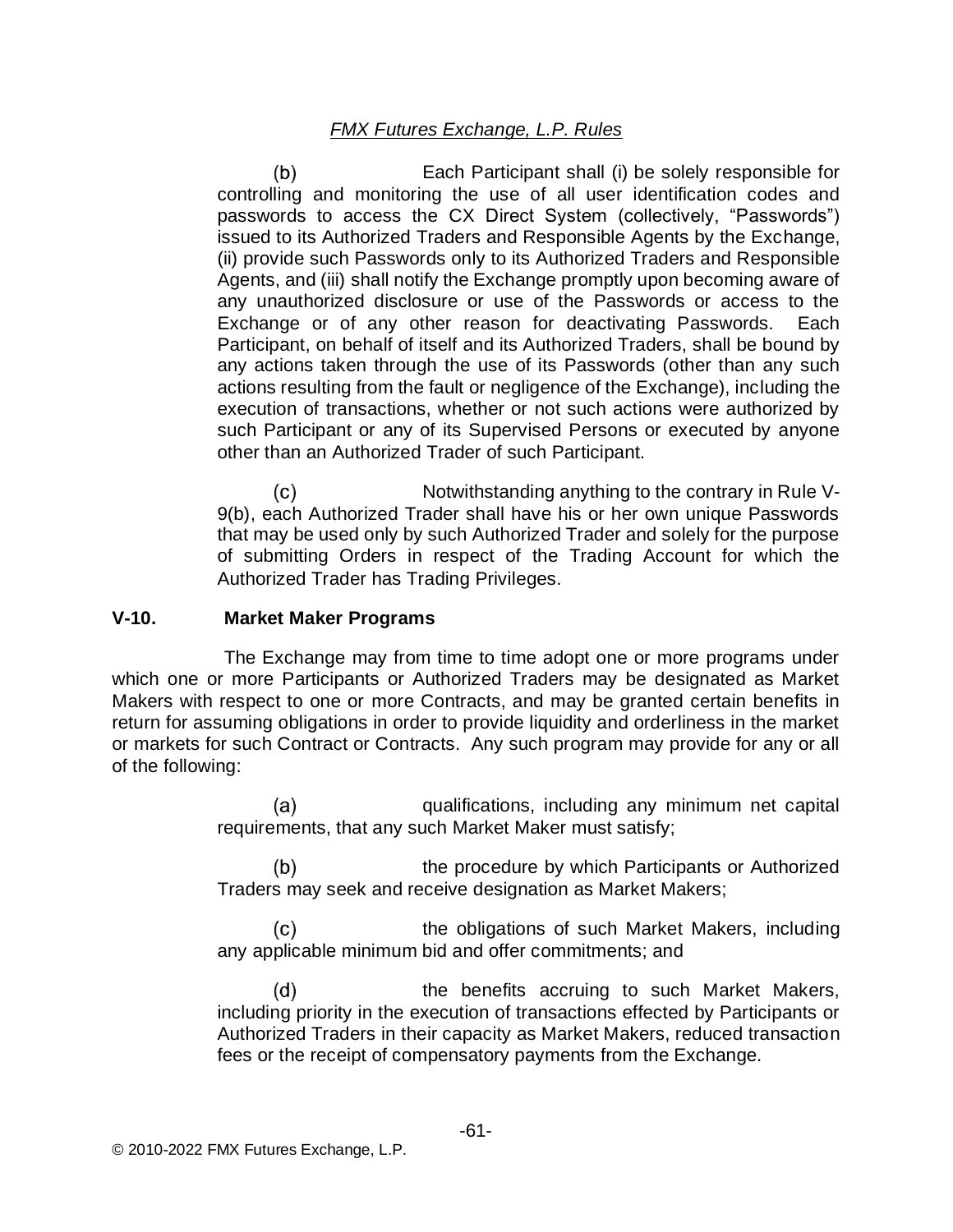#### **V-11. DPMs**

 $(a)$ Without limiting the generality of Rule V-10, the Exchange may from time to time approve such number of Participants as DPMs, and allocate to such DPMs such number and types of Contracts, as it may deem necessary or appropriate. Any and all such approvals or allocations may be reviewed, conditioned or terminated at any time in accordance with this Rule V-11.

 $(b)$ A Participant desiring to act as a DPM shall file an application with the Exchange in such form as the Exchange may from time to time prescribe. DPMs shall be selected by the Exchange from among the applications from time to time on file with the Exchange, based on the Exchange's judgment as to which applicant or applicants is or are most qualified to perform the functions of a DPM. Factors to be considered in making such selection may include, but are not limited to, any one or more of the following:

- (i) the adequacy of each applicant's capital;
- (ii) each applicant's operational capacity;

(iii) the trading experience of, and observance of generally accepted standards of conduct by, each applicant and its affiliates, in particular the individual or individuals who would represent such applicant in its capacity as a DPM (each, a "DPM Designee");

(iv) the number and experience of support personnel of each applicant who will be performing functions related to its DPM business;

(v) if applicable, the regulatory history of, and history of adherence to the Rules of the Exchange, rules of other self-regulatory organizations and Applicable Law by, each applicant and affiliates, in particular its DPM Designees;

(vi) the willingness and ability of each applicant to promote the Exchange as the marketplace of choice;

(vii) the market performance commitments of each applicant;

(viii) if applicable, any performance evaluations conducted pursuant to the Rules of the Exchange or rules of other self-regulatory organizations; and

(ix) in the event that one or more affiliates of any applicant are or were at any time affiliates of any other DPM, adherence by such other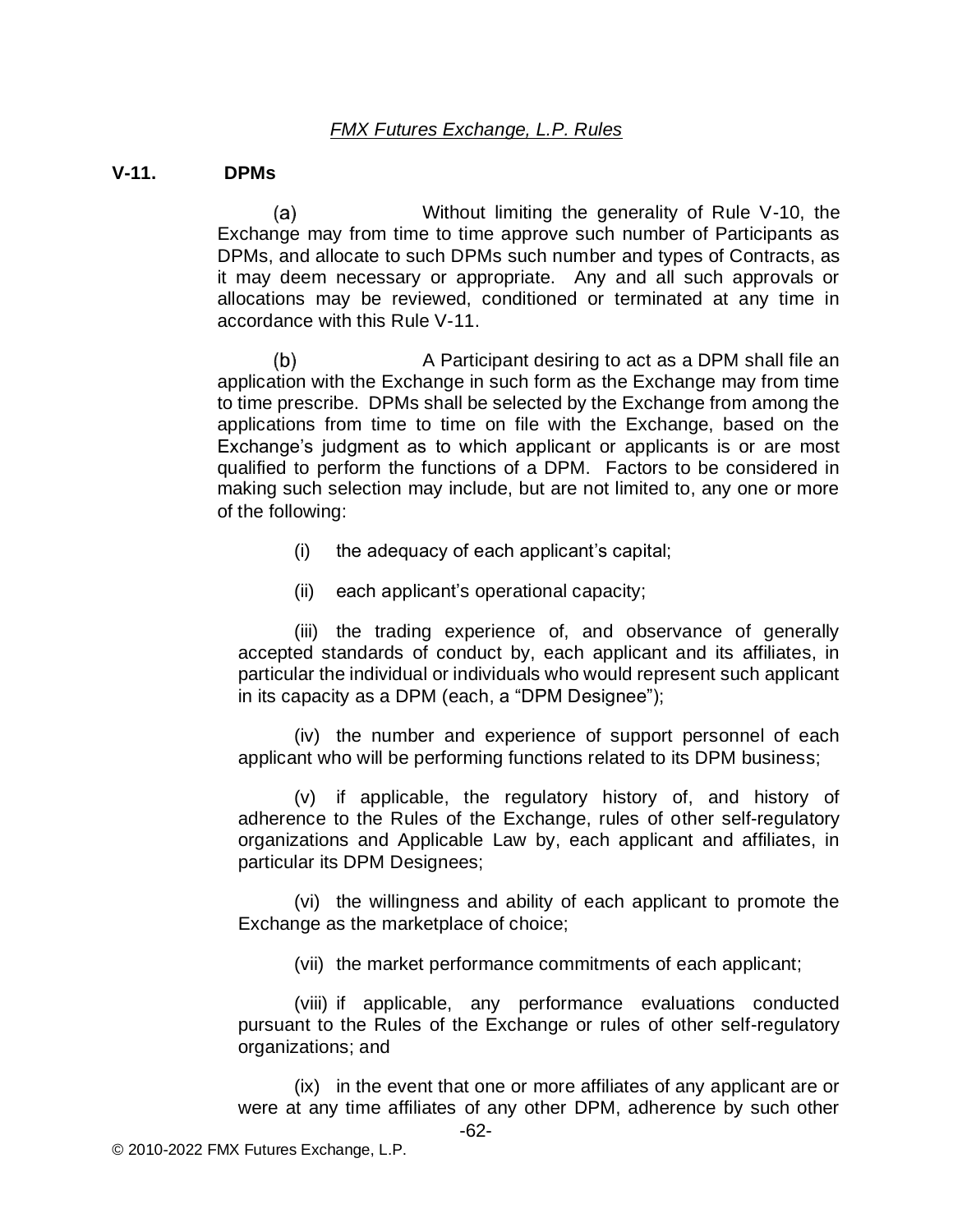DPM to the requirements set forth in the Rules of the Exchange regarding responsibilities and obligations of DPMs during the time period while such affiliate or affiliates held such position or positions with such other DPM.

 $(c)$ In approving any applicant as a DPM, the Exchange may place one or more conditions or limitations on the approval, including but not limited to:

(i) conditions concerning the capital, operations or personnel of such applicant, satisfaction of market performance commitments or benchmarks by such applicant, and the number or types of Contracts which may be allocated to such applicant; and

(ii) limitations regarding the time period for which such applicant is approved as a DPM (which time period may be subsequently extended by the Exchange at its sole discretion).

 $(d)$ Each Participant approved as a DPM shall retain such status until (x) it resigns as a DPM and the Exchange relieves such Participant of its obligations to act as a DPM, (y) the Exchange suspends or terminates such DPM's status or (z) if applicable, the time period referred to in paragraph (c)(ii) above expires. In any of the foregoing circumstances, the Exchange shall have discretion to do one or both of the following:

(i) approve an interim DPM, pending the final approval of a new DPM pursuant to the regular procedures for DPM approval; and

(ii) allocate on an interim basis to one or more other DPMs the Contracts that were allocated to the DPM whose status is affected by such circumstances, pending a final allocation of such Contracts pursuant to paragraph (e) below.

Neither an interim approval nor an allocation made pursuant to this paragraph (d) shall constitute a prejudgment with respect to the final approval or allocation.

> $(e)$ In allocating Contracts to DPMs approved in accordance with paragraphs (b) and (c) above, the Exchange may: (i) consider any relevant information, including but not limited to performance, volume, capacity, market performance commitments, operational factors, efficiency, competitiveness and recommendations of committees of the Board of Directors or of the Exchange; (ii) place one or more conditions or limitations of the type specified in paragraph (c) above on the approval; or (iii) allocate any Contract to more than one DPM, such that the different DPMs serve at the same time but with respect to different contract months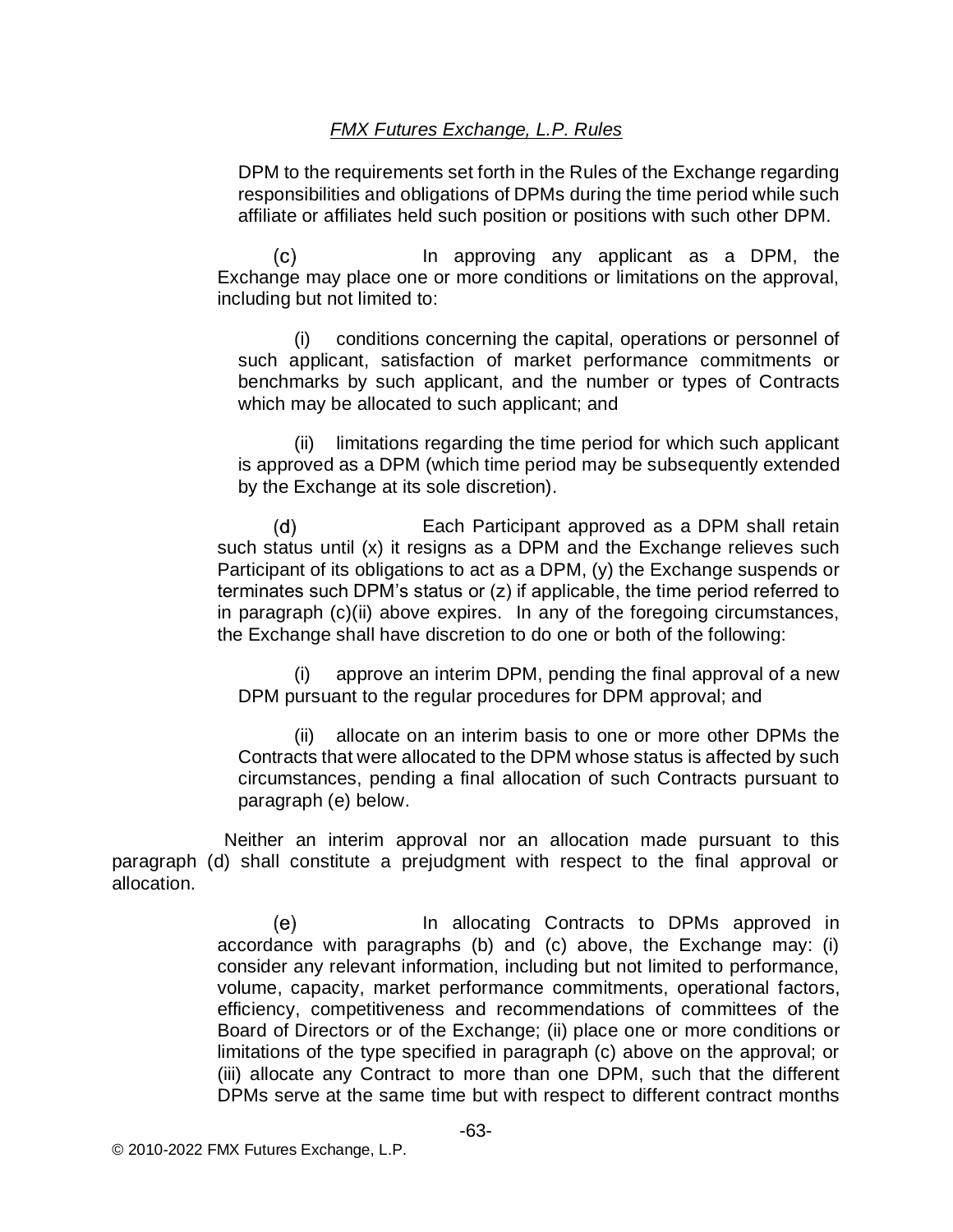or in different time zones, or such that each of the DPMs serves as the DPM for such Contract on a rotating basis.

 $(f)$ No DPM may sell, transfer or assign any of its rights or obligations as a DPM (including but not limited to its allocation of any Contracts by virtue of its status as a DPM) without the prior written approval of such sale, transfer or assignment (including but not limited to the approval of the Person to which such rights, obligations or allocation are intended to be sold, transferred or assigned) by the Exchange. Any purported sale, transfer or assignment in violation of the foregoing sentence shall be void from the outset. For purposes of this paragraph (f), the following transactions shall be deemed to constitute a transfer of a DPM's rights or obligations:

(i) any sale, transfer or assignment of a percentage from time to time determined by the Exchange of the equity or profits or losses of a DPM (or any series of smaller changes that in the aggregate amount to a change of at least such percentage); *provided* that any sale, transfer or assignment of an interest of less than such percentage may be found by the Exchange to constitute a transfer of a DPM's rights or obligations if the particular facts and circumstances warrant such a determination;

(ii) any change in, or transfer of, Control of a DPM; and

(iii) any merger, sale of assets or other business combination or reorganization involving a DPM.

 $(q)$ The Exchange may from time to time evaluate a DPM's performance with respect to, among other things, one or more of the following: quality of markets, market share (taking into account all contracts similar to the relevant Contract or Contracts), administrative factors and observance of ethical standards. In this connection, the Exchange may consider any relevant information, including but not limited to market share and trading data, a DPM's regulatory history and such other factors and data as may be pertinent under the circumstances.

 $(h)$ The Exchange may terminate, place conditions upon or otherwise limit a Participant's approval to act as a DPM or a DPM's allocation of Contracts, under any one or more of the following circumstances:

(i) if the Exchange finds in connection with an evaluation under paragraph (g) above that such Participant's performance as a DPM has been unsatisfactory;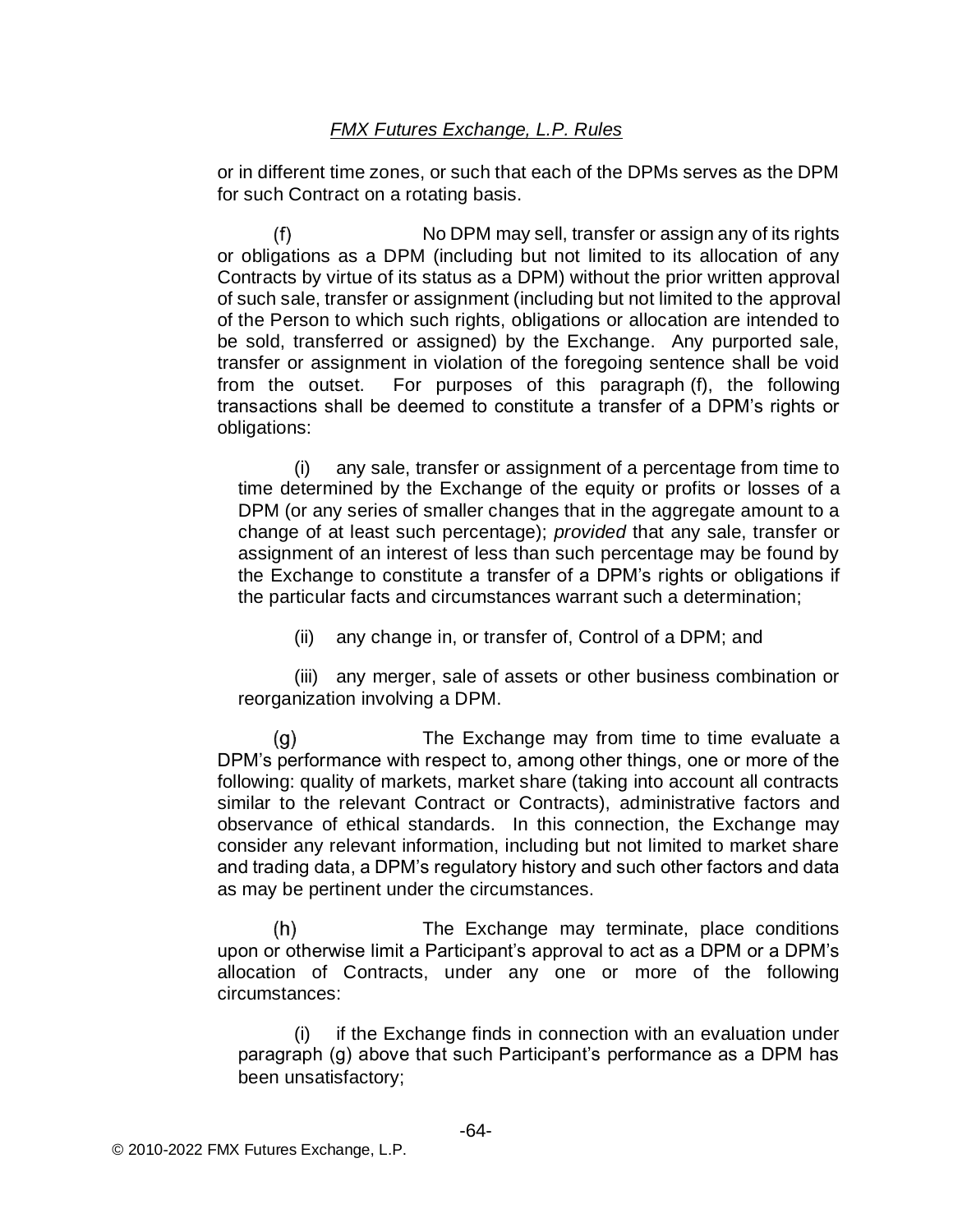(ii) if such Participant becomes subject to a material financial, operational or personnel change;

(iii) if such Participant fails to (A) comply with any conditions previously placed upon its approval as a DPM or its allocation of Contracts or (B) perform its obligations under paragraph (j) below; or

(iv) if for any reason such Participant is no longer eligible for approval as a DPM or to be allocated a particular number or type of Contracts.

 $(i)$ Each applicant for approval as a DPM pursuant to paragraph (b) above shall be given an opportunity to present any matter which it wishes the Exchange to consider in conjunction with the application. Prior to taking any remedial action against a DPM pursuant to paragraph (h) above, such DPM shall be given notice thereof and an opportunity to present any matter which it wishes the Exchange to consider in determining whether to take such action. The Exchange may require that any presentation under this paragraph (i) be made partially or entirely in writing, and may require the submission of additional information from any Person wishing to make a presentation under this paragraph (i). Formal rules of evidence shall not apply to any proceeding involving such a presentation. Notwithstanding the foregoing, the Exchange shall have the authority to immediately terminate, condition or otherwise limit a Participant's approval to act as a DPM in accordance with subparagraph (h)(ii) above, without prior notice or opportunity to make a presentation under this paragraph (i), if the financial, operational or personnel change in question warrants such action.

 $(i)$ DPMs shall have such rights and obligations as the Exchange may specify in connection with their approval or prescribe from time to time in policies or procedures.

## **V-12. Investment of Certain Participant Account Funds**

Participant funds on deposit with the Exchange and funds in the Trading Accounts of such Participants (i.e., the account containing the funds paid by Participants to purchase or sell Contracts and which are to be used to pay Participants at expiration of Contracts) will be segregated in accordance with the CFTC's Regulations. The Exchange may invest such funds subject to the limitations and conditions set forth in CFTC Regulation 1.25. The Exchange will pay interest to Participants' Trading Accounts at a rate to be determined by the Exchange on funds in Participants' Trading Accounts in excess of an amount to be determined by the Exchange. The Exchange will retain all profit from investment of the Participant funds not paid to Participants in accordance with the preceding sentence.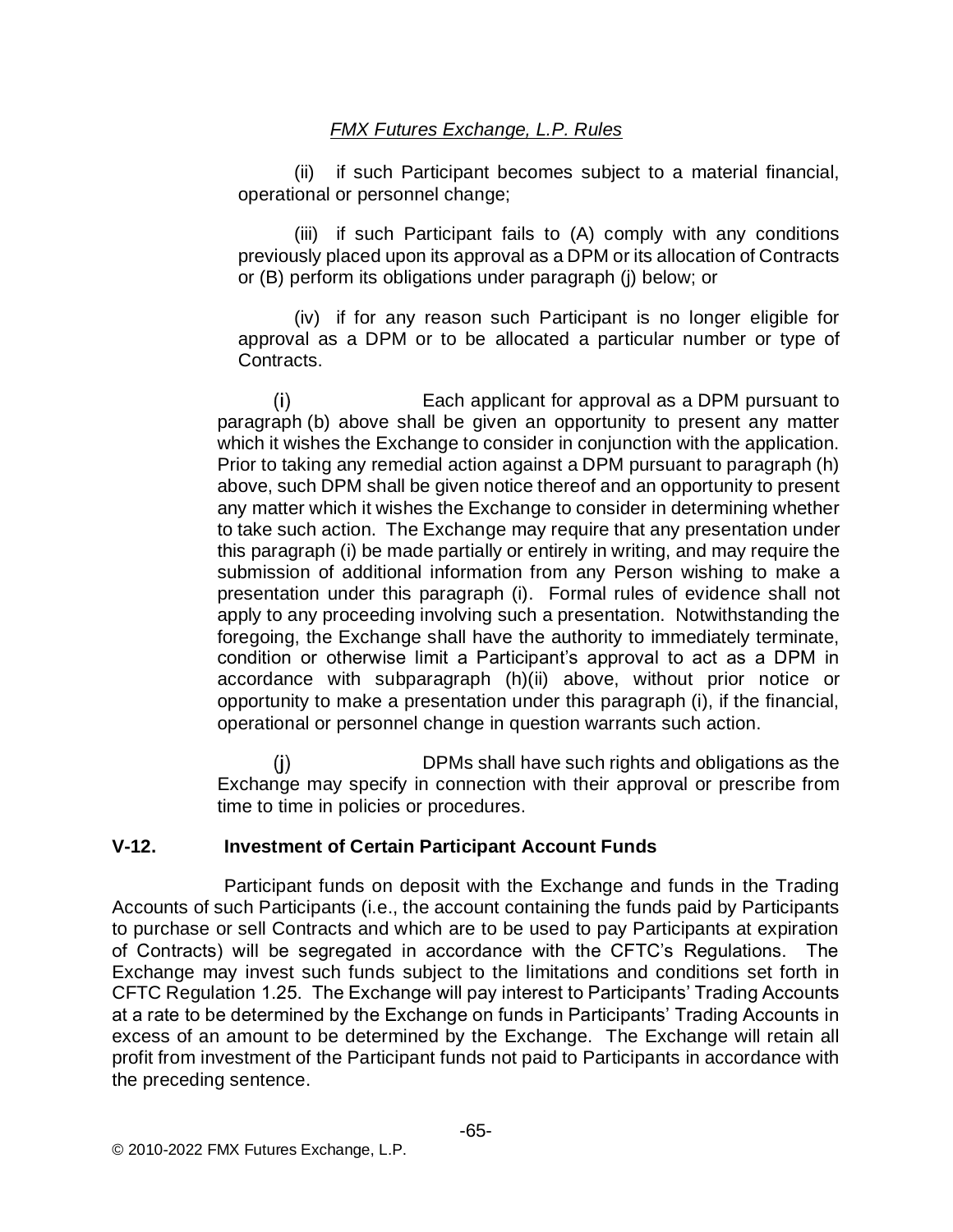#### **V-13. Electronic Trading System Requirements**

Participants with access to the CX Direct System or any other electronic trading facility of the Exchange, including but not limited to any application programming interface(s), software development library(ies), or internet-based connection(s) used to transmit electronic trading information, shall:

> prevent any such electronic trading system or other  $(a)$ application connecting to the Exchange from causing a market disruption;

> $(b)$ comply at all times with any system certification requirements as required by the Exchange from time to time;

> $(c)$ monitor and detect any abnormalities in such systems and promptly notify the Exchange of such abnormalities;

> $(d)$ disconnect such system from the Exchange upon discovering any anomaly in the behavior of such system or if so directed by the Exchange.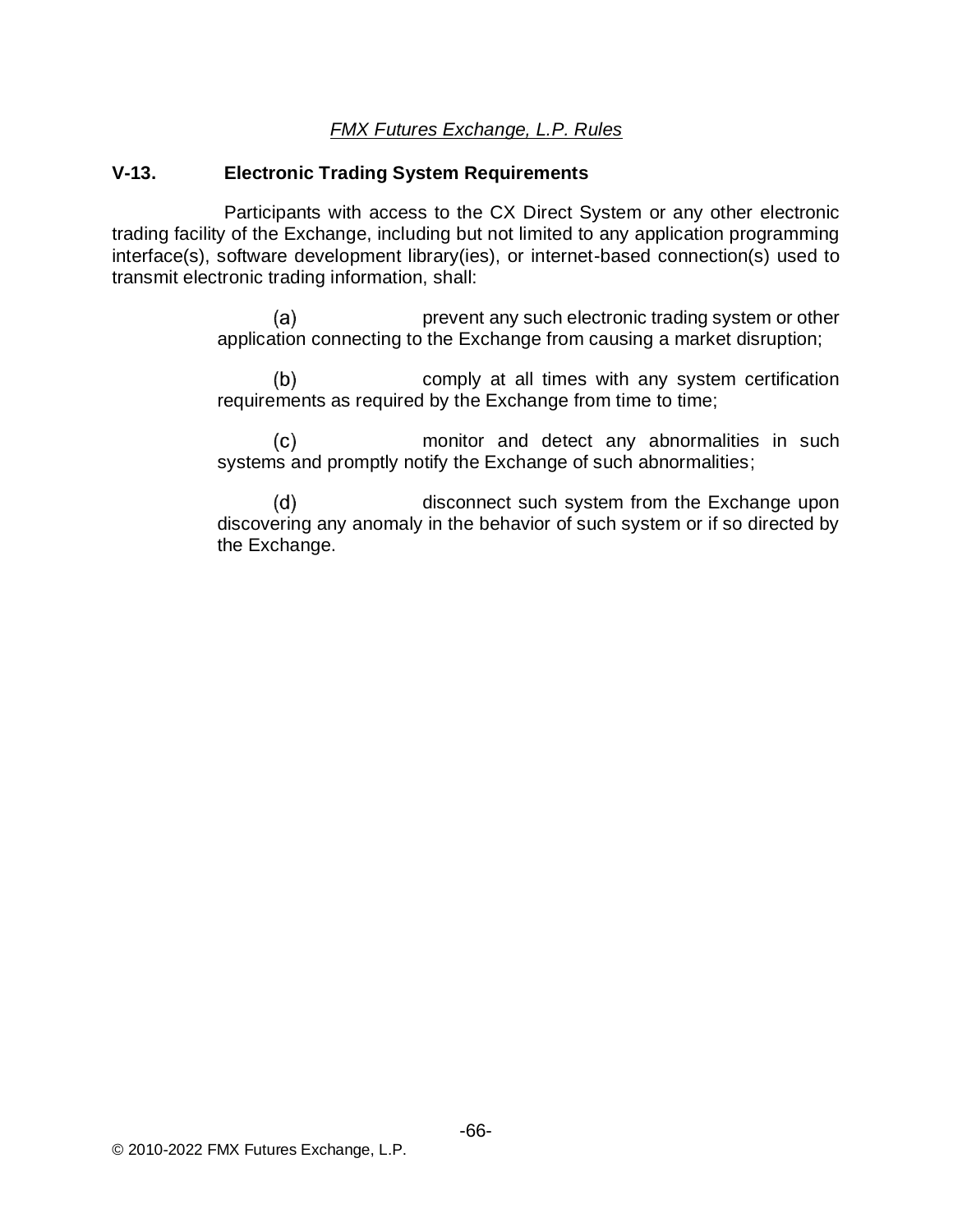### **CHAPTER VI BUSINESS CONDUCT**

#### **VI-1. Rule Violations**

It shall be an offense to violate any Rule of the Exchange or Rule of the Clearinghouse regulating the conduct or business of a Participant, or any agreement made with the Exchange, or to engage in fraud, dishonorable or dishonest conduct, or in conduct which is inconsistent with just and equitable principles of trade.

### **VI-2. Fraudulent Acts**

(a) No Participant, Authorized Trader or, if applicable, any other Supervised Persons shall engage, or attempt to engage, in any fraudulent act or engage, or attempt to engage, in any scheme to defraud, deceive or trick in connection with or related to any trade on or other activity related to the Exchange or the Clearinghouse.

 $(b)$ Notwithstanding anything to the contrary in these Rules, neither the prohibitions on trading described in Rule VI-12 nor any other provisions of these Rules will supersede any applicable prohibitions on fraud and manipulation, whether such prohibitions are prescribed by law, regulation or the Rules of the Exchange or the Rules of the Clearinghouse. All such prohibitions on fraud and manipulation, including, but not limited to, the antifraud provisions of the CEA and the antifraud rules promulgated by the CFTC thereunder, will remain in full force and effect with respect to, and will be fully applicable to, the trading of all Contracts. The Exchange and the Clearinghouse each retain the right to take any appropriate disciplinary actions against Participants as permitted by the Rules of the Exchange or the Rules of the Clearinghouse, as applicable.

#### **VI-3. Fictitious Transactions**

No Participant, Authorized Trader or, if applicable, any other Supervised Person shall create fictitious transactions or execute any such Order with knowledge of its nature.

### **VI-4. Market Demoralization**

Orders entered into the CX Direct System for the purpose of upsetting the equilibrium of the market in any Contract or creating a condition in which prices do not or will not reflect fair market values are prohibited, and any Participant, Authorized Trader and, if applicable, any other Supervised Person who makes or assists in entering any such Order with knowledge of the purpose thereof or who, with such knowledge, in any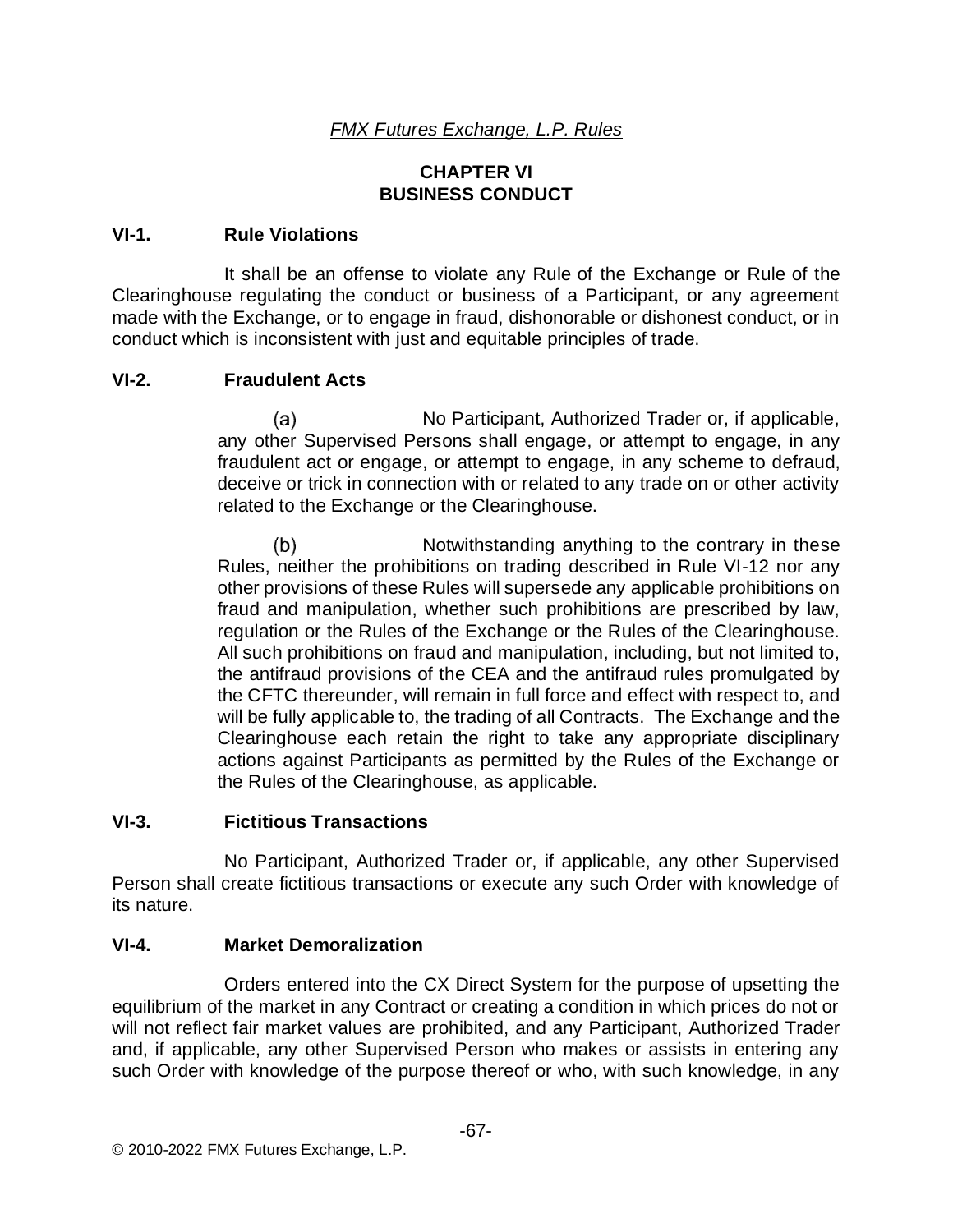way assists in carrying out any plan or scheme for the entering of any such Order, will be deemed to have engaged in an act detrimental to the Exchange.

## **VI-5. Price Manipulation**

Any manipulation of the market in any Contract is prohibited. It shall be a violation of this Rule for any person to manipulate or attempt to manipulate the price of any Contract traded on or subject to the rules of the Exchange.

## **VI-6. Prohibition of Misstatements**

It shall be an offense to make any misstatement of a material fact to the Exchange (including the Board of Directors, any committee thereof or any panel of any such committee, any Exchange Official or any committee of the Exchange) or to the NFA (including any members of its staff).

## **VI-7. Adherence to Law**

No Participant, Authorized Trader or, if applicable, any other Supervised Person shall engage in conduct in violation of Applicable Law, the Rules of the Exchange or the Rules of the Clearinghouse (insofar as the Rules of the Clearinghouse relate to the reporting or clearance of any transaction in Contracts).

## **VI-8. Use of Trading Privileges**

No Participant, Authorized Trader or, if applicable, any other Supervised Person may use its Trading Privileges or access the Exchange in any way which could be expected to bring disrepute upon such Participant or the Exchange.

## **VI-9. Supervision**

Each Participant shall be responsible for establishing, maintaining and administering reasonably supervisory procedures to ensure that its Supervised Persons comply with Applicable Law, the Rules of the Exchange and the Rules and the Clearinghouse, shall be responsible for supervising its Supervised Persons and may be held accountable for the actions of such Supervised Persons.

# **VI-10. Disclosing Orders**

Except in accordance with any policies or procedures for pre-execution discussion from time to time adopted by the Exchange, no Participant shall disclose to any Person any Order placed by any other Person, except to an Exchange Official or a member of the staff of the CFTC, the NFA, or the Department of Justice, respectively.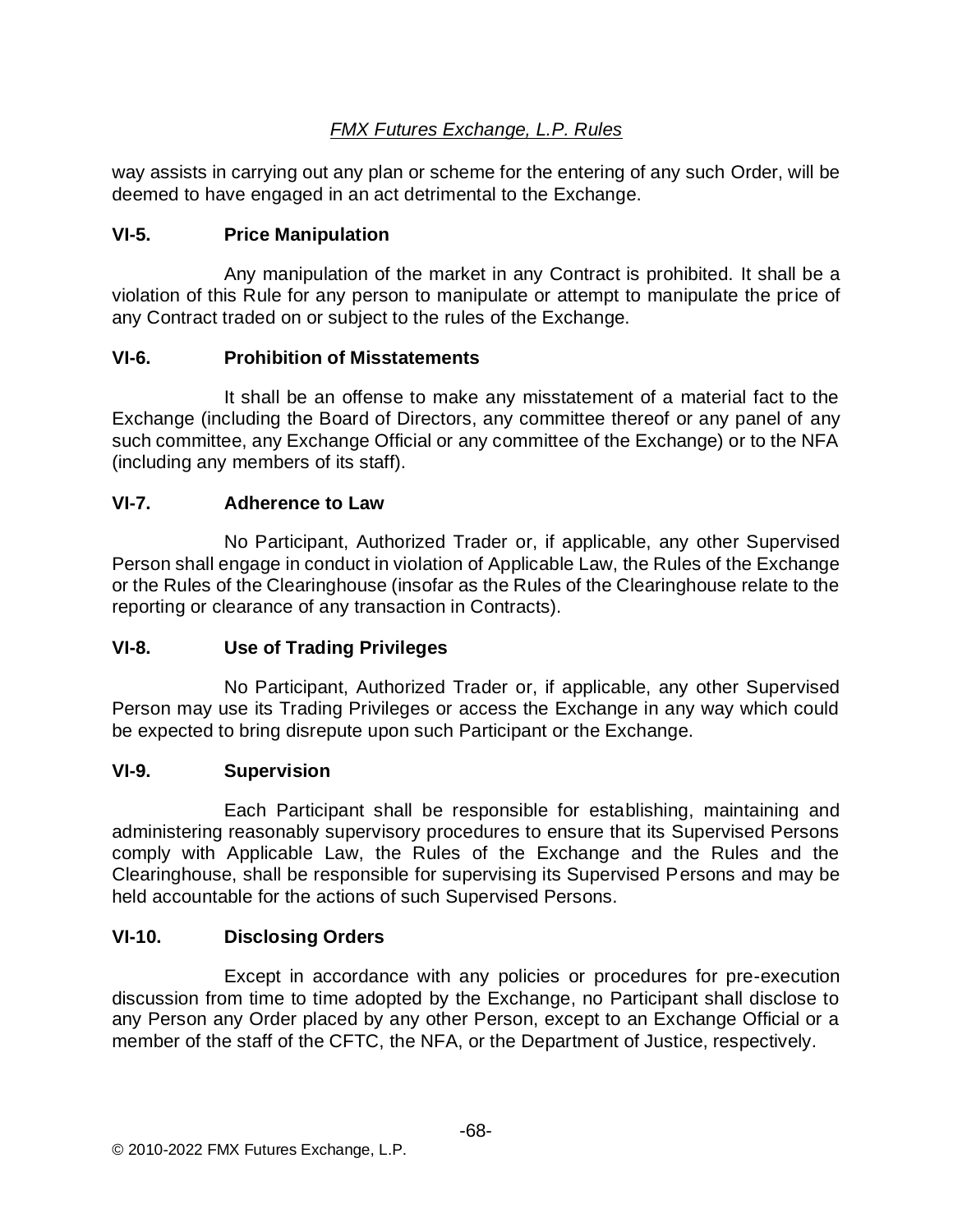### **VI-11. Pre-Execution Discussions**

 $(a)$ Authorized Traders seeking to execute a prenegotiated transaction must wait for a reasonable period of time, which shall be presumed to be not less than 15 seconds after the initial Order is submitted to the CX Direct System, before submitting the opposite side Order.

 $(b)$ Except in the case of transactions effected pursuant to Rule VI-11(a), no Authorized Traders shall enter through the CX Direct System into a pre-discussed or pre-arranged transaction.

### **VI-12. Disruptive Practices**

It shall be a violation of this Rule for any person to engage in any trading, practice, or conduct on or subject to the rules of the Exchange that:

 $(a)$ violates bids or offers;

 $(b)$ demonstrates intentional or reckless disregard for orderly execution of transactions during the closing period; or

 $(c)$ is, is of the character of, or is commonly known to the trade as, "spoofing" (bidding or offering with the intent to cancel the bid or offer before execution).

## **VI-13. Front Running**

It shall be a violation of this Rule for any person to engage in the practice of trading ahead of another person by taking a futures or option position based upon nonpublic information obtained in violation of a duty to that person regarding an impending transaction by that other person in the same or related future or option.

#### **VI-14. Wash Trading**

It shall be a violation of this Rule for any person to engage in a transaction that is of the character of, or is commonly known to the trade as, a "wash trade."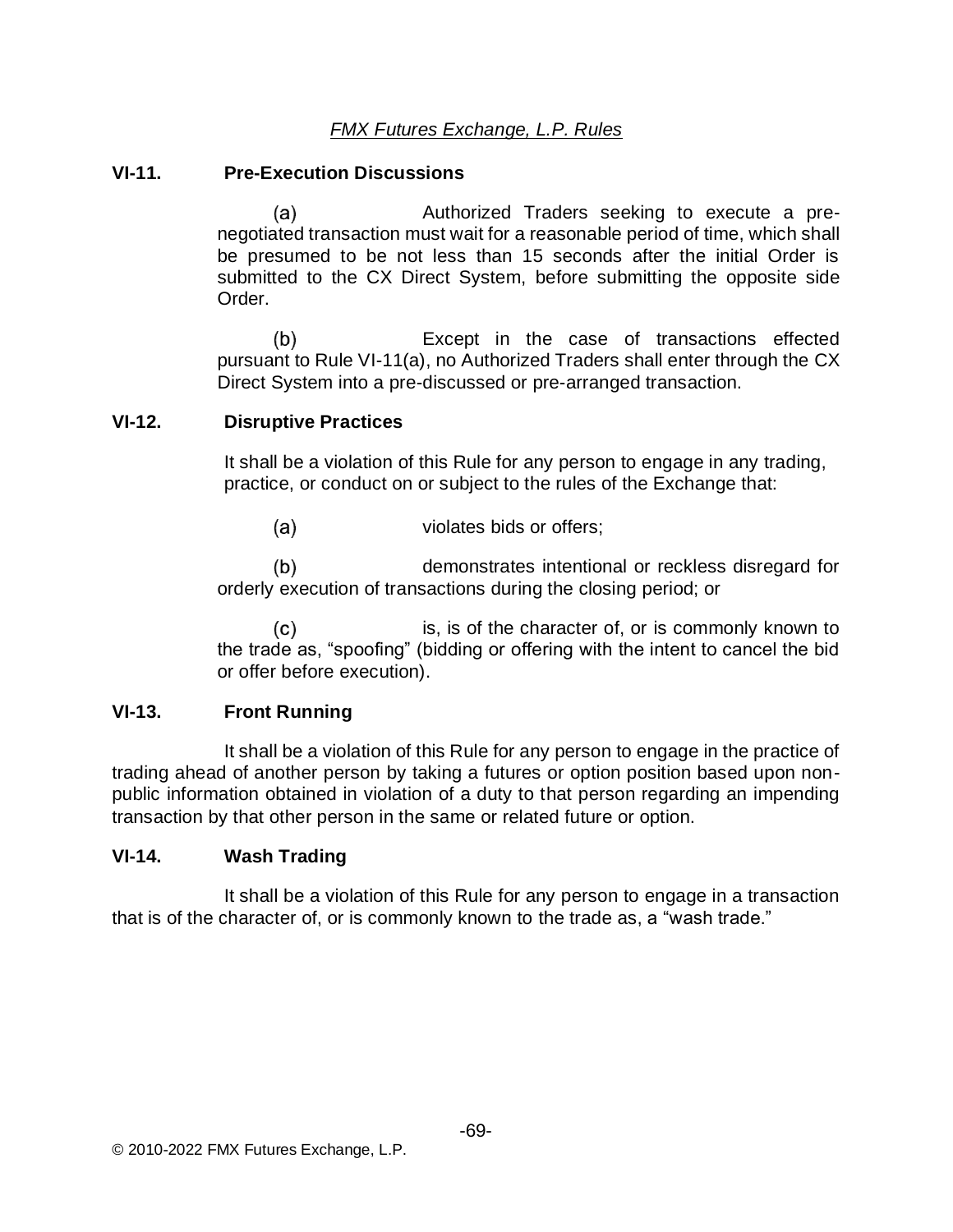### **CHAPTER VII DISCIPLINE AND ENFORCEMENT**

#### **VII-1. General**

 $(a)$ All Participants and Authorized Traders shall be subject to the Exchange's jurisdiction. All Participants and Authorized Traders are subject to this Chapter VII if they are alleged to have violated, to have aided and abetted a violation, to be violating, or to be about to violate, any Rule of the Exchange or any provision of Applicable Law for which the Exchange possesses disciplinary jurisdiction.

 $(b)$ The Exchange will conduct inquiries, investigations, disciplinary proceedings and appeals from disciplinary proceedings, summary impositions of fines, summary suspensions or other summary actions in accordance with this Chapter VII.

 $(c)$ The Exchange may delegate any or all of its powers or responsibilities under this Chapter VII to the NFA (acting in its compliance role, the "Compliance Department") and the Disciplinary Panel, which may take any actions on behalf of the Exchange that the Exchange is permitted to take hereunder. In the event of any such delegation, references to the Exchange in this Chapter VII shall be construed to be references to the Compliance Department or the Disciplinary Panel, as the case may be.

 $(d)$ No member of the staff of the Exchange will interfere with or attempt to influence the process or resolution of any inquiry, investigation, disciplinary proceeding, appeal from a disciplinary proceeding, summary imposition of fines, summary suspension or other summary action. No member of the Board of Directors will interfere with or attempt to influence the process or resolution of any inquiry, investigation, disciplinary proceeding, appeal from a disciplinary proceeding, summary, imposition of fines, summary suspension or other summary action with respect to which the member of the Board of Directors is not a member of the relevant Appeals Panel.

(e) Any Participant or Authorized Trader may be represented by counsel during any inquiry, investigation, disciplinary proceeding, appeal from a disciplinary proceeding, summary imposition of fines, summary suspension or other summary actions pursuant to this Chapter VII.

 $(f)$ Pursuant to this Chapter VII, the Exchange may hold: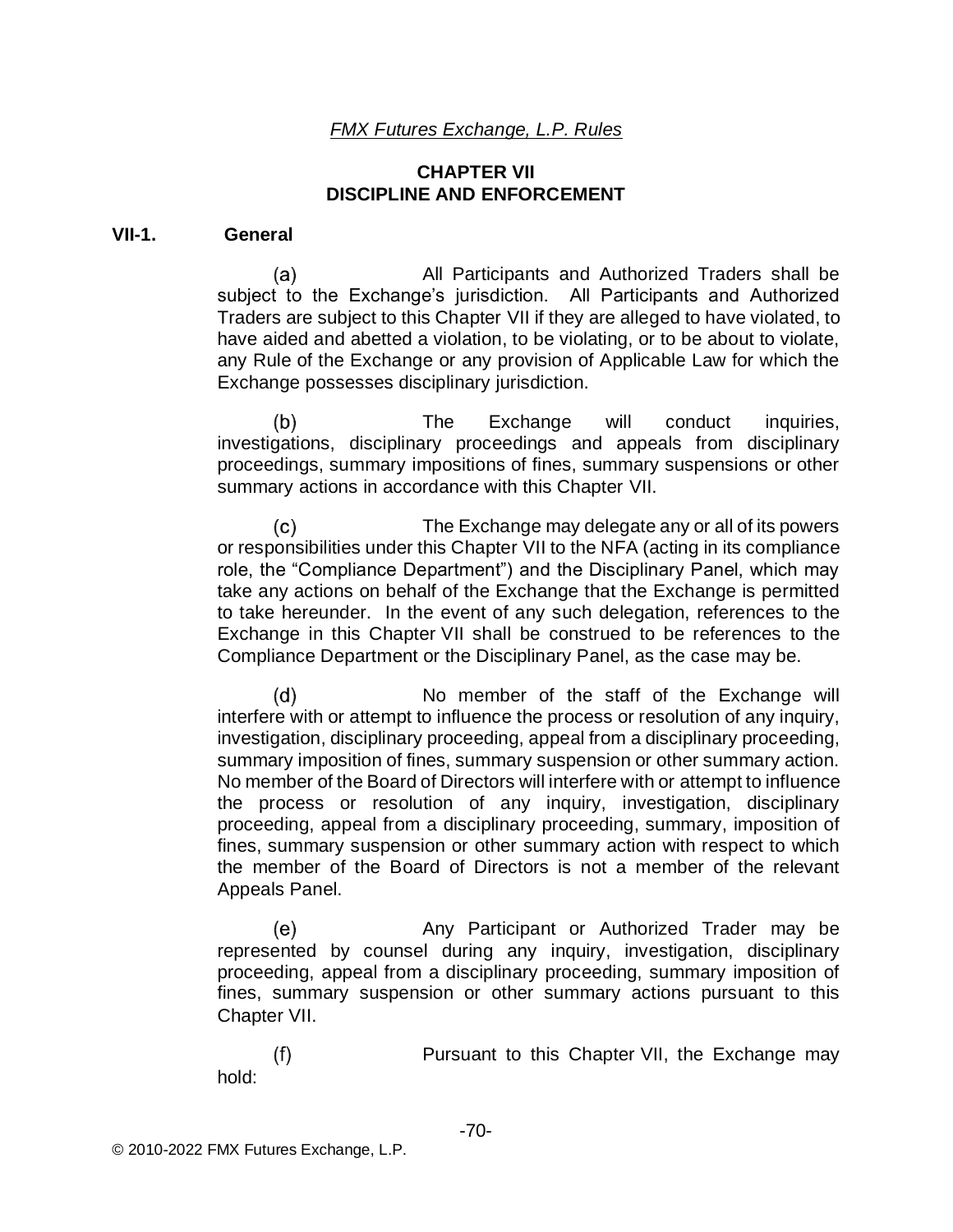(i) a Participant liable for, and impose sanctions against such Participant, for such Participant's own acts and omissions that constitute a violation;

(ii) a Participant liable for, and impose sanctions against such Participant, for the acts and omissions of each Authorized Trader authorized by, and each other agent or representative of, such Participant that constitute a violation as if such violation were that of the Participant;

(iii) an Authorized Trader liable for, and impose sanctions against him or her, for such Authorized Trader's own acts and omissions that constitute a violation; and

(iv) an Authorized Trader liable for, and impose sanctions against him or her, for the acts and omissions of each agent or representative of such Authorized Trader that constitute a violation as if such violation were that of the Authorized Trader.

 $(q)$ Pursuant to this Chapter VII, the Exchange may in its sole discretion, and subject to the conditions specified in Rule III-3(g), review an appeal by any applicant of the Exchange's decision to deny or otherwise limit Trading Privileges of such applicant pursuant to the Rules of the Exchange; *provided*, *however*, that any such decision by the Exchange to deny or otherwise limit applicant's Trading Privileges shall continue in effect during such review.

## **VII-2. Inquiries and Investigations**

 $(a)$ The Compliance Department will, in conjunction with NFA, investigate any matter within the Exchange's disciplinary jurisdiction that is brought to such department's attention, including but not limited to, possible violations of the Rules of the Exchange or manipulation of a Contract that is traded on the Exchange. All such investigations must be completed in a timely manner, as determined in the reasonable judgment of the Exchange. The Compliance Department will determine the nature and scope of its inquiries and investigations within its sole discretion and will function independently of any commercial interests of the Exchange.

- $(b)$ The Compliance Department has the authority to:
	- (i) initiate and conduct inquiries and investigations;

(ii) prepare investigative reports and make recommendations concerning initiating disciplinary proceedings;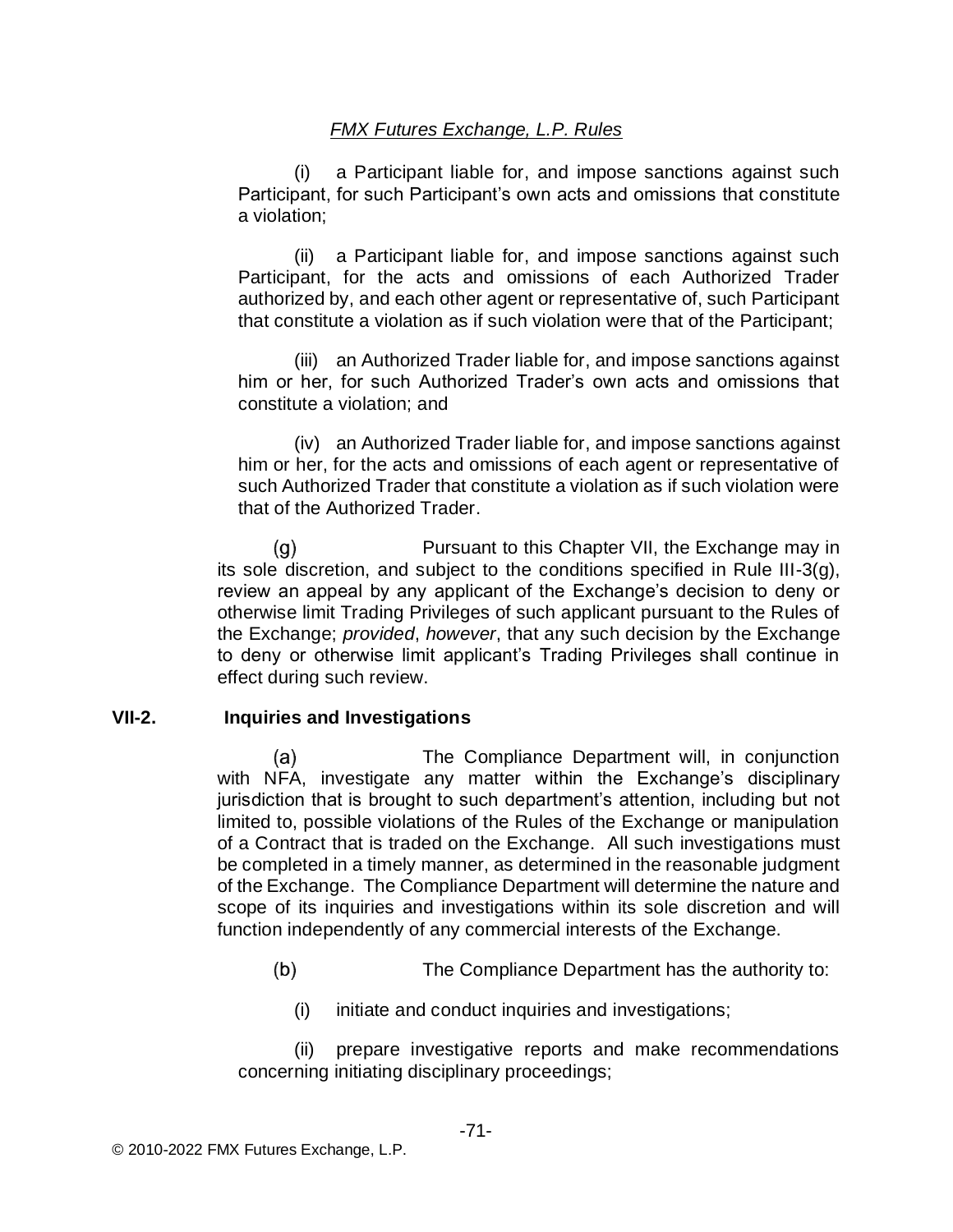(iii) prosecute alleged violations within the Exchange's disciplinary jurisdiction; and

(iv) represent the Exchange on appeal from any disciplinary proceeding, summary imposition of fines, summary suspension or other summary action.

 $(c)$ Each Participant or Authorized Trader:

(i) is obligated to appear and testify and respond in writing to interrogatories within the time period required by the Compliance Department in connection with: (A) any Rule of the Exchange; (B) any inquiry or investigation; or (C) any preparation by and presentation during a disciplinary proceeding or appeal from a decision in a disciplinary proceeding, summary imposition of fines, summary suspension or other summary action by the Exchange;

(ii) is obligated to produce books, records, papers, documents or other tangible evidence in its, his or her possession, custody or control within the time period required by the Compliance Department in connection with: (A) any Rule of the Exchange; (B) any inquiry or investigation; or (C) any preparation by and presentation during a disciplinary proceeding or appeal from a decision in any disciplinary proceeding, summary imposition of fines, summary suspension or other summary action by the Exchange; and

(iii) may not impede or delay any inquiry, investigation, disciplinary proceeding, appeal from a disciplinary proceeding, summary imposition of fines, summary suspension or other summary action.

#### **VII-3. Reports of Investigations**

 $(a)$ The Compliance Department will maintain a log of all investigations and their disposition. The Compliance Department will prepare a written report of each investigation, regardless of whether the evidence gathered during any inquiry or investigation forms a reasonable basis to believe that a violation within the Exchange's jurisdiction has occurred or is about to occur or whether the evidence gathered results in closing the matter without further action or through summary action.

Any written report of investigation will include the  $(b)$ reasons for initiating the investigation (including a summary of the complaint, if any), all relevant facts and evidence gathered, and the recommendation of the Compliance Department. For each potential respondent, the Compliance Department will recommend either (i) closing the investigation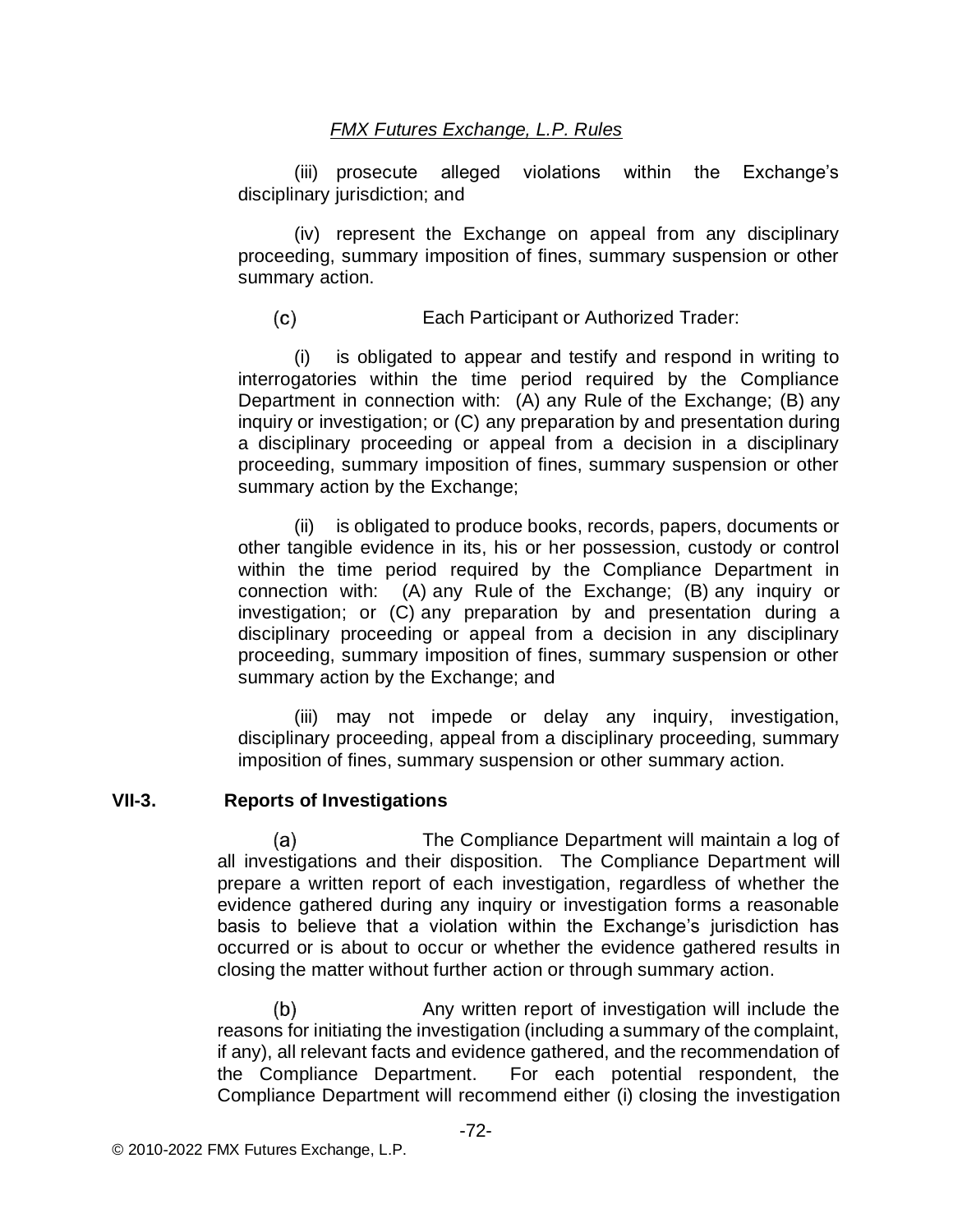without further action, (ii) summary action, (iii) resolving the investigation through an informal disposition, including the issuance of a warning letter or (iv) initiating disciplinary proceedings. An informal disposition (including the issuance of a warning letter) will not constitute a finding of a violation or a sanction.

### **VII-4. Review of Investigative Reports**

(a) The Compliance Director will review promptly each completed investigation report to determine whether a reasonable basis exists to believe that a violation within the Exchange's jurisdiction has occurred or is about to occur. Such determination will be made by the Compliance Director within 10 Business Days of receipt of the applicable investigation report.

 $(b)$ If the Compliance Director determines that additional investigation or evidence is needed to decide whether a reasonable basis exists to believe that a violation within the Exchange's jurisdiction has occurred or is about to occur, the Compliance Director will direct the Compliance Department to conduct further investigation.

 $(c)$ After receiving completion of an investigation, the Compliance Director will determine for each potential respondent whether to authorize:

(i) the commencement of disciplinary proceedings because a reasonable basis exists to believe that a violation within the Exchange's jurisdiction has occurred or is about to occur;

the informal disposition of the investigation (by issuing a warning letter or otherwise) if the Compliance Director determines that a violation of the Rules of the Exchange or any applicable Contract Rules may have occurred but that formal disciplinary proceedings are unwarranted; or

(iii) the closing of the investigation without any action, and without the issuance of a warning letter, because disciplinary proceedings are not warranted and no reasonable basis exists to believe that a violation within the Exchange's jurisdiction has occurred or is about to occur.

#### **VII-5. Notice of Charges and Opportunity to Respond**

 $(a)$ If the Compliance Director authorizes disciplinary proceedings pursuant to Rule VII-4, the Compliance Department will prepare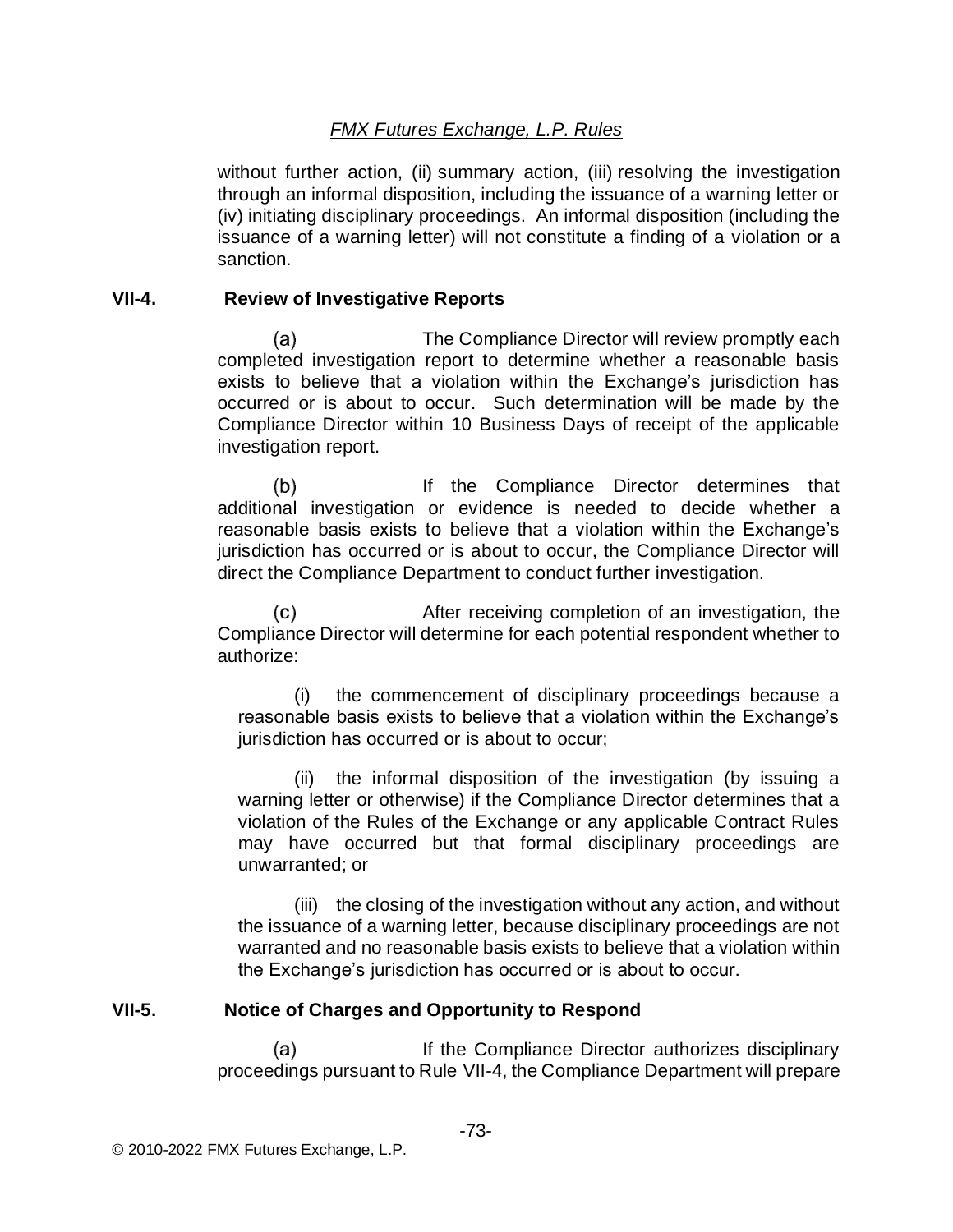in accordance with Rule VII-5 and serve in accordance with Rule VII-7, a notice of charges within 20 Business Days thereafter.

 $(b)$ A notice of charges will:

(i) state the acts, practices or conduct that the respondent is alleged to have engaged in;

(ii) state the Rule of the Exchange or provision of Applicable Law alleged to have been violated or about to be violated;

(iii) state the proposed sanctions;

(iv) advise the respondent of its right to submit a written statement explaining why a disciplinary proceeding should not be instituted or one or more of the potential charges should not be brought, which statement must be submitted within 20 Business Days after service of the notice of charges;

(v) advise the respondent of its right to a hearing and its right to have counsel present;

(vi) state the period of time within which the respondent can request a hearing on the notice of charges, in lieu of submitting a written statement pursuant to Rule VII-5(b)(iv), which will not be less than 20 Business Days after service of the notice of charges;

(vii) advise the respondent that any failure to request a hearing within the period stated, except for good cause, will be deemed to constitute a waiver of the right to a hearing; and

(viii) advise the respondent that any allegation in the notice of charges that is not expressly denied will be deemed to be admitted.

 $(c)$ If the respondent submits a written statement pursuant to Rule VII-5(b)(iv), the Compliance Director shall, within 10 Business Days after receipt of the written statement, advise the respondent:

(i) of the Compliance Director's decision to drop any or all of the potential charges;

(ii) that the disciplinary proceedings will proceed with respect to all remaining charges in accordance with the notice of charges delivered to the respondent; and/or, as appropriate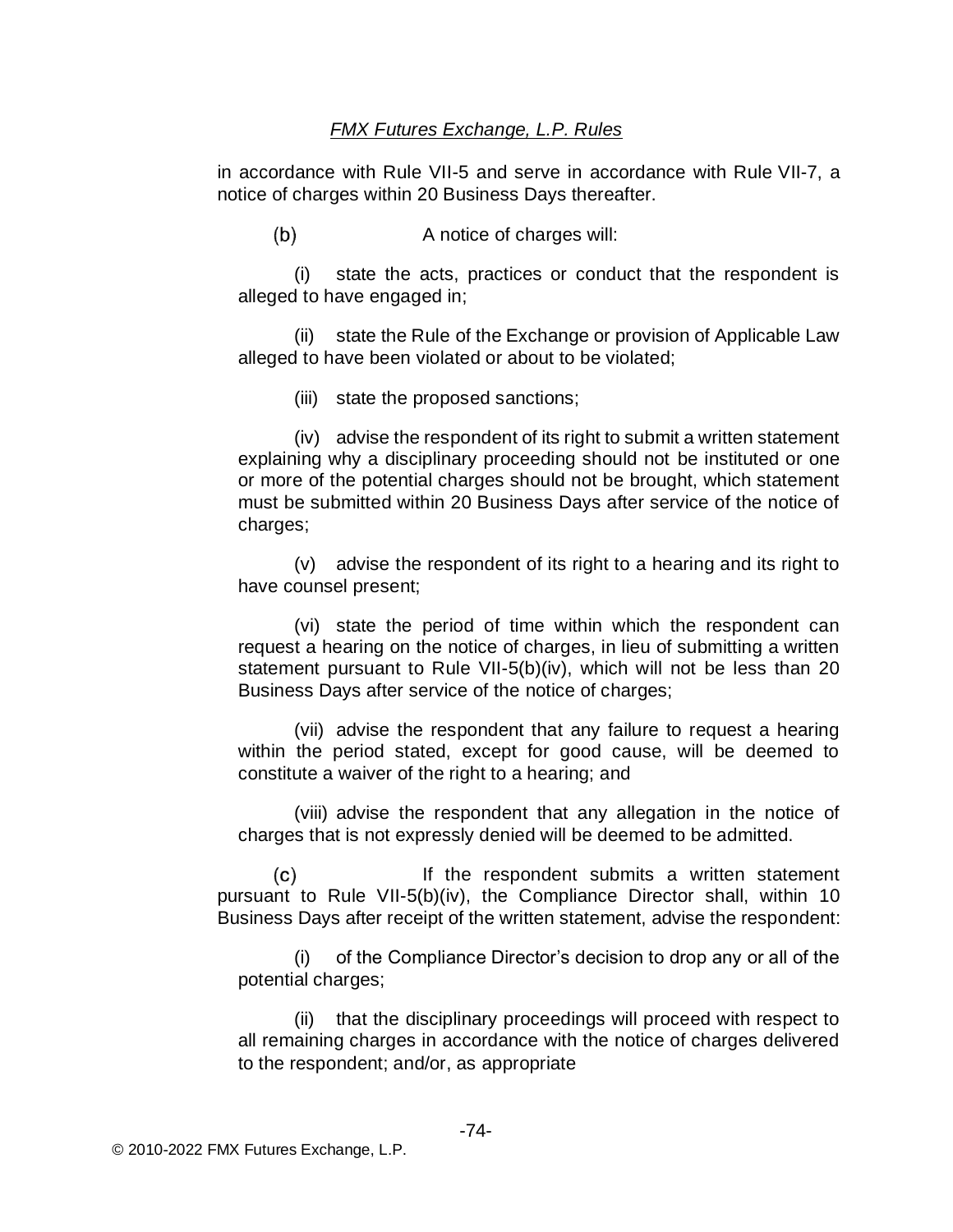(iii) that the respondent shall have 20 Business Days to submit an answer to the notice of charges, as described in Rule VII-6.

### **VII-6. Answer to Notice of Charges**

(a) If the respondent determines to answer a notice of charges, the respondent must file answers within 20 Business Days after being served with such notice, or within such other time period determined appropriate by the Compliance Director.

To answer a notice of charges, the respondent  $(b)$ must in writing:

(i) specify the allegations that the respondent denies or admits;

(ii) specify the allegations that the respondent does not have sufficient information to either deny or admit;

- (iii) specify any specific facts that contradict the notice of charges;
- (iv) specify any affirmative defenses to the notice of charges; and
- (v) sign and serve the answer on the Director of Hearings.

 $(c)$ Any failure by the respondent to timely serve an answer to a notice of charges will be deemed to be an admission to the allegations in such notice. Any failure by the respondent to answer one or more allegations in a notice of charges will be deemed to be an admission of that allegation or those allegations. Any allegation in a notice of charges that the respondent fails to expressly deny will be deemed to be admitted. A general denial by the respondent, without more, will not satisfy the requirements of paragraph (b) above.

## **VII-7. Service of Notice of Charges**

 $(a)$ Any notice of charges or other documents contemplated to be served pursuant to this Chapter VII may be served (and service shall be deemed complete) upon the respondent either personally or by (i) leaving the same at his or her place of business or by deposit in the United States mail, postage prepaid, via registered or certified mail addressed to the respondent at the address as it appears on the books and records of the Exchange, or (ii) sending the same via electronic mail to the e-mail address of the respondent as it appears on the books and records of the Exchange.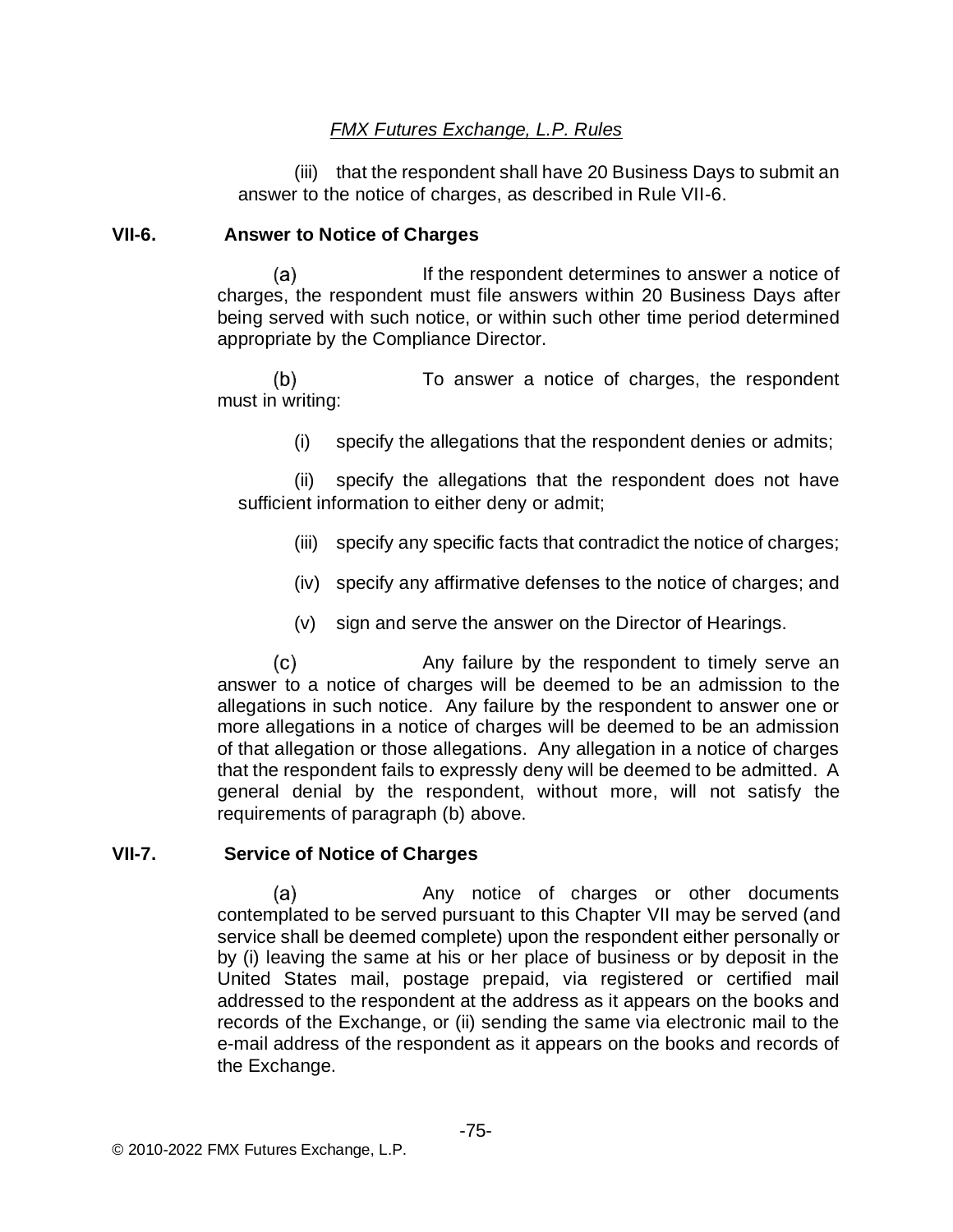#### **VII-8. Settlements**

 $(a)$ A respondent or potential respondent may at any time propose in writing an offer of settlement to anticipated or instituted disciplinary proceedings. Any offer of settlement should contain proposed findings and sanctions and be signed by the respondent or potential respondent and submitted to the Compliance Department. A respondent or potential respondent may offer to settle disciplinary proceedings without admitting or denying the findings contained in the order of the disciplinary proceedings but must accept the jurisdiction of the Exchange over it and over the subject matter of the proceedings and consent to the entry of the findings and sanctions imposed.

 $(b)$ If a respondent or potential respondent submits an offer of settlement in accordance with paragraph (a) above, the Compliance Department will forward the offer to the Compliance Director with a recommendation on whether to accept or reject the offer. If the Compliance Director conditionally accepts an offer of settlement, the settlement will become final upon the expiration of 20 Business Days after an order of the disciplinary proceedings consistent with the terms of the offer of settlement is served on the respondent.

 $(c)$ If an offer of settlement is accepted and the related order of disciplinary proceedings becomes final, the respondent's submission of the offer will be deemed to constitute a waiver of the right to notice, opportunity for a hearing and review and appeal under these Rules.

 $(d)$ If the offer of settlement of a respondent or potential respondent is not accepted, fails to become final or is withdrawn by the respondent or potential respondent, the matter will proceed as if the offer had not been made and the offer and all documents relating to it will not become part of the record. Neither a respondent or potential respondent nor the Compliance Department may use an unaccepted offer of settlement as an admission or in any other manner at a hearing of, or appeal from, disciplinary proceedings.

#### **VII-9. Disciplinary Panel**

A disciplinary panel consisting of five individuals (a) selected by the Board of Directors from the Exchange's Hearing Panel Committee (with one individual acting as chairman) (the "Disciplinary Panel"), will conduct hearings in connection with any disciplinary proceedings, to make findings and impose sanctions pursuant to this Chapter VII. A separate disciplinary panel will be established prior to the commencement of each disciplinary matter. No Disciplinary Panel shall be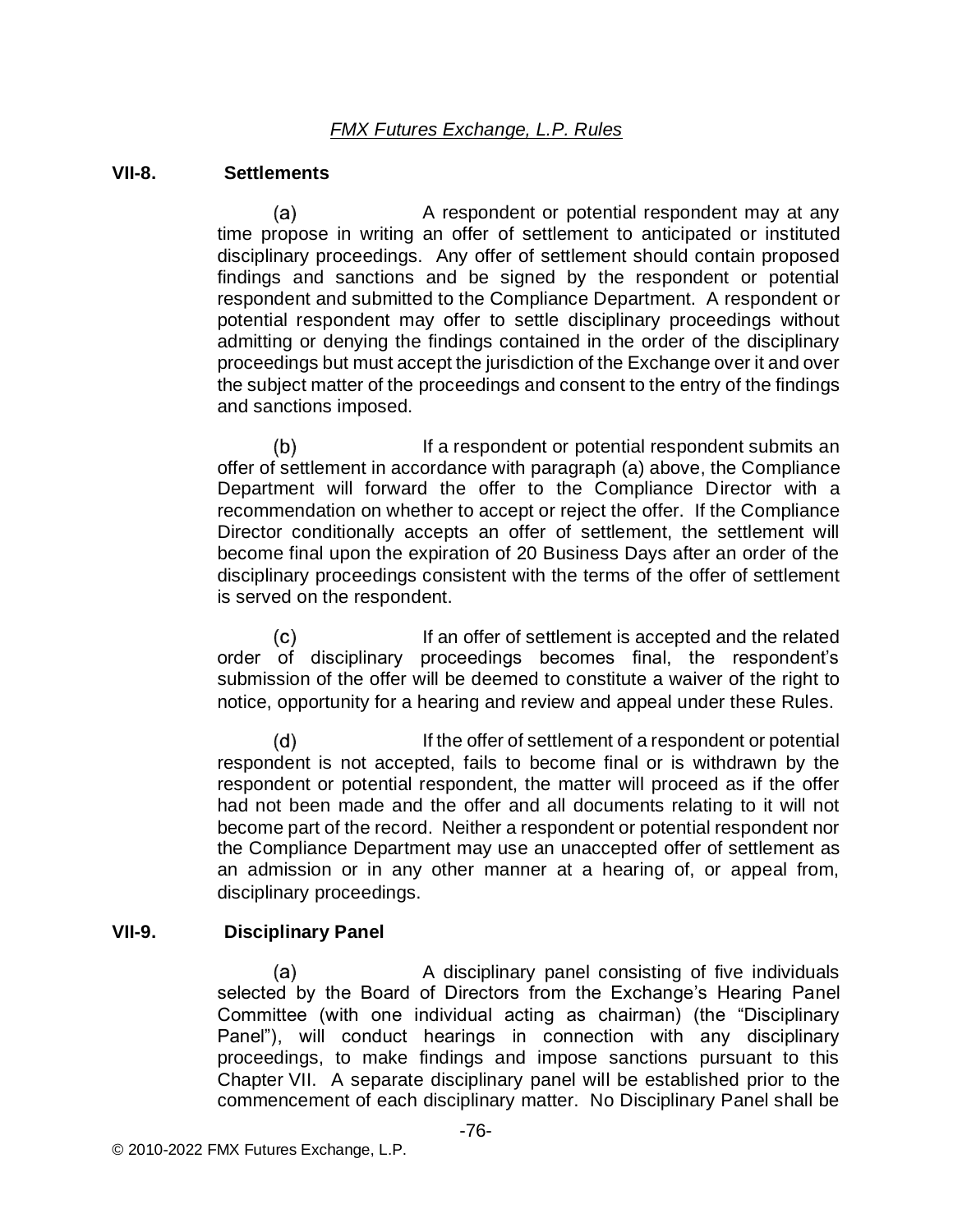comprised in a manner such that any group or class of industry participants may reasonably be expected to dominate or exercise disproportionate influence on such panel. Each Disciplinary Panel shall consist of at least one individual who would qualify as a Public Director (if the individual was a director of the Exchange), except in cases limited to decorum, attire, or the timely submission of accurate records required for clearing or verifying each day's transactions. Members of the Compliance Department of the Exchange shall not be eligible to serve on a Disciplinary Panel.

 $(b)$ Within 10 Business Days of being notified of the appointment of the Disciplinary Panel, a respondent may seek to disqualify any individual named to the Disciplinary Panel for the reasons identified in Rule II-10 or for any other reasonable grounds, by serving written notice on the Compliance Director and providing a copy thereof to the Director of Hearings. By not timely filing a request for disqualification, the respondent will be deemed to have waived any objection to the composition of a Disciplinary Panel. The Compliance Director will decide the merits of any request for disqualification within his or her sole discretion. Any such decision will be final and not subject to appeal.

## **VII-10. Convening Hearings of Disciplinary Proceedings**

(a) All disciplinary proceedings (except for summary impositions of fines pursuant to Rule VII-17) will be conducted at a hearing before the Disciplinary Panel. A hearing will be conducted privately and confidentially unless the Disciplinary Panel decides that the hearing, or any part of it, should be held in public after giving each respondent the opportunity to present its, his or her views on holding a public hearing. Notwithstanding the confidentiality of hearings, the Disciplinary Panel may appoint an expert to attend any hearing and assist in deliberations if such expert agrees to be subject to an appropriate confidentiality agreement.

After reasonable notice to each respondent, the (b) Disciplinary Panel will promptly (but in no event later than 30 Business Days following such notice) convene a hearing to conduct the disciplinary proceedings with respect to such respondent. Parties to a disciplinary proceeding include each respondent and the Compliance Department.

 $(c)$ The chairman of the Disciplinary Panel may continue, adjourn or otherwise conduct the hearing, as he or she may deem appropriate. The chairman of the Disciplinary Panel will determine all procedural and evidentiary matters, including the admissibility and relevance of any evidence proffered. In determining procedural and evidentiary matters, the chairman of the Disciplinary Panel will not be bound by any evidentiary or procedural rules or law. Once admitted during the hearing,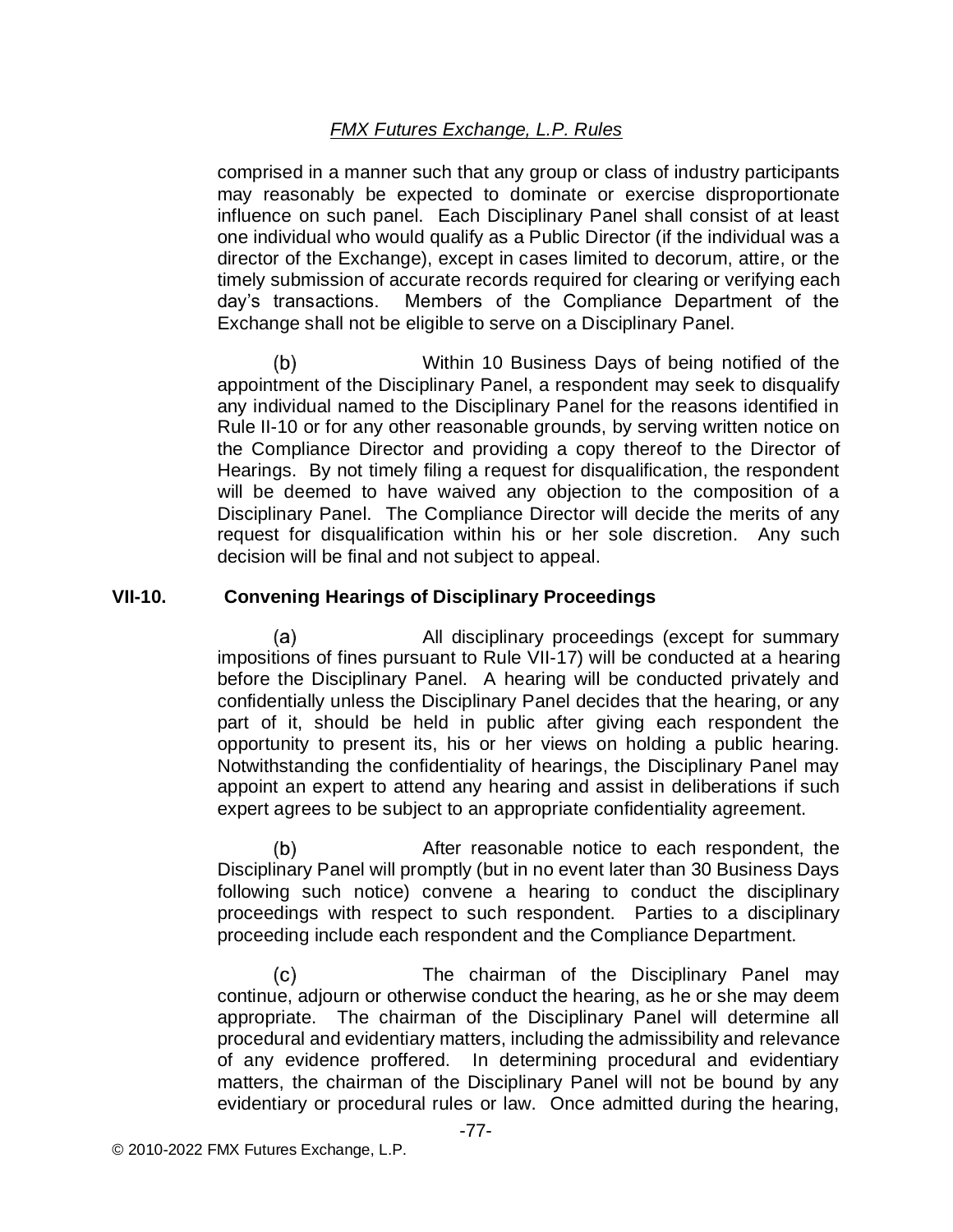the Disciplinary Panel may consider, and attach the weight it believes appropriate to, evidence or other materials. The Exchange will provide guidance to the chairman of the Disciplinary Panel on the conduct of the hearing.

 $(d)$ Except for procedural and evidentiary matters decided by the chairman of the Disciplinary Panel pursuant to paragraph (c) above and Rule VII-11, unless each respondent otherwise consents, the entire Disciplinary Panel must be present during the entire hearing and any related deliberations.

### **VII-11. Respondent Review of Evidence**

 $(a)$ Prior to the commencement of a hearing, each respondent will be given the opportunity to review all books, records, documents, papers, transcripts of testimony and other tangible evidence in the possession or under the control of the Exchange that the Compliance Department will use to support the allegations and proposed sanctions in the notice of charges or which the chairman of the Disciplinary Panel deems relevant to the disciplinary proceedings. Notwithstanding the foregoing, no respondent will have the right to review, and the Exchange will have no obligation to disclose, any information protected by attorney-client privilege or any other privileges recognized by Applicable Law.

 $(b)$ If any books, records, documents, papers, transcripts of testimony, or other tangible evidence contain information that could adversely affect the competitive position of the Person providing the information or if such information might compromise other investigations being conducted by the Compliance Department, the Compliance Department may redact, edit or code such information before furnishing it to the respondent.

Notwithstanding anything in paragraph (b) above to (c) the contrary, the Compliance Department:

(i) will not redact, edit or code competitive or investigative information contained in documents in a manner that would impair the respondent's ability to defend against the allegations or proposed sanctions in the notices of charges, and

(ii) will provide the respondent with access to the information and portions of the documents that the Compliance Department intends to rely on to support the allegations or proposed sanctions in the notice of charges.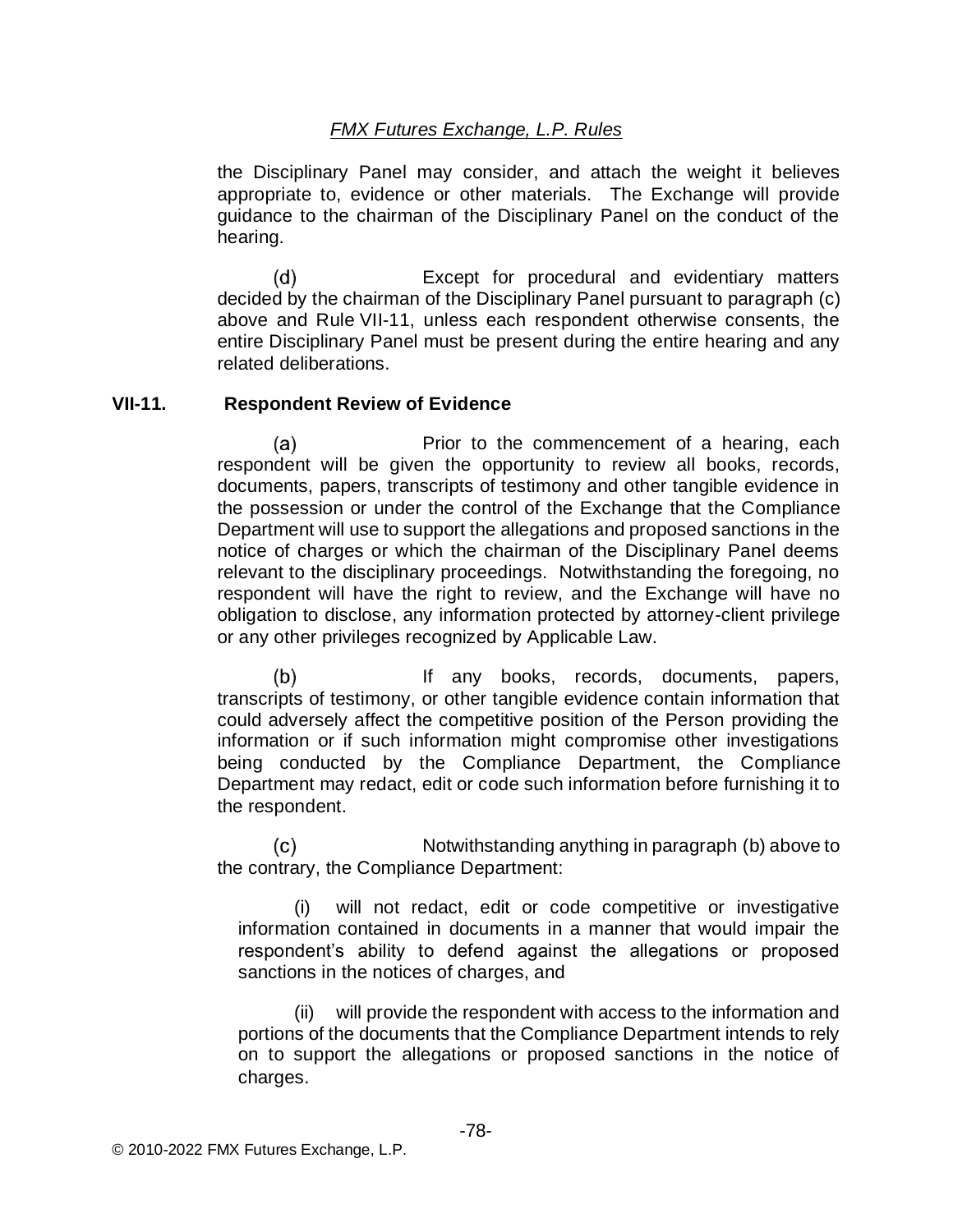For purposes of this Rule VII-11, information that  $(d)$ could adversely affect competitive positions include positions in Contracts currently held, trading strategies employed in establishing or liquidating positions, the identity of any Participant or Authorized Trader and the personal finances of the Person providing the information.

### **VII-12. Conducting Hearings of Disciplinary Proceedings**

 $(a)$ At a hearing conducted in connection with any disciplinary proceedings, the Compliance Department will present its case supporting the allegations and proposed sanctions in the notice of charges to the Disciplinary Panel. If a respondent has timely filed an answer to the notice of charges in accordance with Rule VII-6, the respondent is entitled to attend and participate in the hearing.

 $(b)$ At a hearing conducted in connection with any disciplinary proceedings, the Disciplinary Panel or the Compliance Department and each respondent may:

(i) present evidence and facts determined relevant and admissible by the chairman of the Disciplinary Panel;

- (ii) call and examine witnesses; and
- (iii) cross-examine witnesses called by other parties.

 $(c)$ If the respondent fails to file an answer, has filed a general denial, or if any or all of the allegations in the notice of charges are not expressly denied in the respondent's answer, the chairman of the Disciplinary Panel may limit evidence concerning any allegations not expressly denied in determining the sanctions to impose. If a respondent fails to file an answer but appears at the hearing, the respondent may not participate in the hearing (by calling or cross-examining witnesses, testifying in defense, presenting evidence concerning the notice of charges, or otherwise) unless the Disciplinary Panel determines that the respondent had a compelling reason for failing to timely file an answer. If the Disciplinary Panel determines that the respondent had a compelling reason for failing to timely file an answer, the Disciplinary Panel will adjourn the hearing and direct the respondent to promptly file a written answer in accordance with Rule VII-6.

 $(d)$ Any Person entitled, or required or called upon, to attend a hearing before a Disciplinary Panel pursuant to paragraph (b)(ii) above will be given reasonable notice, confirmed in writing, specifying the date, time and place of the hearing, and the caption of the disciplinary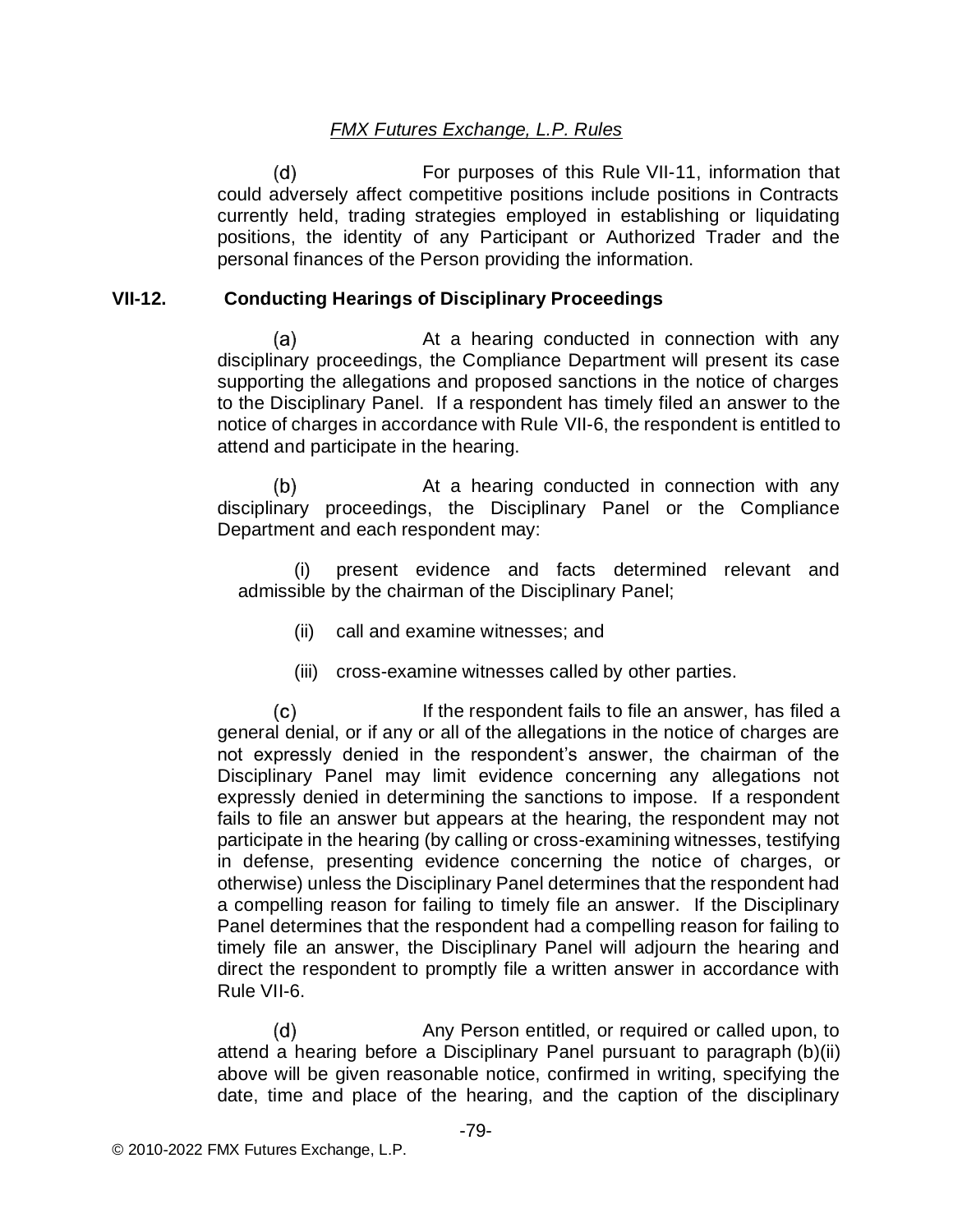proceedings. The Exchange will require all Participants and Authorized Traders that are called as witnesses to appear at the hearing and produce evidence. The Exchange will make reasonable efforts to secure the presence of all other Persons called as witnesses whose testimony would be relevant.

(e) If during any disciplinary proceedings the Disciplinary Panel determines that a reasonable basis exists to believe that the respondent violated or is about to violate a Rule of the Exchange or a provision of Applicable Law other than the violations alleged in the notice of charges, the Disciplinary Panel may consider those apparent violations after providing the respondent with an opportunity to answer the additional allegations in accordance with Rule VII-6. In connection with considering apparent violations pursuant to this paragraph (e), the Disciplinary Panel may request that the Compliance Department provide the Panel with any additional information.

 $(f)$ The Disciplinary Panel may summarily impose sanctions on any Participant or Authorized Trader that impede or delay the progress of a hearing.

The Exchange will arrange for any hearing  $(q)$ conducted in connection with disciplinary proceedings to be recorded hearing verbatim, or substantially verbatim, in a manner capable of accurate transcription. If the respondent requests a copy of all or portions of the recording of a hearing, the chairman of the Disciplinary Panel may within his or her sole discretion order the respondent to pay the costs for transcribing the recording of the hearing.

No interlocutory appeals of rulings of any  $(h)$ Disciplinary Panel or chairman of the Disciplinary Panel are permitted.

#### **VII-13. Decision of Disciplinary Panel**

As promptly as reasonable following a hearing, the (a) Disciplinary Panel will issue an order rendering its decision based on the weight of the evidence contained in the record of the disciplinary proceedings. A decision by a majority of the Disciplinary Panel will constitute the decision of the Disciplinary Panel.

 $(b)$ The Exchange will serve a copy of the order of the disciplinary proceedings on the respondent and the Compliance Department. The order will include:

(i) the notice of charges or summary of the allegations;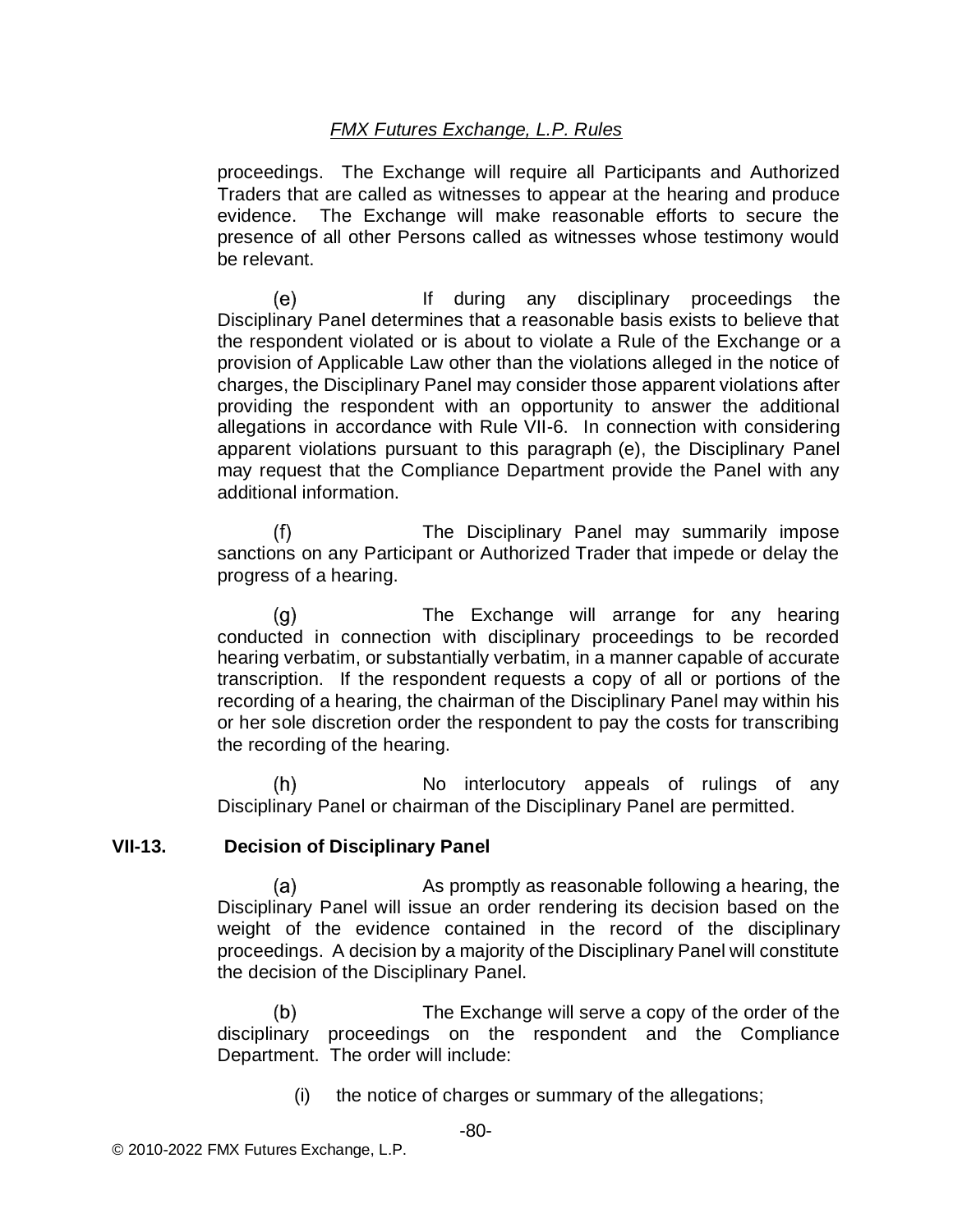- (ii) the answer, if any, or a summary of the answer;
- (iii) a brief summary of the evidence introduced at the hearing;

(iv) findings of fact and conclusions concerning each allegation, including each specific Rule of the Exchange and provision of Applicable Law that the respondent is found to have violated;

(v) the imposition of sanctions, if any, and the effective date of each sanction; and

(vi) notice of the respondent's right to appeal pursuant to Rule VII-16.

 $(c)$ Unless a timely notice of appeal is filed pursuant to Rule VII-16, the order of the disciplinary proceedings will become final upon the expiration of 20 Business Days after the order is served on the respondent and a copy thereof is provided to the Compliance Department.

### **VII-14. Sanctions**

(a) After notice and opportunity for hearing in accordance with these Rules, the Exchange will impose sanctions if a Participant or Authorized Trader is found to have violated or to have attempted to violate a Rule of the Exchange or provision of Applicable Law for which the Exchange possesses disciplinary jurisdiction. The Exchange may impose one or more of the following sanctions or remedies: (i) censure; (ii) limitation on Trading Privileges, association with a Participant or other activities, functions or operations; (iii) suspension of Trading Privileges or association with a Participant for a period not to exceed 12 months; (iv) fine (subject to paragraph (b) below); (v) restitution or disgorgement; (vi) termination of Trading Privileges; or (vii) any other sanction or remedy deemed to be appropriate.

The Exchange may impose a fine of up to \$500,000 (b) for each violation. If a fine or other amount is not paid within 30 Business Days of the date that it becomes payable, then interest will accrue on the sum from the date that it became payable at the quoted prime rate plus three percent. The Exchange has sole discretion to select the bank on whose quotations to base the prime rate. Each Participant will be responsible for paying any fine or other amount imposed on, but not paid by, any Authorized Trader authorized by, or other agent or representative of, such Participant.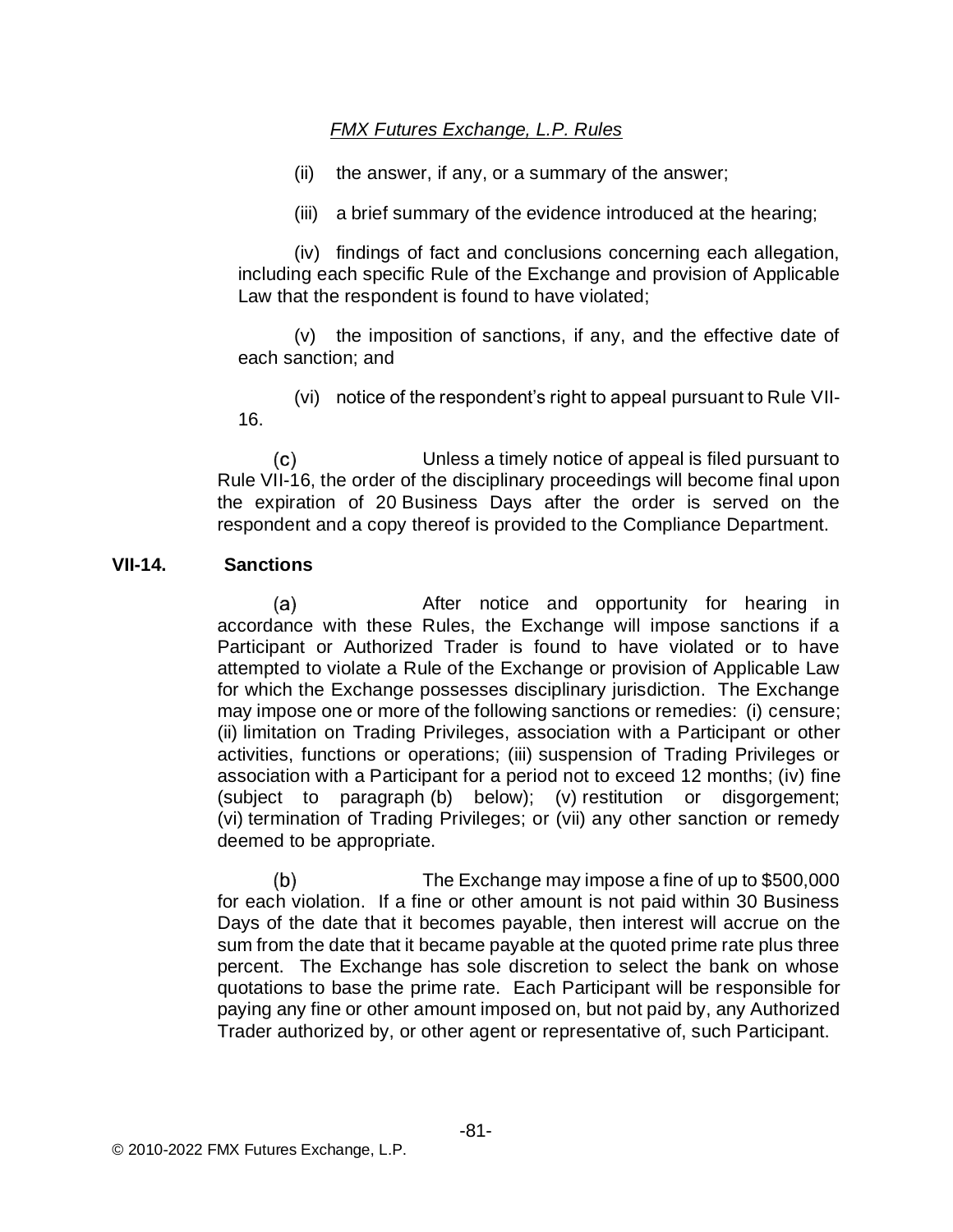#### **VII-15. Costs**

 $(a)$ Regardless of the outcome of any disciplinary proceeding, the Disciplinary Panel may order a respondent to pay some or all of the costs associated with the disciplinary proceedings that the Disciplinary Panel believes were unnecessarily caused by the respondent. Costs may include costs associated with the inquiry or investigation, the prosecution by the Compliance Department, legal and professional assistance, the hearing and administrative and other expenses incurred by the Disciplinary Panel.

 $(b)$ The Disciplinary Panel may only award costs against the Exchange if the Panel concludes that the Exchange has behaved in a manifestly unreasonable manner in the commencement or conduct of the disciplinary proceedings in question. The Disciplinary Panel must limit any award of costs against the Exchange to an amount that the Panel concludes is reasonable and appropriate, but does not exceed the respondent's costs for external legal or other external professional assistance.

 $(c)$ The Disciplinary Panel may determine the amounts and allocation of costs in any manner it may deem appropriate. The Exchange or the respondent will pay any costs ordered to be paid by it by the Disciplinary Panel within 30 Business Days of the later of either written notice of (i) the amount imposed by the Disciplinary Panel or (ii) the determination of an appeal by the Appeals Panel against the Disciplinary Panel's determination.

### **VII-16. Appeal from Disciplinary Panel Decision, Summary Impositions of Fines and Other Summary Actions**

Each respondent found by the Disciplinary Panel to (a) have violated a Rule of the Exchange or a provision of Applicable Law or who is subject to any summary fine imposed pursuant to Rule VII-17 or any summary action imposed pursuant to Rule VII-17 may appeal the decision within 20 Business Days of receiving the order of the disciplinary proceedings or the notice of summary action, as the case may be, by filing a notice of appeal with the Compliance Director. While an appeal is pending, the effect of the order of disciplinary proceedings or the summary action (including any sanctions, remedies or costs imposed thereby) shall be suspended; *provided however*, any summary sanction entered under Rule VII-18 shall continue in effect during the appeal.

 $(b)$ The notice of appeal must state in writing the grounds for appeal, including the findings of fact, conclusions or sanctions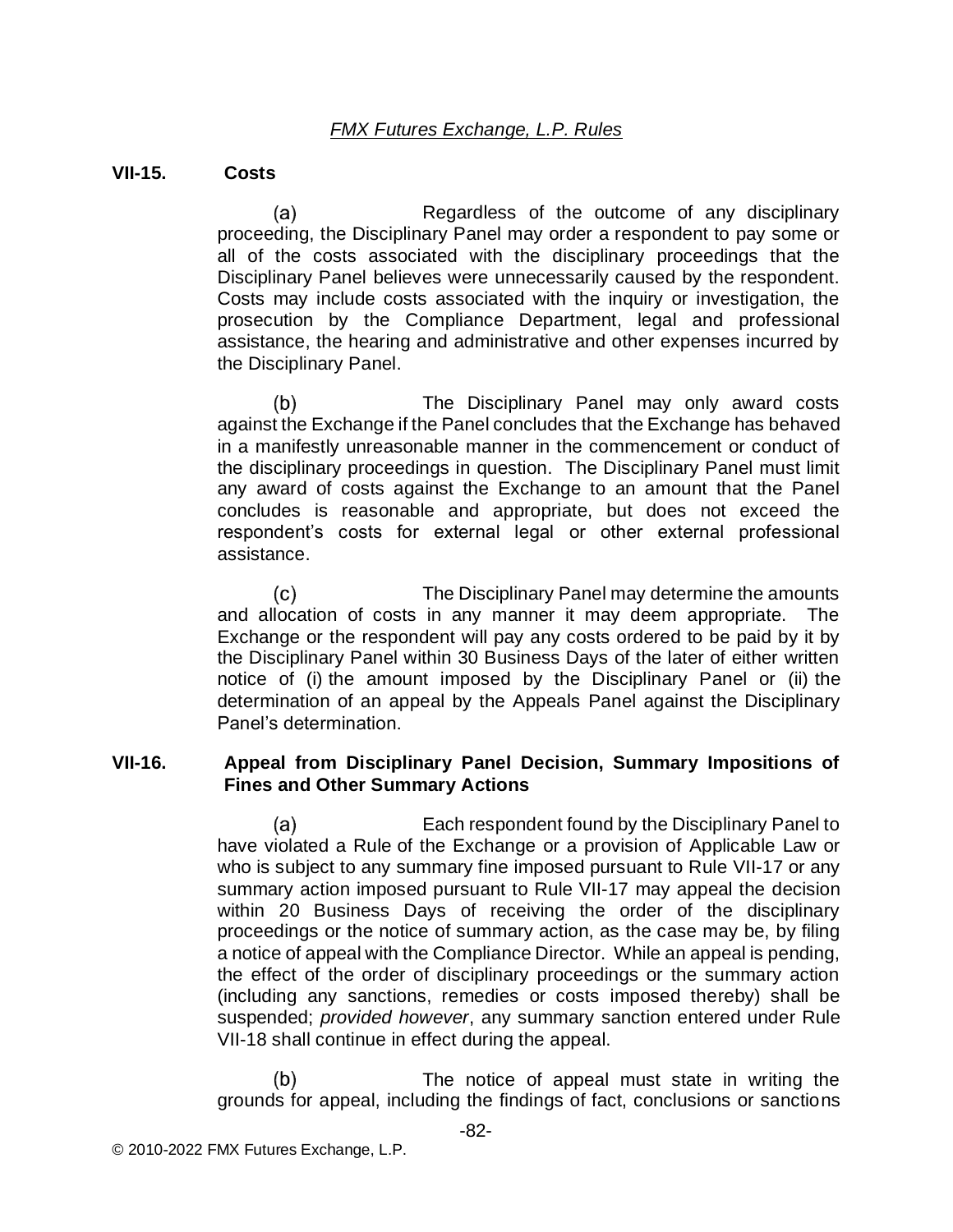to which the respondent objects. An appellant may appeal the order of disciplinary proceedings or any summary decision on the grounds that:

(i) the decision was arbitrary, capricious, an abuse of discretion, or not in accordance with the Rules of the Exchange;

(ii) the decision exceeded the authority or jurisdiction of the Disciplinary Panel, the Compliance Director or the Exchange;

(iii) the decision failed to observe required procedures;

(iv) the decision was unsupported by the facts or evidence; or

(v) the imposed sanctions, remedies or costs are inappropriate or unsupported by the record.

 $(c)$ The Compliance Director will forward copies of any notice of appeals received by it to all parties to the disciplinary proceeding or summary action, as the case may be, except the appellant. On or before the 20th day after filing a notice of appeal, the appellant must file with the Compliance Director and serve on the Compliance Department a brief supporting the notice of appeal and documents supporting the brief. On or before the 20th day after the date on which the appellant serves their supporting brief, the appellee must file and serve its brief in opposition. On or before the 10th day after the date on which the appellee serves its brief in opposition, the appellant must file and serve a brief in reply.

In connection with any appeal, the Compliance  $(d)$ Department will furnish to the Compliance Director and to the respondent/appellant a transcript of the hearing, any exhibits introduced at the hearing, the notice of appeal and briefs filed to support and oppose the appeal.

(e) Within 30 Business Days after the last submission filed pursuant to paragraph (c) above, the Compliance Director will appoint the Appeals Panel to consider and determine the appeal. No member of the Disciplinary Panel that originally heard the matter may be a member of the Appeals Panel on such matter.

 $(f)$ The Appeals Panel may hold a hearing to allow parties to present oral arguments. Any hearing will be conducted privately and confidentially unless the Appeals Panel decides that the hearing, or any part of it, should be held in public after giving each appellant the opportunity to present their views on holding a public hearing. Notwithstanding the confidentiality of hearings, the Appeals Panel may appoint individuals to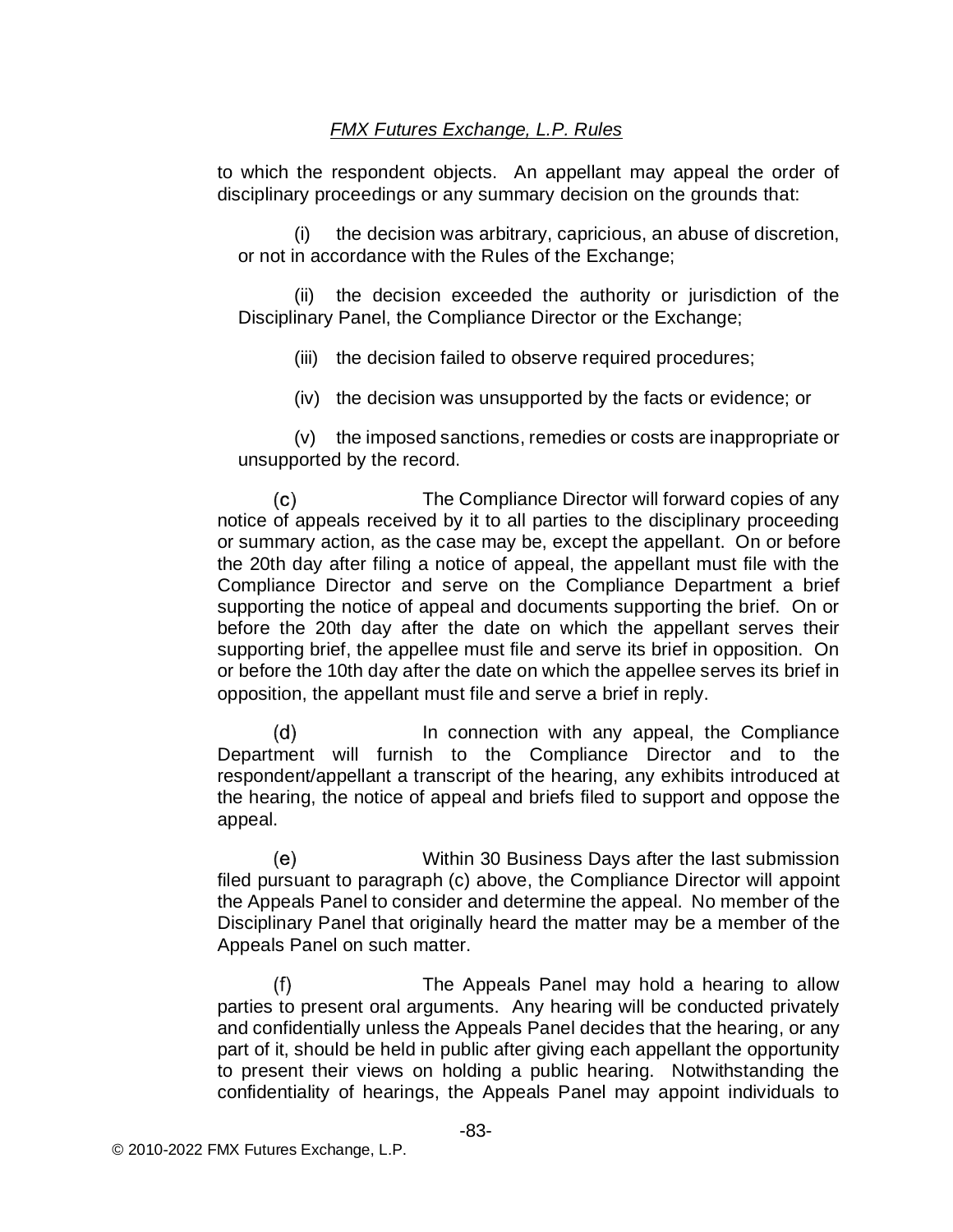attend any hearing and assist in the deliberations if such individuals agree to be subject to appropriate confidentiality agreements. In determining procedural and evidentiary matters, the Appeals Panel will be bound by evidentiary or procedural rules or law.

The Appeals Panel will only consider on appeal the  $(g)$ record before the Disciplinary Panel or, in the case of a summary action, the record considered by the Compliance Director or the Compliance Director's Designee, the notice of appeal, the briefs filed in support and opposition of the appeal, and any oral arguments of the parties. The Appeals Panel may only consider new evidence when the Appeals Panel is satisfied that good cause exists on why the evidence was not introduced during the disciplinary proceeding or when imposing the summary action.

 $(h)$ After completing its review, the Appeals Panel may affirm or, only if it finds that the decision of the Disciplinary Panel or the Compliance Director that is under review, as the case may be, meets one of the criteria listed in Rule VII-16(i) below, modify or reverse any order of the disciplinary proceedings or summary action under appeal, in whole or in part, including increasing, decreasing or eliminating any sanction or remedy imposed, imposing any other sanction or remedy authorized by the Rules of the Exchange, or remanding the matter to the same or a different Disciplinary Panel for further disciplinary proceedings or for reconsideration by the Compliance Director. The Appeals Panel may order a new hearing for good cause or if the Appeals Panel determines in its sole discretion that the appellant was not given a full and fair opportunity to make an argument in its favor and present supporting evidence.

 $(i)$ As described in Rule VII-16(h) above, the Appeals Panel may modify or reverse any order of the disciplinary proceedings or summary action under appeal only if it finds that the decision was:

Arbitrary, capricious, or an abuse of the discretion of the Disciplinary Panel, the Compliance Director, or the Compliance Director's Designee, as the case may be;

(ii) In excess of the authority or jurisdiction of the Disciplinary Panel or the Compliance Director, as the case may be; or

(iii) Based on a clearly erroneous application or interpretation of the Rules of the Exchange or the applicable Contract Rules.

 $(i)$ As promptly as reasonably possible following its review, the Appeals Panel will issue a written decision on appeal rendering its decision based on the weight of the evidence before the Appeals Panel.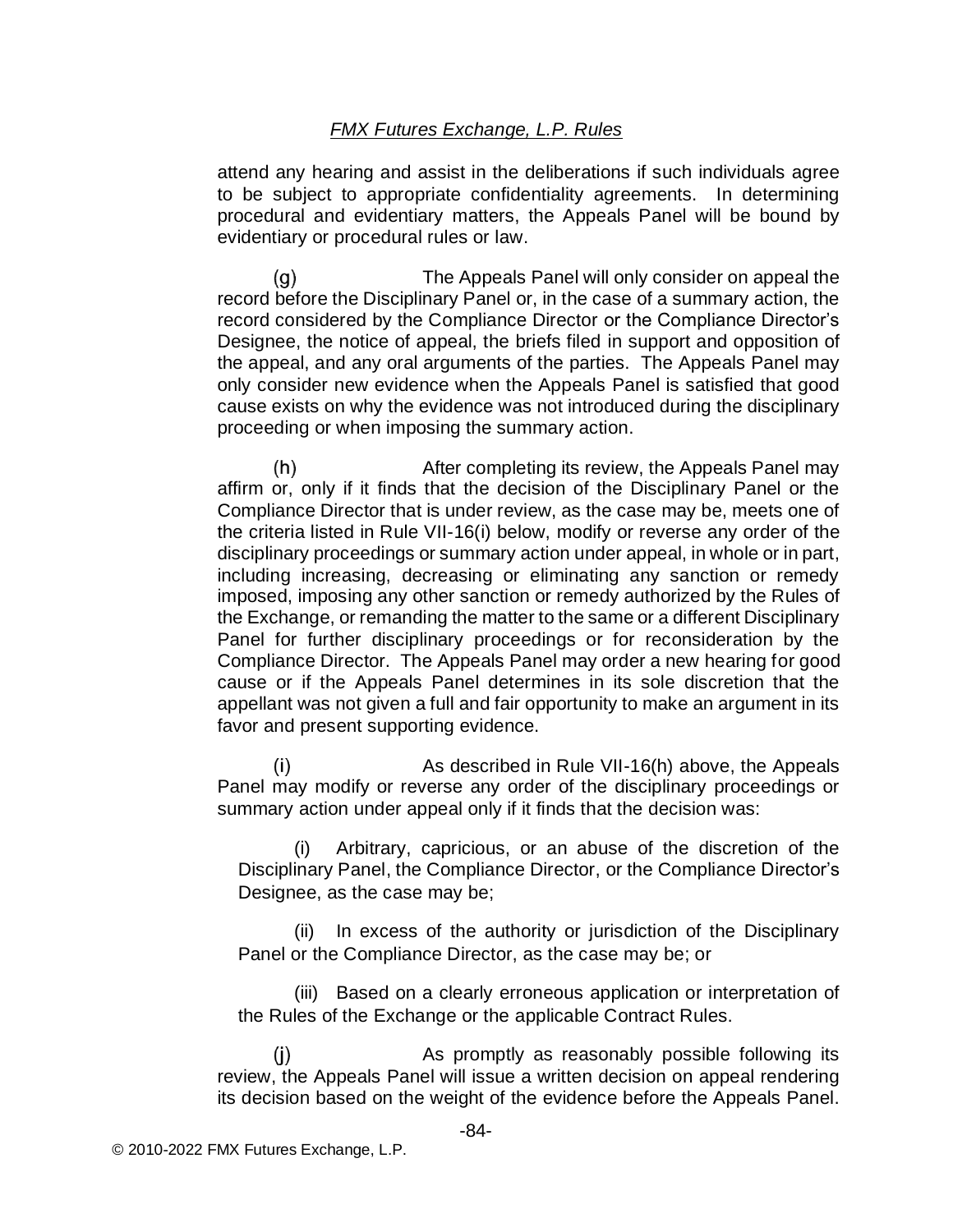The decision of the Appeals Panel will include a statement of findings of fact and conclusions for each finding, sanction, remedy and cost reviewed on appeal, including each specific Rule of the Exchange and provision of Applicable Law that the respondent is found to have violated, if any, and the imposition of sanctions, remedies and costs, if any, and the effective date of each sanction, remedy or cost.

 $(k)$ The Appeal Panel's written order on appeal (including findings of fact and conclusions and the imposition of sanctions, remedies and costs, and the effective date of any sanction, remedy cost) will be the final action of the Exchange and will not be subject to appeal within the Exchange.

Within 10 Business Days of being notified of the  $(1)$ appointment of the Appeals Panel, a respondent may seek to disqualify any individual named to the Appeals Panel for the reasons identified in this Rule VII-16 or for any other reasonable grounds, by serving written notice on the Compliance Director and providing a copy thereof to the Director of Hearings. By not timely filing a request for disqualification, the respondent will be deemed to have waived any objection to the composition of an Appeals Panel. The Compliance Director will decide the merits of any request for disqualification within his or her sole discretion. Any such decision will be final and not subject to appeal.

#### **VII-17. Summary Imposition of Fines**

The Compliance Director may summarily impose a (a) fine against a Participant or Authorized Trader for failing:

(i) to make timely payments of margin, options premiums, fees, cost, charges or fines to the Exchange or the Clearinghouse;

(ii) to make timely and accurate submissions to the Exchange of notices, reports or other information required by the Rules of the Exchange; and

(iii) to keep any books and records required by the Rules of the Exchange.

 $(b)$ The Compliance Department, acting on behalf of the Compliance Director, will give notice of any fine imposed pursuant to this Rule VII-17 to each Participant or Authorized Trader subject thereto. The notice will specify (i) the violations of the Rules of the Exchange for which the fine is being imposed, (ii) the date of the violation for which the fine is being imposed and (iii) the amount of the fine. Within 20 Business Days of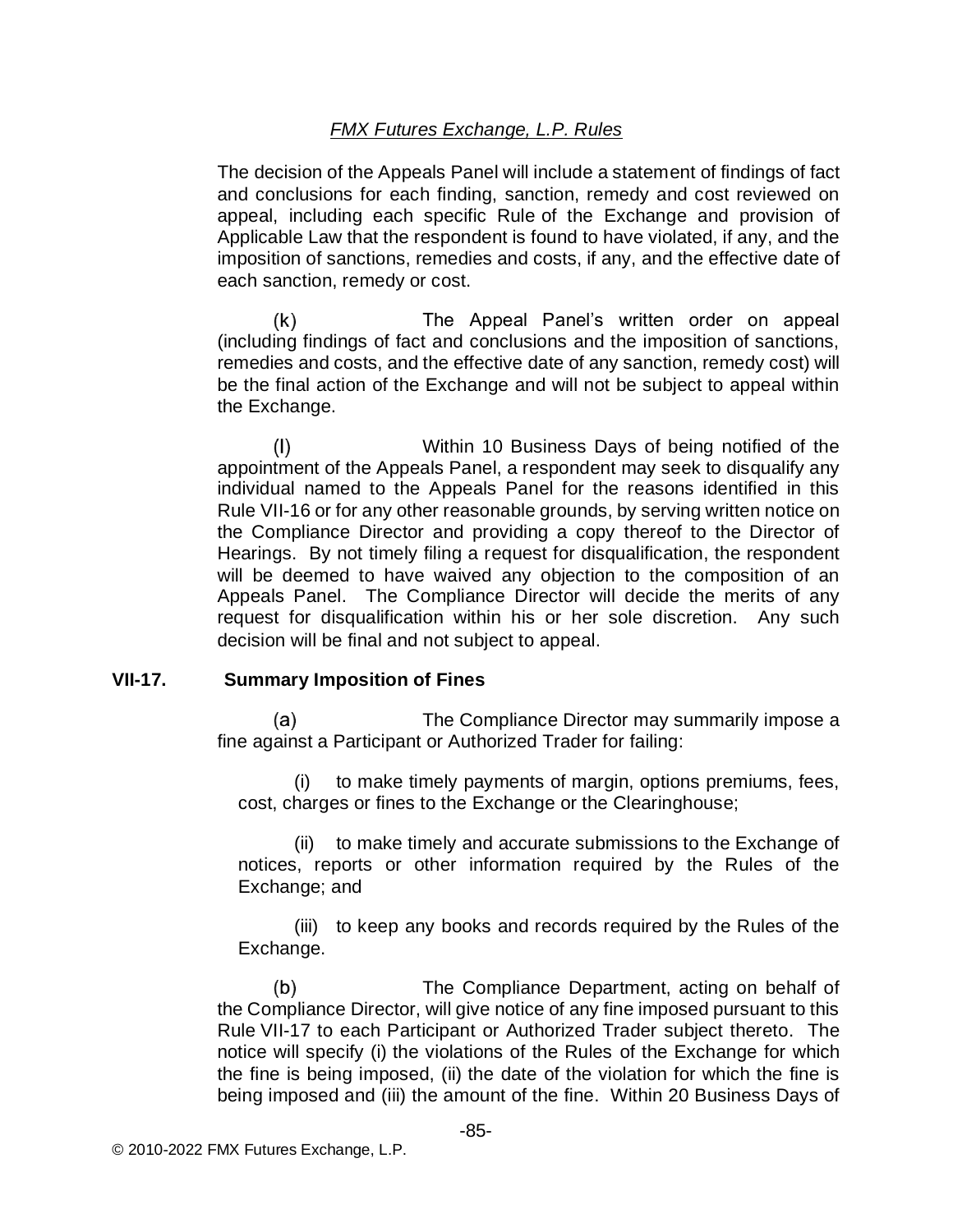serving the notice of fine, the Participant or Authorized Trader, as the case may be, must either pay the fine or file notice of an appeal pursuant to Rule VII-16. Unless timely notice of appeal is filed pursuant to Rule VII-16, the fine will become final upon the expiration of 20 Business Days after the notice of fine is served on the Participant or Authorized Trader, as the case may be.

The Exchange, in its sole discretion, may deduct (c) the amount of any fine imposed pursuant to Rule VII-17(b) directly from the Participant's Trading Account; *provided*, that the Exchange may not make such a deduction if the result would be to cause an Event of Default with respect to any Open Contract Positions then held in the Trading Account of such Participant.

 $(d)$ The Exchange will set the amount of any fines imposed pursuant to this Rule VII-17, with the maximum fine for each violation not to exceed \$5,000. Summary imposition of fines pursuant to this Rule VII-17 will not preclude the Exchange from bringing any other action against the Participant or Authorized Trader, as the case may be.

### **VII-18. Summary Suspensions and Other Summary Actions**

Notwithstanding anything in the Rules of the  $(a)$ Exchange to the contrary, the Compliance Director or the Compliance Director's Designee, upon a good faith determination that there are substantial reasons to believe that such immediate action is necessary to protect the public or the best interests of the Exchange, may order that any party be denied access to the Trading System or the Exchange, or summarily limit, condition, restrict or qualify the Trading Privileges of a Participant or Authorized Trader, and may take other summary action against any Participant or Authorized Trader in accordance with the Rules of the Exchange; *provided*, *however*, that the Compliance Director or the Compliance Director's Designee in issuing an order denying access, may permit such party to enter Orders solely for the purpose of liquidating the Open Contract Positions of such Participant while the applicable suspension, limitation, condition, restriction or qualification of access is in effect.

 $(b)$ Promptly after an order is issued pursuant to paragraph (a), the party shall be informed of the action taken, the reasons for the action, the effective date and the duration of the action. The party shall also be informed of his or her right to appeal the action under Rule VII-16. Whenever practicable, the Compliance Department, acting on behalf of the Compliance Director, shall provide such notice prior to taking the action.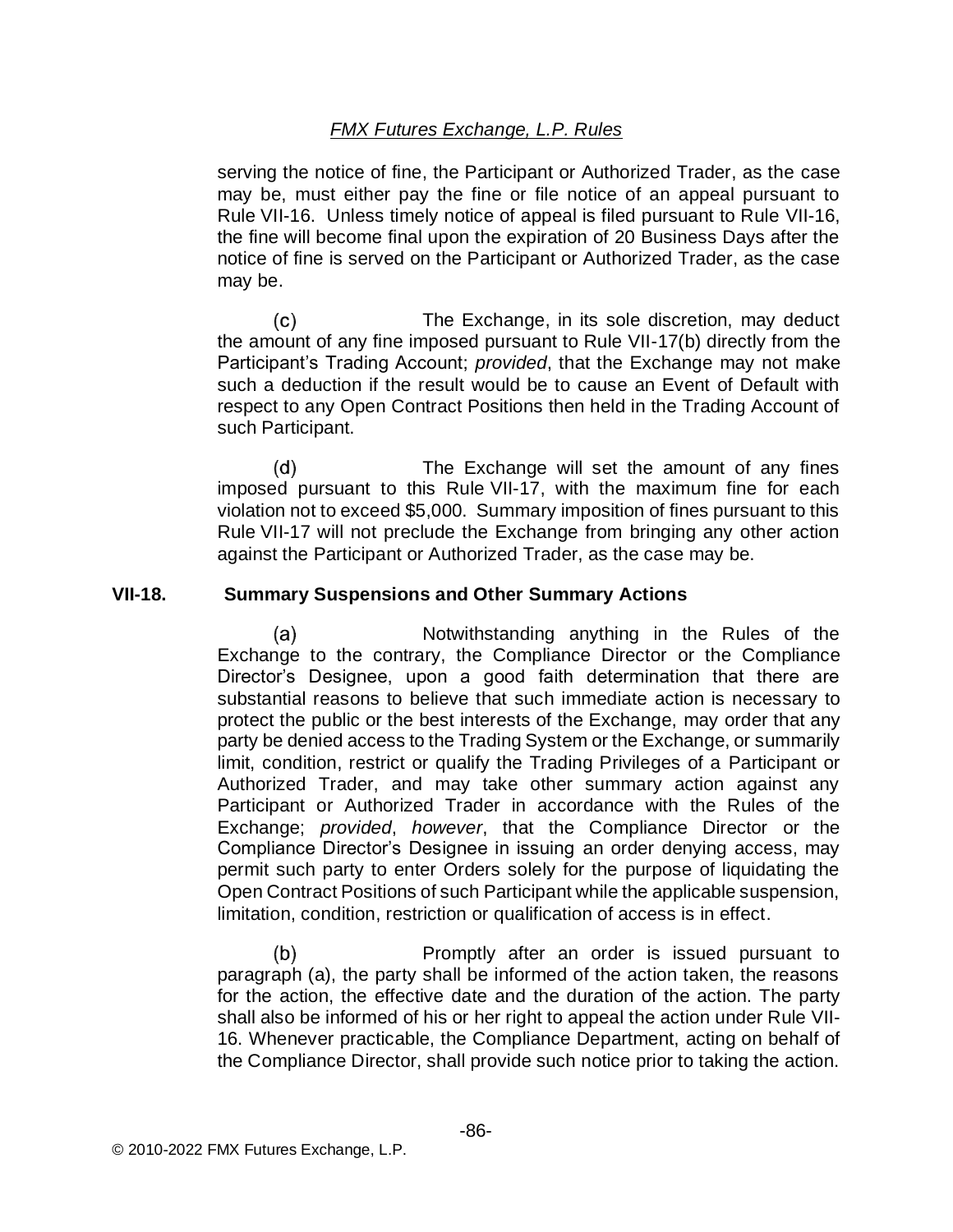Unless timely notice of appeal is filed pursuant to (c) Rule VII-16, the summary action will become final upon the expiration of 20 Business Days after the notice of action is served on the respondent.

 $(d)$ At the request of the Exchange or the Clearinghouse, a respondent against whom a summary action is brought pursuant to this Rule VII-18 must provide books and records over which the respondent has access or control and must furnish information to, or appear or testify before, the Exchange or the Clearinghouse in connection with the enforcement of any Rule of the Exchange or Rule of the Clearinghouse.

A respondent whose Trading Privileges are (e) suspended, limited, conditioned, restricted or qualified pursuant to this Rule VII-18 may apply for reinstatement by filing with the Compliance Department a written request stating the applicant's reasons for seeking reinstatement. The Exchange will not consider a respondent's request for reinstatement if the respondent (i) persists in the conduct which was the subject of the order denying access; (ii) owes any fines, fees, charges or costs to the Exchange, (iii) continues to fail to appear at disciplinary proceedings without good cause or (iv) continues to impede the progress of disciplinary proceedings.

Within a reasonable period after the filing of a  $(f)$ request for reinstatement, the Appeals Panel will conduct a hearing to consider the request. At the hearing for reinstatement, the respondent will present its, his or her case supporting the reinstatement and the Compliance Department, acting on behalf of the Compliance Director may, in its discretion, present its case opposing or supporting the reinstatement and each may present relevant and admissible evidence and facts and call, examine and cross-examine witnesses. At the hearing for reinstatement, the Exchange may require any Participant or any Authorized Trader to appear as witnesses and produce evidence if the Appeals Panel determines that the evidence is relevant.

(g) As promptly as reasonably possible after a reinstatement hearing, the Appeals Panel will issue an order reinstating, denying the reinstatement, or placing conditions on the reinstatement of the Trading Privileges, or association with a Participant, of the respondent. The order will include a brief summary of the evidence introduced at the reinstatement hearing; and, if applicable, findings of fact and conclusions not contained in the Appeals Panel's initial order issued pursuant to Rule VII-18(d) above. The Appeals Panel's order may not be appealed.

 $(h)$ Any decision to deny access pursuant to paragraph (a) shall not remain in effect for more than 60 days unless the Compliance Director or the Compliance Director's Designee, upon further consideration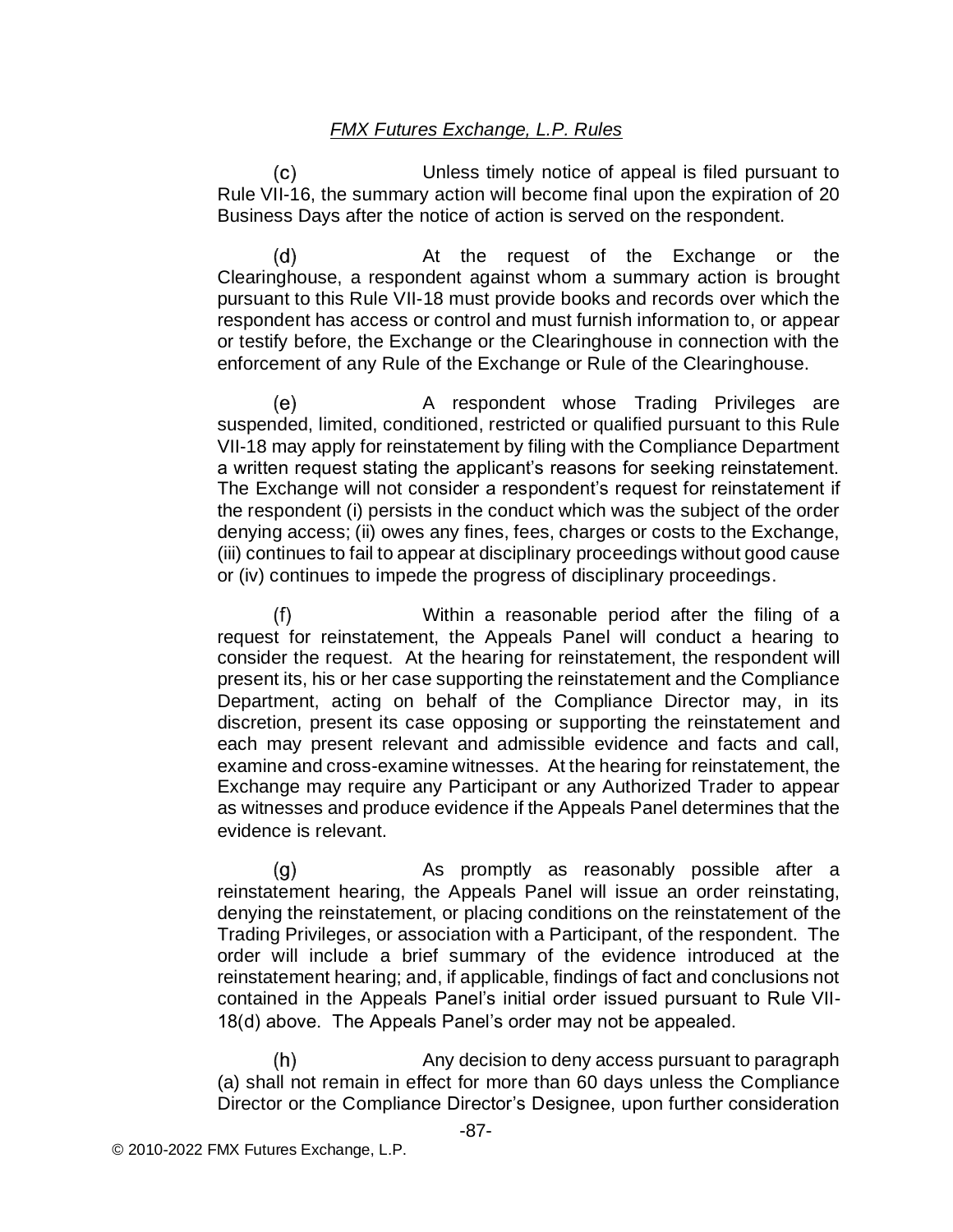of the circumstances giving rise to the order denying access, issues a separate order denying access for an additional period of time, not to exceed 60 days. The party must be notified thereof prior to issuance of the second order, unless prior notice is impracticable. Such notice must meet the standards provided in paragraph (b). At any time, a party subject to an action under this Rule VII-18, may petition the Compliance Director or the Compliance Director's Designee to reconsider an access denial pursuant to this Rule based upon materially changed circumstances.

### **VII-19. Rights and Responsibilities after Suspension or Termination**

 $(a)$ When the Trading Privileges of a Participant are, or the association of an Authorized Trader with a Participant is, suspended for a period of 12 months or less, none of its rights and Trading Privileges (including the right to hold oneself out to the public as a Participant, enter Orders into the CX Direct System and receive Participant rates for fees, costs, and charges and deposit margin at Participant levels) will apply during the period of the suspension, except for the right of the Participant or Authorized Trader in question to assert claims against others as provided in the Rules of the Exchange. Any such suspension will not relieve the Participant or Authorized Trader in question of its, his or her obligations under the Rules of the Exchange to perform any Contracts entered into before the suspension, or for any Exchange fees, costs, or charges incurred during the suspension. The Exchange may discipline a suspended Participant or Authorized Trader under this Chapter VII for any violation of a Rule of the Exchange or provision of Applicable Law committed by the Participant before, during or after the suspension.

 $(b)$ When the Trading Privileges of a Participant are, or the association of an Authorized Trader with a Participant is, terminated, all of its rights and Trading Privileges will terminate, except for the right of the Participant or Authorized Trader in question to assert claims against others, as provided in the Rules of the Exchange. A terminated Participant or Authorized Trader may only seek to reinstate its Trading Privileges by applying for Trading Privileges pursuant to Rule III-4. The Exchange will not consider the application of a terminated Participant or Authorized Trader if such Participant or Authorized Trader, as the case may be, continues to fail to appear at disciplinary proceedings without good cause or continues to impede the progress of disciplinary proceedings.

 $(c)$ A suspended or terminated Participant or Authorized Trader remains subject to the Rules of the Exchange and the jurisdiction of the Exchange for acts and omissions prior to the suspension of termination, and must cooperate in any inquiry, investigation, disciplinary proceeding, appeal of disciplinary proceedings, summary suspension or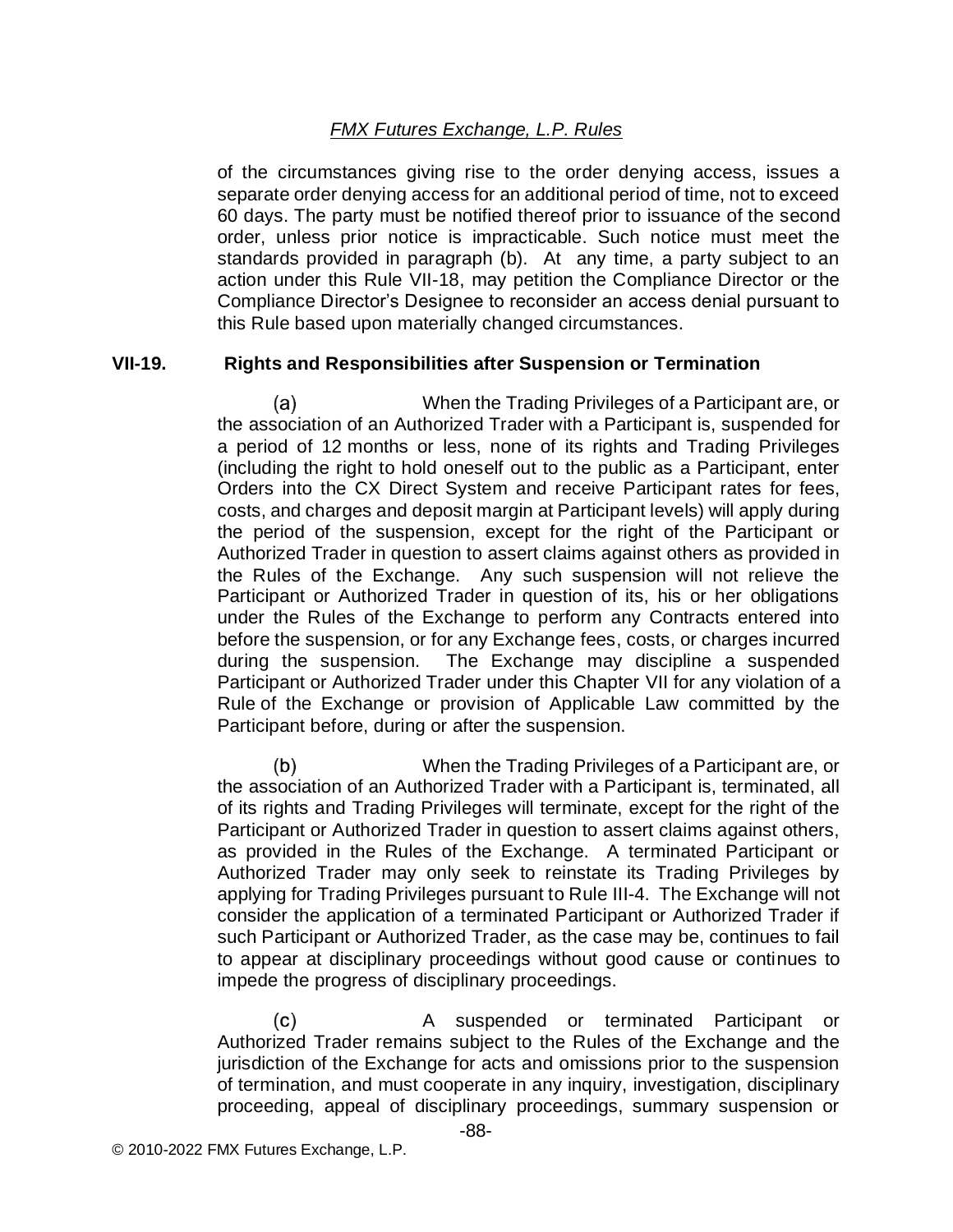other summary action as if the suspended or terminated Participant or an Authorized Trader still had Trading Privileges or was still associated with a Participant, as the case may be.

## **VII-20. Notice to the Respondent, the Commission and the Public**

 $(a)$ The Exchange will provide written notice of disciplinary proceedings to the parties and the CFTC consistent with CFTC Regulations. Whenever the Exchange suspends, expels, fines or otherwise disciplines, or denies any Person access, to the Exchange, the Exchange will make the public disclosures required by CFTC Regulations.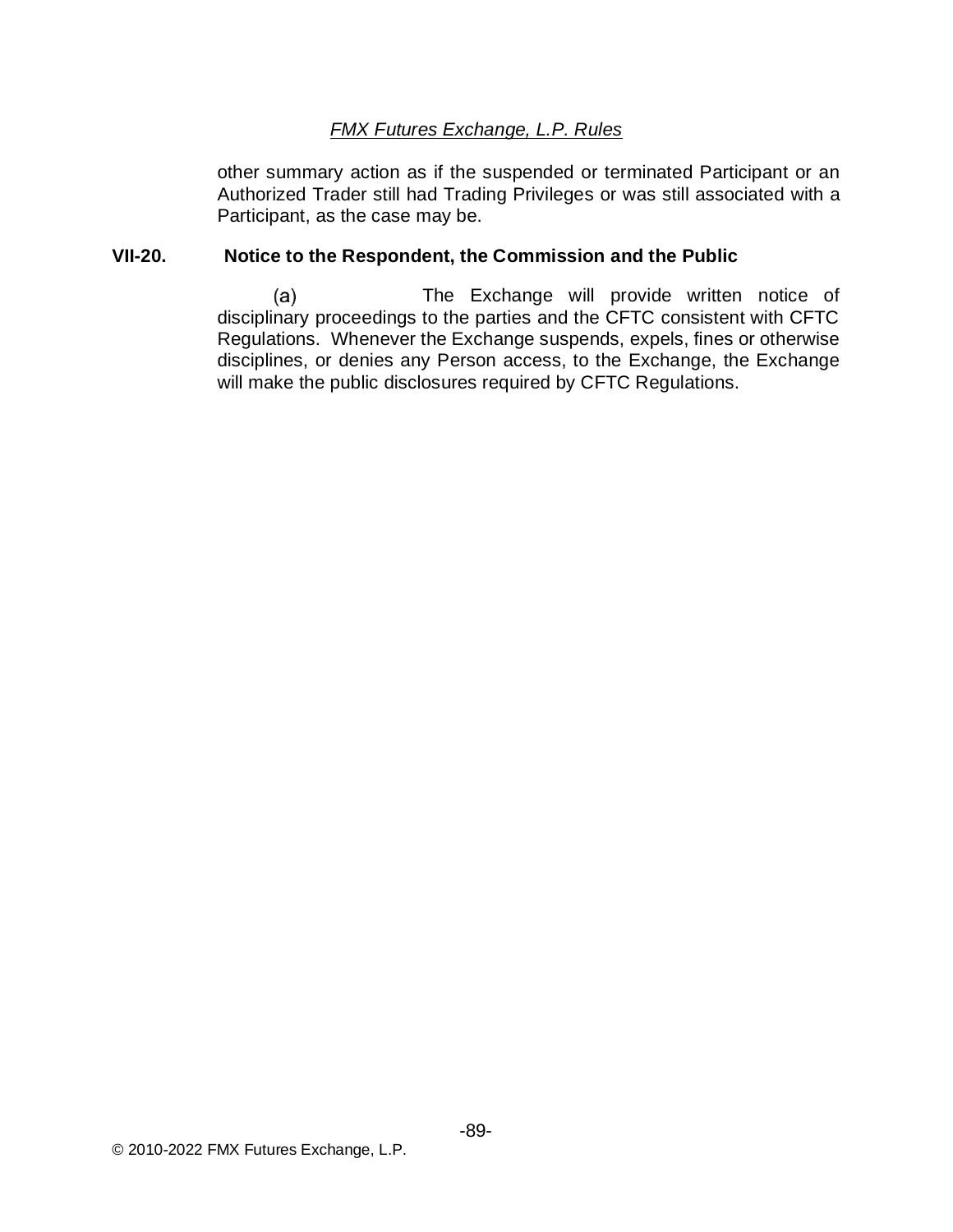# **CHAPTER VIII ARBITRATION**

### **VIII-1. General**

Except as otherwise provided in the Rules of the Exchange, Participants and Authorized Traders must arbitrate all controversies arising in connection with their Exchange business between or among themselves. Notwithstanding the foregoing, this Rule VIII-1 does not require arbitration of claims alleging employment discrimination (including sexual harassment) in violation of Applicable Law.

#### **VIII-2. Forum**

NFA will conduct any and all arbitrations of a type described in Rule VIII-1.

### **VIII-3. Applicable Arbitration Rules**

Any and all arbitrations of a type described in Rule VIII-1 above will be conducted pursuant to NFA's Member Arbitration Rules.

#### **VIII-4. Penalties**

(a) Any failure on the part of any Participant or Authorized Trader to arbitrate a case subject to arbitration, or the commencement by any such Person of a suit in any court prior to arbitrating a case subject to arbitration, violates the Rules of the Exchange and subjects such Participant or Authorized Trader to disciplinary proceedings pursuant to Chapter VII.

 $(b)$ The Exchange may summarily suspend, pursuant to Chapter VII, a Participant or Authorized Trader that fails to satisfy an arbitration award rendered in any arbitration pursuant to this Chapter VIII.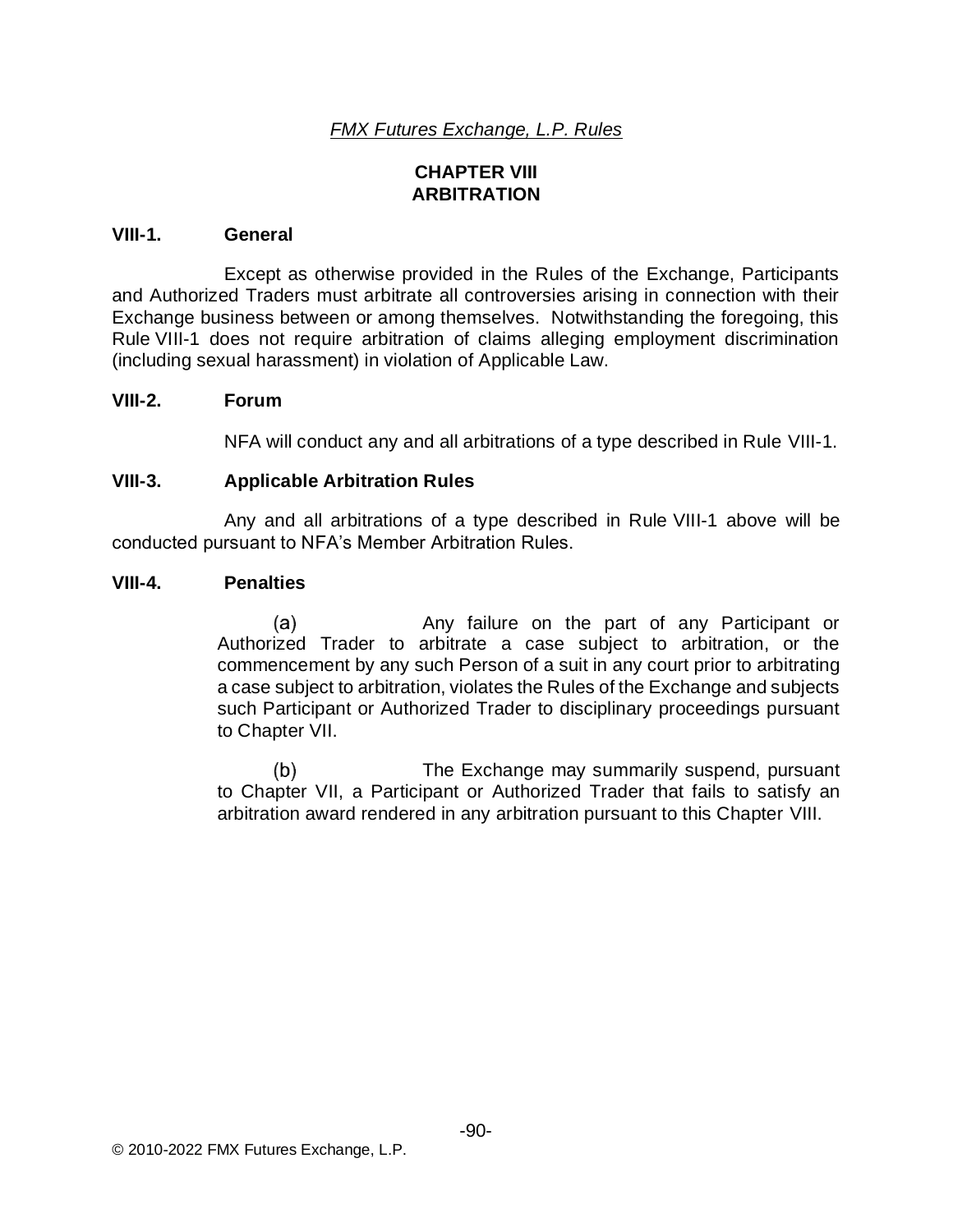# **CHAPTER IX CONTRACTS**

# **IX-1. Contract Specifications**

Each Contract will meet such specifications, and all trading in such Contract will be subject to such procedures and requirements, as set forth in the rules governing such Contract.

## **IX-2. Contract Modifications**

The specifications for, and the procedures and requirements for trading, any Contract may not be modified in any respect without the prior approval of the Exchange.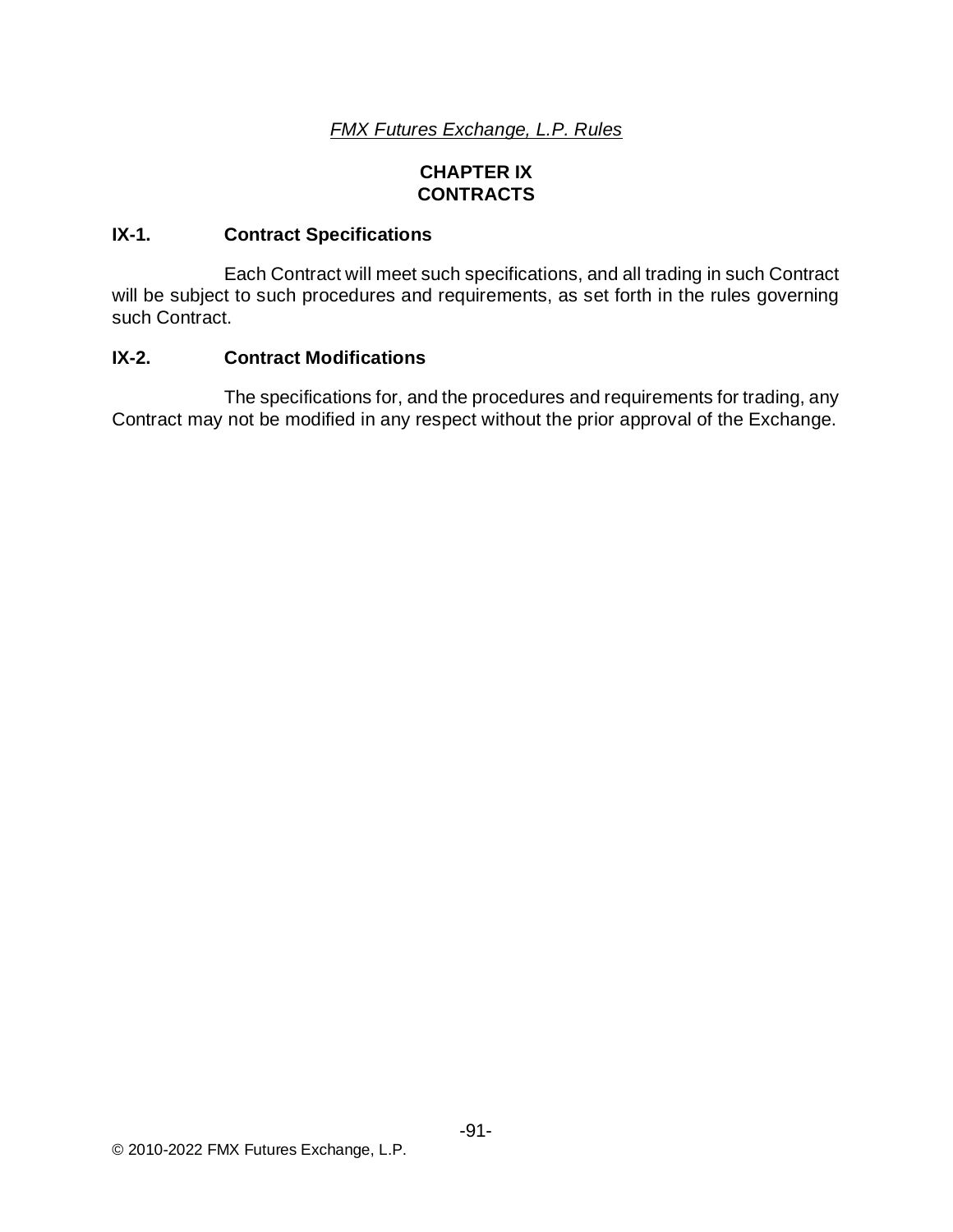# **CHAPTER X CLEARING**

## **X-1. Rules of Clearinghouse**

The clearing services provided by the Clearinghouse with respect to any Contract, and the rights and obligations of purchasers and sellers under cleared Contracts (including, without limitation, rights and obligations in respect of clearing and settlement, variation margin payments and performance at maturity, and in the case of Options on Futures, upon exercise thereof), shall be governed by the Rules of Clearinghouse.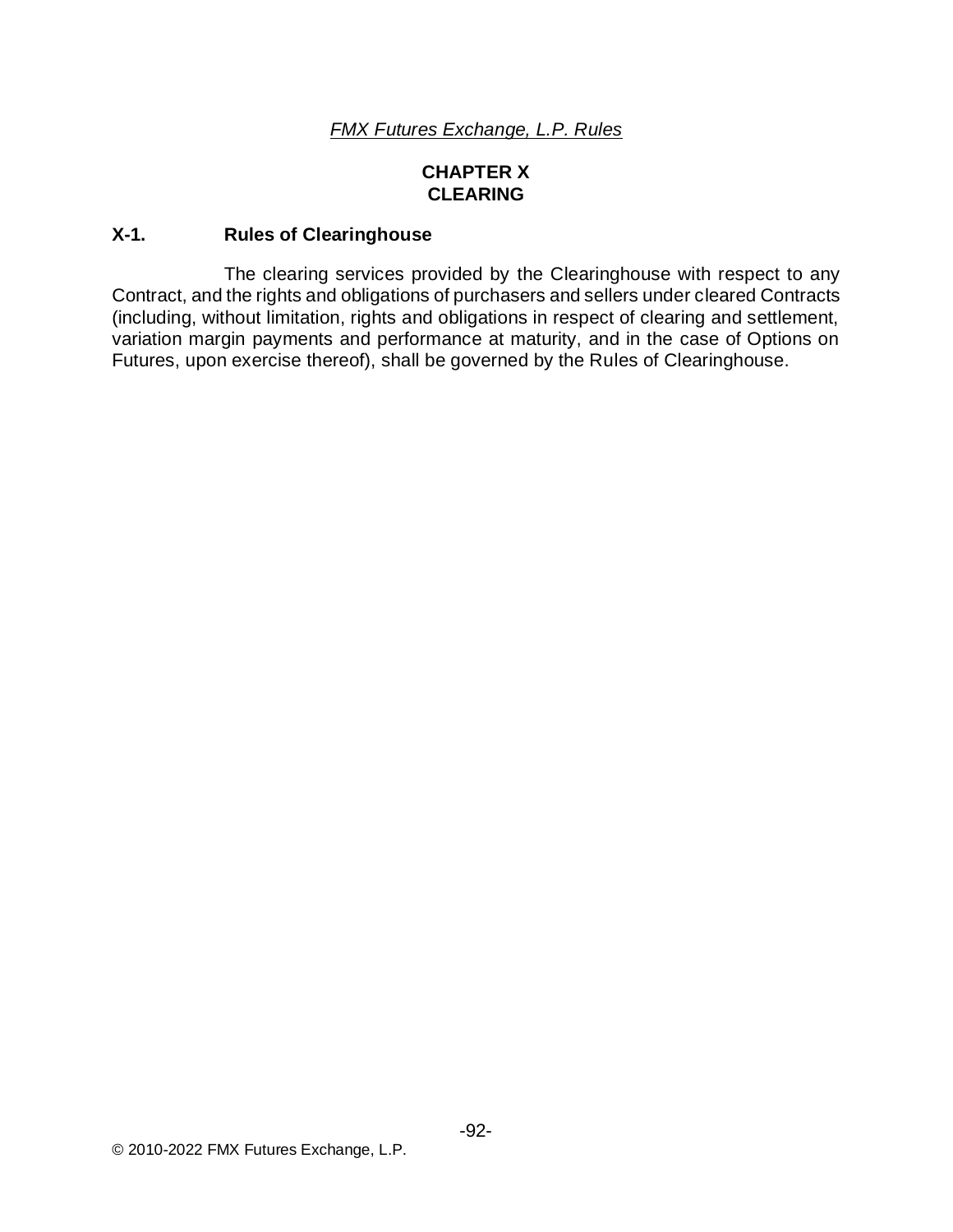## **CHAPTER XI INCENTIVE PROGRAMS**

# **XI-1. TradeWx Incentive Program (TIP)**

### **Purpose of Incentive Program:**

The object of the TradeWx Incentive Program ("TIP" or "Program") is to familiarize Exchange Participants with the basic concepts and website functionality needed to trade "Swap Contracts" on CX Futures Exchange, L.P. ("Exchange" or "CX"). The Program consists of providing payments to Exchange Participants for participating in an educational module that operates on an interactive weather prediction website. The educational module enables its users to earn "credits" by correctly forecasting if certain weather events will or will not occur. Such credits may be converted by Exchange Participants into incentive payments. Persons not eligible to be an Exchange Participant may also participate in the educational module operated on the interactive weather prediction website solely for its educational value.

## **Eligibility:**

The TradeWx Incentive Program ("TIP") is open to legal residents of the 50 United States and the District of Columbia, who at time of registration are Participants of the Exchange or who are eligible to become a Participant of the Exchange ("Program Participant"). There is no cost to apply as a Program Participant. There is no trading or other obligation on a Program Participant to redeem any cash incentives provided by this program. Persons not eligible to become a Program Participant or who do not wish to participate in the Incentive Program may participate on the interactive weather prediction website solely for its educational value, becoming a " Simulation User."

Becoming a Simulation User, as defined below, does not indicate that any person qualifies to become a Participant of the Exchange. Incentive Program Participants must be or become a CX Participant, in accordance with Rule III-3 (Eligibility) of the Exchange Rules. Simulation Users may apply to become Exchange Participants and to set up a CX Trading Account at the Exchange website at any time before or during the TIP Period. Applicants to become an Exchange Participant who submit a completed Application and are accepted for a CX Trading Account will be notified by email. Anyone who needs to modify or correct an email address used in either their TradeWx or CX Trading Account should contact the Exchange at customerservice@cantorexchange.com. Incentive Program Participants will receive incentive payments directly in their CX Clearinghouse Account. Program Participants are not required to trade on the Exchange and may withdraw incentive funds from their CX Clearinghouse Account beginning on October 1, 2018 at 9:00 AM ET, which payments are made by the Clearinghouse via electronic transfer to a U.S. bank account.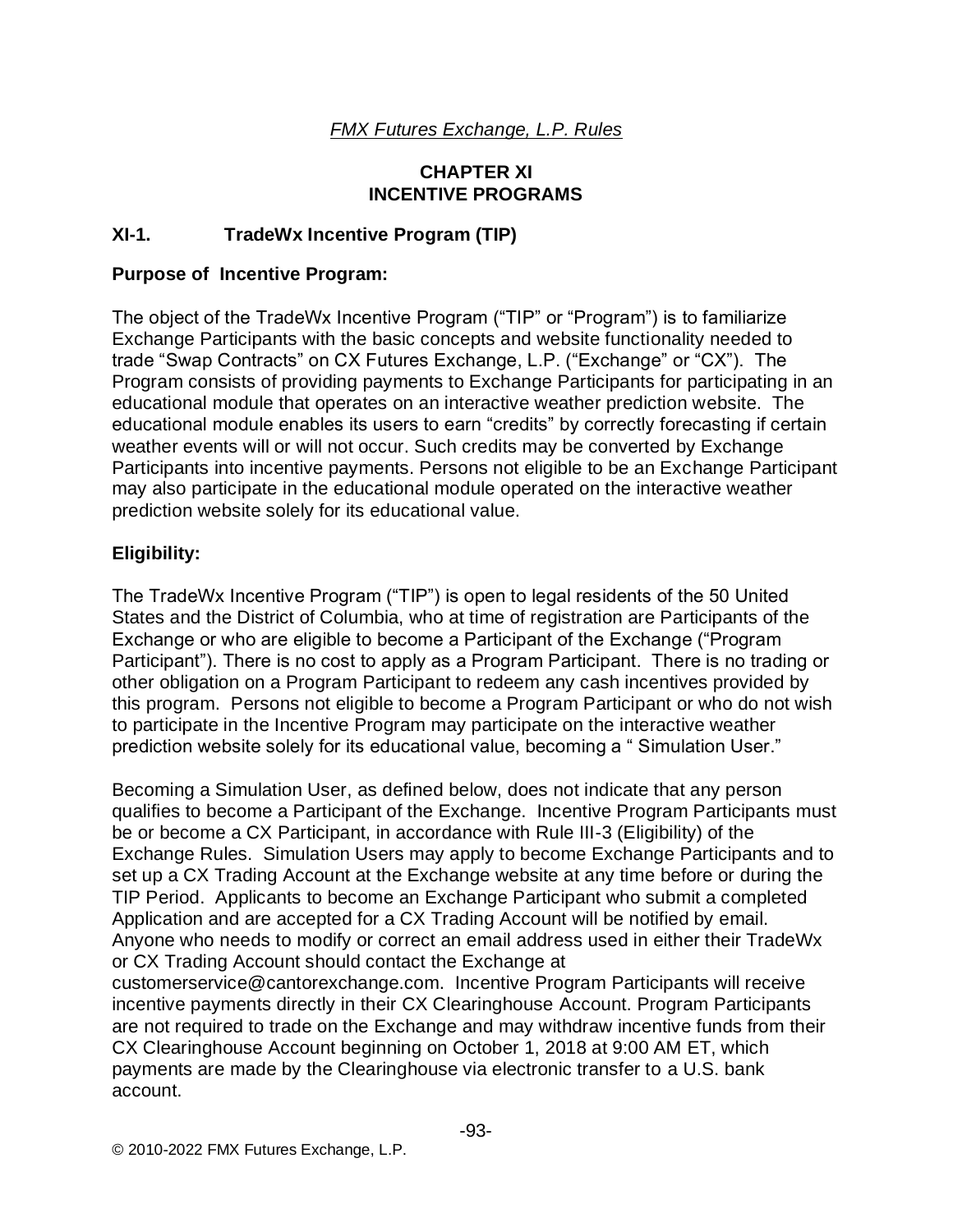**There is a limit of one (1) TradeWx Incentive Program participation per CX Participant for the duration of the TIP. Simulation Users may register for only simulation account. Simulation Users who register for more than one (1) simulation account may lose credit balances in one or all of the simulation accounts they control as determined by the Exchange.**

## **Simulation Summary:**

Simulation Users visiting forecasterchallenge.accuweather.com or other URLs provided via the Exchange website (the "Sites") will be presented with an opportunity to earn credits for registering, visiting and/or predicting weather outcomes (e.g. daily and monthly snow amount, daily and monthly rain amount, daily high and low temperature) for a variety of locations in the continental United States.

Following registration, Simulation Users will be given the option to practice trading situations by making numerous weather forecasts using their simulation credit balances. All credits used to make a prediction are immediately deducted from the Simulation User's account but will result in the Simulation User earning a greater number of credits if the forecasted weather event occurs. Correct trading decisions/forecasts will result in credits being credited to the Simulation User's account as soon as practical after the Exchange's final determination that the forecasted weather event has occurred.

The Exchange may offer additional credit bonuses for simulation play elements other than making weather predictions. Specifically, upon registering on the Site with a valid email address, each Simulation User will receive a total of 25,000 simulation credits in their account. Additional credits can be obtained each day the Participant visits any of the Sites. Other opportunities to earn credits apart from making weather predictions may, from time to time, be presented to Users.

The Exchange will have exclusive right to determine if a weather event has or has not occurred in consultation with the Weather Data Provider.

# **The Incentive Program - Converting Credits to U.S. Dollars:**

Simulation credits are not valid U.S. currency, have no cash value and are used for simulation purposes only on the Sites.

However, from time to time, Users who are or who are eligible to become Participants will be offered the option of converting credits in their simulation account for \$10 cash, which amount will be deposited by the Exchange into a valid CX Clearinghouse Account as described below.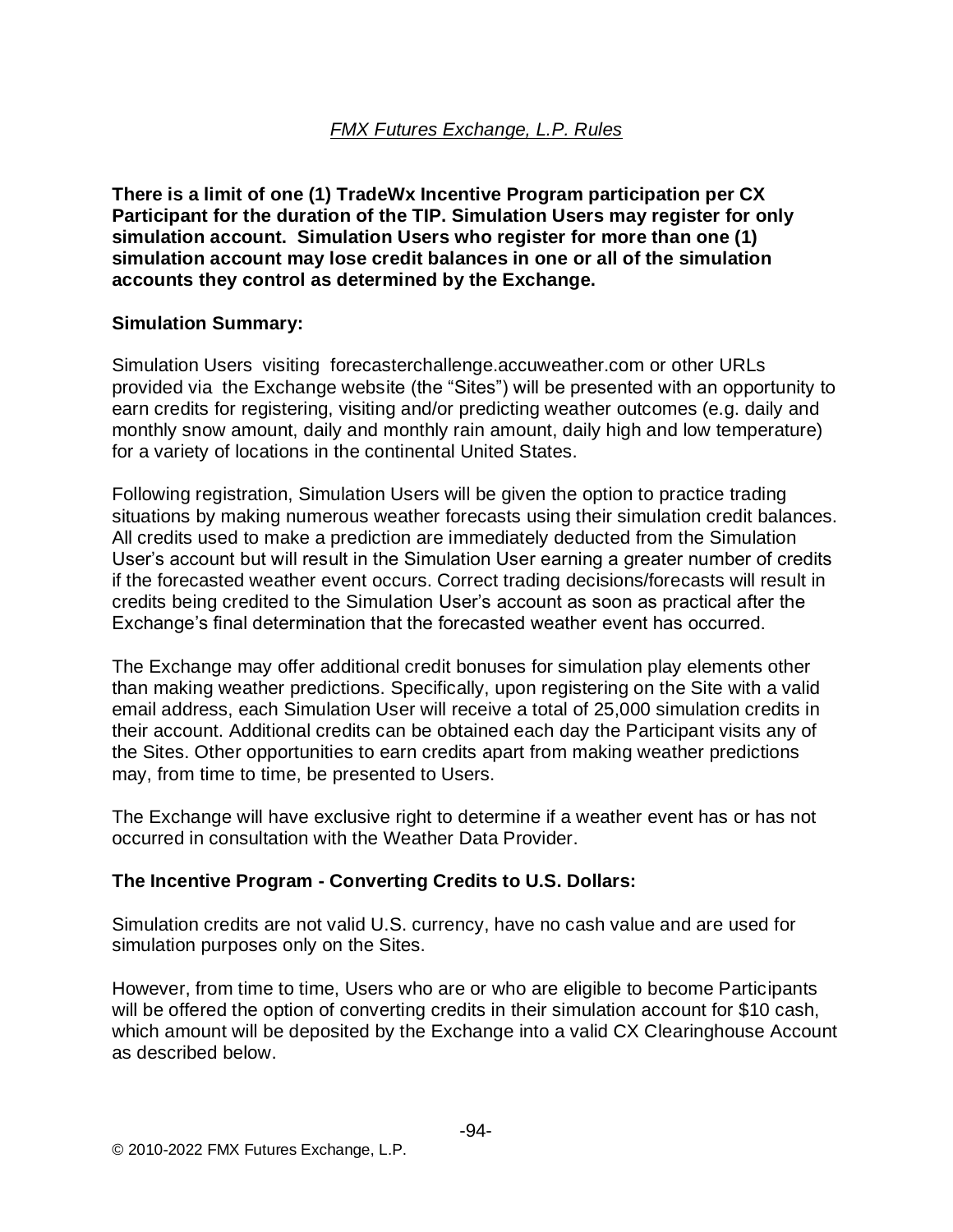No one Participant may receive more than \$10 per calendar day or more than \$100 in the aggregate under this Incentive Program. Exchange, in its sole discretion, will determine credit tabulations and forecast winners during the TIP Period.

Furthermore, the total amount of conversions that will be permitted in any one calendar month will be published on the Exchange website. The conversion of credits to U.S. dollars will be prioritized by time of request. In event that the aggregate of Simulation User conversion requests exceeds the monthly cap, then conversions shall be awarded by order of first conversion request. Credits that are not converted due to the monthly cap will be returned to Simulation Users and may be converted in subsequent months. For the avoidance of doubt, if the number of conversion request is less than the monthly cap, then the Exchange will award less than the monthly cap to Program Participants for that monthly TIP Period.

There is no financial obligation required to obtain a valid CX Trading Account, however Program Participants are required to complete fully and submit the CX Participant Application Packet ("Application") according to the instructions provided. To comply with regulatory requirements, valid CX Trading Accounts require the Program Participant's Social Security Number on the Application along with all other required fields in accordance with the instructions provided. Social Security Number and other required Program Participant information to be used for Application processing and solely for the purpose of administering this Program and the Participant's CX Trading Account.

All federal, state and local taxes, and all other expenses associated with Simulation User conversions are Simulation User's sole responsibility. Participants will receive their converted amounts as deposits to the CX Participant Clearinghouse Accounts within one week of the completion of the verification process. In the event that a conversion requested was rejected for any reason, the Simulation User's simulation account balance will be re-credited with the credit conversion amount.

## **Limit one (1) Application per person. Additional Applications received from any one person or email address after the first Application received from that person or email address will void all related simulation accounts and credit balances.**

The decision to accept or reject an Application to become an Exchange Participant or a Simulation User is at the sole discretion of Exchange. Incomplete Applications and/or Applications containing inaccurate information will be void at Exchange's sole discretion. Completed Applications are subject to review and approval by Exchange. The use of script, macro or any device to automate or subvert the Application and/or participation process is prohibited and all such Applications will be void.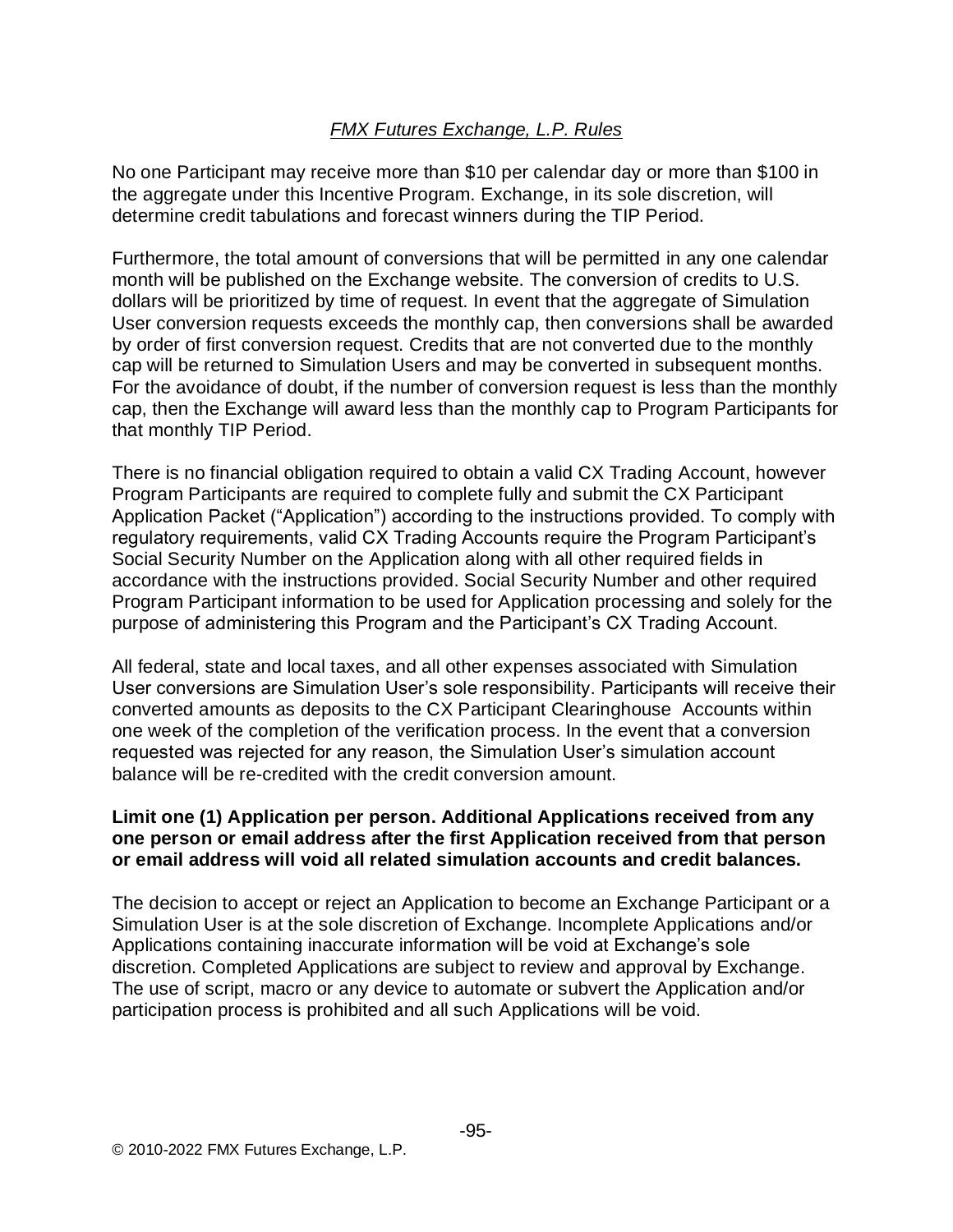## **Compliance with CX Trading Rules:**

The Exchange will monitor all Simulation User activity for compliance with Exchange rules and regulations ("Rules"), available at the Exchange website and incorporated herein by reference as a rule of the simulation play. Any credits acquired through activity that, in the sole discretion of Exchange, is in violation of the Rules in this section or any Exchange Rule will be deemed void and may result in forfeiture of all credits earned by the Simulation User or denying Simulation User access to the Sites. Accordingly, the Exchange reserves the right, in its sole discretion, to void any and all credits or other activities of any Simulation User whom Exchange believes has attempted to tamper with, influence or impair the administration, security, fairness, or proper play of this simulation module.

CX Released Parties and AW Released Parties (as those terms are defined below) are not responsible for incomplete, inaccurate, garbled, late, lost, stolen, damaged, undelivered, delayed, or misdirected emails, Applications, or TradeWx submissions; theft, destruction or unauthorized access to, or alteration of, Applications or TradeWx activity; credit allocation errors; failures or malfunctions of phones, phone lines or telephone systems; interrupted or unavailable network, cable, satellite, Internet Service Provider (ISP), server or other connections; any error, omission, interruption, defect or delay in any transmission or communication; traffic congestion on the Internet or for any technical problem, including but not limited to any injury or damage to Simulation User's or any other person's computer related to or resulting from participation in this simulation module; typographical or errors in these Rules, in any Program-related advertisements or other materials; the cancellation, suspension or preemption of any trading activity, trading activity tabulation or other problems or errors of any kind, whether mechanical, human, electronic, typographical, printing or otherwise, which may occur in connection with the administration of this simulation game, the tabulation of profits and/or credits, or the announcement of the winners. Credits which are incorrectly or improperly allocated to a simulation account are void and will be forfeited.

**CAUTION: Any Simulation User attempt to deliberately damage the website or undermine the legitimate operation of this program is a violation of criminal and civil laws and should such an attempt be made, the Exchange reserves the right to seek damages and/or other remedies (including attorneys' fees) from any such person(s) responsible for the attempt to the fullest extent permitted by law.**

## **TIP Period:**

A new TIP will begin each month (each a "TIP Period"). Each monthly TIP Period will be listed on the CX website. Exchange's servers are the official time clock. The Exchange, in its sole discretion, may choose to discontinue offering new TIP Periods.